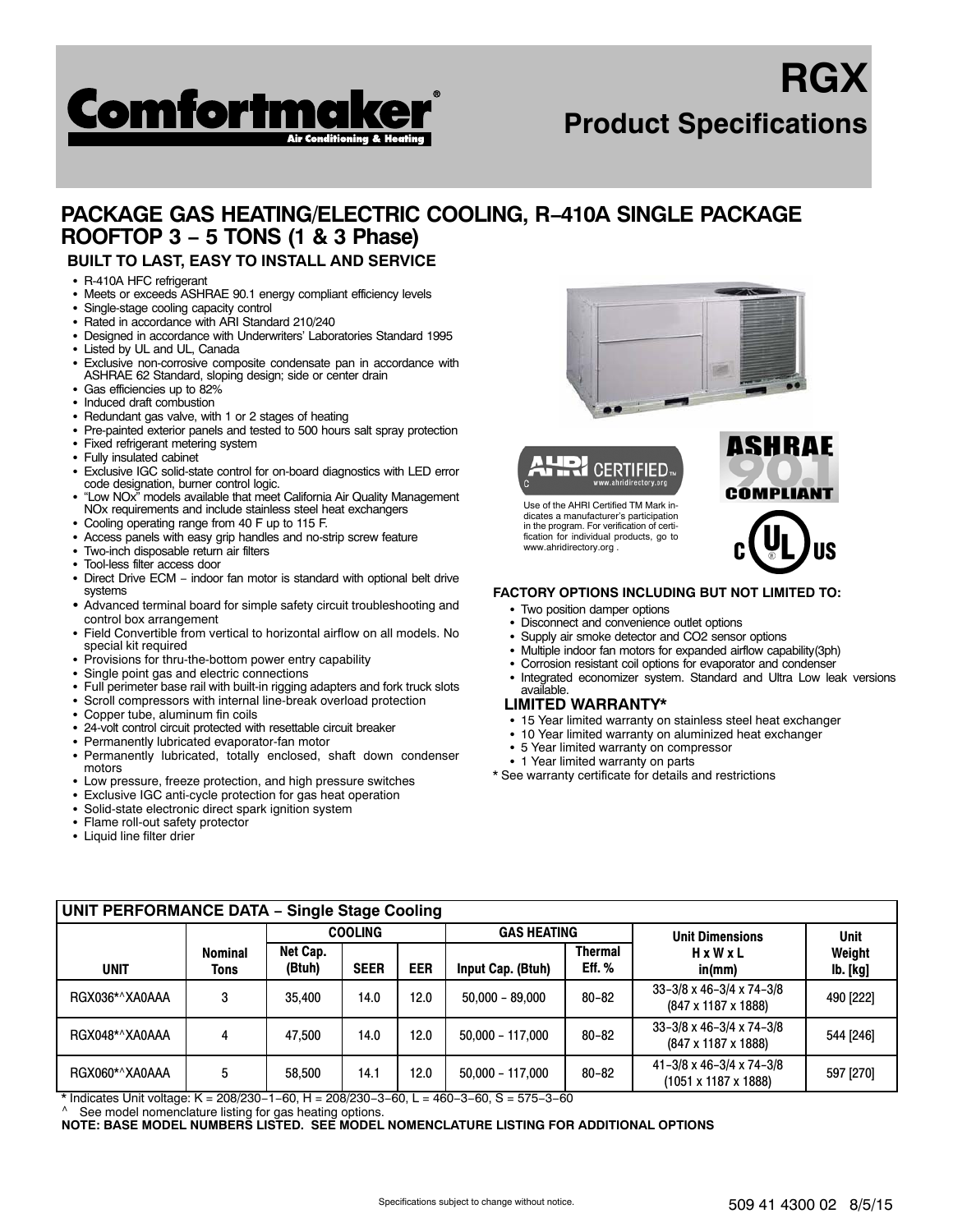# **MODEL NUMBER NOMENCLATURE**

| <b>MODEL SERIES</b>                                                  | R | G              | χ                 | 0 | 6                               | 0 |                         | D                                | Α | В                                | 0  | A                                                | А                        | A  |
|----------------------------------------------------------------------|---|----------------|-------------------|---|---------------------------------|---|-------------------------|----------------------------------|---|----------------------------------|----|--------------------------------------------------|--------------------------|----|
| <b>Position Number</b>                                               | 1 | $\overline{2}$ | 3                 | 4 | 5                               | 6 | 7                       | 8                                | g | 10                               | 11 | $\overline{12}$                                  | 13                       | 14 |
| $R =$ Rooftop                                                        |   |                |                   |   |                                 |   |                         |                                  |   |                                  |    |                                                  |                          |    |
| $G = Gas/Electric$                                                   |   | Type           |                   |   |                                 |   |                         |                                  |   |                                  |    |                                                  |                          |    |
| $X = ASHRAE 90.1 Standard$                                           |   |                | <b>Efficiency</b> |   |                                 |   |                         |                                  |   |                                  |    |                                                  |                          |    |
| $036 = 3$ Tons                                                       |   |                |                   |   |                                 |   |                         |                                  |   |                                  |    |                                                  |                          |    |
| $048 = 4$ Tons                                                       |   |                |                   |   |                                 |   |                         |                                  |   |                                  |    |                                                  |                          |    |
| $060 = 5$ Tons                                                       |   |                |                   |   |                                 |   |                         |                                  |   |                                  |    |                                                  |                          |    |
|                                                                      |   |                |                   |   | <b>Nominal Cooling Capacity</b> |   |                         |                                  |   |                                  |    |                                                  |                          |    |
| $K = 208/230 - 1 - 60$                                               |   |                |                   |   |                                 |   |                         |                                  |   |                                  |    |                                                  |                          |    |
| $H = 208/230 - 3 - 60$                                               |   |                |                   |   |                                 |   |                         |                                  |   |                                  |    |                                                  |                          |    |
| $L = 460 - 3 - 60$                                                   |   |                |                   |   |                                 |   |                         |                                  |   |                                  |    |                                                  |                          |    |
| $S = 575 - 3 - 60$                                                   |   |                |                   |   |                                 |   | <b>Voltage</b>          |                                  |   |                                  |    |                                                  |                          |    |
| $D = Low Heat$                                                       |   |                |                   |   |                                 |   |                         |                                  |   |                                  |    |                                                  |                          |    |
| $E =$ Medium Heat                                                    |   |                |                   |   |                                 |   |                         |                                  |   |                                  |    |                                                  |                          |    |
| $F = High Heat$                                                      |   |                |                   |   |                                 |   |                         |                                  |   |                                  |    |                                                  |                          |    |
| $L = Low Heat$ , Low NOx                                             |   |                |                   |   |                                 |   |                         |                                  |   |                                  |    |                                                  |                          |    |
| M = Medium Heat, Low NOx                                             |   |                |                   |   |                                 |   |                         |                                  |   |                                  |    |                                                  |                          |    |
| $N = High Heat$ , Low NOx                                            |   |                |                   |   |                                 |   |                         |                                  |   |                                  |    |                                                  |                          |    |
| S = Low Heat, Stainless Steel Heat Exchanger                         |   |                |                   |   |                                 |   |                         |                                  |   |                                  |    |                                                  |                          |    |
| R = Medium Heat, Stainless Steel Heat Exchanger                      |   |                |                   |   |                                 |   |                         |                                  |   |                                  |    |                                                  |                          |    |
| T = High Heat, Stainless Steel Heat Exchanger                        |   |                |                   |   |                                 |   | <b>Heating Capacity</b> |                                  |   |                                  |    |                                                  |                          |    |
| $X =$ Standard Motor Direct Drive                                    |   |                |                   |   |                                 |   |                         |                                  |   |                                  |    |                                                  |                          |    |
| B = High Static Motor / Drive - Belt Drive                           |   |                |                   |   |                                 |   |                         |                                  |   |                                  |    |                                                  |                          |    |
| C = Medium Static Motor / Drive - Belt Drive                         |   |                |                   |   |                                 |   |                         |                                  |   |                                  |    |                                                  |                          |    |
| H = High Static Motor / Drive - Belt Drive with Hot Gas ReHeat       |   |                |                   |   |                                 |   |                         | <b>Motor Option (Indoor Fan)</b> |   |                                  |    |                                                  |                          |    |
| $A = None$                                                           |   |                |                   |   |                                 |   |                         |                                  |   |                                  |    |                                                  |                          |    |
| B = Economizer w/Bara-relief, OA Temp sensor                         |   |                |                   |   |                                 |   |                         |                                  |   |                                  |    |                                                  |                          |    |
| E = Economizer w/Bara-relief + CO2 Sensor, OA Temp sensor            |   |                |                   |   |                                 |   |                         |                                  |   |                                  |    |                                                  |                          |    |
| H = Economizer w/Bara-relief, enthalpy sensor                        |   |                |                   |   |                                 |   |                         |                                  |   |                                  |    |                                                  |                          |    |
| L = Economizer w/Bara-relief + CO2 Sensor, enthalpy sensor           |   |                |                   |   |                                 |   |                         |                                  |   |                                  |    |                                                  |                          |    |
| U = Temp Ultra Low Leak Economizer w/Bara-relief                     |   |                |                   |   |                                 |   |                         |                                  |   |                                  |    |                                                  |                          |    |
| W = Enthalpy Ultra Low Leak Economizer w/Bara-relief                 |   |                |                   |   |                                 |   |                         |                                  |   |                                  |    |                                                  |                          |    |
| $P = 2$ -Position damper                                             |   |                |                   |   |                                 |   |                         | Outdoor Air Options / Control 1  |   |                                  |    |                                                  |                          |    |
| $OA = No$ Options                                                    |   |                |                   |   |                                 |   |                         |                                  |   |                                  |    |                                                  |                          |    |
| $AT = Non-powered 115v C.O.$                                         |   |                |                   |   |                                 |   |                         |                                  |   |                                  |    |                                                  |                          |    |
| 4B = Non-Fused Disconnect                                            |   |                |                   |   |                                 |   |                         |                                  |   |                                  |    |                                                  |                          |    |
| <b>BR</b> = Supply Air Smoke Detector                                |   |                |                   |   |                                 |   |                         |                                  |   |                                  |    |                                                  |                          |    |
| AA = Easy Access Hinged Panels                                       |   |                |                   |   |                                 |   |                         |                                  |   | <b>Factory Installed Options</b> |    |                                                  |                          |    |
| A = Aluminum / Copper Cond & Evap Coil                               |   |                |                   |   |                                 |   |                         |                                  |   |                                  |    |                                                  |                          |    |
| B = Precoat Alum/Copper Cond with Alum / Copper Evap (3 phase only)  |   |                |                   |   |                                 |   |                         |                                  |   |                                  |    |                                                  |                          |    |
| C = E-Coated Alum/Copper Cond with Alum / Copper Evap (3 phase only) |   |                |                   |   |                                 |   |                         |                                  |   |                                  |    |                                                  |                          |    |
| D = E-Coated Alum / Copper Cond & Evap (3 phase only)                |   |                |                   |   |                                 |   |                         |                                  |   |                                  |    |                                                  |                          |    |
| E = Copper/Copper Cond & Alum/Copper Evap (3 phase only)             |   |                |                   |   |                                 |   |                         |                                  |   |                                  |    |                                                  |                          |    |
| F = Copper/Copper Cond & Evap (3 phase only)                         |   |                |                   |   |                                 |   |                         |                                  |   |                                  |    | <b>Condenser / Evaporator Coil Configuration</b> |                          |    |
| A = Economizer controls for EconoMiZerlV                             |   |                |                   |   |                                 |   |                         |                                  |   |                                  |    |                                                  |                          |    |
| B = Economizer controls for EconoMiZerX                              |   |                |                   |   |                                 |   |                         |                                  |   |                                  |    |                                                  | <b>Motor Type Option</b> |    |

**NOTE**: Factory installed options are NOT available on single phase models. This includes economizers and 2 position dampers. **1** A combinations of FIOPS are available.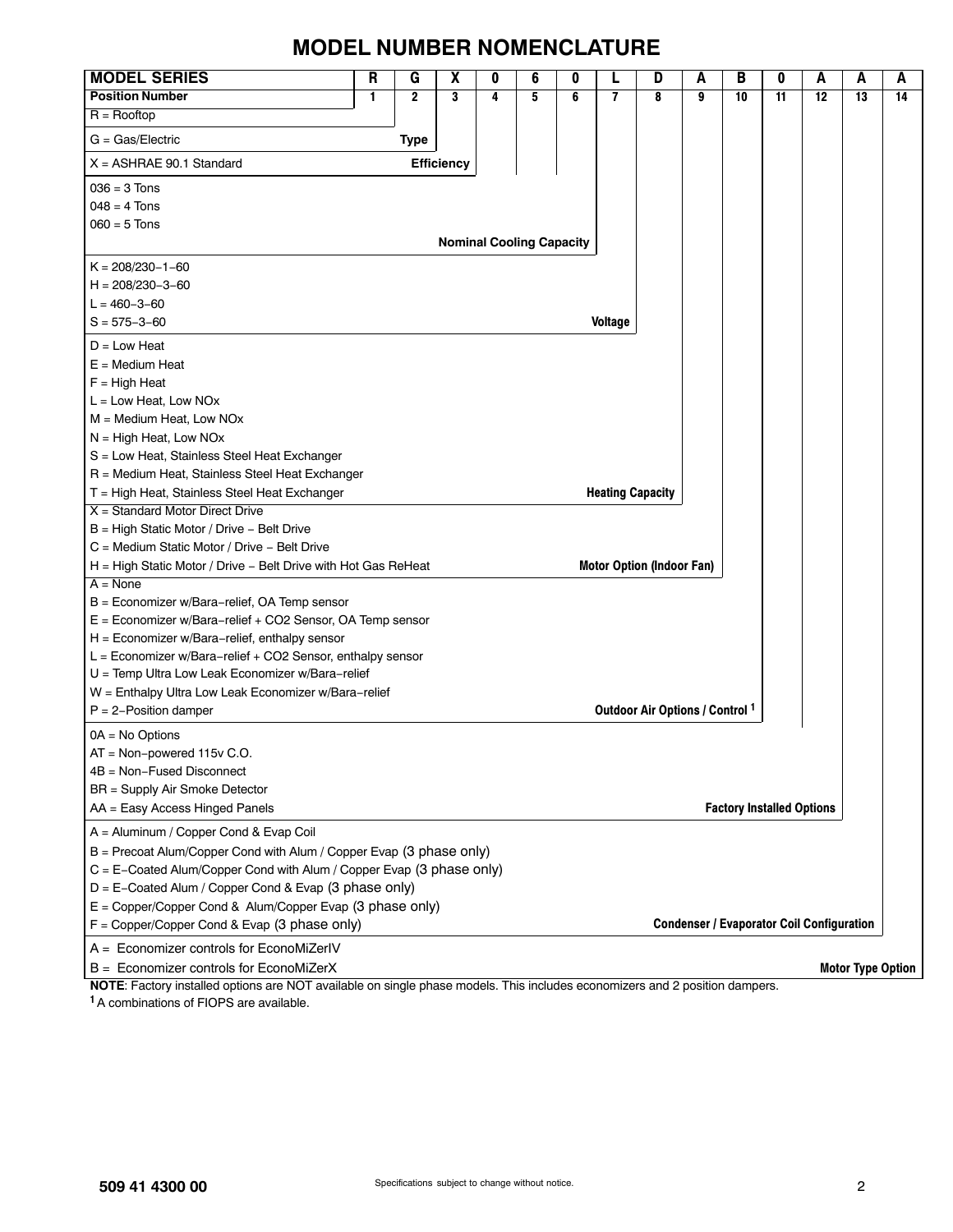#### **Table 1 – FACTORY−INSTALLED OPTIONS AND FIELD−INSTALLED ACCESSORIES**

| <b>CATEGORY</b>              | <b>ITEM</b>                                                                                                               | <b>FACTORY</b><br><b>INSTALLED</b><br><b>OPTION</b> | <b>FIELD</b><br><b>INSTALLED</b><br><b>ACCESSORY</b> |
|------------------------------|---------------------------------------------------------------------------------------------------------------------------|-----------------------------------------------------|------------------------------------------------------|
|                              | Thru-the-base electrical or gas-line connections                                                                          |                                                     | X                                                    |
| Cabinet                      | <b>Hinged Access Panels</b>                                                                                               | X                                                   |                                                      |
|                              | Cu/Cu indoor and/or outdoor coils 5                                                                                       | X                                                   |                                                      |
| Coil Options                 | Pre-coated outdoor coils 5                                                                                                | $\overline{\mathsf{x}}$                             |                                                      |
|                              | Premium, E-coated outdoor coils <sup>5</sup>                                                                              | X                                                   |                                                      |
| <b>Humidity Control</b>      | Hot Gas ReHeat Dehumidification System 5                                                                                  | X                                                   |                                                      |
| <b>Condenser Protection</b>  | Condenser coil hail guard (louvered design) 5                                                                             | X                                                   | X                                                    |
|                              | Thermostats, temperature sensors, and subbases                                                                            |                                                     | X                                                    |
|                              | Smoke detector (supply air)                                                                                               | X                                                   |                                                      |
| Controls                     | Time Guard II compressor delay control circuit                                                                            |                                                     | X                                                    |
|                              | <b>Phase Monitor</b>                                                                                                      |                                                     | X                                                    |
|                              | EconoMi\$er IV for electro-mechanical controls - Non FDD (Standard<br>air leak damper models) 5, 6                        | X                                                   | X                                                    |
|                              | Motorized 2 position outdoor air damper 5                                                                                 | X                                                   | X                                                    |
| Economizers<br>& Outdoor Air | Manual outdoor air damper (25% and 50%)                                                                                   |                                                     | X                                                    |
| Dampers                      | Barometric relief <sup>1</sup>                                                                                            | X                                                   | X                                                    |
|                              | Power exhaust                                                                                                             |                                                     | X                                                    |
|                              | EconoMi\$er X for electro-mechanical controls, complies with FDD.<br>(Standard and Ultra Low Leak air damper models) 5, 6 | X                                                   | X                                                    |
|                              | Single dry bulb temperature sensors <sup>2</sup>                                                                          | X                                                   | X                                                    |
| Economizer                   | Differential dry bulb temperature sensors <sup>2</sup>                                                                    |                                                     | X                                                    |
| Sensors                      | Single enthalpy sensors <sup>2</sup>                                                                                      | X                                                   | X                                                    |
| &                            | Differential enthalpy sensors <sup>2</sup>                                                                                |                                                     | X                                                    |
| <b>IAQ Devices</b>           | Wall or duct mounted CO <sub>2</sub> sensor <sup>2</sup>                                                                  |                                                     | $\pmb{\times}$                                       |
|                              | Unit mounted CO <sub>2</sub> sensor <sup>2</sup>                                                                          | X                                                   |                                                      |
|                              | Propane conversion kit                                                                                                    |                                                     | $\mathsf X$                                          |
|                              | Stainless steel heat exchanger                                                                                            | X                                                   |                                                      |
| Gas Heat                     | High altitude conversion kit                                                                                              |                                                     | X                                                    |
|                              | <b>Flue Shield</b>                                                                                                        |                                                     | X                                                    |
|                              | Flue Discharge Deflector                                                                                                  |                                                     | X                                                    |
| Indoor Motor & Drive         | Multiple motor and drive packages                                                                                         | X                                                   |                                                      |
| Low Ambient                  | Winter start kit <sup>3</sup>                                                                                             |                                                     | X                                                    |
| Control                      | Motormaster head pressure controller 3                                                                                    |                                                     | $\times$                                             |
| Power                        | Convenience outlet (un-powered)                                                                                           | x                                                   |                                                      |
| Options                      | Non-fused disconnect 4                                                                                                    | X                                                   |                                                      |
| <b>Roof Curbs</b>            | Roof curb 14–in (356mm)                                                                                                   |                                                     | х                                                    |
|                              | Roof curb 24-in (610mm)                                                                                                   |                                                     | $\mathsf{x}$                                         |

**NOTES**:

1. Included with economizer.

2. Sensors used to optimize economizer performance.

3. See application data for assistance.

4. Available on units with MOCP's of 80 amps or less.

5. Not available as factory installed option on single phase (208/230/1/60) models. Use field−installed accessory where available.

6. FDD (Fault Detection and Diagnostic) capability per California Title 24 section 120.2.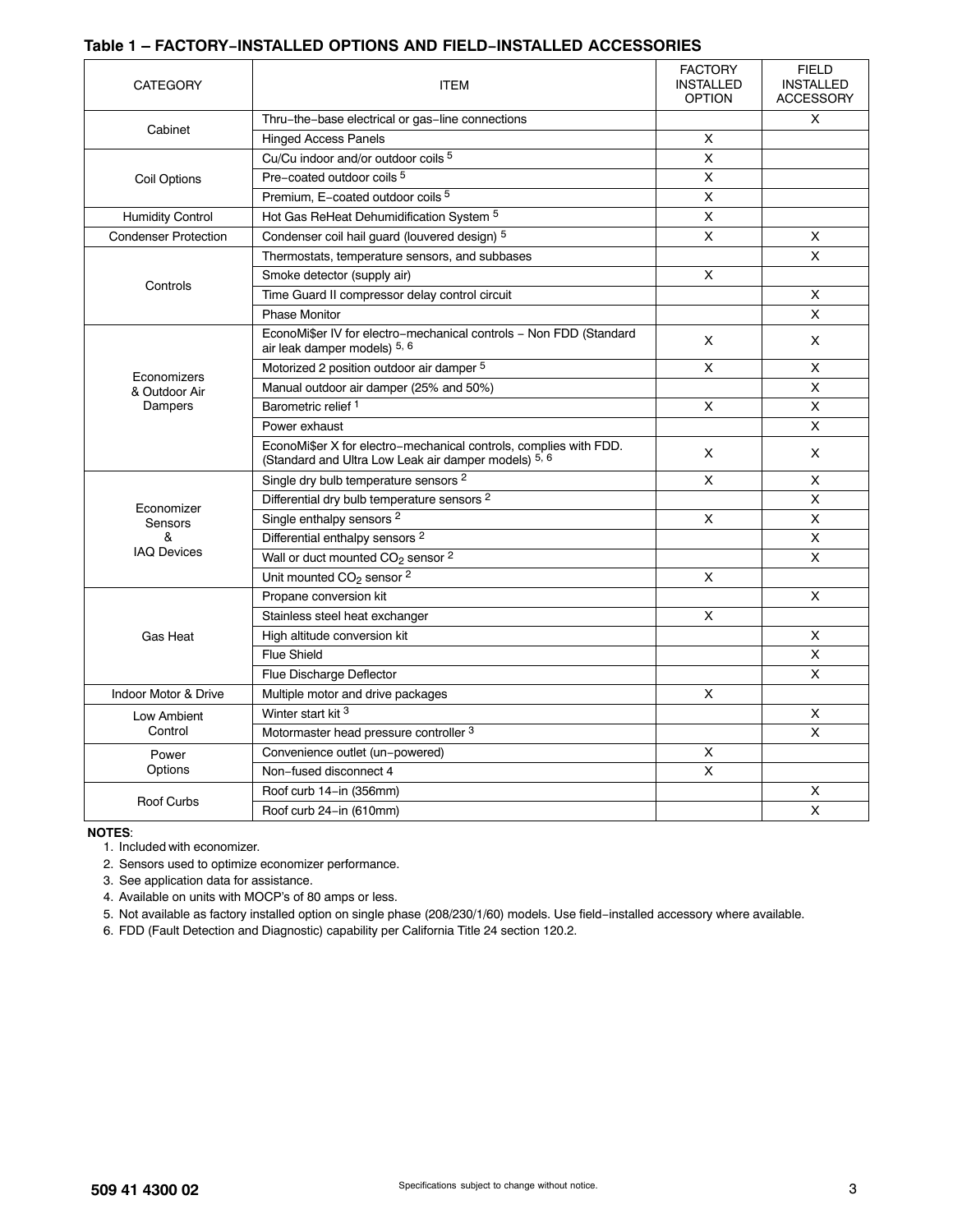# **FACTORY OPTIONS AND/OR ACCESSORIES**

# **Economizer**

Economizers save energy, money and improve comfort levels in the conditioned space. They bring in fresh, outside air for ventilation; and provide cool outside air to cool your building. This also is the preferred method of low ambient cooling. When integrated with  $CO<sub>2</sub>$  sensors, economizers can provide even more savings by coupling the ventilation air to only that amount required based on space occupancy. Economizers are available, installed and tested by the factory, with either enthalpy or temperature dry−bulb inputs. There are also models for electromechanical and direct digital controllers. Additional sensors are available as accessories to optimize the economizer. Economizers include gravity controlled barometric relief that helps equalize building pressure and ambient air pressures. This can be a cost effective solution to prevent building pressurization. Economizers are available in Ultra Low Leak and standard low leak versions.

# **CO2 Sensor**

Improves productivity and saves money by working with the economizer to intake only the correct amount of outside air for ventilation. As occupants fill your building, the  $CO<sub>2</sub>$  sensor detects their presence through increasing  $CO<sub>2</sub>$  levels, and opens the economizer appropriately.

When the occupants leave, the  $CO<sub>2</sub>$  levels decrease, and the sensor appropriately closes the economizer. This intelligent control of the ventilation air, called Demand Control Ventilation (DCV) reduces the overall load on the rooftop, saving money.

## **Smoke Detectors**

Trust the experts. Smoke detectors make your application safer and your job easier. ICP smoke detectors immediately shut down the rooftop unit when smoke is detected. They are available, installed by the factory, for supply air.

## **Louvered Hail Guards**

Sleek, louvered panels protect the condenser coil from hail damage, foreign objects, and incidental contact.

# **Convenience Outlet (un−powered)**

Reduce service and/or installation costs by including a convenience outlet in your specification. ICP will install this service feature at our factory. Provides a convenient, 15 amp, 115v GFCI receptacle with "Wet in Use" cover. The "powered" option allows the installer to power the outlet from the line side of the disconnect or load side as required by code. The "un−powered" option is to be powered from a separate 115/120v power source.

# **Non−fused Disconnect**

This OSHA−compliant, factory installed, safety switch allows a service technician to locally secure power to the rooftop.

## **Power Exhaust with Barometric Relief**

Superior internal building pressure control. This field installed accessory may eliminate the need for costly, external pressure control fans.

# **Time Guard II Control Circuit**

This accessory protects your compressor by preventing short−cycling in the event of some other failure, prevents the compressor from restarting for 30 seconds after stopping.

## **Motorized 2−Position Damper**

The ICP 2−position, motorized outdoor air damper admits up to 100% outside air. Using reliable, gear−driven technology, the 2−position damper opens to allow ventilation air and closes when the rooftop stops, stopping unwanted infiltration.

### **Manual OA Damper**

Manual outdoor air dampers are an economical way to bring in ventilation air. The dampers are available in 25% and 50% versions.

# **Optional Hot Gas ReHeat Dehumidification System**

Hot Gas ReHeat Dehumidification System is an all−inclusive factory installed option that can be ordered with any 3 phase RGX36−60 rooftop unit.

This system expands the envelope of operation of rooftop products to provide unprecedented flexibility to meet year round comfort conditions.

The Hot Gas ReHeat dehumidification system has the industry's only dual dehumidification mode setting. The Hot Gas ReHeat system includes two new modes of operation.

The RGX36−60 rooftop coupled with the Hot Gas ReHeat system is capable of operating in normal design cooling mode, subcooling mode, and Hot Gas ReHeat mode. Normal design cooling mode is when the unit will operate under its normal sequence of operation by cycling compressors to maintain comfort conditions.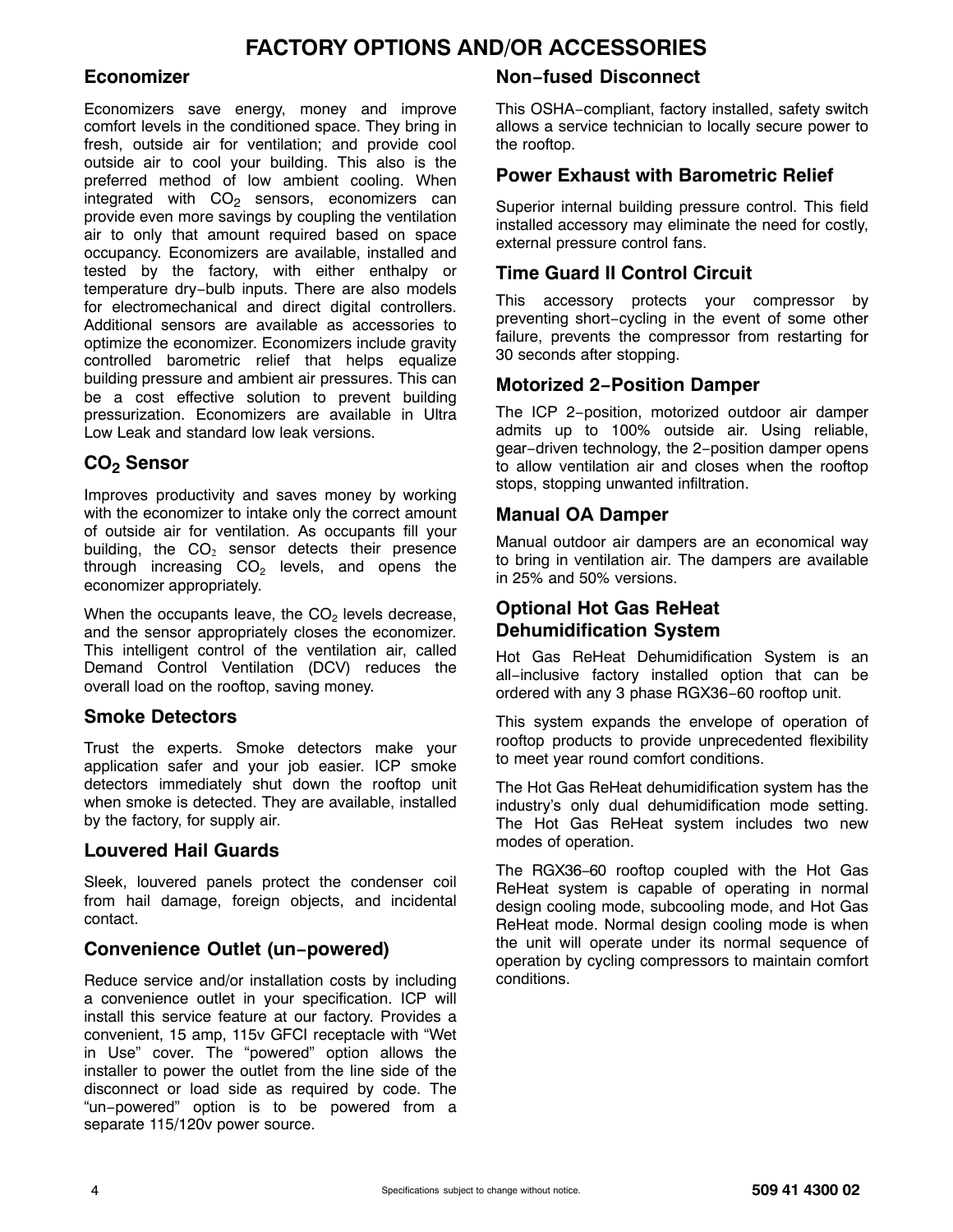# **FACTORY OPTIONS AND/OR ACCESSORIES (cont.)**

Subcooling mode will operate to satisfy part load type conditions when the space requires combined sensible and a higher proportion of latent load control. Hot Gas ReHeat mode will operate when outdoor temperatures diminish and the need for latent capacity is required for sole humidity control. Hot Gas ReHeat mode will provide neutral air for maximum dehumidification operation.

## **Motormaster Head Pressure Controller**

The Motormaster motor controller is a low ambient, head pressure controller kit that is designed to maintain the unit's condenser head pressure during periods of low ambient cooling operation. This device should be used as an alternative to economizer free cooling when economizer usage is either not appropriate or desired. The Motormaster will either cycle the outdoor fan motors or operate them at reduced speed to maintain the unit operation, depending on the model.

# **Winter Start Kit**

The winter start kit by ICP extends the low ambient limit of your rooftop to 25°F (−4°C). The kit bypasses the low pressure switch, preventing nuisance tripping of the low pressure switch. Other low ambient precautions may still be prudent.

# **Propane Heating**

Convert your gas heat rooftop from standard natural gas operation to propane using this field installed kit.

# **High Altitude Heating**

High altitudes have less oxygen, which means heat exchangers need less fuel. The new gas orifices in this field installed kit make the necessary adjustment for high altitude applications. They restore the optimal fuel to air mixture and maintain healthy combustion at altitudes above 2000 ft (610m). Kits may not be required in all areas.

## **Hinged Access Panels**

Allows access to unit's major components with specifically designed hinged access panels. Panels are: filter, control box, fan motor, and compressor.

# **Flue Discharge Deflector**

The flue discharge deflector is a useful accessory when flue gas recirculation is a concern. By venting the flue discharge upwards, the deflector minimizes the chance for a neighboring unit to intake the flue exhaust.

# **Optional Stainless Steel Heat Exchanger**

The stainless steel heat exchanger option provides the tubular heat exchanger be made out of a minimum 20 gauge type 409 stainless steel for applications where the mixed air to the heat exchanger is expected to drop below  $45^{\circ}F$  (7°C). Stainless steel may be specified on applications where the presence of airborne contaminants require its use (applications such as paper mills) or in areas with very high outdoor humidity that may result in severe condensation in the heat exchanger during cooling operation.

# **Flue Discharge Heat Shield**

The flue discharge heat shield keeps people from touching the rooftop unit's potentially hot flue discharge. This is especially useful for ground level applications, where more, untrained people could have access to the unit's exterior.

# **Alternate Motors and Drives**

Some applications need larger horsepower motors, some need more airflow, and some need both. Regardless of the case, your ICP expert has a factory installed combination to meet your application. A wide selection of motors and pulleys (drives) are available, factory installed, to handle nearly any application.

# **Thru−the−Base Connections**

Thru−the−base connections, available as either an accessory or as a factory option, are necessary to ensure proper connection and seal when routing wire and piping through the rooftop's basepan and curb. These couplings eliminate roof penetration and should be considered for gas lines, main power lines, as well as control power.

| Table 2 – AHRI COOLING RATING TABLE |  |  |  |  |  |
|-------------------------------------|--|--|--|--|--|
|-------------------------------------|--|--|--|--|--|

| Unit          | Cooling Stages | Nom.<br>Capacity<br>(tons) | Net<br>Cooling<br>Capacity<br>(MBH) | Total<br>Power<br>(KW) | <b>SEER</b> | EER   |
|---------------|----------------|----------------------------|-------------------------------------|------------------------|-------------|-------|
| <b>RGX036</b> |                | 3                          | 35.4                                | 3.0                    | 14.0        | 12.00 |
| <b>RGX048</b> |                | 4                          | 47.5                                | 4.0                    | 14.0        | 12.00 |
| <b>RGX060</b> |                | 5                          | 58.5                                | 4.9                    | 14.1        | 12.00 |

LEGEND

AHRI−Air Conditioning, Heating and Refrigeration Institute Test Standard ASHRAE−American Society of Heating, Refrigerating and Air Conditioning, Inc. EER−Energy Efficiency Ratio SEER−Seasonal Energy Efficiency Ratio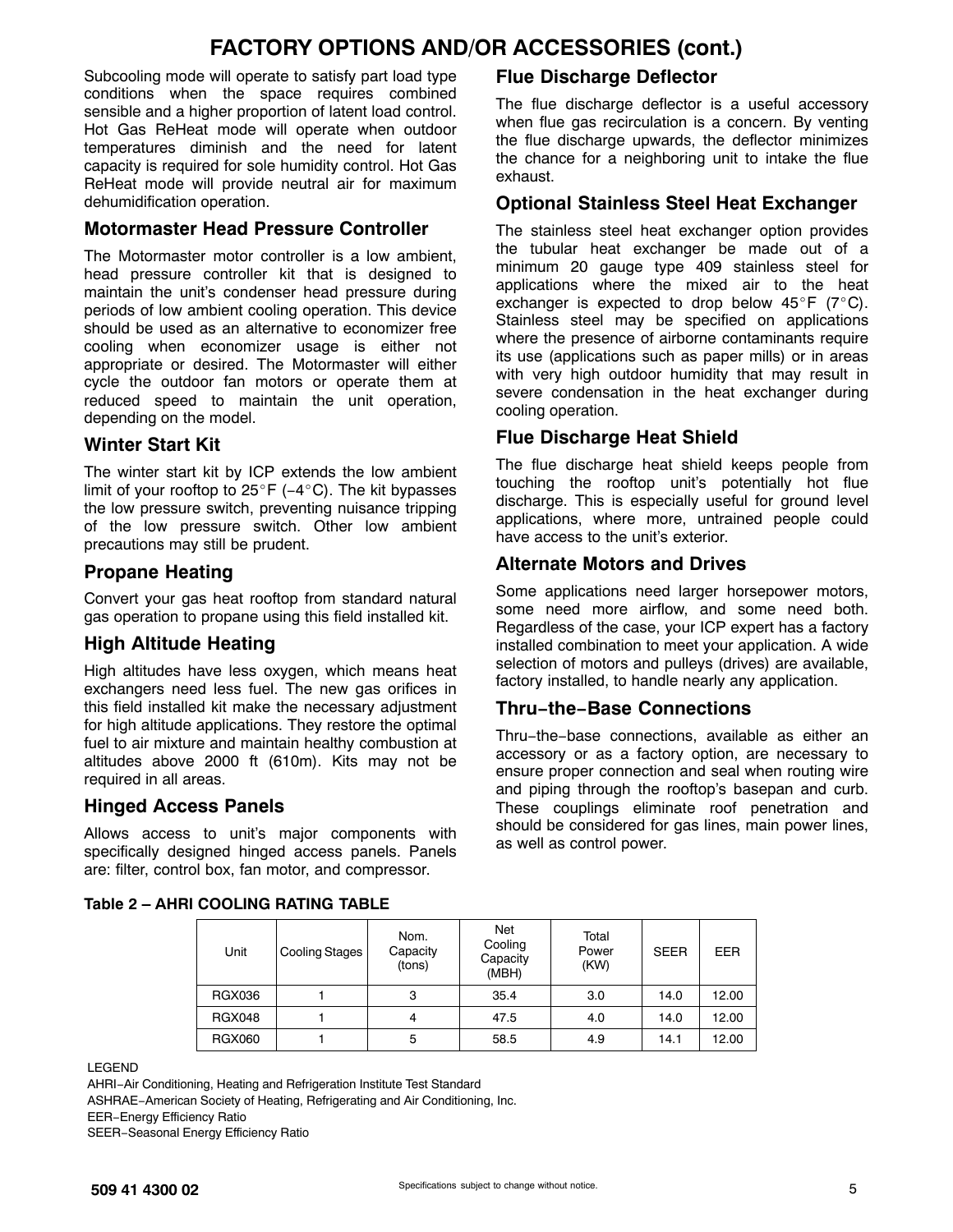

**ASHRAF** 

**COMPLIANT** 



Use of the AHRI Certified TM Mark indicates a manufacturer's participation in the program For verification of certification for individual products, go to www.ahridirectory.org.

#### **NOTES**:

- 1. Rated in accordance with AHRI Standard 210/240.
- 2. Ratings are based on:

**Cooling Standard:** 80°F (27°C) db, 67°F (19°C) wb indoor air temp and 95°F (35°C) db outdoor air temp.

- 3. All RGX units comply with ASHRAE 90.1 and Department of Energy (DOE) Energy Standard for minimum SEER and EER requirements.
- 4. RGX units comply with US Energy Policy Act (2005). To evaluate code compliance requirements, refer to state and local codes.

### **Table 3 – HEATING RATING TABLE − NATURAL GAS & PROPANE**

| Units        |    |             | AL/SS HEAT EXCHANGER                   |                                 | <b>TEMP RISE</b> | <b>THERMAL</b>              | <b>AFUE</b> |
|--------------|----|-------------|----------------------------------------|---------------------------------|------------------|-----------------------------|-------------|
|              |    | Gas Heat    | <b>INPUT / OUTPUT</b><br>STAGE 1 (MBH) | INPUT / OUTPUT<br>STAGE 2 (MBH) | (DEG F)          | <b>EFFICIENCY</b><br>$(\%)$ | $(\%)$      |
|              |    | <b>LOW</b>  |                                        | 65/50                           | $25 - 55$        | 82.0%                       | 81.0%       |
|              | 36 | <b>MED</b>  |                                        | 90/73                           | $45 - 85$        | 82.0%                       | 81.2%       |
|              |    | <b>HIGH</b> |                                        |                                 |                  |                             |             |
|              |    | LOW         |                                        | 65/50                           | $20 - 55$        | 82.0%                       | 81.0%       |
|              | 48 | <b>MED</b>  |                                        | 90/73                           | $30 - 65$        | 82.0%                       | 81.2%       |
| Single Phase |    | <b>HIGH</b> |                                        | 130 / 105                       | $45 - 80$        | 82.0%                       | 81.0%       |
|              |    | LOW         | -                                      | 65/50                           | $15 - 55$        | 82.0%                       | 81.0%       |
|              | 60 | <b>MED</b>  |                                        | 90/73                           | $25 - 65$        | 82.0%                       | 81.2%       |
|              |    | <b>HIGH</b> |                                        | 130 / 105                       | $35 - 80$        | 82.0%                       | 81.0%       |
|              |    | LOW         |                                        | 72/56                           | $25 - 55$        | 82.0%                       | N/A         |
|              | 36 | <b>MED</b>  | 82/66                                  | 115/89                          | $55 - 85$        | 80.0%                       | N/A         |
|              |    | HIGH        |                                        |                                 |                  |                             |             |
| Phase        |    | <b>LOW</b>  |                                        | 72/56                           | $25 - 55$        | 82.0%                       | N/A         |
|              | 48 | <b>MED</b>  |                                        | 115/90                          | $35 - 65$        | 81.0%                       | N/A         |
| Three I      |    | <b>HIGH</b> | 120/96                                 | 150/117                         | $50 - 80$        | 80.0%                       | N/A         |
|              |    | LOW         |                                        | 72/56                           | $20 - 55$        | 82.0%                       | N/A         |
|              | 60 | <b>MED</b>  |                                        | 115/90                          | $30 - 65$        | 81.0%                       | N/A         |
|              |    | <b>HIGH</b> | 120/96                                 | 150/117                         | $40 - 80$        | 80.0%                       | N/A         |

#### **NOTES**:

Heat ratings are for natural gas heat exchangers operated at or below 2000 ft (610 m). For information on propane or altitudes above 2000 ft (610 m), see the Application Data section of this book. Accessory Propane/High Altitude kits are also available.

In the USA the input rating for altitudes above 2000 ft (610m) must be derated by 4% for each 1000 ft (305 m) above sea level. In Canada, the input rating must be derated by 10% for altitudes of 2000 ft (610 m) to 4500 ft (1372 m) above sea level.

#### **Table 4 – HEATING RATING TABLE − LOW NOX1**

| <b>UNIT</b> |    |                           | LOW NOX HEAT EXCHANGER                 |                                 |                             | <b>THERMAL</b> |                       |
|-------------|----|---------------------------|----------------------------------------|---------------------------------|-----------------------------|----------------|-----------------------|
|             |    | <b>GAS</b><br><b>HEAT</b> | <b>INPUT / OUTPUT</b><br>STAGE 1 (MBH) | INPUT / OUTPUT<br>STAGE 2 (MBH) | <b>TEMP RISE</b><br>(DEG F) | EFFICIENCY (%) | <b>AFUE</b><br>$(\%)$ |
|             |    | LOW                       |                                        | 60 / 47                         | $20 - 50$                   | 82.0%          | 81.3%                 |
|             | 36 | <b>MED</b>                |                                        | 90/72                           | $30 - 60$                   | 82.0%          | 81.5%                 |
| Phase       |    | <b>HIGH</b>               |                                        |                                 |                             |                |                       |
|             |    | LOW                       |                                        | 60/47                           | $20 - 50$                   | 82.0%          | 81.3%                 |
| Three       | 48 | <b>MED</b>                |                                        | 90/72                           | $30 - 60$                   | 82.0%          | 81.5%                 |
|             |    | <b>HIGH</b>               |                                        | 120/97                          | $40 - 70$                   | 82.0%          | 81.3%                 |
| Single      |    | LOW                       |                                        | 60/47                           | $15 - 50$                   | 82.0%          | 81.3%                 |
|             | 60 | <b>MED</b>                |                                        | 90/72                           | $25 - 60$                   | 82.0%          | 81.5%                 |
|             |    | <b>HIGH</b>               |                                        | 120/97                          | $35 - 70$                   | 82.0%          | 81.3%                 |

**NOTE**:

1. Units meet California's South Coast Air Quality Management District (SCAQMD) Low−NOx emissions requirement of 40 nanograms per joule or less.

− Not Applicable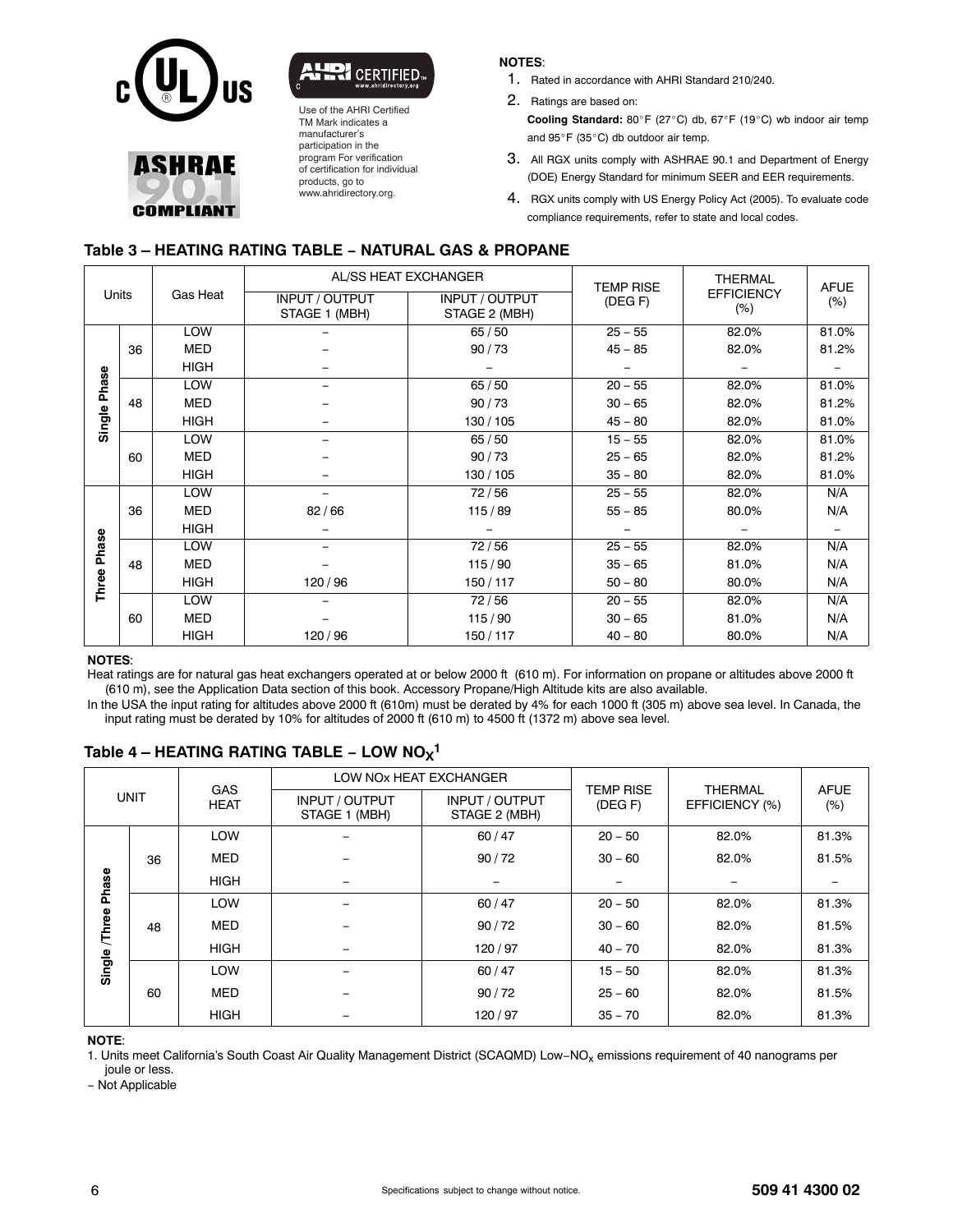### <span id="page-6-0"></span>**Table 5 – SOUND PERFORMANCE TABLE**

| Unit<br>Cooling Stages | Outdoor Sound (dB) @60hz |      |      |      |      |      |      |      |      |  |  |
|------------------------|--------------------------|------|------|------|------|------|------|------|------|--|--|
|                        | A-Weighted               | 63   | 125  | 250  | 500  | 1000 | 2000 | 4000 | 8000 |  |  |
| 36                     | 76                       | 78.2 | 78.0 | 74.2 | 73.3 | 70.6 | 66.0 | 62.4 | 56.9 |  |  |
| 48                     | 81                       | 90.9 | 84.6 | 79.5 | 77.9 | 76.5 | 71.1 | 66.9 | 62.5 |  |  |
| 60                     | 77                       | 87.5 | 82.5 | 76.  | 73.6 | 71.3 | 67.1 | 64.1 | 60.0 |  |  |

LEGEND

dB − Decibel



#### **NOTES**:

- 1. Outdoor sound data is measure in accordance with AHRI standard 270.
- 2. Measurements are expressed in terms of sound power. Do not compare these values to sound pressure values because sound pressure depends on specific environmental factors which normally do not match individual applications. Sound

power values are independent of the environment and therefore more accurate.

3. A−weighted sound ratings filter out very high and very low frequencies, to better approximate the response of "average" human ear. A−weighted measurements for ICP units are taken in accordance with AHRI standard 270.

#### **Table 6 – MINIMUM − MAXIMUM AIRFLOW RATINGS − NATURAL GAS & PROPANE**

| <b>VOLTAGE</b>                | Unit | Heat        |         | Cooling | AL HX Heating |         | SS HX Heating            |                          |
|-------------------------------|------|-------------|---------|---------|---------------|---------|--------------------------|--------------------------|
|                               |      | Level       | Minimum | Maximum | Minimum       | Maximum | Minimum                  | Maximum                  |
|                               |      | LOW         |         | 1500    | 900           | 1970    | 900                      | 1970                     |
|                               | 36   | <b>MED</b>  | 900     |         | 800           | 1520    | 800                      | 1520                     |
|                               |      | <b>HIGH</b> |         |         | -             |         | $\overline{\phantom{m}}$ | $\qquad \qquad -$        |
|                               |      | LOW         |         | 2000    | 900           | 2470    | 900                      | 2470                     |
| <b>SINGLE</b><br><b>PHASE</b> | 48   | <b>MED</b>  | 1200    |         | 1050          | 2280    | 1050                     | 2280                     |
|                               |      | <b>HIGH</b> |         |         | 1230          | 2190    | 1230                     | 2190                     |
|                               | 60   | LOW         | 1500    |         | 900           | 3290    | 900                      | 3290                     |
|                               |      | <b>MED</b>  |         | 2500    | 1050          | 2730    | 1050                     | 2730                     |
|                               |      | <b>HIGH</b> |         |         | 1230          | 2820    | 1230                     | 2820                     |
|                               |      | LOW         | 900     | 1500    | 990           | 2190    | 990                      | 2190                     |
|                               | 36   | <b>MED</b>  |         |         | 1000          | 1550    | 1000                     | 1550                     |
|                               |      | <b>HIGH</b> |         |         | -             | -       | $\qquad \qquad$          | $\overline{\phantom{m}}$ |
|                               |      | LOW         |         |         | 990           | 2190    | 990                      | 2190                     |
| <b>THREE</b><br><b>PHASE</b>  | 48   | <b>MED</b>  | 1200    | 2000    | 1330          | 2460    | 1330                     | 2460                     |
|                               |      | <b>HIGH</b> |         |         | 1390          | 2220    | 1390                     | 2220                     |
|                               |      | LOW         |         |         | 990           | 2730    | 990                      | 2730                     |
|                               | 60   | <b>MED</b>  | 1500    | 2500    | 1330          | 2880    | 1330                     | 2880                     |
|                               |      | <b>HIGH</b> |         |         | 1390          | 2780    | 1390                     | 2780                     |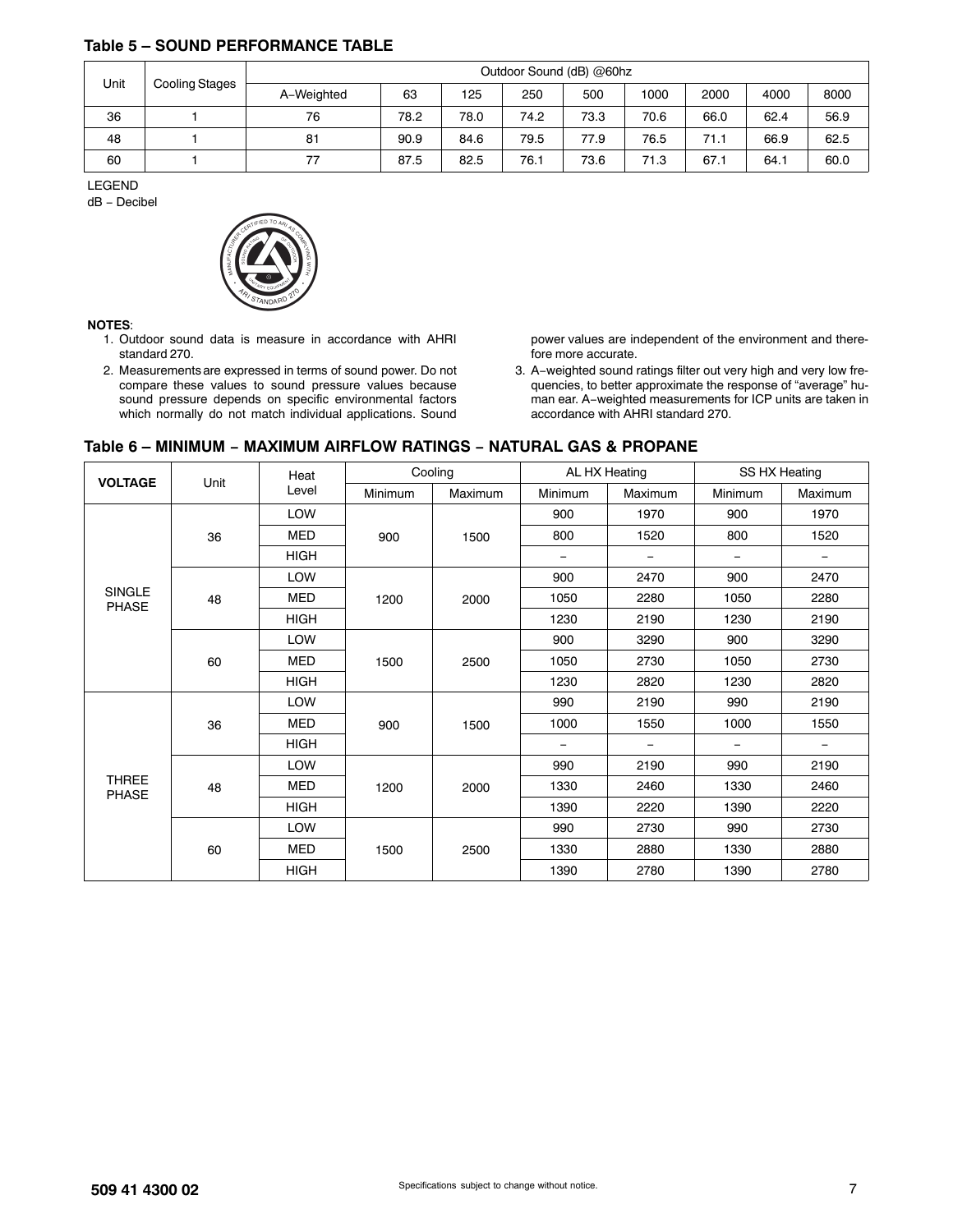## **Table 7 – PHYSICAL DATA (COOLING) 3 − 5 TONS**

|                                           |                                                                                                                                                                                                                                                                                                                           | <b>RGX036</b>                                                                                  | <b>RGX048</b>                                                                                    | <b>RGX060</b>                                                                                    |
|-------------------------------------------|---------------------------------------------------------------------------------------------------------------------------------------------------------------------------------------------------------------------------------------------------------------------------------------------------------------------------|------------------------------------------------------------------------------------------------|--------------------------------------------------------------------------------------------------|--------------------------------------------------------------------------------------------------|
| Refrigeration System                      | # Circuits / # Comp. / Type<br>R-410A refrig. 1 phase (lbs-oz)<br>R-410A refrig. 3 phase (lbs-oz)<br>Hot Gas ReHeat R-410A refrig. charge (lbs - oz)<br>Metering Device (A)<br>Hot Gas ReHeat Metering Device (B)<br>High-press. Trip / Reset (psig)<br>Low-press. Trip / Reset (psig)<br>Compressor Capacity Staging (%) | $1/1/S$ croll<br>7.1<br>7.1<br>10.4<br>Acutrol<br>Acutrol + TXV<br>630 / 505<br>54/117<br>100% | $1/1/S$ croll<br>10.5<br>10.5<br>15.3<br>Acutrol<br>Acutrol + TXV<br>630 / 505<br>54/117<br>100% | $1/1/$ Scroll<br>16.0<br>14.5<br>26.0<br>Acutrol<br>Acutrol + TXV<br>630 / 505<br>54/117<br>100% |
| Evap. Coil                                | Material (Tube/Fin)<br>Coil type<br>Rows / FPI<br>Total Face Area (ft <sup>2</sup> )<br>Condensate Drain Conn. Size                                                                                                                                                                                                       | Cu/Al<br>3/8-in RTPF<br>3/15<br>5.5<br>$3/4 - in$                                              | Cu / Al<br>3/8-in RTPF<br>3/15<br>5.5<br>$3/4$ -in                                               | Cu / Al<br>3/8-in RTPF<br>4/15<br>7.3<br>$3/4$ -in                                               |
| <b>Hot Gas ReHeat Coil</b>                | Material (Tube/Fin)<br>Coil type<br>Rows / FPI<br>Total Face Area (ft <sup>2</sup> )                                                                                                                                                                                                                                      | Cu / Al<br>3/8-in RTPF<br>1/17<br>3.9                                                          | Cu / Al<br>3/8-in RTPF<br>2/17<br>3.9                                                            | Cu / Al<br>3/8-in RTPF<br>2/17<br>5.2                                                            |
| Evap. Fan and Motor                       | Motor Qty / Drive Type                                                                                                                                                                                                                                                                                                    | 1/ Direct                                                                                      | 1/ Direct                                                                                        | 1/ Direct                                                                                        |
| Stan-<br>dard<br><b>Static</b><br>1 phase | Max BHP<br><b>RPM Range</b><br>Motor Frame Size<br>Fan Qty / Type<br>Fan Diameter (in)                                                                                                                                                                                                                                    | 1<br>600-1200<br>48<br>1 / Centrifugal<br>$10 \times 10$                                       | 1<br>600-1200<br>48<br>1 / Centrifugal<br>$10 \times 10$                                         | 1<br>600-1200<br>48<br>1 / Centrifugal<br>$10 \times 10$                                         |
| <b>Medium</b><br><b>Static</b><br>1 phase | Motor Qty / Drive Type<br>Max BHP<br><b>RPM Range</b><br>Motor Frame Size<br>Fan Qty / Type<br>Fan Diameter (in)                                                                                                                                                                                                          | $1/$ Belt<br>1.2<br>770-1175<br>48<br>1 / Centrifugal<br>$10 \times 10$                        | $1/$ Belt<br>1.2<br>770-1175<br>48<br>1 / Centrifugal<br>$10 \times 10$                          | $1/$ Belt<br>1.5<br>1035-1466<br>56<br>1 / Centrifugal<br>$10 \times 10$                         |
| High<br><b>Static</b><br>1 phase          | Motor Qty / Drive Type<br>Max BHP<br><b>RPM Range</b><br>Motor Frame Size<br>Fan Qty / Type<br>Fan Diameter (in)                                                                                                                                                                                                          | $1/$ Belt<br>1.5<br>770-1175<br>56<br>1 / Centrifugal<br>$10 \times 10$                        | $1/$ Belt<br>1.5<br>770-1175<br>56<br>1 / Centrifugal<br>$10 \times 10$                          | N/A<br>N/A<br>N/A<br>N/A<br>N/A<br>N/A                                                           |
| Stan-<br>dard<br><b>Static</b><br>3 phase | Motor Qty / Drive Type<br>Max BHP<br><b>RPM Range</b><br>Motor Frame Size<br>Fan Qty / Type<br>Fan Diameter (in)                                                                                                                                                                                                          | 1/ Direct<br>1<br>600-1200<br>48<br>1 / Centrifugal<br>$10 \times 10$                          | 1/ Direct<br>1<br>600-1200<br>48<br>1 / Centrifugal<br>$10 \times 10$                            | 1/ Direct<br>1<br>600-1200<br>48<br>1 / Centrifugal<br>$11 \times 10$                            |
| <b>Medium</b><br><b>Static</b><br>3 phase | Motor Qty / Drive Type<br>Max BHP<br><b>RPM Range</b><br><b>Motor Frame Size</b><br>Fan Qty / Type<br>Fan Diameter (in)                                                                                                                                                                                                   | $1/$ Belt<br>1.7<br>770-1175<br>48<br>1 / Centrifugal<br>$10 \times 10$                        | $1/$ Belt<br>1.7<br>920-1303<br>56<br>1 / Centrifugal<br>$10 \times 10$                          | $1/$ Belt<br>2.9<br>1035-1466<br>56<br>1 / Centrifugal<br>$10 \times 10$                         |
| High<br><b>Static</b><br>3 phase          | Motor Qty / Drive Type<br>Max BHP<br><b>RPM Range</b><br><b>Motor Frame Size</b><br>Fan Qty / Type<br>Fan Diameter (in)                                                                                                                                                                                                   | $1/$ Belt<br>2.9<br>1035-1466<br>56<br>1 / Centrifugal<br>$10 \times 10$                       | $1/$ Belt<br>2.9<br>1208-1639<br>56<br>1 / Centrifugal<br>$10 \times 10$                         | $1/$ Belt<br>2.9<br>1303-1687<br>56<br>1 / Centrifugal<br>$10 \times 10$                         |
| Cond. Coil<br>1 phase                     | Material (Tube/Fin)<br>Coil type<br>Rows / FPI<br>Total Face Area (ft <sup>2</sup> )                                                                                                                                                                                                                                      | Cu / Al<br>3/8-in RTPF<br>1/17<br>16.5                                                         | Cu / Al<br>3/8-in RTPF<br>2/17<br>16.5                                                           | Cu / Al<br>3/8-in RTPF<br>2/17<br>21.3                                                           |
| 3 phase                                   | Material (Tube/Fin)<br>Coil type<br>RowsFins/in.<br>Total Face Area (ft <sup>2</sup> )                                                                                                                                                                                                                                    | Cu / Al<br>3/8-in RTPF<br>1/17<br>16.5                                                         | Cu/Al<br>3/8-in RTPF<br>2/17<br>14.6                                                             | Cu/Al<br>3/8-in RTPF<br>2/17<br>18.8                                                             |
| Cond. fan / motor                         | Qty / Motor Drive Type<br>Motor HP / RPM<br>Fan diameter (in)                                                                                                                                                                                                                                                             | 1/ Direct<br>1/8/825<br>22                                                                     | 1/ Direct<br>1/4/1100<br>22                                                                      | 1/ Direct<br>1/4/1100<br>22                                                                      |
| <b>Filters</b>                            | RA Filter # / Size (in)<br>OA inlet screen # / Size (in)                                                                                                                                                                                                                                                                  | $2/16 \times 25 \times 2$<br>$1/20 \times 24 \times 1$                                         | $2/16 \times 25 \times 2$<br>$1/20 \times 24 \times 1$                                           | $4/16 \times 25 \times 2$<br>$1/20 \times 24 \times 1$                                           |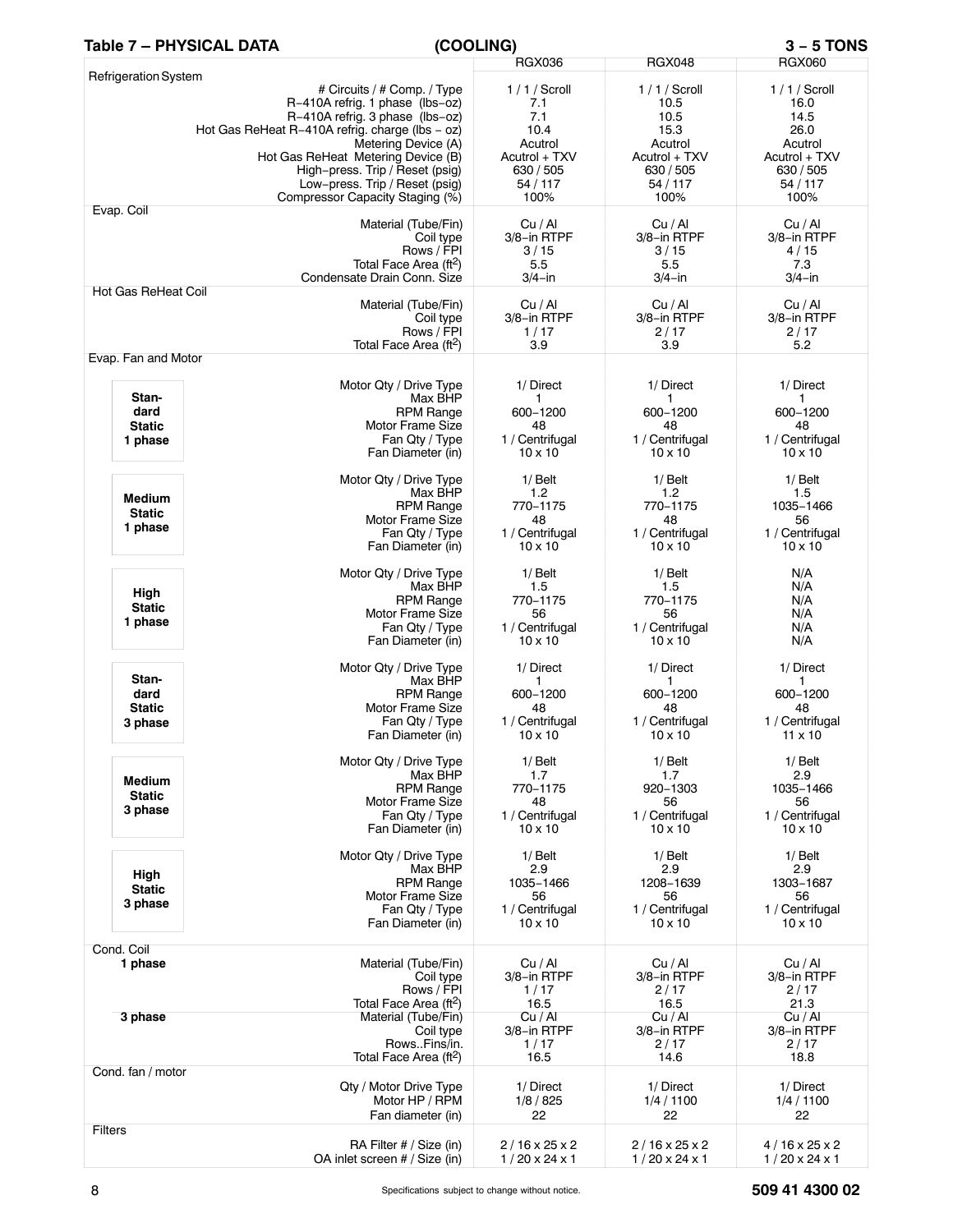# **Table 8 – PHYSICAL DATA (HEATING − SINGLE PHASE UNITS) 3 − 5 TONS**

| <b>IQUIE O – PHI SIGAL DAIA</b>               | (NEALING -<br><b>SINGLE FRASE UNITS</b> |                         | 3 – 9 IUNJ              |
|-----------------------------------------------|-----------------------------------------|-------------------------|-------------------------|
|                                               | <b>RGX036</b>                           | <b>RGX048</b>           | <b>RGX060</b>           |
|                                               |                                         |                         |                         |
| Electrical                                    |                                         |                         |                         |
|                                               | Single Phase                            | Single Phase            | Single Phase            |
| <b>Gas Connection</b>                         |                                         |                         |                         |
| # of Gas Valves                               | 1                                       | $\mathbf{1}$            | 1                       |
|                                               | $4 - 13 / 0.18 - 0.47$                  | $4 - 13 / 0.18 - 0.47$  | $4 - 13 / 0.18 - 0.47$  |
| Nat. gas supply line press (in. w.g.)/ (PSIG) |                                         |                         |                         |
| LP supply line press (in. w.g.) / (PSIG)      | $11 - 13 / 0.40 - 0.47$                 | $11 - 13 / 0.40 - 0.47$ | $11 - 13 / 0.40 - 0.47$ |
|                                               |                                         |                         |                         |
| Heat Anticipator setting (Amps)               |                                         |                         |                         |
| 1st stage                                     | 0.14                                    | 0.14                    | 0.14                    |
| 2nd stage                                     | 0.14                                    | 0.14                    | 0.14                    |
|                                               |                                         |                         |                         |
| Natural Gas Heat                              |                                         |                         |                         |
|                                               |                                         |                         |                         |
| # of stages / # of burners (total)            | 1/2                                     | 1/2                     | 1/2                     |
| <b>Connection Size</b><br>LOW                 | $1/2$ -in NPT                           | $1/2$ -in NPT           | 1/2-in NPT              |
| Rollout switch opens / closes                 | 195 / 115                               | 195 / 115               | 195/115                 |
| <b>Temperature Rise</b>                       | $25 - 55$                               | $20 - 55$               | $15 - 55$               |
|                                               |                                         |                         |                         |
| # of stages / # of burners (total)            | 1 or $2/3$                              | 1/3                     | 1/3                     |
| <b>Connection Size</b>                        | $1/2$ -in NPT                           | $1/2$ -in NPT           | $1/2$ -in NPT           |
| <b>MED</b><br>Rollout switch opens / closes   | 195 / 115                               | 195 / 115               | 195/115                 |
| Temperature Rise                              | $45 - 85$                               | $30 - 65$               | $25 - 65$               |
|                                               |                                         |                         |                         |
| # of stages / # of burners (total)            |                                         | 1 or $2/3$              | 1 or $2/3$              |
| <b>Connection Size</b>                        |                                         | $1/2$ -in NPT           | 1/2-in NPT              |
| <b>HIGH</b><br>Rollout switch opens / closes  |                                         | 195 / 115               | 195/115                 |
|                                               |                                         |                         |                         |
| <b>Temperature Rise</b>                       |                                         | $45 - 80$               | $35 - 80$               |
|                                               |                                         |                         |                         |
| Liquid Propane Heat                           |                                         |                         |                         |
|                                               |                                         |                         |                         |
| # of stages / # of burners (total)            | 1/2                                     | 1/2                     | 1/2                     |
| <b>Connection Size</b><br>LOW                 | $1/2$ -in NPT                           | $1/2$ -in NPT           | 1/2-in NPT              |
| Rollout switch opens / closes                 | 195 / 115                               | 195 / 115               | 195/115                 |
| Temperature Rise                              | $25 - 55$                               | $20 - 55$               | $15 - 55$               |
|                                               |                                         |                         |                         |
| # of stages / # of burners (total)            | 1 or $2/3$                              | 1/3                     | 1/3                     |
| <b>Connection Size</b>                        | $1/2$ -in NPT                           | $1/2$ -in NPT           | $1/2$ -in NPT           |
| <b>MED</b><br>Rollout switch opens / closes   | 195/115                                 | 195 / 115               | 195/115                 |
| <b>Temperature Rise</b>                       | $45 - 85$                               | $30 - 65$               | $25 - 65$               |
|                                               |                                         |                         |                         |
| # of stages / # of burners (total)            |                                         | 1 or $2/3$              | 1 or $2/3$              |
| <b>Connection Size</b>                        |                                         | $1/2$ -in NPT           | $1/2$ -in NPT           |
| <b>HIGH</b><br>Rollout switch opens / closes  |                                         | 195 / 115               | 195/115                 |
| Temperature Rise                              |                                         | $45 - 80$               | $35 - 80$               |
|                                               |                                         |                         |                         |
| Low NOx Gas Heat                              |                                         |                         |                         |
|                                               |                                         |                         |                         |
| # of stages / # of burners (total)            | 1/2                                     | 1/2                     | 1/2                     |
| <b>Connection Size</b>                        | $1/2$ -in NPT                           | $1/2$ -in NPT           | $1/2$ -in NPT           |
| LOW<br>Rollout switch opens / closes          | 195 / 115                               | 195 / 115               | 195/115                 |
|                                               |                                         |                         |                         |
| Temperature Rise                              | $20 - 50$                               | $20 - 50$               | $15 - 50$               |
|                                               |                                         |                         |                         |
| # of stages / # of burners (total)            | 1/3                                     | 1/3                     | 1/3                     |
| <b>Connection Size</b><br><b>MED</b>          | $1/2$ -in NPT                           | $1/2$ -in NPT           | $1/2$ -in NPT           |
| Rollout switch opens / closes                 | 195/115                                 | 195 / 115               | 195/115                 |
| Temperature Rise                              | $30 - 60$                               | $30 - 60$               | $25 - 60$               |
|                                               |                                         |                         |                         |
| # of stages / # of burners (total)            |                                         | 1/3                     | 1/3                     |
| <b>Connection Size</b>                        |                                         | $1/2$ -in NPT           | $1/2$ -in NPT           |
| <b>HIGH</b><br>Rollout switch opens / closes  |                                         | 195 / 115               | 195 / 115               |
| Temperature Rise                              |                                         | $40 - 70$               | $35 - 70$               |
|                                               |                                         |                         |                         |

− Not applicable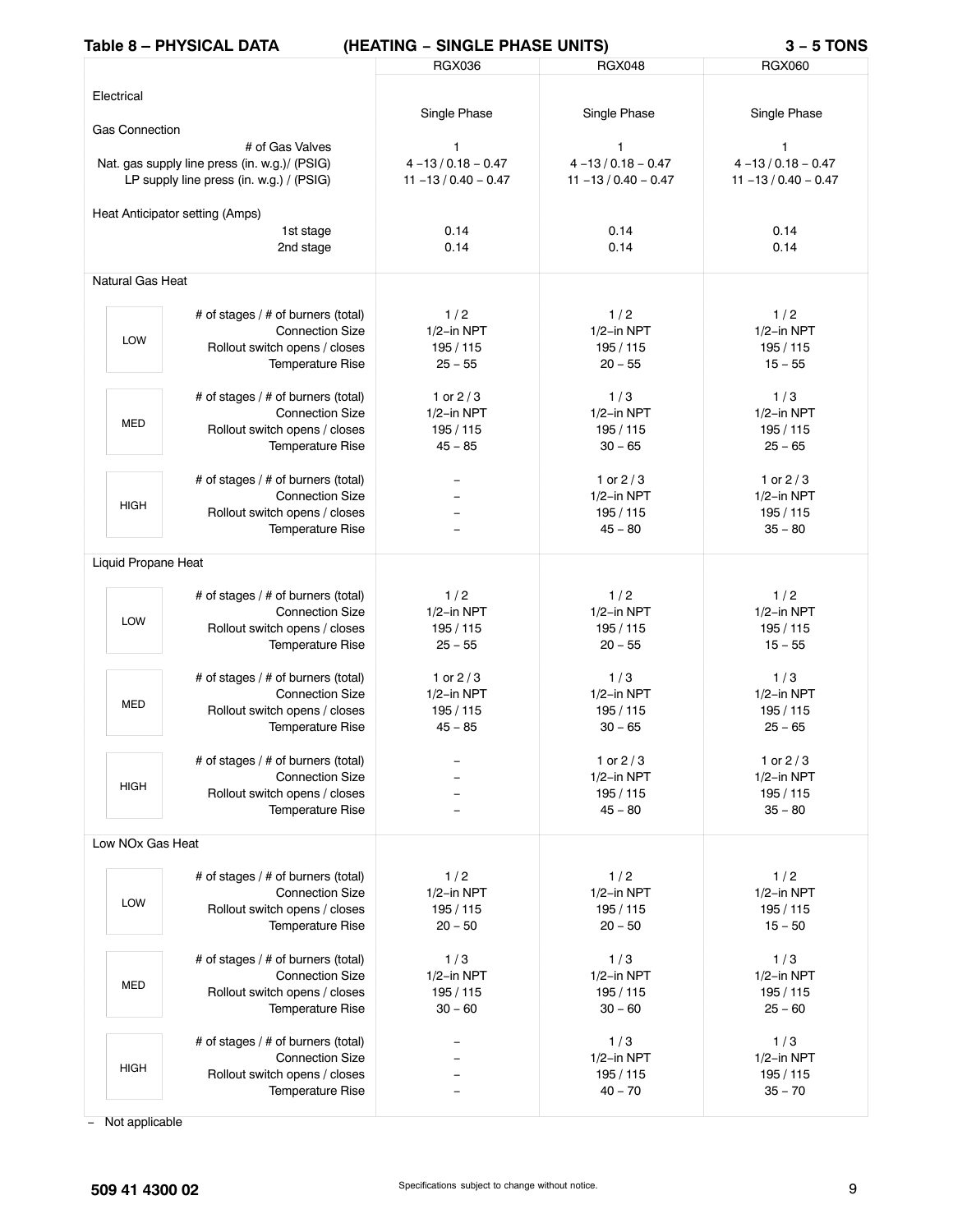# **Table 9 – PHYSICAL DATA (HEATING − THREE PHASE UNITS) 3 − 5 TONS**

|                              | IQUIE 5 – FITT JIVAL DATA                     | (TEATING - THREE FHASE UNITS) |                         | - ט וטוש                |
|------------------------------|-----------------------------------------------|-------------------------------|-------------------------|-------------------------|
|                              |                                               | <b>RGX036</b>                 | <b>RGX048</b>           | <b>RGX060</b>           |
|                              |                                               |                               |                         |                         |
| Electrical                   |                                               |                               |                         |                         |
|                              |                                               | <b>Three Phase</b>            | <b>Three Phase</b>      | <b>Three Phase</b>      |
| <b>Gas Connection</b>        |                                               |                               |                         |                         |
|                              | # of Gas Valves                               | $\mathbf{1}$                  | 1                       | 1                       |
|                              | Nat. gas supply line press (in. w.g.)/ (PSIG) | $4 - 13 / 0.18 - 0.47$        | $4 - 13 / 0.18 - 0.47$  | $4 - 13 / 0.18 - 0.47$  |
|                              | LP supply line press (in. w.g.) / (PSIG)      | $11 - 13 / 0.40 - 0.47$       | $11 - 13 / 0.40 - 0.47$ | $11 - 13 / 0.40 - 0.47$ |
|                              |                                               |                               |                         |                         |
|                              | Heat Anticipator setting (Amps)               |                               |                         |                         |
|                              | 1st stage                                     | 0.14                          | 0.14                    | 0.14                    |
|                              | 2nd stage                                     | 0.14                          | 0.14                    | 0.14                    |
|                              |                                               |                               |                         |                         |
| <b>Natural Gas Heat</b>      |                                               |                               |                         |                         |
|                              |                                               |                               |                         |                         |
|                              | # of stages / # of burners (total)            | 1/2                           | 1/2                     | 1/2                     |
|                              | <b>Connection Size</b>                        | $1/2$ -in NPT                 | $1/2$ -in NPT           | 1/2-in NPT              |
| <b>LOW</b>                   | Rollout switch opens / closes                 | 195 / 115                     | 195 / 115               | 195/115                 |
|                              | <b>Temperature Rise</b>                       | $25 - 55$                     | $25 - 55$               | $20 - 55$               |
|                              |                                               |                               |                         |                         |
|                              | # of stages / # of burners (total)            | 1 or $2/3$                    | 1/3                     | 1/3                     |
|                              | <b>Connection Size</b>                        | $1/2$ -in NPT                 | $1/2$ -in NPT           | $1/2$ -in NPT           |
| <b>MED</b>                   | Rollout switch opens / closes                 | 195 / 115                     | 195 / 115               | 195/115                 |
|                              | Temperature Rise                              | $55 - 85$                     | $35 - 65$               | $30 - 65$               |
|                              |                                               |                               |                         |                         |
|                              |                                               |                               |                         | 1 or $2/3$              |
|                              | # of stages / # of burners (total)            |                               | 1 or $2/3$              |                         |
| <b>HIGH</b>                  | <b>Connection Size</b>                        |                               | 1/2-in NPT              | $1/2$ -in NPT           |
|                              | Rollout switch opens / closes                 |                               | 195 / 115               | 195/115                 |
|                              | <b>Temperature Rise</b>                       |                               | $50 - 80$               | $40 - 80$               |
|                              |                                               |                               |                         |                         |
| Liquid Propane Heat          |                                               |                               |                         |                         |
|                              | # of stages / # of burners (total)            | 1/2                           | 1/2                     | 1/2                     |
|                              | <b>Connection Size</b>                        | $1/2$ -in NPT                 | 1/2-in NPT              | 1/2-in NPT              |
| LOW                          | Rollout switch opens / closes                 | 195 / 115                     | 195 / 115               | 195/115                 |
|                              |                                               | $25 - 55$                     | $25 - 55$               | $20 - 55$               |
|                              | <b>Temperature Rise</b>                       |                               |                         |                         |
|                              | # of stages / # of burners (total)            | 1 or $2/3$                    | 1/3                     | 1/3                     |
|                              | <b>Connection Size</b>                        | $1/2$ -in NPT                 | $1/2$ -in NPT           | $1/2$ -in NPT           |
| <b>MED</b>                   | Rollout switch opens / closes                 | 195/115                       | 195 / 115               | 195 / 115               |
|                              |                                               |                               | $35 - 65$               | $30 - 65$               |
|                              | <b>Temperature Rise</b>                       | $55 - 85$                     |                         |                         |
|                              | # of stages / # of burners (total)            |                               |                         | 1 or $2/3$              |
|                              | <b>Connection Size</b>                        |                               | 1 or $2/3$              |                         |
| <b>HIGH</b>                  |                                               |                               | $1/2$ -in NPT           | $1/2$ -in NPT           |
|                              | Rollout switch opens / closes                 |                               | 195 / 115               | 195/115                 |
|                              | <b>Temperature Rise</b>                       |                               | $50 - 80$               | $40 - 80$               |
| Low NO <sub>x</sub> Gas Heat |                                               |                               |                         |                         |
|                              |                                               |                               |                         |                         |
|                              | # of stages / # of burners (total)            | 1/2                           | 1/2                     | 1/2                     |
|                              | <b>Connection Size</b>                        | $1/2$ -in NPT                 | $1/2$ -in NPT           | $1/2$ -in NPT           |
| <b>LOW</b>                   |                                               |                               |                         |                         |
|                              | Rollout switch opens / closes                 | 195 / 115                     | 195 / 115               | 195/115                 |
|                              | <b>Temperature Rise</b>                       | $20 - 50$                     | $20 - 50$               | $15 - 50$               |
|                              |                                               |                               |                         |                         |
|                              | # of stages / # of burners (total)            | 1/3                           | 1/3                     | 1/3                     |
| <b>MED</b>                   | <b>Connection Size</b>                        | $1/2$ -in NPT                 | $1/2$ -in NPT           | $1/2$ -in NPT           |
|                              | Rollout switch opens / closes                 | 195 / 115                     | 195 / 115               | 195 / 115               |
|                              | <b>Temperature Rise</b>                       | $30 - 60$                     | $30 - 60$               | $25 - 60$               |
|                              |                                               |                               |                         |                         |
|                              | # of stages / # of burners (total)            |                               | 1/3                     | 1/3                     |
| <b>HIGH</b>                  | <b>Connection Size</b>                        |                               | $1/2$ -in NPT           | $1/2$ -in NPT           |
|                              | Rollout switch opens / closes                 |                               | 195 / 115               | 195/115                 |
|                              | <b>Temperature Rise</b>                       |                               | $40 - 70$               | $35 - 70$               |
|                              |                                               |                               |                         |                         |

− Not applicable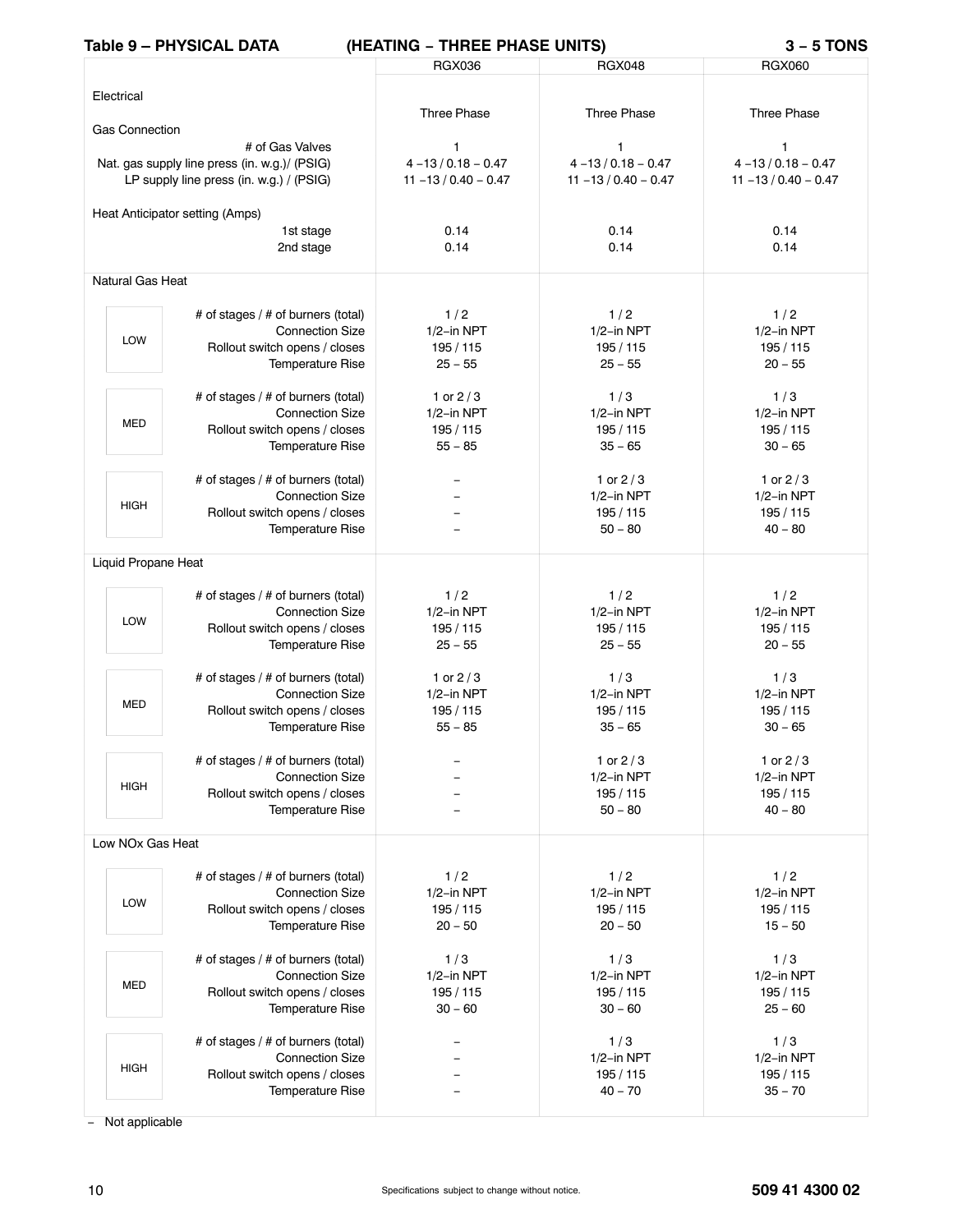

# **CURBS, WEIGHTS & DIMENSIONS**

**Fig. 1 − Dimensions**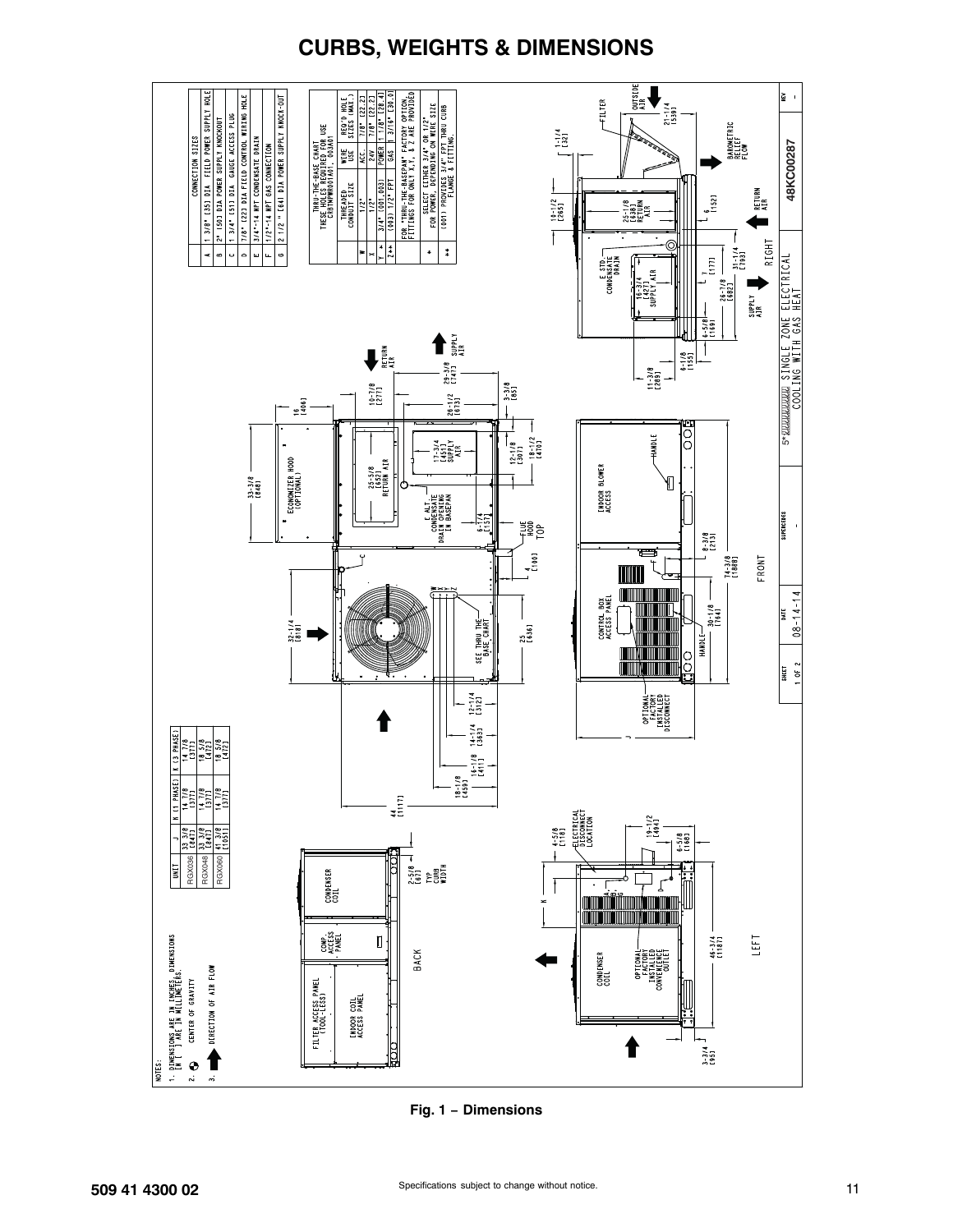# **CURBS, WEIGHTS & DIMENSIONS (cont.)**



**Fig. 2 − Dimensions**



|                 |                                                                       |                                                                                                                                                                                                                                                                                                                                                    | C08337 |
|-----------------|-----------------------------------------------------------------------|----------------------------------------------------------------------------------------------------------------------------------------------------------------------------------------------------------------------------------------------------------------------------------------------------------------------------------------------------|--------|
| <b>LOCATION</b> | <b>DIMENSION</b>                                                      | <b>CONDITION</b>                                                                                                                                                                                                                                                                                                                                   |        |
| Α               | 48-in (1219 mm)<br>18-in (457 mm)<br>18-in (457) mm<br>12-in (305 mm) | Unit disconnect is mounted on panel<br>No disconnect, convenience outlet option<br>Recommended service clearance<br>Minimum clearance                                                                                                                                                                                                              |        |
| B               | 42-in (1067 mm)<br>36-in (914 mm)<br>Special                          | Surface behind servicer is grounded (e.g., metal, masonry wall)<br>Surface behind servicer is electrically non-conductive (e.g., wood, fiberglass)<br>Check sources of flue products within 10-ft of unit fresh air intake hood                                                                                                                    |        |
| C               | 36-in (914 mm)<br>18-in (457 mm)                                      | Side condensate drain is used<br>Minimum clearance                                                                                                                                                                                                                                                                                                 |        |
| D               | 48-in (1219 mm)<br>42-in (1067 mm)<br>36-in (914 mm)<br>Special       | No flue discharge accessory installed, surface is combustible material<br>Surface behind servicer is grounded (e.g., metal, masonry wall, another unit)<br>Surface behind servicer is electrically non-conductive (e.g., wood, fiberglass)<br>Check for adjacent units or building fresh air intakes within 10-ft (3 m) of this unit's flue outlet |        |

**NOTE:** Unit not designed to have overhead obstruction. Contact Application Engineering for guidance on any application planning overhead obstruction or for vertical clearances.

#### **Fig. 3 − Service Clearance Dimensional Drawing**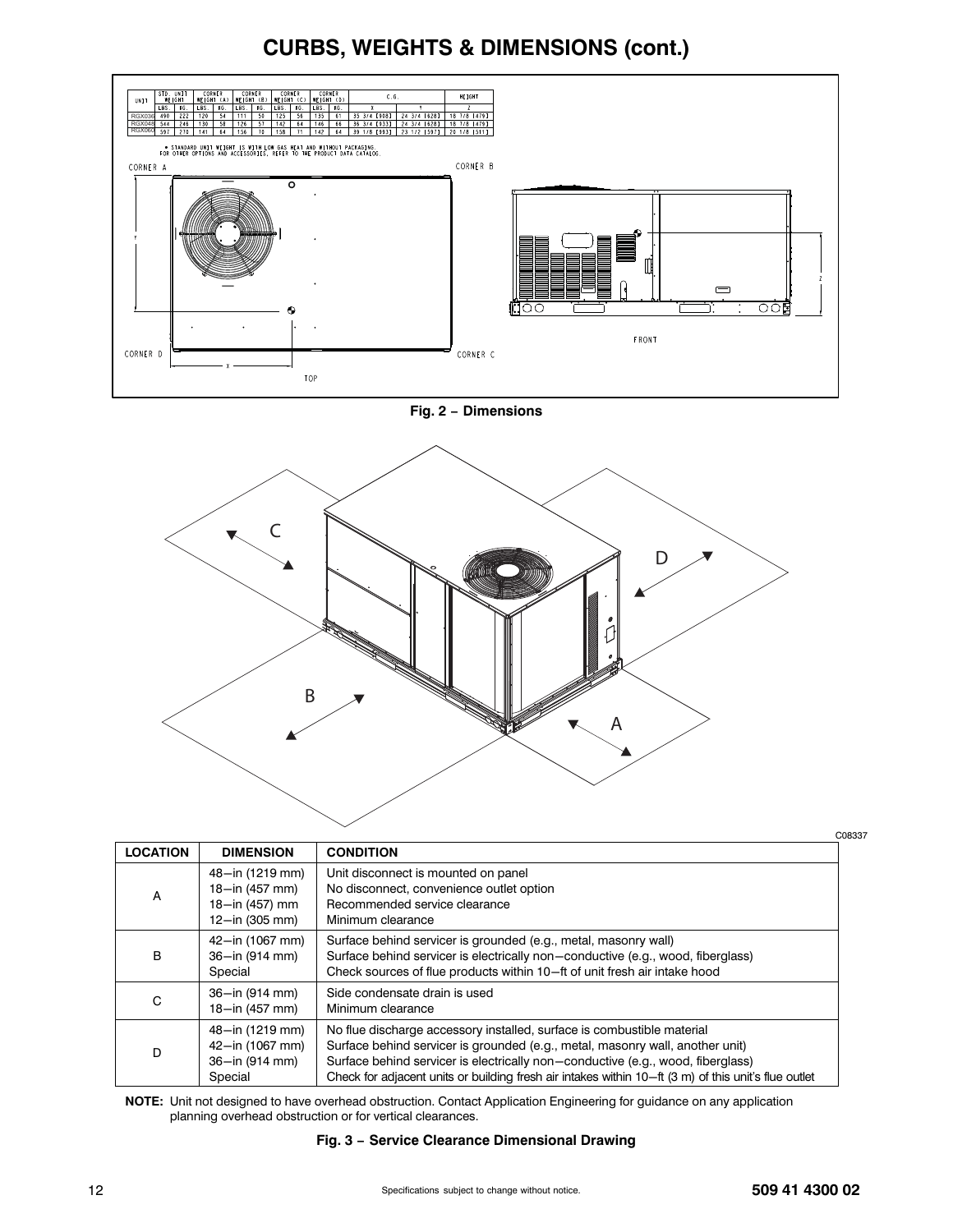

**CURBS, WEIGHTS & DIMENSIONS (cont.)**

C13310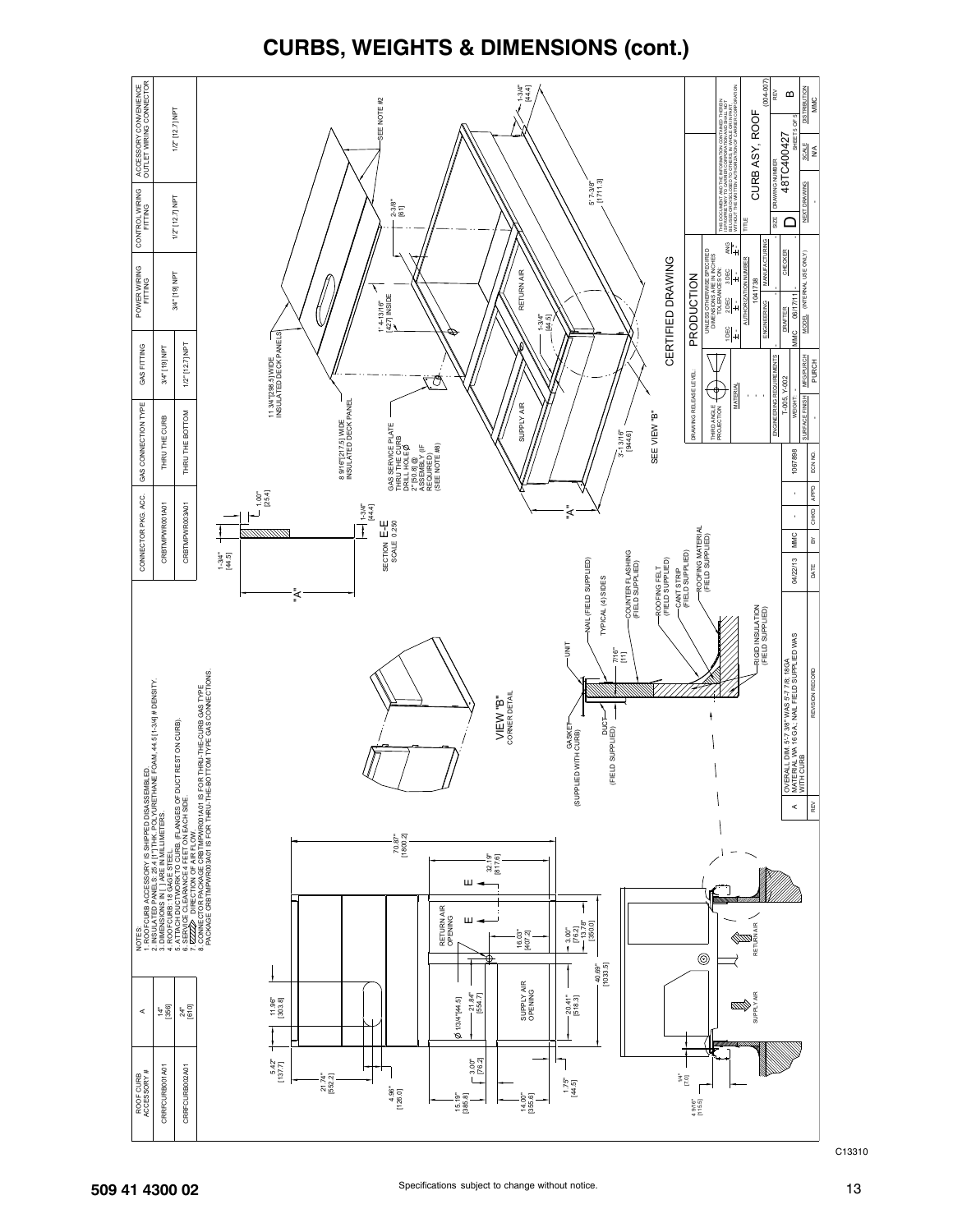|                                                   |                |                | OPTION / ACCESSORY WEIGHTS |                |                |                |
|---------------------------------------------------|----------------|----------------|----------------------------|----------------|----------------|----------------|
| Option / Accessory                                |                | 04             |                            | 05             |                | 06             |
|                                                   | Ib             | kg             | I <sub>b</sub>             | kg             | Ib             | kg             |
| Hot Gas ReHeat <sup>1</sup>                       | 50             | 23             | 50                         | 23             | 55             | 25             |
| Power Exhaust - vertical                          | 45             | 20             | 45                         | 20             | 45             | 20             |
| Power Exhaust - horizontal                        | 30             | 14             | 30                         | 14             | 30             | 14             |
| EconoMi\$er (IV, X or 2)                          | 35             | 16             | 35                         | 16             | 35             | 16             |
| Two Position damper                               | 39             | 18             | 39                         | 18             | 39             | 18             |
| <b>Manual Dampers</b>                             | 12             | 5              | 12                         | 5              | 12             | 5              |
| Medium Gas Heat                                   | 12             | 5              | 9                          | $\overline{4}$ | 9              | 4              |
| High Gas Heat                                     | $\equiv$       | ÷,             | 17                         | 8              | 17             | 8              |
| Hail Guard (louvered)                             | 13             | 6              | 13                         | 6              | 17             | 8              |
| Cu/Cu Condenser Coil <sup>2</sup>                 | 37             | 17             | 74                         | 34             | 95             | 43             |
| Cu/Cu Condenser and Evaporator Coils <sup>2</sup> | 75             | 34             | 112                        | 51             | 165            | 75             |
| Roof Curb (14-in. curb)                           | 115            | 52             | 115                        | 52             | 115            | 52             |
| Roof Curb (24-in. curb)                           | 197            | 89             | 197                        | 89             | 197            | 89             |
| $CO2$ sensor                                      | $\overline{2}$ | 1.             | $\overline{c}$             | 1.             | $\overline{2}$ | $\mathbf{1}$   |
| Flue Discharge Deflector                          | $\overline{7}$ | 3              | $\overline{7}$             | 3              | $\overline{7}$ | 3              |
| Optional Indoor Motor/Drive                       | 6              | 3              | 6                          | 3              | 17             | 8              |
| Motor Master Controller                           | 9              | $\overline{4}$ | 9                          | 4              | 9              | 4              |
| <b>Supply Smoke Detector</b>                      | $\overline{7}$ | 3              | $\overline{7}$             | 3              | $\overline{7}$ | 3              |
| Non-Fused Disconnect                              | 5              | $\overline{c}$ | 5                          | $\overline{2}$ | 5              | $\overline{c}$ |
| Non-Powered Convenience outlet                    | 4              | $\overline{c}$ | 4                          | $\overline{2}$ | 4              | $\overline{c}$ |
| <b>Enthalpy Sensor</b>                            | 2              | 1              | $\overline{2}$             | 1              | 2              | 1              |
| <b>Differential Enthalpy Sensor</b>               | 3              | 1              | 3                          | 1              | 3              | 1              |

#### **Fig. 4 − Roof Curb Details − OPTIONS & ACCESSORY WEIGHTS**

**NOTE**: Where multiple variations are available, the heaviest combination is listed.

− Not Available

1 For Hot Gas ReHeat add MotorMaster Controller.

2 Where available.

# **APPLICATION DATA**

# **Min operating ambient temp (cooling):**

In mechanical cooling mode, your ICP rooftop unit can safely operate down to an outdoor ambient temperature of 40°F (4°C) and 25°F (-4°C), with an accessory winter start kit. It is possible to provide cooling at lower outdoor ambient temperatures by using less outside air, economizers, and/or accessory low ambient kits.

## **Max operating ambient temp (cooling):**

The maximum operating ambient temperature for cooling mode is  $115^{\circ}F$  (46°C). While cooling operation above 115°F (46°C) may be possible, it could cause either a reduction in performance, reliability, or a protective action by the unit's internal safety devices.

## **Min mixed air temp (heating):**

Using the factory settings, the minimum temperatures for the mixed air (the combined temperature of the warm return air and the cold outdoor air) entering the dimpled, gas heat exchangers are:

| <b>Aluminized</b>       | <b>Stainless Steel</b>  |
|-------------------------|-------------------------|
| 50°F (10°C) continuous  | 40°F (4°C) continuous   |
| 45°F (7°C) intermittent | 35°F (2°C) intermittent |

Operating at lower mixed−air temperatures may be possible, if a field supplied, outdoor air thermostat initiates both heat stages when the temperature is less than the minimum temperatures listed above. Please contact your local ICP representative for assistance.

# **Min and max airflow (heating and cooling):**

To maintain safe and reliable operation of your rooftop, operate within the heating airflow limits during heating mode and cooling airflow limits during cooling mode. Operating above the max may cause blow−off, undesired airflow noise, or airflow related problems with the rooftop unit. Operating below the min may cause problems with coil freeze−up and unsafe heating operation. Heating and cooling limitations differ when evaluating operating cfm, the minimum value is the HIGHER of the cooling and heating minimum cfm values published in Table [6](#page-6-0) and the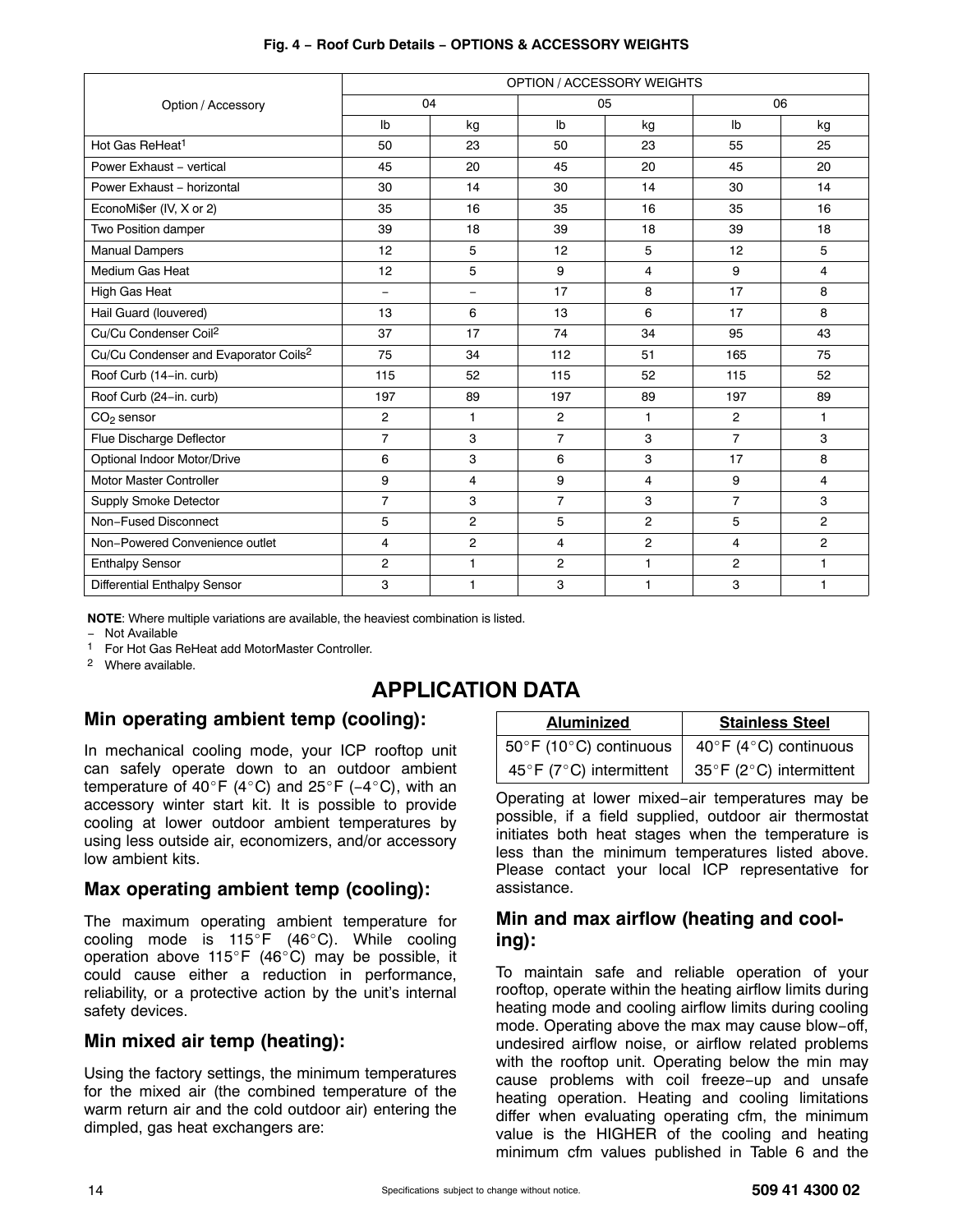maximum value is the LOWER of the cooling and heating maximum values published in Table [6.](#page-6-0)

## **Heating−to−cooling changeover:**

Your unit will automatically change from heating to cooling mode when using a thermostat with an auto−changeover feature.

## **Airflow:**

All units are draw−through in cooling mode and blow−through in heating mode.

## **Outdoor air application strategies:**

Economizers reduce operating expenses and compressor run time by providing a free source of cooling and a means of ventilation to match application changing needs. In fact, they should be considered for most applications. Also, consider the various economizer control methods and their benefits, as well as sensors required to accomplish your application goals. Please contact your local ICP representative for assistance.

## **Motor limits, Brake horsepower (BHP):**

Due to internal design of ICP units, the air path, and specially designed motors, the full horsepower (maximum continuous BHP) band, as listed in Table 8 and 10, can be used with the utmost confidence. There is no need for extra safety factors, as ICP motors are designed and rigorously tested to use the entire, listed BHP range without either nuisance tripping or premature motor failure.

## **Propane heating:**

Propane has different physical qualities than natural gas. As a result, propane requires different fuel to air mixture. To optimize the fuel/air mixture for propane, ICP sells different burner orifices in an easy to install accessory kit. To select the correct burner orifices or determine the heat capacity for a propane application, use either the selection software, or the unit's service manual.

## **High altitude heating:**

High altitudes have less oxygen, which affects the fuel/air mixture in heat exchangers. In order to maintain a proper fuel/air mixture, heat exchangers operating in altitudes above 2000 ft (610 m) require different orifices. To select the correct burner orifices or determine the heat capacity for a high altitude application, use either the selection software, or the unit's service manual.

High altitudes have less oxygen, which means heat exchangers need less fuel. The new gas orifices in this field installed kit make the necessary adjustment for high altitude applications. They restore the optimal fuel to air mixture and maintain healthy combustion on altitudes above 2000 ft (610 m).

**NOTE**: Typical natural gas heating value ranges from 975 to 1050 Btu/ft $3$  at sea level nationally. The heating value goes down approximately 1.7% per every thousand feet elevation. Standard factory orifices can typically be used up to 2000 ft (610m) elevation without any operational issues.

**NOTE**: For installations in Canada, the input rating should be derated by 10% for altitudes from 2000 ft (610m) to 4500 ft (1372m) above sea level.

# **Sizing a rooftop**

Bigger isn't necessarily better. While an air conditioner needs to have enough capacity to meet the design loads, it doesn't need excess capacity. In fact, excess capacity typically results in very poor part load performance and humidity control.

Using higher design temperatures than ASHRAE recommends for your location, adding "safety factors" to the calculated load, are all signs of oversizing air conditioners. Oversizing the air conditioner leads to poor humidity control, reduced efficiency, higher utility bills, larger indoor temperature swings, excessive noise, and increased wear and tear on the air conditioner.

Rather than oversizing an air conditioner, engineers should "right size" or even slightly undersize air conditioners. Correctly sizing an air conditioner controls humidity better; promotes efficiency; reduces utility bills; extends equipment life, and maintains even, comfortable temperatures. Please contact your local ICP representative for assistance.

## **Low ambient applications**

The optional ICP economizer can adequately cool your space by bringing in fresh, cool outside air. In fact, when so equipped, accessory low ambient kit may not be necessary. In low ambient conditions, unless the outdoor air is excessively humid or contaminated, economizer based "free cooling" is the preferred less costly and energy conscious method.

In low ambient applications where outside air might not be desired (such as contaminated or excessively humid outdoor environments), your ICP rooftop can operate at ambient temperatures down to -20°F (−29C) using the recommended accessory Motormaster low ambient controller.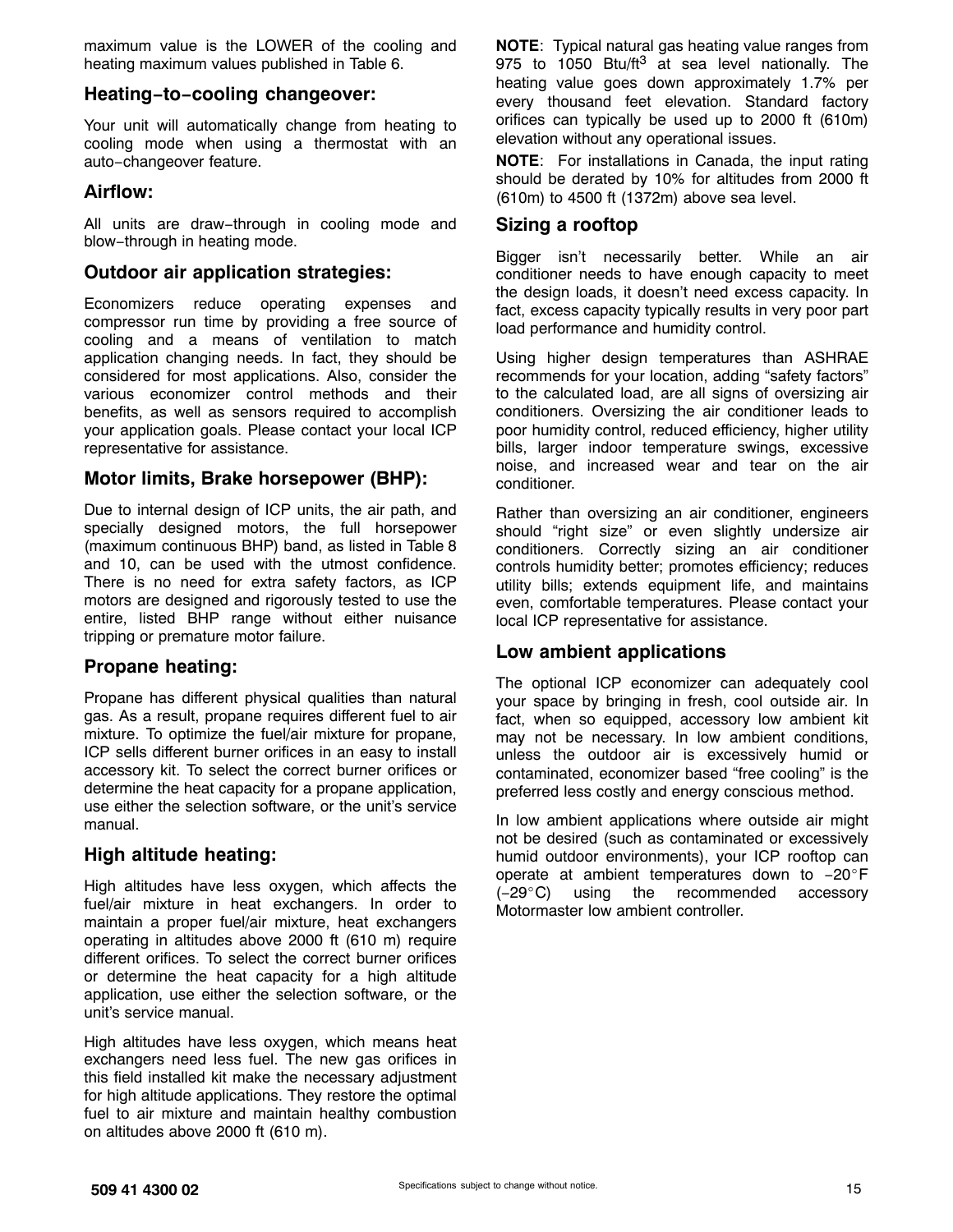#### **Table 10 – COOLING CAPACITIES 1−STAGE COOLING 3 TONS**

ſ

|                                                                                                                                                                                                                                                                                                                                                                                                                                                                                                                                                                                                                                                                                                                                                                                                                                                                                                                                                                                                                                                                                                                                                                                                                                                                                                                                                                                                                                                                                                                                                                                                                                                                                                                                                                                                                                                                                                                                                                                                                                                                                                                                                                                                                                                                                                                                                                                                                                                                                                                                                                                                                                                                                                                                                                                                                                                                                                                                                                                                                                                                                                                                                                                                                                                                                                                                                                                                                                                                                                                                                                                                                                                                                                                                                                                                                                                                                                                                                                                                                                                                                                                                                                                                                                                                                                                                                                                                                                                                                                                                                                                                                                                                                                                                                                                                                                                                                                                                |      |            |                          | 85   |      |                   | 95   |      |                          | 105  |      |                          | 115          |              |
|--------------------------------------------------------------------------------------------------------------------------------------------------------------------------------------------------------------------------------------------------------------------------------------------------------------------------------------------------------------------------------------------------------------------------------------------------------------------------------------------------------------------------------------------------------------------------------------------------------------------------------------------------------------------------------------------------------------------------------------------------------------------------------------------------------------------------------------------------------------------------------------------------------------------------------------------------------------------------------------------------------------------------------------------------------------------------------------------------------------------------------------------------------------------------------------------------------------------------------------------------------------------------------------------------------------------------------------------------------------------------------------------------------------------------------------------------------------------------------------------------------------------------------------------------------------------------------------------------------------------------------------------------------------------------------------------------------------------------------------------------------------------------------------------------------------------------------------------------------------------------------------------------------------------------------------------------------------------------------------------------------------------------------------------------------------------------------------------------------------------------------------------------------------------------------------------------------------------------------------------------------------------------------------------------------------------------------------------------------------------------------------------------------------------------------------------------------------------------------------------------------------------------------------------------------------------------------------------------------------------------------------------------------------------------------------------------------------------------------------------------------------------------------------------------------------------------------------------------------------------------------------------------------------------------------------------------------------------------------------------------------------------------------------------------------------------------------------------------------------------------------------------------------------------------------------------------------------------------------------------------------------------------------------------------------------------------------------------------------------------------------------------------------------------------------------------------------------------------------------------------------------------------------------------------------------------------------------------------------------------------------------------------------------------------------------------------------------------------------------------------------------------------------------------------------------------------------------------------------------------------------------------------------------------------------------------------------------------------------------------------------------------------------------------------------------------------------------------------------------------------------------------------------------------------------------------------------------------------------------------------------------------------------------------------------------------------------------------------------------------------------------------------------------------------------------------------------------------------------------------------------------------------------------------------------------------------------------------------------------------------------------------------------------------------------------------------------------------------------------------------------------------------------------------------------------------------------------------------------------------------------------------------------------------------------|------|------------|--------------------------|------|------|-------------------|------|------|--------------------------|------|------|--------------------------|--------------|--------------|
|                                                                                                                                                                                                                                                                                                                                                                                                                                                                                                                                                                                                                                                                                                                                                                                                                                                                                                                                                                                                                                                                                                                                                                                                                                                                                                                                                                                                                                                                                                                                                                                                                                                                                                                                                                                                                                                                                                                                                                                                                                                                                                                                                                                                                                                                                                                                                                                                                                                                                                                                                                                                                                                                                                                                                                                                                                                                                                                                                                                                                                                                                                                                                                                                                                                                                                                                                                                                                                                                                                                                                                                                                                                                                                                                                                                                                                                                                                                                                                                                                                                                                                                                                                                                                                                                                                                                                                                                                                                                                                                                                                                                                                                                                                                                                                                                                                                                                                                                |      |            |                          |      |      |                   |      |      |                          |      |      |                          | $EA$ (dB)    |              |
|                                                                                                                                                                                                                                                                                                                                                                                                                                                                                                                                                                                                                                                                                                                                                                                                                                                                                                                                                                                                                                                                                                                                                                                                                                                                                                                                                                                                                                                                                                                                                                                                                                                                                                                                                                                                                                                                                                                                                                                                                                                                                                                                                                                                                                                                                                                                                                                                                                                                                                                                                                                                                                                                                                                                                                                                                                                                                                                                                                                                                                                                                                                                                                                                                                                                                                                                                                                                                                                                                                                                                                                                                                                                                                                                                                                                                                                                                                                                                                                                                                                                                                                                                                                                                                                                                                                                                                                                                                                                                                                                                                                                                                                                                                                                                                                                                                                                                                                                |      |            | 75                       | 80   | 85   | 75                | 80   | 85   | 75                       | 80   | 85   | 75                       | 80           | 85           |
|                                                                                                                                                                                                                                                                                                                                                                                                                                                                                                                                                                                                                                                                                                                                                                                                                                                                                                                                                                                                                                                                                                                                                                                                                                                                                                                                                                                                                                                                                                                                                                                                                                                                                                                                                                                                                                                                                                                                                                                                                                                                                                                                                                                                                                                                                                                                                                                                                                                                                                                                                                                                                                                                                                                                                                                                                                                                                                                                                                                                                                                                                                                                                                                                                                                                                                                                                                                                                                                                                                                                                                                                                                                                                                                                                                                                                                                                                                                                                                                                                                                                                                                                                                                                                                                                                                                                                                                                                                                                                                                                                                                                                                                                                                                                                                                                                                                                                                                                |      |            |                          |      |      |                   |      |      |                          |      |      | 19.5                     | 19.5         | 22.2         |
|                                                                                                                                                                                                                                                                                                                                                                                                                                                                                                                                                                                                                                                                                                                                                                                                                                                                                                                                                                                                                                                                                                                                                                                                                                                                                                                                                                                                                                                                                                                                                                                                                                                                                                                                                                                                                                                                                                                                                                                                                                                                                                                                                                                                                                                                                                                                                                                                                                                                                                                                                                                                                                                                                                                                                                                                                                                                                                                                                                                                                                                                                                                                                                                                                                                                                                                                                                                                                                                                                                                                                                                                                                                                                                                                                                                                                                                                                                                                                                                                                                                                                                                                                                                                                                                                                                                                                                                                                                                                                                                                                                                                                                                                                                                                                                                                                                                                                                                                |      |            |                          |      |      |                   |      | 28.6 |                          |      |      | 16.7                     | 19.5         | 22.2         |
| <b>Ambient Temperature</b><br><b>RGX036</b><br>EA (dB)<br>EA (dB)<br>EA (dB)<br>TC<br>25.1<br>22.2<br>28.7<br>28.7<br>32.6<br>25.1<br>28.6<br>22.2<br>25.3<br>58<br><b>SHC</b><br>22.2<br>24.8<br>28.7<br>32.6<br>21.7<br>25.1<br>19.1<br>25.3<br>TC<br>22.3<br>31.8<br>32.4<br>26.0<br>29.5<br>22.3<br>31.8<br>26.0<br>26.4<br>62<br><b>SHC</b><br>22.3<br>27.9<br>32.4<br>25.0<br>29.5<br>18.1<br>26.4<br>23.3<br>20.6<br>900 Cfm<br>EAT (wb)<br>$\overline{\text{TC}}$<br>36.5<br>36.5<br>34.2<br>29.2<br>36.5<br>34.2<br>34.2<br>29.2<br>29.2<br>67<br><b>SHC</b><br>19.4<br>24.0<br>28.5<br>18.4<br>22.9<br>27.4<br>16.2<br>20.8<br>25.3<br>$\overline{\text{TC}}$<br>40.3<br>38.2<br>35.6<br>35.6<br>35.6<br>40.3<br>40.3<br>38.2<br>38.2<br>72<br><b>SHC</b><br>17.4<br>19.5<br>24.1<br>18.5<br>23.1<br>12.9<br>22.0<br>14.9<br>13.9<br>TC<br>43.1<br>43.1<br>41.0<br>41.0<br>38.6<br>38.6<br>$\overline{\phantom{0}}$<br>$\overline{\phantom{0}}$<br>$\overline{\phantom{m}}$<br>76<br><b>SHC</b><br>15.7<br>14.8<br>13.9<br>20.6<br>19.8<br>18.8<br>$\overline{\phantom{0}}$<br>$\overline{\phantom{0}}$<br>$\overline{\phantom{a}}$<br>TC<br>31.8<br>31.8<br>36.2<br>28.3<br>28.3<br>32.1<br>24.9<br>24.9<br>28.4<br>58<br><b>SHC</b><br>27.5<br>31.8<br>36.2<br>28.3<br>32.1<br>21.5<br>24.9<br>28.4<br>24.4<br>TC<br>28.9<br>25.0<br>33.8<br>33.8<br>36.1<br>28.9<br>33.4<br>25.0<br>29.6<br>62<br><b>SHC</b><br>25.7<br>30.9<br>36.1<br>23.2<br>28.3<br>33.4<br>20.4<br>25.0<br>29.6<br>1050 Cfm<br>EAT (wb)<br>$\overline{\text{TC}}$<br>37.8<br>37.8<br>35.5<br>35.5<br>35.5<br>31.7<br>31.7<br>37.8<br>31.7<br>67<br><b>SHC</b><br>20.7<br>25.9<br>23.3<br>31.1<br>19.7<br>24.9<br>30.1<br>18.1<br>28.6<br>$\overline{\text{TC}}$<br>41.5<br>41.5<br>41.5<br>39.3<br>39.3<br>39.3<br>36.8<br>36.8<br>36.8<br>72<br><b>SHC</b><br>20.6<br>25.8<br>19.7<br>24.9<br>18.7<br>23.9<br>15.4<br>14.5<br>13.5<br><b>TC</b><br>42.0<br>39.6<br>44.2<br>44.2<br>42.0<br>39.6<br>$\overline{\phantom{m}}$<br>$\qquad \qquad -$<br>$\overline{\phantom{0}}$<br>76<br><b>SHC</b><br>16.4<br>22.1<br>15.5<br>21.1<br>14.5<br>20.0<br>$\overline{\phantom{0}}$<br>$\overline{\phantom{0}}$<br>TC<br>31.3<br>27.5<br>34.1<br>34.1<br>38.8<br>31.3<br>35.6<br>27.5<br>31.2<br>58<br><b>SHC</b><br>31.3<br>29.5<br>34.1<br>38.8<br>27.0<br>35.6<br>23.7<br>27.5<br>31.2<br>$\overline{\text{TC}}$<br>32.9<br>34.9<br>34.9<br>39.1<br>32.9<br>35.5<br>27.5<br>27.5<br>32.6<br>62<br>35.5<br>27.5<br><b>SHC</b><br>27.5<br>33.3<br>39.1<br>25.2<br>30.3<br>22.5<br>32.6<br>1200 Cfm<br>EAT (wb)<br>$\overline{\text{TC}}$<br>38.8<br>38.8<br>38.8<br>36.4<br>36.4<br>36.4<br>33.3<br>33.3<br>33.3<br>67<br><b>SHC</b><br>26.7<br>25.5<br>21.9<br>27.7<br>33.5<br>20.9<br>32.6<br>19.6<br>31.4<br>TC<br>42.4<br>42.4<br>42.4<br>40.1<br>37.7<br>40.1<br>40.1<br>37.7<br>37.7<br>72<br><b>SHC</b><br>21.6<br>27.4<br>20.7<br>26.5<br>19.8<br>25.6<br>15.8<br>14.9<br>13.9<br>$\overline{\text{TC}}$<br>44.9<br>44.9<br>42.7<br>42.7<br>40.3<br>40.3<br>$\overline{\phantom{0}}$<br>$\overline{\phantom{0}}$<br>$\overline{\phantom{a}}$<br>76<br><b>SHC</b><br>15.9<br>15.0<br>16.8<br>23.1<br>22.1<br>21.1<br>$\overline{\phantom{a}}$<br>$\overline{\phantom{0}}$<br>$\overline{\phantom{0}}$<br>TC<br>35.6<br>40.4<br>33.6<br>29.8<br>35.6<br>33.6<br>38.1<br>29.8<br>33.9<br>58<br><b>SHC</b><br>35.6<br>33.6<br>38.1<br>29.8<br>30.8<br>40.4<br>29.0<br>25.7<br>33.9<br><b>TC</b><br>36.3<br>39.9<br>33.7<br>33.7<br>39.7<br>29.9<br>29.9<br>35.3<br>36.3<br>62<br><b>SHC</b><br>33.7<br>29.9<br>28.2<br>34.1<br>39.9<br>27.6<br>39.7<br>24.4<br>35.3<br>$\epsilon$<br>(wb)<br>TC<br>39.5<br>39.5<br>39.5<br>37.2<br>37.2<br>37.2<br>34.0<br>34.0<br>34.0<br>67<br>1350<br><b>SHC</b><br>22.9<br>29.4<br>35.8<br>22.0<br>28.5<br>34.9<br>27.3<br>20.8<br>33.9<br>EAT<br>TC<br>43.0<br>43.0<br>43.0<br>40.7<br>40.7<br>38.3<br>38.3<br>38.3<br>40.7<br>72<br>21.7<br>20.8<br><b>SHC</b><br>16.2<br>22.5<br>28.9<br>15.3<br>28.1<br>14.3<br>27.2<br>TC<br>45.5<br>45.5<br>43.3<br>40.8<br>40.8<br>43.3<br>-<br>-<br>$\overline{\phantom{a}}$<br>76<br><b>SHC</b><br>17.3<br>16.4<br>15.4<br>24.0<br>23.1<br>22.1<br>$\overline{\phantom{0}}$<br>$\overline{\phantom{0}}$<br>$\overline{\phantom{a}}$<br>TC<br>32.0<br>41.8<br>34.8<br>39.5<br>32.0<br>36.8<br>36.8<br>34.8<br>36.4<br>58<br><b>SHC</b><br>36.8<br>34.8<br>27.7<br>32.0<br>31.9<br>41.8<br>30.1<br>39.5<br>36.4<br>TC<br>36.9<br>43.5<br>35.4<br>35.4<br>32.1<br>36.9<br>38.8<br>32.1<br>37.9<br>62<br><b>SHC</b><br>30.2<br>36.9<br>43.5<br>27.4<br>33.1<br>32.1<br>37.9<br>38.8<br>26.2<br>1500 Cfm<br>EAT (wb)<br>TC<br>40.1<br>37.7<br>34.7<br>34.7<br>40.1<br>40.1<br>37.7<br>37.7<br>36.2<br>67<br>SHC<br>23.9<br>31.0<br>38.0<br>23.0<br>30.1<br>21.9<br>29.0<br>36.2<br>37.2<br>TC<br>43.6<br>43.6<br>43.6<br>41.3<br>41.3<br>38.7<br>38.7<br>41.3<br>38.7 | 19.5 | 19.5       | 23.2                     |      |      |                   |      |      |                          |      |      |                          |              |              |
|                                                                                                                                                                                                                                                                                                                                                                                                                                                                                                                                                                                                                                                                                                                                                                                                                                                                                                                                                                                                                                                                                                                                                                                                                                                                                                                                                                                                                                                                                                                                                                                                                                                                                                                                                                                                                                                                                                                                                                                                                                                                                                                                                                                                                                                                                                                                                                                                                                                                                                                                                                                                                                                                                                                                                                                                                                                                                                                                                                                                                                                                                                                                                                                                                                                                                                                                                                                                                                                                                                                                                                                                                                                                                                                                                                                                                                                                                                                                                                                                                                                                                                                                                                                                                                                                                                                                                                                                                                                                                                                                                                                                                                                                                                                                                                                                                                                                                                                                |      |            |                          |      |      |                   |      |      |                          |      |      | 15.8                     | 19.5         | 23.2         |
|                                                                                                                                                                                                                                                                                                                                                                                                                                                                                                                                                                                                                                                                                                                                                                                                                                                                                                                                                                                                                                                                                                                                                                                                                                                                                                                                                                                                                                                                                                                                                                                                                                                                                                                                                                                                                                                                                                                                                                                                                                                                                                                                                                                                                                                                                                                                                                                                                                                                                                                                                                                                                                                                                                                                                                                                                                                                                                                                                                                                                                                                                                                                                                                                                                                                                                                                                                                                                                                                                                                                                                                                                                                                                                                                                                                                                                                                                                                                                                                                                                                                                                                                                                                                                                                                                                                                                                                                                                                                                                                                                                                                                                                                                                                                                                                                                                                                                                                                |      |            |                          |      |      |                   |      |      |                          |      |      | 23.7                     | 23.7         | 23.7         |
|                                                                                                                                                                                                                                                                                                                                                                                                                                                                                                                                                                                                                                                                                                                                                                                                                                                                                                                                                                                                                                                                                                                                                                                                                                                                                                                                                                                                                                                                                                                                                                                                                                                                                                                                                                                                                                                                                                                                                                                                                                                                                                                                                                                                                                                                                                                                                                                                                                                                                                                                                                                                                                                                                                                                                                                                                                                                                                                                                                                                                                                                                                                                                                                                                                                                                                                                                                                                                                                                                                                                                                                                                                                                                                                                                                                                                                                                                                                                                                                                                                                                                                                                                                                                                                                                                                                                                                                                                                                                                                                                                                                                                                                                                                                                                                                                                                                                                                                                |      |            |                          |      |      |                   |      |      |                          |      |      | 14.1                     | 18.6         | 23.1         |
|                                                                                                                                                                                                                                                                                                                                                                                                                                                                                                                                                                                                                                                                                                                                                                                                                                                                                                                                                                                                                                                                                                                                                                                                                                                                                                                                                                                                                                                                                                                                                                                                                                                                                                                                                                                                                                                                                                                                                                                                                                                                                                                                                                                                                                                                                                                                                                                                                                                                                                                                                                                                                                                                                                                                                                                                                                                                                                                                                                                                                                                                                                                                                                                                                                                                                                                                                                                                                                                                                                                                                                                                                                                                                                                                                                                                                                                                                                                                                                                                                                                                                                                                                                                                                                                                                                                                                                                                                                                                                                                                                                                                                                                                                                                                                                                                                                                                                                                                |      |            |                          |      |      |                   |      |      |                          |      |      | 32.4                     | 32.4         | 32.4         |
|                                                                                                                                                                                                                                                                                                                                                                                                                                                                                                                                                                                                                                                                                                                                                                                                                                                                                                                                                                                                                                                                                                                                                                                                                                                                                                                                                                                                                                                                                                                                                                                                                                                                                                                                                                                                                                                                                                                                                                                                                                                                                                                                                                                                                                                                                                                                                                                                                                                                                                                                                                                                                                                                                                                                                                                                                                                                                                                                                                                                                                                                                                                                                                                                                                                                                                                                                                                                                                                                                                                                                                                                                                                                                                                                                                                                                                                                                                                                                                                                                                                                                                                                                                                                                                                                                                                                                                                                                                                                                                                                                                                                                                                                                                                                                                                                                                                                                                                                |      |            |                          |      |      |                   |      |      |                          |      |      | 11.6                     | 16.2         | 20.7         |
|                                                                                                                                                                                                                                                                                                                                                                                                                                                                                                                                                                                                                                                                                                                                                                                                                                                                                                                                                                                                                                                                                                                                                                                                                                                                                                                                                                                                                                                                                                                                                                                                                                                                                                                                                                                                                                                                                                                                                                                                                                                                                                                                                                                                                                                                                                                                                                                                                                                                                                                                                                                                                                                                                                                                                                                                                                                                                                                                                                                                                                                                                                                                                                                                                                                                                                                                                                                                                                                                                                                                                                                                                                                                                                                                                                                                                                                                                                                                                                                                                                                                                                                                                                                                                                                                                                                                                                                                                                                                                                                                                                                                                                                                                                                                                                                                                                                                                                                                |      |            |                          |      |      |                   |      |      |                          |      |      | $\qquad \qquad -$        | 35.9         | 35.9         |
|                                                                                                                                                                                                                                                                                                                                                                                                                                                                                                                                                                                                                                                                                                                                                                                                                                                                                                                                                                                                                                                                                                                                                                                                                                                                                                                                                                                                                                                                                                                                                                                                                                                                                                                                                                                                                                                                                                                                                                                                                                                                                                                                                                                                                                                                                                                                                                                                                                                                                                                                                                                                                                                                                                                                                                                                                                                                                                                                                                                                                                                                                                                                                                                                                                                                                                                                                                                                                                                                                                                                                                                                                                                                                                                                                                                                                                                                                                                                                                                                                                                                                                                                                                                                                                                                                                                                                                                                                                                                                                                                                                                                                                                                                                                                                                                                                                                                                                                                |      |            |                          |      |      |                   |      |      |                          |      |      | $\overline{\phantom{a}}$ | 12.8         | 17.6         |
|                                                                                                                                                                                                                                                                                                                                                                                                                                                                                                                                                                                                                                                                                                                                                                                                                                                                                                                                                                                                                                                                                                                                                                                                                                                                                                                                                                                                                                                                                                                                                                                                                                                                                                                                                                                                                                                                                                                                                                                                                                                                                                                                                                                                                                                                                                                                                                                                                                                                                                                                                                                                                                                                                                                                                                                                                                                                                                                                                                                                                                                                                                                                                                                                                                                                                                                                                                                                                                                                                                                                                                                                                                                                                                                                                                                                                                                                                                                                                                                                                                                                                                                                                                                                                                                                                                                                                                                                                                                                                                                                                                                                                                                                                                                                                                                                                                                                                                                                |      |            |                          |      |      |                   |      |      |                          |      |      | 21.9                     | 21.9         | 24.9         |
|                                                                                                                                                                                                                                                                                                                                                                                                                                                                                                                                                                                                                                                                                                                                                                                                                                                                                                                                                                                                                                                                                                                                                                                                                                                                                                                                                                                                                                                                                                                                                                                                                                                                                                                                                                                                                                                                                                                                                                                                                                                                                                                                                                                                                                                                                                                                                                                                                                                                                                                                                                                                                                                                                                                                                                                                                                                                                                                                                                                                                                                                                                                                                                                                                                                                                                                                                                                                                                                                                                                                                                                                                                                                                                                                                                                                                                                                                                                                                                                                                                                                                                                                                                                                                                                                                                                                                                                                                                                                                                                                                                                                                                                                                                                                                                                                                                                                                                                                |      |            |                          |      |      |                   |      |      |                          |      |      | 18.8                     | 21.9         | 24.9         |
|                                                                                                                                                                                                                                                                                                                                                                                                                                                                                                                                                                                                                                                                                                                                                                                                                                                                                                                                                                                                                                                                                                                                                                                                                                                                                                                                                                                                                                                                                                                                                                                                                                                                                                                                                                                                                                                                                                                                                                                                                                                                                                                                                                                                                                                                                                                                                                                                                                                                                                                                                                                                                                                                                                                                                                                                                                                                                                                                                                                                                                                                                                                                                                                                                                                                                                                                                                                                                                                                                                                                                                                                                                                                                                                                                                                                                                                                                                                                                                                                                                                                                                                                                                                                                                                                                                                                                                                                                                                                                                                                                                                                                                                                                                                                                                                                                                                                                                                                |      |            |                          |      |      |                   |      |      |                          |      |      | 21.9                     | 21.9         | 26.0         |
|                                                                                                                                                                                                                                                                                                                                                                                                                                                                                                                                                                                                                                                                                                                                                                                                                                                                                                                                                                                                                                                                                                                                                                                                                                                                                                                                                                                                                                                                                                                                                                                                                                                                                                                                                                                                                                                                                                                                                                                                                                                                                                                                                                                                                                                                                                                                                                                                                                                                                                                                                                                                                                                                                                                                                                                                                                                                                                                                                                                                                                                                                                                                                                                                                                                                                                                                                                                                                                                                                                                                                                                                                                                                                                                                                                                                                                                                                                                                                                                                                                                                                                                                                                                                                                                                                                                                                                                                                                                                                                                                                                                                                                                                                                                                                                                                                                                                                                                                |      |            |                          |      |      |                   |      |      |                          |      |      | 17.8<br>25.8             | 21.9<br>25.8 | 26.0<br>26.2 |
|                                                                                                                                                                                                                                                                                                                                                                                                                                                                                                                                                                                                                                                                                                                                                                                                                                                                                                                                                                                                                                                                                                                                                                                                                                                                                                                                                                                                                                                                                                                                                                                                                                                                                                                                                                                                                                                                                                                                                                                                                                                                                                                                                                                                                                                                                                                                                                                                                                                                                                                                                                                                                                                                                                                                                                                                                                                                                                                                                                                                                                                                                                                                                                                                                                                                                                                                                                                                                                                                                                                                                                                                                                                                                                                                                                                                                                                                                                                                                                                                                                                                                                                                                                                                                                                                                                                                                                                                                                                                                                                                                                                                                                                                                                                                                                                                                                                                                                                                |      |            |                          |      |      |                   |      |      |                          |      |      | 15.8                     | 21.0         | 26.2         |
|                                                                                                                                                                                                                                                                                                                                                                                                                                                                                                                                                                                                                                                                                                                                                                                                                                                                                                                                                                                                                                                                                                                                                                                                                                                                                                                                                                                                                                                                                                                                                                                                                                                                                                                                                                                                                                                                                                                                                                                                                                                                                                                                                                                                                                                                                                                                                                                                                                                                                                                                                                                                                                                                                                                                                                                                                                                                                                                                                                                                                                                                                                                                                                                                                                                                                                                                                                                                                                                                                                                                                                                                                                                                                                                                                                                                                                                                                                                                                                                                                                                                                                                                                                                                                                                                                                                                                                                                                                                                                                                                                                                                                                                                                                                                                                                                                                                                                                                                |      |            |                          |      |      |                   |      |      |                          |      |      | 33.6                     | 33.6         | 33.6         |
|                                                                                                                                                                                                                                                                                                                                                                                                                                                                                                                                                                                                                                                                                                                                                                                                                                                                                                                                                                                                                                                                                                                                                                                                                                                                                                                                                                                                                                                                                                                                                                                                                                                                                                                                                                                                                                                                                                                                                                                                                                                                                                                                                                                                                                                                                                                                                                                                                                                                                                                                                                                                                                                                                                                                                                                                                                                                                                                                                                                                                                                                                                                                                                                                                                                                                                                                                                                                                                                                                                                                                                                                                                                                                                                                                                                                                                                                                                                                                                                                                                                                                                                                                                                                                                                                                                                                                                                                                                                                                                                                                                                                                                                                                                                                                                                                                                                                                                                                |      |            |                          |      |      |                   |      |      |                          |      |      | 12.2                     | 17.5         | 22.7         |
|                                                                                                                                                                                                                                                                                                                                                                                                                                                                                                                                                                                                                                                                                                                                                                                                                                                                                                                                                                                                                                                                                                                                                                                                                                                                                                                                                                                                                                                                                                                                                                                                                                                                                                                                                                                                                                                                                                                                                                                                                                                                                                                                                                                                                                                                                                                                                                                                                                                                                                                                                                                                                                                                                                                                                                                                                                                                                                                                                                                                                                                                                                                                                                                                                                                                                                                                                                                                                                                                                                                                                                                                                                                                                                                                                                                                                                                                                                                                                                                                                                                                                                                                                                                                                                                                                                                                                                                                                                                                                                                                                                                                                                                                                                                                                                                                                                                                                                                                |      |            |                          |      |      |                   |      |      |                          |      |      | $\overline{\phantom{a}}$ | 36.9         | 36.9         |
|                                                                                                                                                                                                                                                                                                                                                                                                                                                                                                                                                                                                                                                                                                                                                                                                                                                                                                                                                                                                                                                                                                                                                                                                                                                                                                                                                                                                                                                                                                                                                                                                                                                                                                                                                                                                                                                                                                                                                                                                                                                                                                                                                                                                                                                                                                                                                                                                                                                                                                                                                                                                                                                                                                                                                                                                                                                                                                                                                                                                                                                                                                                                                                                                                                                                                                                                                                                                                                                                                                                                                                                                                                                                                                                                                                                                                                                                                                                                                                                                                                                                                                                                                                                                                                                                                                                                                                                                                                                                                                                                                                                                                                                                                                                                                                                                                                                                                                                                |      |            |                          |      |      |                   |      |      |                          |      |      | $\overline{\phantom{a}}$ | 13.5         | 18.9         |
|                                                                                                                                                                                                                                                                                                                                                                                                                                                                                                                                                                                                                                                                                                                                                                                                                                                                                                                                                                                                                                                                                                                                                                                                                                                                                                                                                                                                                                                                                                                                                                                                                                                                                                                                                                                                                                                                                                                                                                                                                                                                                                                                                                                                                                                                                                                                                                                                                                                                                                                                                                                                                                                                                                                                                                                                                                                                                                                                                                                                                                                                                                                                                                                                                                                                                                                                                                                                                                                                                                                                                                                                                                                                                                                                                                                                                                                                                                                                                                                                                                                                                                                                                                                                                                                                                                                                                                                                                                                                                                                                                                                                                                                                                                                                                                                                                                                                                                                                |      |            |                          |      |      |                   |      |      |                          |      |      | 24.1                     | 24.1         | 27.4         |
|                                                                                                                                                                                                                                                                                                                                                                                                                                                                                                                                                                                                                                                                                                                                                                                                                                                                                                                                                                                                                                                                                                                                                                                                                                                                                                                                                                                                                                                                                                                                                                                                                                                                                                                                                                                                                                                                                                                                                                                                                                                                                                                                                                                                                                                                                                                                                                                                                                                                                                                                                                                                                                                                                                                                                                                                                                                                                                                                                                                                                                                                                                                                                                                                                                                                                                                                                                                                                                                                                                                                                                                                                                                                                                                                                                                                                                                                                                                                                                                                                                                                                                                                                                                                                                                                                                                                                                                                                                                                                                                                                                                                                                                                                                                                                                                                                                                                                                                                |      |            |                          |      |      |                   |      |      |                          |      |      | 20.7                     | 24.1         | 27.4         |
|                                                                                                                                                                                                                                                                                                                                                                                                                                                                                                                                                                                                                                                                                                                                                                                                                                                                                                                                                                                                                                                                                                                                                                                                                                                                                                                                                                                                                                                                                                                                                                                                                                                                                                                                                                                                                                                                                                                                                                                                                                                                                                                                                                                                                                                                                                                                                                                                                                                                                                                                                                                                                                                                                                                                                                                                                                                                                                                                                                                                                                                                                                                                                                                                                                                                                                                                                                                                                                                                                                                                                                                                                                                                                                                                                                                                                                                                                                                                                                                                                                                                                                                                                                                                                                                                                                                                                                                                                                                                                                                                                                                                                                                                                                                                                                                                                                                                                                                                |      |            |                          |      |      |                   |      |      |                          |      |      | 24.1                     | 24.1         | 28.6         |
|                                                                                                                                                                                                                                                                                                                                                                                                                                                                                                                                                                                                                                                                                                                                                                                                                                                                                                                                                                                                                                                                                                                                                                                                                                                                                                                                                                                                                                                                                                                                                                                                                                                                                                                                                                                                                                                                                                                                                                                                                                                                                                                                                                                                                                                                                                                                                                                                                                                                                                                                                                                                                                                                                                                                                                                                                                                                                                                                                                                                                                                                                                                                                                                                                                                                                                                                                                                                                                                                                                                                                                                                                                                                                                                                                                                                                                                                                                                                                                                                                                                                                                                                                                                                                                                                                                                                                                                                                                                                                                                                                                                                                                                                                                                                                                                                                                                                                                                                |      |            |                          |      |      |                   |      |      |                          |      |      | 19.6                     | 24.1         | 28.6         |
|                                                                                                                                                                                                                                                                                                                                                                                                                                                                                                                                                                                                                                                                                                                                                                                                                                                                                                                                                                                                                                                                                                                                                                                                                                                                                                                                                                                                                                                                                                                                                                                                                                                                                                                                                                                                                                                                                                                                                                                                                                                                                                                                                                                                                                                                                                                                                                                                                                                                                                                                                                                                                                                                                                                                                                                                                                                                                                                                                                                                                                                                                                                                                                                                                                                                                                                                                                                                                                                                                                                                                                                                                                                                                                                                                                                                                                                                                                                                                                                                                                                                                                                                                                                                                                                                                                                                                                                                                                                                                                                                                                                                                                                                                                                                                                                                                                                                                                                                |      |            |                          |      |      |                   |      |      |                          |      |      | 27.7                     | 27.7         | 29.2         |
|                                                                                                                                                                                                                                                                                                                                                                                                                                                                                                                                                                                                                                                                                                                                                                                                                                                                                                                                                                                                                                                                                                                                                                                                                                                                                                                                                                                                                                                                                                                                                                                                                                                                                                                                                                                                                                                                                                                                                                                                                                                                                                                                                                                                                                                                                                                                                                                                                                                                                                                                                                                                                                                                                                                                                                                                                                                                                                                                                                                                                                                                                                                                                                                                                                                                                                                                                                                                                                                                                                                                                                                                                                                                                                                                                                                                                                                                                                                                                                                                                                                                                                                                                                                                                                                                                                                                                                                                                                                                                                                                                                                                                                                                                                                                                                                                                                                                                                                                |      |            |                          |      |      |                   |      |      |                          |      |      | 17.4                     | 23.3         | 29.2         |
|                                                                                                                                                                                                                                                                                                                                                                                                                                                                                                                                                                                                                                                                                                                                                                                                                                                                                                                                                                                                                                                                                                                                                                                                                                                                                                                                                                                                                                                                                                                                                                                                                                                                                                                                                                                                                                                                                                                                                                                                                                                                                                                                                                                                                                                                                                                                                                                                                                                                                                                                                                                                                                                                                                                                                                                                                                                                                                                                                                                                                                                                                                                                                                                                                                                                                                                                                                                                                                                                                                                                                                                                                                                                                                                                                                                                                                                                                                                                                                                                                                                                                                                                                                                                                                                                                                                                                                                                                                                                                                                                                                                                                                                                                                                                                                                                                                                                                                                                |      |            |                          |      |      |                   |      |      |                          |      |      | 34.5                     | 34.5         | 34.5         |
|                                                                                                                                                                                                                                                                                                                                                                                                                                                                                                                                                                                                                                                                                                                                                                                                                                                                                                                                                                                                                                                                                                                                                                                                                                                                                                                                                                                                                                                                                                                                                                                                                                                                                                                                                                                                                                                                                                                                                                                                                                                                                                                                                                                                                                                                                                                                                                                                                                                                                                                                                                                                                                                                                                                                                                                                                                                                                                                                                                                                                                                                                                                                                                                                                                                                                                                                                                                                                                                                                                                                                                                                                                                                                                                                                                                                                                                                                                                                                                                                                                                                                                                                                                                                                                                                                                                                                                                                                                                                                                                                                                                                                                                                                                                                                                                                                                                                                                                                |      |            |                          |      |      |                   |      |      |                          |      |      | 12.7                     | 18.7         | 24.6         |
|                                                                                                                                                                                                                                                                                                                                                                                                                                                                                                                                                                                                                                                                                                                                                                                                                                                                                                                                                                                                                                                                                                                                                                                                                                                                                                                                                                                                                                                                                                                                                                                                                                                                                                                                                                                                                                                                                                                                                                                                                                                                                                                                                                                                                                                                                                                                                                                                                                                                                                                                                                                                                                                                                                                                                                                                                                                                                                                                                                                                                                                                                                                                                                                                                                                                                                                                                                                                                                                                                                                                                                                                                                                                                                                                                                                                                                                                                                                                                                                                                                                                                                                                                                                                                                                                                                                                                                                                                                                                                                                                                                                                                                                                                                                                                                                                                                                                                                                                |      |            |                          |      |      |                   |      |      |                          |      |      | $\overline{\phantom{0}}$ | 37.7         | 37.7         |
|                                                                                                                                                                                                                                                                                                                                                                                                                                                                                                                                                                                                                                                                                                                                                                                                                                                                                                                                                                                                                                                                                                                                                                                                                                                                                                                                                                                                                                                                                                                                                                                                                                                                                                                                                                                                                                                                                                                                                                                                                                                                                                                                                                                                                                                                                                                                                                                                                                                                                                                                                                                                                                                                                                                                                                                                                                                                                                                                                                                                                                                                                                                                                                                                                                                                                                                                                                                                                                                                                                                                                                                                                                                                                                                                                                                                                                                                                                                                                                                                                                                                                                                                                                                                                                                                                                                                                                                                                                                                                                                                                                                                                                                                                                                                                                                                                                                                                                                                |      |            |                          |      |      |                   |      |      |                          |      |      | $\overline{\phantom{a}}$ | 14.0         | 20.1         |
|                                                                                                                                                                                                                                                                                                                                                                                                                                                                                                                                                                                                                                                                                                                                                                                                                                                                                                                                                                                                                                                                                                                                                                                                                                                                                                                                                                                                                                                                                                                                                                                                                                                                                                                                                                                                                                                                                                                                                                                                                                                                                                                                                                                                                                                                                                                                                                                                                                                                                                                                                                                                                                                                                                                                                                                                                                                                                                                                                                                                                                                                                                                                                                                                                                                                                                                                                                                                                                                                                                                                                                                                                                                                                                                                                                                                                                                                                                                                                                                                                                                                                                                                                                                                                                                                                                                                                                                                                                                                                                                                                                                                                                                                                                                                                                                                                                                                                                                                |      |            |                          |      |      |                   |      |      |                          |      |      | 26.2                     | 26.2         | 29.8         |
|                                                                                                                                                                                                                                                                                                                                                                                                                                                                                                                                                                                                                                                                                                                                                                                                                                                                                                                                                                                                                                                                                                                                                                                                                                                                                                                                                                                                                                                                                                                                                                                                                                                                                                                                                                                                                                                                                                                                                                                                                                                                                                                                                                                                                                                                                                                                                                                                                                                                                                                                                                                                                                                                                                                                                                                                                                                                                                                                                                                                                                                                                                                                                                                                                                                                                                                                                                                                                                                                                                                                                                                                                                                                                                                                                                                                                                                                                                                                                                                                                                                                                                                                                                                                                                                                                                                                                                                                                                                                                                                                                                                                                                                                                                                                                                                                                                                                                                                                |      |            |                          |      |      |                   |      |      |                          |      |      | 22.5                     | 26.2         | 29.8         |
|                                                                                                                                                                                                                                                                                                                                                                                                                                                                                                                                                                                                                                                                                                                                                                                                                                                                                                                                                                                                                                                                                                                                                                                                                                                                                                                                                                                                                                                                                                                                                                                                                                                                                                                                                                                                                                                                                                                                                                                                                                                                                                                                                                                                                                                                                                                                                                                                                                                                                                                                                                                                                                                                                                                                                                                                                                                                                                                                                                                                                                                                                                                                                                                                                                                                                                                                                                                                                                                                                                                                                                                                                                                                                                                                                                                                                                                                                                                                                                                                                                                                                                                                                                                                                                                                                                                                                                                                                                                                                                                                                                                                                                                                                                                                                                                                                                                                                                                                |      |            |                          |      |      |                   |      |      |                          |      |      | 26.2                     | 26.2         | 31.0         |
|                                                                                                                                                                                                                                                                                                                                                                                                                                                                                                                                                                                                                                                                                                                                                                                                                                                                                                                                                                                                                                                                                                                                                                                                                                                                                                                                                                                                                                                                                                                                                                                                                                                                                                                                                                                                                                                                                                                                                                                                                                                                                                                                                                                                                                                                                                                                                                                                                                                                                                                                                                                                                                                                                                                                                                                                                                                                                                                                                                                                                                                                                                                                                                                                                                                                                                                                                                                                                                                                                                                                                                                                                                                                                                                                                                                                                                                                                                                                                                                                                                                                                                                                                                                                                                                                                                                                                                                                                                                                                                                                                                                                                                                                                                                                                                                                                                                                                                                                |      |            |                          |      |      |                   |      |      |                          |      |      | 21.4                     | 26.2         | 31.0         |
|                                                                                                                                                                                                                                                                                                                                                                                                                                                                                                                                                                                                                                                                                                                                                                                                                                                                                                                                                                                                                                                                                                                                                                                                                                                                                                                                                                                                                                                                                                                                                                                                                                                                                                                                                                                                                                                                                                                                                                                                                                                                                                                                                                                                                                                                                                                                                                                                                                                                                                                                                                                                                                                                                                                                                                                                                                                                                                                                                                                                                                                                                                                                                                                                                                                                                                                                                                                                                                                                                                                                                                                                                                                                                                                                                                                                                                                                                                                                                                                                                                                                                                                                                                                                                                                                                                                                                                                                                                                                                                                                                                                                                                                                                                                                                                                                                                                                                                                                |      |            |                          |      |      |                   |      |      |                          |      |      | 29.3                     | 29.3         | 32.0         |
|                                                                                                                                                                                                                                                                                                                                                                                                                                                                                                                                                                                                                                                                                                                                                                                                                                                                                                                                                                                                                                                                                                                                                                                                                                                                                                                                                                                                                                                                                                                                                                                                                                                                                                                                                                                                                                                                                                                                                                                                                                                                                                                                                                                                                                                                                                                                                                                                                                                                                                                                                                                                                                                                                                                                                                                                                                                                                                                                                                                                                                                                                                                                                                                                                                                                                                                                                                                                                                                                                                                                                                                                                                                                                                                                                                                                                                                                                                                                                                                                                                                                                                                                                                                                                                                                                                                                                                                                                                                                                                                                                                                                                                                                                                                                                                                                                                                                                                                                |      |            |                          |      |      |                   |      |      |                          |      |      | 18.9                     | 25.4         | 32.0         |
|                                                                                                                                                                                                                                                                                                                                                                                                                                                                                                                                                                                                                                                                                                                                                                                                                                                                                                                                                                                                                                                                                                                                                                                                                                                                                                                                                                                                                                                                                                                                                                                                                                                                                                                                                                                                                                                                                                                                                                                                                                                                                                                                                                                                                                                                                                                                                                                                                                                                                                                                                                                                                                                                                                                                                                                                                                                                                                                                                                                                                                                                                                                                                                                                                                                                                                                                                                                                                                                                                                                                                                                                                                                                                                                                                                                                                                                                                                                                                                                                                                                                                                                                                                                                                                                                                                                                                                                                                                                                                                                                                                                                                                                                                                                                                                                                                                                                                                                                |      |            |                          |      |      |                   |      |      |                          |      |      | 35.2                     | 35.2         | 35.2         |
|                                                                                                                                                                                                                                                                                                                                                                                                                                                                                                                                                                                                                                                                                                                                                                                                                                                                                                                                                                                                                                                                                                                                                                                                                                                                                                                                                                                                                                                                                                                                                                                                                                                                                                                                                                                                                                                                                                                                                                                                                                                                                                                                                                                                                                                                                                                                                                                                                                                                                                                                                                                                                                                                                                                                                                                                                                                                                                                                                                                                                                                                                                                                                                                                                                                                                                                                                                                                                                                                                                                                                                                                                                                                                                                                                                                                                                                                                                                                                                                                                                                                                                                                                                                                                                                                                                                                                                                                                                                                                                                                                                                                                                                                                                                                                                                                                                                                                                                                |      |            |                          |      |      |                   |      |      |                          |      |      | 13.2                     | 19.7         | 26.3         |
|                                                                                                                                                                                                                                                                                                                                                                                                                                                                                                                                                                                                                                                                                                                                                                                                                                                                                                                                                                                                                                                                                                                                                                                                                                                                                                                                                                                                                                                                                                                                                                                                                                                                                                                                                                                                                                                                                                                                                                                                                                                                                                                                                                                                                                                                                                                                                                                                                                                                                                                                                                                                                                                                                                                                                                                                                                                                                                                                                                                                                                                                                                                                                                                                                                                                                                                                                                                                                                                                                                                                                                                                                                                                                                                                                                                                                                                                                                                                                                                                                                                                                                                                                                                                                                                                                                                                                                                                                                                                                                                                                                                                                                                                                                                                                                                                                                                                                                                                |      |            |                          |      |      |                   |      |      |                          |      |      | $\overline{\phantom{a}}$ | 38.1         | 38.1         |
|                                                                                                                                                                                                                                                                                                                                                                                                                                                                                                                                                                                                                                                                                                                                                                                                                                                                                                                                                                                                                                                                                                                                                                                                                                                                                                                                                                                                                                                                                                                                                                                                                                                                                                                                                                                                                                                                                                                                                                                                                                                                                                                                                                                                                                                                                                                                                                                                                                                                                                                                                                                                                                                                                                                                                                                                                                                                                                                                                                                                                                                                                                                                                                                                                                                                                                                                                                                                                                                                                                                                                                                                                                                                                                                                                                                                                                                                                                                                                                                                                                                                                                                                                                                                                                                                                                                                                                                                                                                                                                                                                                                                                                                                                                                                                                                                                                                                                                                                |      |            |                          |      |      |                   |      |      |                          |      |      | $\overline{\phantom{a}}$ | 14.5         | 21.1         |
|                                                                                                                                                                                                                                                                                                                                                                                                                                                                                                                                                                                                                                                                                                                                                                                                                                                                                                                                                                                                                                                                                                                                                                                                                                                                                                                                                                                                                                                                                                                                                                                                                                                                                                                                                                                                                                                                                                                                                                                                                                                                                                                                                                                                                                                                                                                                                                                                                                                                                                                                                                                                                                                                                                                                                                                                                                                                                                                                                                                                                                                                                                                                                                                                                                                                                                                                                                                                                                                                                                                                                                                                                                                                                                                                                                                                                                                                                                                                                                                                                                                                                                                                                                                                                                                                                                                                                                                                                                                                                                                                                                                                                                                                                                                                                                                                                                                                                                                                |      |            |                          |      |      |                   |      |      |                          |      |      | 28.1                     | 28.1         | 31.9         |
|                                                                                                                                                                                                                                                                                                                                                                                                                                                                                                                                                                                                                                                                                                                                                                                                                                                                                                                                                                                                                                                                                                                                                                                                                                                                                                                                                                                                                                                                                                                                                                                                                                                                                                                                                                                                                                                                                                                                                                                                                                                                                                                                                                                                                                                                                                                                                                                                                                                                                                                                                                                                                                                                                                                                                                                                                                                                                                                                                                                                                                                                                                                                                                                                                                                                                                                                                                                                                                                                                                                                                                                                                                                                                                                                                                                                                                                                                                                                                                                                                                                                                                                                                                                                                                                                                                                                                                                                                                                                                                                                                                                                                                                                                                                                                                                                                                                                                                                                |      |            |                          |      |      |                   |      |      |                          |      |      | 24.2<br>28.1             | 28.1<br>28.1 | 31.9<br>33.3 |
|                                                                                                                                                                                                                                                                                                                                                                                                                                                                                                                                                                                                                                                                                                                                                                                                                                                                                                                                                                                                                                                                                                                                                                                                                                                                                                                                                                                                                                                                                                                                                                                                                                                                                                                                                                                                                                                                                                                                                                                                                                                                                                                                                                                                                                                                                                                                                                                                                                                                                                                                                                                                                                                                                                                                                                                                                                                                                                                                                                                                                                                                                                                                                                                                                                                                                                                                                                                                                                                                                                                                                                                                                                                                                                                                                                                                                                                                                                                                                                                                                                                                                                                                                                                                                                                                                                                                                                                                                                                                                                                                                                                                                                                                                                                                                                                                                                                                                                                                |      |            |                          |      |      |                   |      |      |                          |      |      | 22.9                     | 28.1         | 33.3         |
|                                                                                                                                                                                                                                                                                                                                                                                                                                                                                                                                                                                                                                                                                                                                                                                                                                                                                                                                                                                                                                                                                                                                                                                                                                                                                                                                                                                                                                                                                                                                                                                                                                                                                                                                                                                                                                                                                                                                                                                                                                                                                                                                                                                                                                                                                                                                                                                                                                                                                                                                                                                                                                                                                                                                                                                                                                                                                                                                                                                                                                                                                                                                                                                                                                                                                                                                                                                                                                                                                                                                                                                                                                                                                                                                                                                                                                                                                                                                                                                                                                                                                                                                                                                                                                                                                                                                                                                                                                                                                                                                                                                                                                                                                                                                                                                                                                                                                                                                |      |            |                          |      |      |                   |      |      |                          |      |      | 30.7                     | 30.7         | 34.6         |
|                                                                                                                                                                                                                                                                                                                                                                                                                                                                                                                                                                                                                                                                                                                                                                                                                                                                                                                                                                                                                                                                                                                                                                                                                                                                                                                                                                                                                                                                                                                                                                                                                                                                                                                                                                                                                                                                                                                                                                                                                                                                                                                                                                                                                                                                                                                                                                                                                                                                                                                                                                                                                                                                                                                                                                                                                                                                                                                                                                                                                                                                                                                                                                                                                                                                                                                                                                                                                                                                                                                                                                                                                                                                                                                                                                                                                                                                                                                                                                                                                                                                                                                                                                                                                                                                                                                                                                                                                                                                                                                                                                                                                                                                                                                                                                                                                                                                                                                                |      |            |                          |      |      |                   |      |      |                          |      |      | 20.3                     | 27.5         | 34.6         |
|                                                                                                                                                                                                                                                                                                                                                                                                                                                                                                                                                                                                                                                                                                                                                                                                                                                                                                                                                                                                                                                                                                                                                                                                                                                                                                                                                                                                                                                                                                                                                                                                                                                                                                                                                                                                                                                                                                                                                                                                                                                                                                                                                                                                                                                                                                                                                                                                                                                                                                                                                                                                                                                                                                                                                                                                                                                                                                                                                                                                                                                                                                                                                                                                                                                                                                                                                                                                                                                                                                                                                                                                                                                                                                                                                                                                                                                                                                                                                                                                                                                                                                                                                                                                                                                                                                                                                                                                                                                                                                                                                                                                                                                                                                                                                                                                                                                                                                                                |      |            |                          |      |      |                   |      |      |                          |      |      | 35.7                     | 35.7         | 35.7         |
|                                                                                                                                                                                                                                                                                                                                                                                                                                                                                                                                                                                                                                                                                                                                                                                                                                                                                                                                                                                                                                                                                                                                                                                                                                                                                                                                                                                                                                                                                                                                                                                                                                                                                                                                                                                                                                                                                                                                                                                                                                                                                                                                                                                                                                                                                                                                                                                                                                                                                                                                                                                                                                                                                                                                                                                                                                                                                                                                                                                                                                                                                                                                                                                                                                                                                                                                                                                                                                                                                                                                                                                                                                                                                                                                                                                                                                                                                                                                                                                                                                                                                                                                                                                                                                                                                                                                                                                                                                                                                                                                                                                                                                                                                                                                                                                                                                                                                                                                | 72   | <b>SHC</b> | 16.5                     | 23.4 | 30.2 | 15.6              | 22.5 | 29.5 | 14.7                     | 21.7 | 28.6 | 13.6                     | 20.8         | 27.9         |
|                                                                                                                                                                                                                                                                                                                                                                                                                                                                                                                                                                                                                                                                                                                                                                                                                                                                                                                                                                                                                                                                                                                                                                                                                                                                                                                                                                                                                                                                                                                                                                                                                                                                                                                                                                                                                                                                                                                                                                                                                                                                                                                                                                                                                                                                                                                                                                                                                                                                                                                                                                                                                                                                                                                                                                                                                                                                                                                                                                                                                                                                                                                                                                                                                                                                                                                                                                                                                                                                                                                                                                                                                                                                                                                                                                                                                                                                                                                                                                                                                                                                                                                                                                                                                                                                                                                                                                                                                                                                                                                                                                                                                                                                                                                                                                                                                                                                                                                                |      | TC         | -                        | 46.0 | 46.0 | $\qquad \qquad -$ | 43.7 | 43.7 | $\overline{\phantom{a}}$ | 41.2 | 41.2 | $\overline{\phantom{a}}$ | 38.5         | 38.5         |
|                                                                                                                                                                                                                                                                                                                                                                                                                                                                                                                                                                                                                                                                                                                                                                                                                                                                                                                                                                                                                                                                                                                                                                                                                                                                                                                                                                                                                                                                                                                                                                                                                                                                                                                                                                                                                                                                                                                                                                                                                                                                                                                                                                                                                                                                                                                                                                                                                                                                                                                                                                                                                                                                                                                                                                                                                                                                                                                                                                                                                                                                                                                                                                                                                                                                                                                                                                                                                                                                                                                                                                                                                                                                                                                                                                                                                                                                                                                                                                                                                                                                                                                                                                                                                                                                                                                                                                                                                                                                                                                                                                                                                                                                                                                                                                                                                                                                                                                                | 76   | <b>SHC</b> | $\overline{\phantom{0}}$ | 17.6 | 24.8 | $\qquad \qquad -$ | 16.7 | 23.9 | $\overline{\phantom{0}}$ | 15.8 | 22.9 | $\overline{\phantom{a}}$ | 14.8         | 22.0         |

LEGEND:

− Do not operate

Cfm − Cubic feet per minute (supply air)

EAT(db)−Entering air temperature (dry bulb)

EAT(wb)−Entering air temperature (wet bulb)

SHC−Sensible heat capacity

TC−Total capacity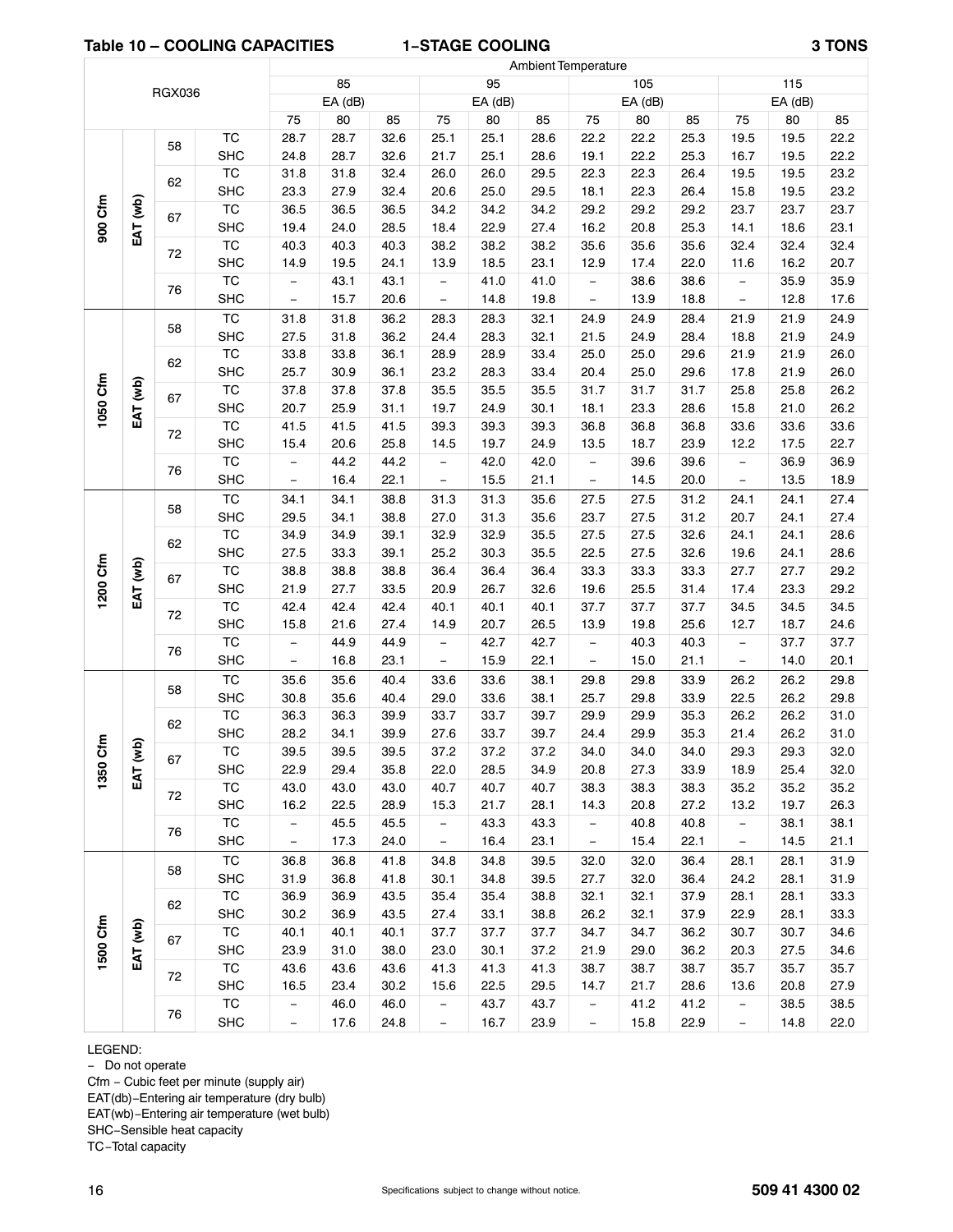**Table 11 – COOLING CAPACITIES 1−STAGE COOLING 3 TONS**

|     |                  |      |      | RGX036 (3 TONS) - UNIT WITH Hot Gas ReHeat SYSTEM IN SUBCOOLING MODE |      |                                    |      |      |      |      |
|-----|------------------|------|------|----------------------------------------------------------------------|------|------------------------------------|------|------|------|------|
|     | TEMP (F)         |      |      |                                                                      |      | AIR ENTERING EVAPORATOR - SCFM     |      |      |      |      |
|     | AIR ENT          |      | 900  |                                                                      |      | 1200                               |      |      | 1500 |      |
|     | <b>CONDENSER</b> |      |      |                                                                      |      | Air Entering Evaporator -- Ewb (F) |      |      |      |      |
|     | (Edb)            | 72   | 67   | 62                                                                   | 72   | 67                                 | 62   | 72   | 67   | 62   |
|     | TC               | 30.9 | 32.0 | 31.9                                                                 | 30.7 | 33.5                               | 34.3 | 34.8 | 31.8 | 27.6 |
| 75  | <b>SHC</b>       | 15.1 | 20.0 | 26.3                                                                 | 25.1 | 20.4                               | 15.4 | 14.0 | 18.2 | 21.9 |
|     | kW               | 2.51 | 2.49 | 2.42                                                                 | 2.82 | 2.74                               | 2.68 | 3.09 | 3.01 | 2.88 |
|     | TC               | 32.8 | 28.4 | 23.4                                                                 | 18.7 | 23.8                               | 29.3 | 24.5 | 18.8 | 13.6 |
| 85  | <b>SHC</b>       | 11.0 | 14.6 | 17.9                                                                 | 13.4 | 10.3                               | 7.1  | 2.6  | 5.6  | 8.6  |
|     | kW               | 3.36 | 3.23 | 3.06                                                                 | 3.62 | 3.41                               | 3.24 | 3.79 | 3.58 | 3.39 |
|     | TC               | 31.3 | 32.0 | 31.9                                                                 | 30.7 | 33.5                               | 34.3 | 34.8 | 31.8 | 27.6 |
| 95  | <b>SHC</b>       | 15.3 | 20.0 | 26.3                                                                 | 25.1 | 20.4                               | 15.4 | 14.0 | 18.2 | 21.9 |
|     | kW               | 2.53 | 2.49 | 2.41                                                                 | 2.82 | 2.74                               | 2.68 | 3.09 | 3.01 | 2.88 |
|     | ТC               | 32.8 | 28.4 | 23.4                                                                 | 18.7 | 23.8                               | 29.3 | 24.5 | 18.8 | 13.6 |
| 105 | <b>SHC</b>       | 11.0 | 14.6 | 17.9                                                                 | 13.4 | 10.3                               | 7.1  | 2.6  | 5.6  | 8.6  |
|     | kW               | 3.36 | 3.23 | 3.06                                                                 | 3.62 | 3.41                               | 3.24 | 3.79 | 3.58 | 3.39 |
|     | TC               | 31.3 | 32.0 | 31.9                                                                 | 30.7 | 33.5                               | 34.3 | 34.8 | 31.8 | 27.6 |
| 115 | <b>SHC</b>       | 15.3 | 20.0 | 26.3                                                                 | 25.1 | 20.4                               | 15.4 | 14.0 | 18.2 | 21.9 |
|     | kW               | 2.53 | 2.49 | 2.41                                                                 | 2.82 | 2.74                               | 2.68 | 3.09 | 3.01 | 2.88 |

|                                                |            |       |                                                |       |                               | RGX036 (3 TONS) - UNIT WITH Hot Gas ReHeat SYSTEM IN Hot Gas ReHeat MODE |       |         |                                                |       |  |  |  |
|------------------------------------------------|------------|-------|------------------------------------------------|-------|-------------------------------|--------------------------------------------------------------------------|-------|---------|------------------------------------------------|-------|--|--|--|
|                                                |            |       |                                                |       |                               | AIR ENTERING EVAPORATOR - Ewb (F)                                        |       |         |                                                |       |  |  |  |
| TEMP (F)<br><b>AIR ENT</b><br><b>CONDENSER</b> |            |       | 75 Dry Bulb<br>62.5 Wet Bulb<br>(50% Relative) |       |                               | 75 Dry Bulb<br>64 Wet Bulb<br>(56% Relative)                             |       |         | 75 Dry Bulb<br>65.3 Wet Bulb<br>(60% Relative) |       |  |  |  |
|                                                | (Edb)      |       |                                                |       | Air Entering Evaporator - Cfm |                                                                          |       |         |                                                |       |  |  |  |
|                                                |            | 900   | 1200                                           | 1500  | 900                           | 1200                                                                     | 1500  | 900     | 1200                                           | 1500  |  |  |  |
|                                                | <b>TC</b>  | 12.26 | 13.13                                          | 13.65 | 13.53                         | 14.48                                                                    | 15.00 | 14.73   | 15.63                                          | 16.20 |  |  |  |
| 80                                             | <b>SHC</b> | 1.76  | 3.87                                           | 6.09  | 0.75                          | 2.48                                                                     | 4.33  | $-0.06$ | 1.30                                           | 2.81  |  |  |  |
|                                                | kW         | 1.92  | 1.93                                           | 1.94  | 1.96                          | 1.98                                                                     | 2.00  | 2.00    | 2.01                                           | 2.02  |  |  |  |
|                                                | <b>TC</b>  | 14.64 | 15.64                                          | 16.30 | 15.84                         | 16.73                                                                    | 17.32 | 16.80   | 17.38                                          | 17.91 |  |  |  |
| 75                                             | <b>SHC</b> | 3.87  | 6.09                                           | 8.38  | 2.88                          | 4.59                                                                     | 6.29  | 2.03    | 3.14                                           | 4.39  |  |  |  |
|                                                | kW         | 1.87  | 1.88                                           | 1.88  | 1.89                          | 1.90                                                                     | 1.91  | 1.91    | 1.92                                           | 1.93  |  |  |  |
|                                                | <b>TC</b>  | 16.72 | 17.62                                          | 18.01 | 17.42                         | 18.17                                                                    | 18.62 | 18.02   | 18.69                                          | 18.87 |  |  |  |
| 70                                             | <b>SHC</b> | 5.89  | 7.85                                           | 9.40  | 4.65                          | 6.08                                                                     | 7.35  | 3.71    | 5.09                                           | 5.59  |  |  |  |
|                                                | kW         | 1.78  | 1.80                                           | 1.82  | 1.81                          | 1.83                                                                     | 1.84  | 1.82    | 1.82                                           | 1.86  |  |  |  |
|                                                | <b>TC</b>  | 17.43 | 18.50                                          | 18.28 | 18.09                         | 19.03                                                                    | 19.41 | 18.32   | 18.29                                          | 19.33 |  |  |  |
| 60                                             | <b>SHC</b> | 7.75  | 10.06                                          | 9.51  | 7.08                          | 8.34                                                                     | 9.60  | 6.29    | 6.94                                           | 7.88  |  |  |  |
|                                                | kW         | 1.66  | 1.62                                           | 1.70  | 1.67                          | 1.69                                                                     | 1.68  | 1.69    | 1.70                                           | 1.71  |  |  |  |
|                                                | <b>TC</b>  | 17.82 | 18.59                                          | 19.72 | 18.31                         | 19.73                                                                    | 20.26 | 18.76   | 20.21                                          | 20.73 |  |  |  |
| 50                                             | <b>SHC</b> | 6.40  | 7.99                                           | 10.05 | 4.79                          | 6.71                                                                     | 7.97  | 3.40    | 5.11                                           | 6.16  |  |  |  |
|                                                | kW         | 1.98  | 2.03                                           | 1.94  | 2.01                          | 1.94                                                                     | 1.97  | 2.03    | 1.96                                           | 1.99  |  |  |  |
|                                                | <b>TC</b>  | 17.70 | 19.38                                          | 19.85 | 19.10                         | 20.30                                                                    | 20.34 | 19.53   | 20.76                                          | 21.26 |  |  |  |
| 40                                             | <b>SHC</b> | 6.30  | 8.74                                           | 10.17 | 5.54                          | 7.26                                                                     | 8.05  | 4.13    | 5.64                                           | 6.67  |  |  |  |
|                                                | kW         | 2.07  | 1.95                                           | 1.99  | 1.93                          | 1.91                                                                     | 2.02  | 1.96    | 1.94                                           | 1.97  |  |  |  |

#### **LEGEND**

Edb−Entering Dry−Bulb Ewb−Entering Wet−Bulb kW−Compressor Motor Power Input Idb−Leaving Dry−Bulb Iwb−Leaving Wet−Bulb SHC−Sensible Heat Capacity (1000 Btuh) Gross TC−Total Capacity (1000 Btuh) Gross

#### **NOTES**:

1. Direct interpolation is permissible. Do not extrapolate.

2. The following formulas may be used:

$$
t_{\text{ldb}} = t_{\text{edb}} - \frac{\text{sensible capacity (Btuh)}}{1.10 \times \text{cfm}}
$$

t<sub>lwb</sub> = Wet-bulb temperature corresponding to enthalpy of air leaving evaporator coil (h<sub>lwb</sub>)

$$
h_{\text{Iwb}} = h_{\text{ewb}} - \frac{\text{total capacity (Btuh)}}{4.5 \times \text{cfm}}
$$

Where:  $h_{\text{ewb}}$  = Enthalpy of air entering evaporator coil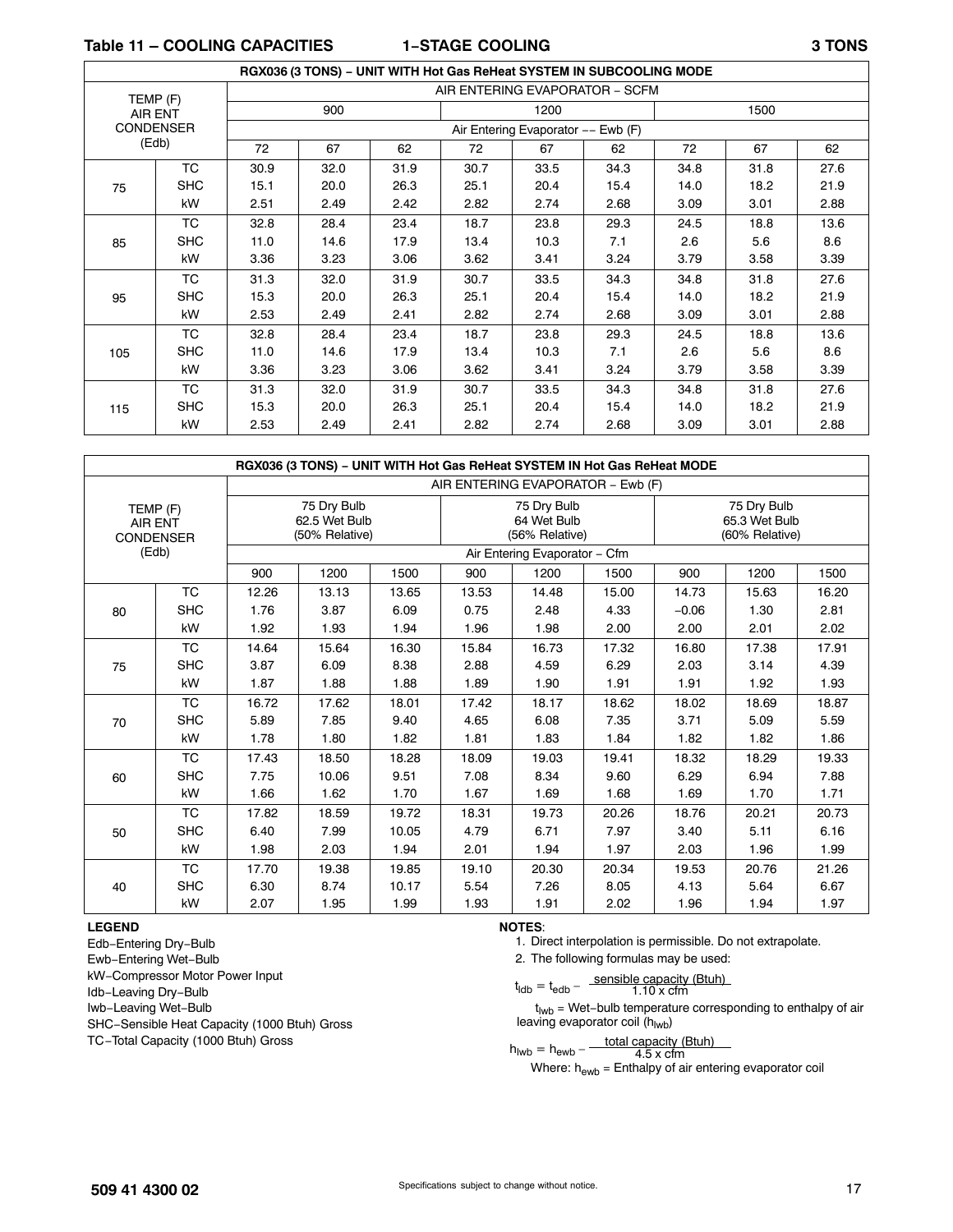#### **Table 12 – COOLING CAPACITIES 1−STAGE COOLING 4 TONS**

ſ

|                                                                                                                                                                                                                                                                                                                                                                                                                                                                                                                                                                                                                                                                                                                                                                                                                                                                                                                                                                                                                                                                                                                                                                                                                                                                                                                                                                                                                                                                                                                                                                                                                                                                                                                                                                                                                                                                                                                                                                                                                                                                                                                                                                                                                                                                                                                                                                                                                                                                                                                                                                                                                                                                                                                                                                                                                                                                                                                                                                                                                                                                                                                                                                                                                                                                                                                                                                                                                                                                                                                                                                                                                                                                                                                                                                                                                                                                                                                                                                                                                                                                                                                                                                                                                                                                                                                                 |      |            |                          | 85   |              |                          | 95   |      |                   | 105          |      |                          | 115          |      |
|---------------------------------------------------------------------------------------------------------------------------------------------------------------------------------------------------------------------------------------------------------------------------------------------------------------------------------------------------------------------------------------------------------------------------------------------------------------------------------------------------------------------------------------------------------------------------------------------------------------------------------------------------------------------------------------------------------------------------------------------------------------------------------------------------------------------------------------------------------------------------------------------------------------------------------------------------------------------------------------------------------------------------------------------------------------------------------------------------------------------------------------------------------------------------------------------------------------------------------------------------------------------------------------------------------------------------------------------------------------------------------------------------------------------------------------------------------------------------------------------------------------------------------------------------------------------------------------------------------------------------------------------------------------------------------------------------------------------------------------------------------------------------------------------------------------------------------------------------------------------------------------------------------------------------------------------------------------------------------------------------------------------------------------------------------------------------------------------------------------------------------------------------------------------------------------------------------------------------------------------------------------------------------------------------------------------------------------------------------------------------------------------------------------------------------------------------------------------------------------------------------------------------------------------------------------------------------------------------------------------------------------------------------------------------------------------------------------------------------------------------------------------------------------------------------------------------------------------------------------------------------------------------------------------------------------------------------------------------------------------------------------------------------------------------------------------------------------------------------------------------------------------------------------------------------------------------------------------------------------------------------------------------------------------------------------------------------------------------------------------------------------------------------------------------------------------------------------------------------------------------------------------------------------------------------------------------------------------------------------------------------------------------------------------------------------------------------------------------------------------------------------------------------------------------------------------------------------------------------------------------------------------------------------------------------------------------------------------------------------------------------------------------------------------------------------------------------------------------------------------------------------------------------------------------------------------------------------------------------------------------------------------------------------------------------------------------------|------|------------|--------------------------|------|--------------|--------------------------|------|------|-------------------|--------------|------|--------------------------|--------------|------|
|                                                                                                                                                                                                                                                                                                                                                                                                                                                                                                                                                                                                                                                                                                                                                                                                                                                                                                                                                                                                                                                                                                                                                                                                                                                                                                                                                                                                                                                                                                                                                                                                                                                                                                                                                                                                                                                                                                                                                                                                                                                                                                                                                                                                                                                                                                                                                                                                                                                                                                                                                                                                                                                                                                                                                                                                                                                                                                                                                                                                                                                                                                                                                                                                                                                                                                                                                                                                                                                                                                                                                                                                                                                                                                                                                                                                                                                                                                                                                                                                                                                                                                                                                                                                                                                                                                                                 |      |            |                          |      |              |                          |      |      |                   |              |      |                          | EA (dB)      |      |
|                                                                                                                                                                                                                                                                                                                                                                                                                                                                                                                                                                                                                                                                                                                                                                                                                                                                                                                                                                                                                                                                                                                                                                                                                                                                                                                                                                                                                                                                                                                                                                                                                                                                                                                                                                                                                                                                                                                                                                                                                                                                                                                                                                                                                                                                                                                                                                                                                                                                                                                                                                                                                                                                                                                                                                                                                                                                                                                                                                                                                                                                                                                                                                                                                                                                                                                                                                                                                                                                                                                                                                                                                                                                                                                                                                                                                                                                                                                                                                                                                                                                                                                                                                                                                                                                                                                                 |      |            | 75                       | 80   | 85           | 75                       | 80   | 85   | 75                |              | 85   | 75                       | 80           | 85   |
|                                                                                                                                                                                                                                                                                                                                                                                                                                                                                                                                                                                                                                                                                                                                                                                                                                                                                                                                                                                                                                                                                                                                                                                                                                                                                                                                                                                                                                                                                                                                                                                                                                                                                                                                                                                                                                                                                                                                                                                                                                                                                                                                                                                                                                                                                                                                                                                                                                                                                                                                                                                                                                                                                                                                                                                                                                                                                                                                                                                                                                                                                                                                                                                                                                                                                                                                                                                                                                                                                                                                                                                                                                                                                                                                                                                                                                                                                                                                                                                                                                                                                                                                                                                                                                                                                                                                 |      |            | 41.5                     |      |              |                          | 38.9 | 44.0 | 36.2              |              | 41.0 | 33.4                     | 33.4         | 37.8 |
|                                                                                                                                                                                                                                                                                                                                                                                                                                                                                                                                                                                                                                                                                                                                                                                                                                                                                                                                                                                                                                                                                                                                                                                                                                                                                                                                                                                                                                                                                                                                                                                                                                                                                                                                                                                                                                                                                                                                                                                                                                                                                                                                                                                                                                                                                                                                                                                                                                                                                                                                                                                                                                                                                                                                                                                                                                                                                                                                                                                                                                                                                                                                                                                                                                                                                                                                                                                                                                                                                                                                                                                                                                                                                                                                                                                                                                                                                                                                                                                                                                                                                                                                                                                                                                                                                                                                 |      |            | 36.1                     | 41.5 | 47.0         | 33.8                     | 38.9 | 44.0 | 31.4              | 36.2         | 41.0 | 28.9                     | 33.4         | 37.8 |
| <b>Ambient Temperature</b><br><b>RGX048</b><br>EA (dB)<br>EA (dB)<br>$EA$ (dB)<br>80<br><b>TC</b><br>41.5<br>47.0<br>38.9<br>36.2<br>58<br><b>SHC</b><br><b>TC</b><br>44.9<br>41.4<br>37.8<br>37.8<br>44.9<br>44.9<br>41.4<br>42.6<br>62<br><b>SHC</b><br>35.0<br>32.6<br>38.5<br>44.3<br>30.9<br>36.8<br>42.6<br>29.2<br>1200 Cfm<br>EAT (wb)<br><b>TC</b><br>49.7<br>49.7<br>46.8<br>43.1<br>43.1<br>49.7<br>46.8<br>46.8<br>67<br><b>SHC</b><br>31.1<br>26.5<br>32.4<br>38.2<br>25.3<br>37.0<br>23.7<br>29.6<br>$\overline{\text{TC}}$<br>53.4<br>53.4<br>51.3<br>51.3<br>51.3<br>48.5<br>53.4<br>48.5<br>72<br><b>SHC</b><br>25.7<br>31.6<br>24.8<br>30.7<br>17.8<br>23.7<br>19.8<br>19.0<br>TC<br>55.3<br>55.3<br>53.3<br>53.3<br>51.6<br>$\qquad \qquad -$<br>$\qquad \qquad -$<br>$\overline{\phantom{a}}$<br>76<br><b>SHC</b><br>20.1<br>26.7<br>19.4<br>18.7<br>26.0<br>$\overline{\phantom{m}}$<br>$\qquad \qquad -$<br>$\overline{\phantom{0}}$<br><b>TC</b><br>50.2<br>38.7<br>44.4<br>44.4<br>41.6<br>41.6<br>47.0<br>38.7<br>58<br><b>SHC</b><br>38.6<br>44.4<br>50.2<br>36.1<br>41.6<br>47.0<br>38.7<br>33.6<br><b>TC</b><br>48.6<br>43.1<br>39.4<br>46.6<br>46.6<br>43.1<br>46.9<br>39.4<br>62<br><b>SHC</b><br>35.2<br>41.9<br>48.6<br>33.5<br>40.2<br>46.9<br>31.7<br>38.3<br>1400 Cfm<br>EAT (wb)<br>$\overline{\text{TC}}$<br>51.2<br>51.2<br>48.5<br>48.5<br>44.7<br>44.7<br>51.2<br>48.5<br>67<br><b>SHC</b><br>28.0<br>34.6<br>26.9<br>33.6<br>32.2<br>41.2<br>40.3<br>25.4<br>$\overline{\text{TC}}$<br>54.4<br>54.4<br>54.4<br>52.3<br>52.3<br>52.3<br>49.9<br>49.9<br>72<br><b>SHC</b><br>20.2<br>26.7<br>33.2<br>25.9<br>32.5<br>25.2<br>19.4<br>18.5<br><b>TC</b><br>55.9<br>55.9<br>53.9<br>53.9<br>52.1<br>$\overline{\phantom{m}}$<br>$\qquad \qquad -$<br>$\overline{\phantom{a}}$<br>76<br><b>SHC</b><br>20.8<br>28.5<br>20.0<br>27.6<br>19.2<br>$\overline{\phantom{0}}$<br>$\overline{\phantom{0}}$<br><b>TC</b><br>43.8<br>40.8<br>46.6<br>46.6<br>52.7<br>43.8<br>49.6<br>40.8<br>58<br><b>SHC</b><br>52.7<br>43.8<br>40.5<br>46.6<br>38.1<br>49.6<br>35.4<br>40.8<br>$\overline{\text{TC}}$<br>44.6<br>47.9<br>47.9<br>52.3<br>44.6<br>50.7<br>40.9<br>40.9<br>62<br><b>SHC</b><br>37.5<br>44.9<br>52.3<br>35.9<br>43.3<br>50.7<br>33.7<br>40.9<br>1600 Cfm<br>EAT (wb)<br>$\overline{\text{TC}}$<br>51.5<br>51.5<br>51.5<br>48.7<br>48.7<br>44.9<br>48.7<br>44.9<br>67<br><b>SHC</b><br>38.3<br>30.9<br>45.7<br>30.0<br>37.5<br>45.0<br>28.5<br>36.1<br><b>TC</b><br>55.0<br>55.0<br>55.0<br>52.9<br>52.9<br>50.9<br>52.9<br>50.9<br>72<br><b>SHC</b><br>27.5<br>20.4<br>34.6<br>26.8<br>33.9<br>26.3<br>19.6<br>18.9<br>$\overline{\text{TC}}$<br>52.3<br>56.3<br>56.3<br>54.3<br>54.3<br>$\overline{\phantom{a}}$<br>$\qquad \qquad -$<br>$\overline{\phantom{a}}$<br>76<br><b>SHC</b><br>21.1<br>20.2<br>19.4<br>29.4<br>28.3<br>$\overline{\phantom{m}}$<br>$\qquad \qquad -$<br>$\qquad \qquad -$<br><b>TC</b><br>48.4<br>54.7<br>45.7<br>42.7<br>48.4<br>45.7<br>51.7<br>42.7<br>58<br><b>SHC</b><br>48.4<br>45.7<br>42.7<br>42.1<br>54.7<br>39.7<br>51.7<br>37.0<br>TC<br>55.6<br>45.9<br>45.9<br>53.7<br>42.7<br>42.7<br>49.1<br>49.1<br>62<br><b>SHC</b><br>39.5<br>47.6<br>55.6<br>37.8<br>45.8<br>53.7<br>35.2<br>42.7<br>$\epsilon$<br>$\mathbf{g}$<br><b>TC</b><br>50.6<br>47.0<br>53.0<br>53.0<br>53.0<br>50.6<br>50.6<br>47.0<br>67<br>1800<br><b>SHC</b><br>30.2<br>38.2<br>29.5<br>37.7<br>28.5<br>36.8<br>46.1<br>45.8<br>EAT<br>TC<br>55.5<br>55.5<br>55.5<br>53.4<br>53.4<br>53.4<br>51.5<br>51.5<br>72<br>27.5<br>27.3<br>SHC<br>20.6<br>28.2<br>35.7<br>19.8<br>35.2<br>19.2<br>TC<br>56.6<br>54.6<br>54.6<br>52.5<br>56.6<br>$\overline{\phantom{a}}$<br>$\overline{\phantom{a}}$<br>$\qquad \qquad -$<br>76<br><b>SHC</b><br>21.2<br>20.4<br>29.9<br>28.9<br>19.6<br>$\overline{\phantom{0}}$<br>$\qquad \qquad -$<br>$\overline{\phantom{a}}$<br>TC<br>49.9<br>56.4<br>47.4<br>47.4<br>44.3<br>49.9<br>53.6<br>44.3<br>58<br><b>SHC</b><br>49.9<br>41.2<br>47.4<br>44.3<br>43.4<br>56.4<br>53.6<br>38.4<br>TC<br>47.5<br>50.1<br>50.1<br>58.3<br>47.5<br>55.7<br>44.3<br>44.3<br>62<br><b>SHC</b><br>41.1<br>49.7<br>58.3<br>39.2<br>47.5<br>44.3<br>55.7<br>36.5<br>2000 Cfm<br>EAT (wb)<br>TC<br>53.5<br>53.5<br>53.5<br>51.3<br>51.3<br>47.8<br>47.8<br>51.3 | 40.8 | 34.0       | 34.0                     | 38.8 |              |                          |      |      |                   |              |      |                          |              |      |
|                                                                                                                                                                                                                                                                                                                                                                                                                                                                                                                                                                                                                                                                                                                                                                                                                                                                                                                                                                                                                                                                                                                                                                                                                                                                                                                                                                                                                                                                                                                                                                                                                                                                                                                                                                                                                                                                                                                                                                                                                                                                                                                                                                                                                                                                                                                                                                                                                                                                                                                                                                                                                                                                                                                                                                                                                                                                                                                                                                                                                                                                                                                                                                                                                                                                                                                                                                                                                                                                                                                                                                                                                                                                                                                                                                                                                                                                                                                                                                                                                                                                                                                                                                                                                                                                                                                                 |      |            |                          |      |              |                          |      |      |                   |              | 40.8 | 27.3                     | 33.1         | 38.8 |
|                                                                                                                                                                                                                                                                                                                                                                                                                                                                                                                                                                                                                                                                                                                                                                                                                                                                                                                                                                                                                                                                                                                                                                                                                                                                                                                                                                                                                                                                                                                                                                                                                                                                                                                                                                                                                                                                                                                                                                                                                                                                                                                                                                                                                                                                                                                                                                                                                                                                                                                                                                                                                                                                                                                                                                                                                                                                                                                                                                                                                                                                                                                                                                                                                                                                                                                                                                                                                                                                                                                                                                                                                                                                                                                                                                                                                                                                                                                                                                                                                                                                                                                                                                                                                                                                                                                                 |      |            |                          |      |              |                          |      |      |                   |              | 43.1 | 39.2                     | 39.2         | 39.2 |
|                                                                                                                                                                                                                                                                                                                                                                                                                                                                                                                                                                                                                                                                                                                                                                                                                                                                                                                                                                                                                                                                                                                                                                                                                                                                                                                                                                                                                                                                                                                                                                                                                                                                                                                                                                                                                                                                                                                                                                                                                                                                                                                                                                                                                                                                                                                                                                                                                                                                                                                                                                                                                                                                                                                                                                                                                                                                                                                                                                                                                                                                                                                                                                                                                                                                                                                                                                                                                                                                                                                                                                                                                                                                                                                                                                                                                                                                                                                                                                                                                                                                                                                                                                                                                                                                                                                                 |      |            |                          |      |              |                          |      |      |                   |              | 35.5 | 22.1                     | 27.9         | 33.8 |
|                                                                                                                                                                                                                                                                                                                                                                                                                                                                                                                                                                                                                                                                                                                                                                                                                                                                                                                                                                                                                                                                                                                                                                                                                                                                                                                                                                                                                                                                                                                                                                                                                                                                                                                                                                                                                                                                                                                                                                                                                                                                                                                                                                                                                                                                                                                                                                                                                                                                                                                                                                                                                                                                                                                                                                                                                                                                                                                                                                                                                                                                                                                                                                                                                                                                                                                                                                                                                                                                                                                                                                                                                                                                                                                                                                                                                                                                                                                                                                                                                                                                                                                                                                                                                                                                                                                                 |      |            |                          |      |              |                          |      |      |                   |              | 48.5 | 44.7                     | 44.7         | 44.7 |
|                                                                                                                                                                                                                                                                                                                                                                                                                                                                                                                                                                                                                                                                                                                                                                                                                                                                                                                                                                                                                                                                                                                                                                                                                                                                                                                                                                                                                                                                                                                                                                                                                                                                                                                                                                                                                                                                                                                                                                                                                                                                                                                                                                                                                                                                                                                                                                                                                                                                                                                                                                                                                                                                                                                                                                                                                                                                                                                                                                                                                                                                                                                                                                                                                                                                                                                                                                                                                                                                                                                                                                                                                                                                                                                                                                                                                                                                                                                                                                                                                                                                                                                                                                                                                                                                                                                                 |      |            |                          |      |              |                          |      |      |                   |              | 29.6 | 16.4                     | 22.3         | 28.1 |
|                                                                                                                                                                                                                                                                                                                                                                                                                                                                                                                                                                                                                                                                                                                                                                                                                                                                                                                                                                                                                                                                                                                                                                                                                                                                                                                                                                                                                                                                                                                                                                                                                                                                                                                                                                                                                                                                                                                                                                                                                                                                                                                                                                                                                                                                                                                                                                                                                                                                                                                                                                                                                                                                                                                                                                                                                                                                                                                                                                                                                                                                                                                                                                                                                                                                                                                                                                                                                                                                                                                                                                                                                                                                                                                                                                                                                                                                                                                                                                                                                                                                                                                                                                                                                                                                                                                                 |      |            |                          |      |              |                          |      |      |                   |              | 51.6 | $\equiv$                 | 48.6         | 48.6 |
|                                                                                                                                                                                                                                                                                                                                                                                                                                                                                                                                                                                                                                                                                                                                                                                                                                                                                                                                                                                                                                                                                                                                                                                                                                                                                                                                                                                                                                                                                                                                                                                                                                                                                                                                                                                                                                                                                                                                                                                                                                                                                                                                                                                                                                                                                                                                                                                                                                                                                                                                                                                                                                                                                                                                                                                                                                                                                                                                                                                                                                                                                                                                                                                                                                                                                                                                                                                                                                                                                                                                                                                                                                                                                                                                                                                                                                                                                                                                                                                                                                                                                                                                                                                                                                                                                                                                 |      |            |                          |      |              |                          |      |      |                   |              | 25.3 | $\overline{\phantom{a}}$ | 17.5         | 23.8 |
|                                                                                                                                                                                                                                                                                                                                                                                                                                                                                                                                                                                                                                                                                                                                                                                                                                                                                                                                                                                                                                                                                                                                                                                                                                                                                                                                                                                                                                                                                                                                                                                                                                                                                                                                                                                                                                                                                                                                                                                                                                                                                                                                                                                                                                                                                                                                                                                                                                                                                                                                                                                                                                                                                                                                                                                                                                                                                                                                                                                                                                                                                                                                                                                                                                                                                                                                                                                                                                                                                                                                                                                                                                                                                                                                                                                                                                                                                                                                                                                                                                                                                                                                                                                                                                                                                                                                 |      |            |                          |      |              |                          |      |      |                   |              | 43.8 | 35.7                     | 35.7         | 40.5 |
|                                                                                                                                                                                                                                                                                                                                                                                                                                                                                                                                                                                                                                                                                                                                                                                                                                                                                                                                                                                                                                                                                                                                                                                                                                                                                                                                                                                                                                                                                                                                                                                                                                                                                                                                                                                                                                                                                                                                                                                                                                                                                                                                                                                                                                                                                                                                                                                                                                                                                                                                                                                                                                                                                                                                                                                                                                                                                                                                                                                                                                                                                                                                                                                                                                                                                                                                                                                                                                                                                                                                                                                                                                                                                                                                                                                                                                                                                                                                                                                                                                                                                                                                                                                                                                                                                                                                 |      |            |                          |      |              |                          |      |      |                   |              | 43.8 | 31.0                     | 35.7         | 40.5 |
|                                                                                                                                                                                                                                                                                                                                                                                                                                                                                                                                                                                                                                                                                                                                                                                                                                                                                                                                                                                                                                                                                                                                                                                                                                                                                                                                                                                                                                                                                                                                                                                                                                                                                                                                                                                                                                                                                                                                                                                                                                                                                                                                                                                                                                                                                                                                                                                                                                                                                                                                                                                                                                                                                                                                                                                                                                                                                                                                                                                                                                                                                                                                                                                                                                                                                                                                                                                                                                                                                                                                                                                                                                                                                                                                                                                                                                                                                                                                                                                                                                                                                                                                                                                                                                                                                                                                 |      |            |                          |      |              |                          |      |      |                   |              | 44.9 | 35.8                     | 35.8         | 42.1 |
|                                                                                                                                                                                                                                                                                                                                                                                                                                                                                                                                                                                                                                                                                                                                                                                                                                                                                                                                                                                                                                                                                                                                                                                                                                                                                                                                                                                                                                                                                                                                                                                                                                                                                                                                                                                                                                                                                                                                                                                                                                                                                                                                                                                                                                                                                                                                                                                                                                                                                                                                                                                                                                                                                                                                                                                                                                                                                                                                                                                                                                                                                                                                                                                                                                                                                                                                                                                                                                                                                                                                                                                                                                                                                                                                                                                                                                                                                                                                                                                                                                                                                                                                                                                                                                                                                                                                 |      |            |                          |      |              |                          |      |      |                   |              | 44.9 | 29.4                     | 35.8         | 42.1 |
|                                                                                                                                                                                                                                                                                                                                                                                                                                                                                                                                                                                                                                                                                                                                                                                                                                                                                                                                                                                                                                                                                                                                                                                                                                                                                                                                                                                                                                                                                                                                                                                                                                                                                                                                                                                                                                                                                                                                                                                                                                                                                                                                                                                                                                                                                                                                                                                                                                                                                                                                                                                                                                                                                                                                                                                                                                                                                                                                                                                                                                                                                                                                                                                                                                                                                                                                                                                                                                                                                                                                                                                                                                                                                                                                                                                                                                                                                                                                                                                                                                                                                                                                                                                                                                                                                                                                 |      |            |                          |      |              |                          |      |      |                   |              | 44.7 | 40.7                     | 40.7         | 40.7 |
|                                                                                                                                                                                                                                                                                                                                                                                                                                                                                                                                                                                                                                                                                                                                                                                                                                                                                                                                                                                                                                                                                                                                                                                                                                                                                                                                                                                                                                                                                                                                                                                                                                                                                                                                                                                                                                                                                                                                                                                                                                                                                                                                                                                                                                                                                                                                                                                                                                                                                                                                                                                                                                                                                                                                                                                                                                                                                                                                                                                                                                                                                                                                                                                                                                                                                                                                                                                                                                                                                                                                                                                                                                                                                                                                                                                                                                                                                                                                                                                                                                                                                                                                                                                                                                                                                                                                 |      |            |                          |      |              |                          |      |      |                   |              | 38.9 | 23.8                     | 30.6         | 37.3 |
|                                                                                                                                                                                                                                                                                                                                                                                                                                                                                                                                                                                                                                                                                                                                                                                                                                                                                                                                                                                                                                                                                                                                                                                                                                                                                                                                                                                                                                                                                                                                                                                                                                                                                                                                                                                                                                                                                                                                                                                                                                                                                                                                                                                                                                                                                                                                                                                                                                                                                                                                                                                                                                                                                                                                                                                                                                                                                                                                                                                                                                                                                                                                                                                                                                                                                                                                                                                                                                                                                                                                                                                                                                                                                                                                                                                                                                                                                                                                                                                                                                                                                                                                                                                                                                                                                                                                 |      |            |                          |      |              |                          |      |      |                   |              | 49.9 | 46.2                     | 46.2         | 46.2 |
|                                                                                                                                                                                                                                                                                                                                                                                                                                                                                                                                                                                                                                                                                                                                                                                                                                                                                                                                                                                                                                                                                                                                                                                                                                                                                                                                                                                                                                                                                                                                                                                                                                                                                                                                                                                                                                                                                                                                                                                                                                                                                                                                                                                                                                                                                                                                                                                                                                                                                                                                                                                                                                                                                                                                                                                                                                                                                                                                                                                                                                                                                                                                                                                                                                                                                                                                                                                                                                                                                                                                                                                                                                                                                                                                                                                                                                                                                                                                                                                                                                                                                                                                                                                                                                                                                                                                 |      |            |                          |      |              |                          |      |      |                   |              | 31.9 | 17.1                     | 23.8         | 30.6 |
|                                                                                                                                                                                                                                                                                                                                                                                                                                                                                                                                                                                                                                                                                                                                                                                                                                                                                                                                                                                                                                                                                                                                                                                                                                                                                                                                                                                                                                                                                                                                                                                                                                                                                                                                                                                                                                                                                                                                                                                                                                                                                                                                                                                                                                                                                                                                                                                                                                                                                                                                                                                                                                                                                                                                                                                                                                                                                                                                                                                                                                                                                                                                                                                                                                                                                                                                                                                                                                                                                                                                                                                                                                                                                                                                                                                                                                                                                                                                                                                                                                                                                                                                                                                                                                                                                                                                 |      |            |                          |      |              |                          |      |      |                   |              | 52.1 | $\overline{\phantom{a}}$ | 49.7         | 49.7 |
|                                                                                                                                                                                                                                                                                                                                                                                                                                                                                                                                                                                                                                                                                                                                                                                                                                                                                                                                                                                                                                                                                                                                                                                                                                                                                                                                                                                                                                                                                                                                                                                                                                                                                                                                                                                                                                                                                                                                                                                                                                                                                                                                                                                                                                                                                                                                                                                                                                                                                                                                                                                                                                                                                                                                                                                                                                                                                                                                                                                                                                                                                                                                                                                                                                                                                                                                                                                                                                                                                                                                                                                                                                                                                                                                                                                                                                                                                                                                                                                                                                                                                                                                                                                                                                                                                                                                 |      |            |                          |      |              |                          |      |      |                   |              | 26.5 | $\qquad \qquad -$        | 18.1         | 25.3 |
|                                                                                                                                                                                                                                                                                                                                                                                                                                                                                                                                                                                                                                                                                                                                                                                                                                                                                                                                                                                                                                                                                                                                                                                                                                                                                                                                                                                                                                                                                                                                                                                                                                                                                                                                                                                                                                                                                                                                                                                                                                                                                                                                                                                                                                                                                                                                                                                                                                                                                                                                                                                                                                                                                                                                                                                                                                                                                                                                                                                                                                                                                                                                                                                                                                                                                                                                                                                                                                                                                                                                                                                                                                                                                                                                                                                                                                                                                                                                                                                                                                                                                                                                                                                                                                                                                                                                 |      |            |                          |      |              |                          |      |      |                   |              | 46.2 | 37.7                     | 37.7         | 42.7 |
|                                                                                                                                                                                                                                                                                                                                                                                                                                                                                                                                                                                                                                                                                                                                                                                                                                                                                                                                                                                                                                                                                                                                                                                                                                                                                                                                                                                                                                                                                                                                                                                                                                                                                                                                                                                                                                                                                                                                                                                                                                                                                                                                                                                                                                                                                                                                                                                                                                                                                                                                                                                                                                                                                                                                                                                                                                                                                                                                                                                                                                                                                                                                                                                                                                                                                                                                                                                                                                                                                                                                                                                                                                                                                                                                                                                                                                                                                                                                                                                                                                                                                                                                                                                                                                                                                                                                 |      |            |                          |      |              |                          |      |      |                   |              | 46.2 | 32.7                     | 37.7         | 42.7 |
|                                                                                                                                                                                                                                                                                                                                                                                                                                                                                                                                                                                                                                                                                                                                                                                                                                                                                                                                                                                                                                                                                                                                                                                                                                                                                                                                                                                                                                                                                                                                                                                                                                                                                                                                                                                                                                                                                                                                                                                                                                                                                                                                                                                                                                                                                                                                                                                                                                                                                                                                                                                                                                                                                                                                                                                                                                                                                                                                                                                                                                                                                                                                                                                                                                                                                                                                                                                                                                                                                                                                                                                                                                                                                                                                                                                                                                                                                                                                                                                                                                                                                                                                                                                                                                                                                                                                 |      |            |                          |      |              |                          |      |      |                   |              | 48.1 | 37.8                     | 37.8         | 44.4 |
|                                                                                                                                                                                                                                                                                                                                                                                                                                                                                                                                                                                                                                                                                                                                                                                                                                                                                                                                                                                                                                                                                                                                                                                                                                                                                                                                                                                                                                                                                                                                                                                                                                                                                                                                                                                                                                                                                                                                                                                                                                                                                                                                                                                                                                                                                                                                                                                                                                                                                                                                                                                                                                                                                                                                                                                                                                                                                                                                                                                                                                                                                                                                                                                                                                                                                                                                                                                                                                                                                                                                                                                                                                                                                                                                                                                                                                                                                                                                                                                                                                                                                                                                                                                                                                                                                                                                 |      |            |                          |      |              |                          |      |      |                   |              | 48.1 | 31.1                     | 37.8         | 44.4 |
|                                                                                                                                                                                                                                                                                                                                                                                                                                                                                                                                                                                                                                                                                                                                                                                                                                                                                                                                                                                                                                                                                                                                                                                                                                                                                                                                                                                                                                                                                                                                                                                                                                                                                                                                                                                                                                                                                                                                                                                                                                                                                                                                                                                                                                                                                                                                                                                                                                                                                                                                                                                                                                                                                                                                                                                                                                                                                                                                                                                                                                                                                                                                                                                                                                                                                                                                                                                                                                                                                                                                                                                                                                                                                                                                                                                                                                                                                                                                                                                                                                                                                                                                                                                                                                                                                                                                 |      |            |                          |      |              |                          |      |      |                   |              | 44.9 | 40.7                     | 40.7         | 42.0 |
|                                                                                                                                                                                                                                                                                                                                                                                                                                                                                                                                                                                                                                                                                                                                                                                                                                                                                                                                                                                                                                                                                                                                                                                                                                                                                                                                                                                                                                                                                                                                                                                                                                                                                                                                                                                                                                                                                                                                                                                                                                                                                                                                                                                                                                                                                                                                                                                                                                                                                                                                                                                                                                                                                                                                                                                                                                                                                                                                                                                                                                                                                                                                                                                                                                                                                                                                                                                                                                                                                                                                                                                                                                                                                                                                                                                                                                                                                                                                                                                                                                                                                                                                                                                                                                                                                                                                 |      |            |                          |      |              |                          |      |      |                   |              | 43.7 | 26.9                     | 34.5         | 42.0 |
|                                                                                                                                                                                                                                                                                                                                                                                                                                                                                                                                                                                                                                                                                                                                                                                                                                                                                                                                                                                                                                                                                                                                                                                                                                                                                                                                                                                                                                                                                                                                                                                                                                                                                                                                                                                                                                                                                                                                                                                                                                                                                                                                                                                                                                                                                                                                                                                                                                                                                                                                                                                                                                                                                                                                                                                                                                                                                                                                                                                                                                                                                                                                                                                                                                                                                                                                                                                                                                                                                                                                                                                                                                                                                                                                                                                                                                                                                                                                                                                                                                                                                                                                                                                                                                                                                                                                 |      |            |                          |      |              |                          |      |      |                   |              | 50.9 | 47.3                     | 47.3         | 47.3 |
|                                                                                                                                                                                                                                                                                                                                                                                                                                                                                                                                                                                                                                                                                                                                                                                                                                                                                                                                                                                                                                                                                                                                                                                                                                                                                                                                                                                                                                                                                                                                                                                                                                                                                                                                                                                                                                                                                                                                                                                                                                                                                                                                                                                                                                                                                                                                                                                                                                                                                                                                                                                                                                                                                                                                                                                                                                                                                                                                                                                                                                                                                                                                                                                                                                                                                                                                                                                                                                                                                                                                                                                                                                                                                                                                                                                                                                                                                                                                                                                                                                                                                                                                                                                                                                                                                                                                 |      |            |                          |      |              |                          |      |      |                   |              | 33.8 | 17.6                     | 25.2         | 32.7 |
|                                                                                                                                                                                                                                                                                                                                                                                                                                                                                                                                                                                                                                                                                                                                                                                                                                                                                                                                                                                                                                                                                                                                                                                                                                                                                                                                                                                                                                                                                                                                                                                                                                                                                                                                                                                                                                                                                                                                                                                                                                                                                                                                                                                                                                                                                                                                                                                                                                                                                                                                                                                                                                                                                                                                                                                                                                                                                                                                                                                                                                                                                                                                                                                                                                                                                                                                                                                                                                                                                                                                                                                                                                                                                                                                                                                                                                                                                                                                                                                                                                                                                                                                                                                                                                                                                                                                 |      |            |                          |      |              |                          |      |      |                   |              | 52.3 | $\overline{\phantom{0}}$ | 50.3         | 50.3 |
|                                                                                                                                                                                                                                                                                                                                                                                                                                                                                                                                                                                                                                                                                                                                                                                                                                                                                                                                                                                                                                                                                                                                                                                                                                                                                                                                                                                                                                                                                                                                                                                                                                                                                                                                                                                                                                                                                                                                                                                                                                                                                                                                                                                                                                                                                                                                                                                                                                                                                                                                                                                                                                                                                                                                                                                                                                                                                                                                                                                                                                                                                                                                                                                                                                                                                                                                                                                                                                                                                                                                                                                                                                                                                                                                                                                                                                                                                                                                                                                                                                                                                                                                                                                                                                                                                                                                 |      |            |                          |      |              |                          |      |      |                   |              | 27.3 | $\overline{\phantom{0}}$ | 18.6         | 26.5 |
|                                                                                                                                                                                                                                                                                                                                                                                                                                                                                                                                                                                                                                                                                                                                                                                                                                                                                                                                                                                                                                                                                                                                                                                                                                                                                                                                                                                                                                                                                                                                                                                                                                                                                                                                                                                                                                                                                                                                                                                                                                                                                                                                                                                                                                                                                                                                                                                                                                                                                                                                                                                                                                                                                                                                                                                                                                                                                                                                                                                                                                                                                                                                                                                                                                                                                                                                                                                                                                                                                                                                                                                                                                                                                                                                                                                                                                                                                                                                                                                                                                                                                                                                                                                                                                                                                                                                 |      |            |                          |      |              |                          |      |      |                   |              | 48.3 | 39.4                     | 39.4         | 44.6 |
|                                                                                                                                                                                                                                                                                                                                                                                                                                                                                                                                                                                                                                                                                                                                                                                                                                                                                                                                                                                                                                                                                                                                                                                                                                                                                                                                                                                                                                                                                                                                                                                                                                                                                                                                                                                                                                                                                                                                                                                                                                                                                                                                                                                                                                                                                                                                                                                                                                                                                                                                                                                                                                                                                                                                                                                                                                                                                                                                                                                                                                                                                                                                                                                                                                                                                                                                                                                                                                                                                                                                                                                                                                                                                                                                                                                                                                                                                                                                                                                                                                                                                                                                                                                                                                                                                                                                 |      |            |                          |      |              |                          |      |      |                   |              | 48.3 | 34.2                     | 39.4         | 44.6 |
|                                                                                                                                                                                                                                                                                                                                                                                                                                                                                                                                                                                                                                                                                                                                                                                                                                                                                                                                                                                                                                                                                                                                                                                                                                                                                                                                                                                                                                                                                                                                                                                                                                                                                                                                                                                                                                                                                                                                                                                                                                                                                                                                                                                                                                                                                                                                                                                                                                                                                                                                                                                                                                                                                                                                                                                                                                                                                                                                                                                                                                                                                                                                                                                                                                                                                                                                                                                                                                                                                                                                                                                                                                                                                                                                                                                                                                                                                                                                                                                                                                                                                                                                                                                                                                                                                                                                 |      |            |                          |      |              |                          |      |      |                   |              | 50.2 | 39.5                     | 39.5         | 46.4 |
|                                                                                                                                                                                                                                                                                                                                                                                                                                                                                                                                                                                                                                                                                                                                                                                                                                                                                                                                                                                                                                                                                                                                                                                                                                                                                                                                                                                                                                                                                                                                                                                                                                                                                                                                                                                                                                                                                                                                                                                                                                                                                                                                                                                                                                                                                                                                                                                                                                                                                                                                                                                                                                                                                                                                                                                                                                                                                                                                                                                                                                                                                                                                                                                                                                                                                                                                                                                                                                                                                                                                                                                                                                                                                                                                                                                                                                                                                                                                                                                                                                                                                                                                                                                                                                                                                                                                 |      |            |                          |      |              |                          |      |      |                   |              | 50.2 | 32.5                     | 39.5         | 46.4 |
|                                                                                                                                                                                                                                                                                                                                                                                                                                                                                                                                                                                                                                                                                                                                                                                                                                                                                                                                                                                                                                                                                                                                                                                                                                                                                                                                                                                                                                                                                                                                                                                                                                                                                                                                                                                                                                                                                                                                                                                                                                                                                                                                                                                                                                                                                                                                                                                                                                                                                                                                                                                                                                                                                                                                                                                                                                                                                                                                                                                                                                                                                                                                                                                                                                                                                                                                                                                                                                                                                                                                                                                                                                                                                                                                                                                                                                                                                                                                                                                                                                                                                                                                                                                                                                                                                                                                 |      |            |                          |      |              |                          |      |      |                   |              | 47.0 | 42.7                     | 42.7         | 43.7 |
|                                                                                                                                                                                                                                                                                                                                                                                                                                                                                                                                                                                                                                                                                                                                                                                                                                                                                                                                                                                                                                                                                                                                                                                                                                                                                                                                                                                                                                                                                                                                                                                                                                                                                                                                                                                                                                                                                                                                                                                                                                                                                                                                                                                                                                                                                                                                                                                                                                                                                                                                                                                                                                                                                                                                                                                                                                                                                                                                                                                                                                                                                                                                                                                                                                                                                                                                                                                                                                                                                                                                                                                                                                                                                                                                                                                                                                                                                                                                                                                                                                                                                                                                                                                                                                                                                                                                 |      |            |                          |      |              |                          |      |      |                   |              | 45.2 | 26.9                     | 35.3         | 43.7 |
|                                                                                                                                                                                                                                                                                                                                                                                                                                                                                                                                                                                                                                                                                                                                                                                                                                                                                                                                                                                                                                                                                                                                                                                                                                                                                                                                                                                                                                                                                                                                                                                                                                                                                                                                                                                                                                                                                                                                                                                                                                                                                                                                                                                                                                                                                                                                                                                                                                                                                                                                                                                                                                                                                                                                                                                                                                                                                                                                                                                                                                                                                                                                                                                                                                                                                                                                                                                                                                                                                                                                                                                                                                                                                                                                                                                                                                                                                                                                                                                                                                                                                                                                                                                                                                                                                                                                 |      |            |                          |      |              |                          |      |      |                   |              | 51.5 | 48.1                     | 48.1         | 48.1 |
|                                                                                                                                                                                                                                                                                                                                                                                                                                                                                                                                                                                                                                                                                                                                                                                                                                                                                                                                                                                                                                                                                                                                                                                                                                                                                                                                                                                                                                                                                                                                                                                                                                                                                                                                                                                                                                                                                                                                                                                                                                                                                                                                                                                                                                                                                                                                                                                                                                                                                                                                                                                                                                                                                                                                                                                                                                                                                                                                                                                                                                                                                                                                                                                                                                                                                                                                                                                                                                                                                                                                                                                                                                                                                                                                                                                                                                                                                                                                                                                                                                                                                                                                                                                                                                                                                                                                 |      |            |                          |      |              |                          |      |      |                   |              | 35.4 | 18.1                     | 26.4         | 34.6 |
|                                                                                                                                                                                                                                                                                                                                                                                                                                                                                                                                                                                                                                                                                                                                                                                                                                                                                                                                                                                                                                                                                                                                                                                                                                                                                                                                                                                                                                                                                                                                                                                                                                                                                                                                                                                                                                                                                                                                                                                                                                                                                                                                                                                                                                                                                                                                                                                                                                                                                                                                                                                                                                                                                                                                                                                                                                                                                                                                                                                                                                                                                                                                                                                                                                                                                                                                                                                                                                                                                                                                                                                                                                                                                                                                                                                                                                                                                                                                                                                                                                                                                                                                                                                                                                                                                                                                 |      |            |                          |      |              |                          |      |      |                   |              | 52.5 | $\overline{\phantom{a}}$ | 50.8         | 50.8 |
|                                                                                                                                                                                                                                                                                                                                                                                                                                                                                                                                                                                                                                                                                                                                                                                                                                                                                                                                                                                                                                                                                                                                                                                                                                                                                                                                                                                                                                                                                                                                                                                                                                                                                                                                                                                                                                                                                                                                                                                                                                                                                                                                                                                                                                                                                                                                                                                                                                                                                                                                                                                                                                                                                                                                                                                                                                                                                                                                                                                                                                                                                                                                                                                                                                                                                                                                                                                                                                                                                                                                                                                                                                                                                                                                                                                                                                                                                                                                                                                                                                                                                                                                                                                                                                                                                                                                 |      |            |                          |      |              |                          |      |      |                   |              | 28.0 | $\overline{\phantom{a}}$ | 18.9         | 27.4 |
|                                                                                                                                                                                                                                                                                                                                                                                                                                                                                                                                                                                                                                                                                                                                                                                                                                                                                                                                                                                                                                                                                                                                                                                                                                                                                                                                                                                                                                                                                                                                                                                                                                                                                                                                                                                                                                                                                                                                                                                                                                                                                                                                                                                                                                                                                                                                                                                                                                                                                                                                                                                                                                                                                                                                                                                                                                                                                                                                                                                                                                                                                                                                                                                                                                                                                                                                                                                                                                                                                                                                                                                                                                                                                                                                                                                                                                                                                                                                                                                                                                                                                                                                                                                                                                                                                                                                 |      |            |                          |      |              |                          |      |      |                   |              | 50.1 | 40.9                     | 40.9         | 46.3 |
|                                                                                                                                                                                                                                                                                                                                                                                                                                                                                                                                                                                                                                                                                                                                                                                                                                                                                                                                                                                                                                                                                                                                                                                                                                                                                                                                                                                                                                                                                                                                                                                                                                                                                                                                                                                                                                                                                                                                                                                                                                                                                                                                                                                                                                                                                                                                                                                                                                                                                                                                                                                                                                                                                                                                                                                                                                                                                                                                                                                                                                                                                                                                                                                                                                                                                                                                                                                                                                                                                                                                                                                                                                                                                                                                                                                                                                                                                                                                                                                                                                                                                                                                                                                                                                                                                                                                 |      |            |                          |      |              |                          |      |      |                   |              | 50.1 | 35.5                     | 40.9         | 46.3 |
|                                                                                                                                                                                                                                                                                                                                                                                                                                                                                                                                                                                                                                                                                                                                                                                                                                                                                                                                                                                                                                                                                                                                                                                                                                                                                                                                                                                                                                                                                                                                                                                                                                                                                                                                                                                                                                                                                                                                                                                                                                                                                                                                                                                                                                                                                                                                                                                                                                                                                                                                                                                                                                                                                                                                                                                                                                                                                                                                                                                                                                                                                                                                                                                                                                                                                                                                                                                                                                                                                                                                                                                                                                                                                                                                                                                                                                                                                                                                                                                                                                                                                                                                                                                                                                                                                                                                 |      |            |                          |      |              |                          |      |      |                   |              | 52.1 | 41.0                     | 41.0         | 48.2 |
|                                                                                                                                                                                                                                                                                                                                                                                                                                                                                                                                                                                                                                                                                                                                                                                                                                                                                                                                                                                                                                                                                                                                                                                                                                                                                                                                                                                                                                                                                                                                                                                                                                                                                                                                                                                                                                                                                                                                                                                                                                                                                                                                                                                                                                                                                                                                                                                                                                                                                                                                                                                                                                                                                                                                                                                                                                                                                                                                                                                                                                                                                                                                                                                                                                                                                                                                                                                                                                                                                                                                                                                                                                                                                                                                                                                                                                                                                                                                                                                                                                                                                                                                                                                                                                                                                                                                 |      |            |                          |      |              |                          |      |      |                   |              | 52.1 | 33.8                     | 41.0         | 48.2 |
|                                                                                                                                                                                                                                                                                                                                                                                                                                                                                                                                                                                                                                                                                                                                                                                                                                                                                                                                                                                                                                                                                                                                                                                                                                                                                                                                                                                                                                                                                                                                                                                                                                                                                                                                                                                                                                                                                                                                                                                                                                                                                                                                                                                                                                                                                                                                                                                                                                                                                                                                                                                                                                                                                                                                                                                                                                                                                                                                                                                                                                                                                                                                                                                                                                                                                                                                                                                                                                                                                                                                                                                                                                                                                                                                                                                                                                                                                                                                                                                                                                                                                                                                                                                                                                                                                                                                 | 67   |            |                          | 39.7 | 48.3         |                          | 39.4 |      |                   | 39.0         | 48.1 | 43.5<br>28.3             | 43.5<br>37.5 | 46.6 |
|                                                                                                                                                                                                                                                                                                                                                                                                                                                                                                                                                                                                                                                                                                                                                                                                                                                                                                                                                                                                                                                                                                                                                                                                                                                                                                                                                                                                                                                                                                                                                                                                                                                                                                                                                                                                                                                                                                                                                                                                                                                                                                                                                                                                                                                                                                                                                                                                                                                                                                                                                                                                                                                                                                                                                                                                                                                                                                                                                                                                                                                                                                                                                                                                                                                                                                                                                                                                                                                                                                                                                                                                                                                                                                                                                                                                                                                                                                                                                                                                                                                                                                                                                                                                                                                                                                                                 |      | SHC<br>TC  | 31.2                     | 55.8 |              | 30.6                     | 53.7 | 48.1 | 29.9<br>51.9      | 51.9         | 48.1 |                          | 48.8         | 46.6 |
|                                                                                                                                                                                                                                                                                                                                                                                                                                                                                                                                                                                                                                                                                                                                                                                                                                                                                                                                                                                                                                                                                                                                                                                                                                                                                                                                                                                                                                                                                                                                                                                                                                                                                                                                                                                                                                                                                                                                                                                                                                                                                                                                                                                                                                                                                                                                                                                                                                                                                                                                                                                                                                                                                                                                                                                                                                                                                                                                                                                                                                                                                                                                                                                                                                                                                                                                                                                                                                                                                                                                                                                                                                                                                                                                                                                                                                                                                                                                                                                                                                                                                                                                                                                                                                                                                                                                 | 72   |            | 55.8                     | 28.7 | 55.8<br>36.7 | 53.7                     | 28.1 | 53.7 |                   |              | 51.9 | 48.8                     |              | 48.8 |
|                                                                                                                                                                                                                                                                                                                                                                                                                                                                                                                                                                                                                                                                                                                                                                                                                                                                                                                                                                                                                                                                                                                                                                                                                                                                                                                                                                                                                                                                                                                                                                                                                                                                                                                                                                                                                                                                                                                                                                                                                                                                                                                                                                                                                                                                                                                                                                                                                                                                                                                                                                                                                                                                                                                                                                                                                                                                                                                                                                                                                                                                                                                                                                                                                                                                                                                                                                                                                                                                                                                                                                                                                                                                                                                                                                                                                                                                                                                                                                                                                                                                                                                                                                                                                                                                                                                                 |      | SHC<br>TC  | 20.7                     |      |              | 19.9                     | 54.8 | 36.2 | 19.4              | 28.0<br>52.7 | 36.7 | 18.5                     | 27.4         | 36.4 |
|                                                                                                                                                                                                                                                                                                                                                                                                                                                                                                                                                                                                                                                                                                                                                                                                                                                                                                                                                                                                                                                                                                                                                                                                                                                                                                                                                                                                                                                                                                                                                                                                                                                                                                                                                                                                                                                                                                                                                                                                                                                                                                                                                                                                                                                                                                                                                                                                                                                                                                                                                                                                                                                                                                                                                                                                                                                                                                                                                                                                                                                                                                                                                                                                                                                                                                                                                                                                                                                                                                                                                                                                                                                                                                                                                                                                                                                                                                                                                                                                                                                                                                                                                                                                                                                                                                                                 | 76   | <b>SHC</b> | $\qquad \qquad -$        | 56.9 | 56.9<br>30.4 | $\qquad \qquad -$        | 20.5 | 54.8 | $\qquad \qquad -$ |              | 52.7 | $\qquad \qquad -$        | 51.1         | 51.1 |
|                                                                                                                                                                                                                                                                                                                                                                                                                                                                                                                                                                                                                                                                                                                                                                                                                                                                                                                                                                                                                                                                                                                                                                                                                                                                                                                                                                                                                                                                                                                                                                                                                                                                                                                                                                                                                                                                                                                                                                                                                                                                                                                                                                                                                                                                                                                                                                                                                                                                                                                                                                                                                                                                                                                                                                                                                                                                                                                                                                                                                                                                                                                                                                                                                                                                                                                                                                                                                                                                                                                                                                                                                                                                                                                                                                                                                                                                                                                                                                                                                                                                                                                                                                                                                                                                                                                                 |      |            | $\overline{\phantom{a}}$ | 21.3 |              | $\overline{\phantom{0}}$ |      | 29.4 | $\qquad \qquad -$ | 19.7         | 28.6 | $\qquad \qquad -$        | 19.1         | 28.2 |

LEGEND:

− Do not operate

Cfm − Cubic feet per minute (supply air)

EAT(db)−Entering air temperature (dry bulb)

EAT(wb)−Entering air temperature (wet bulb)

SHC−Sensible heat capacity

TC−Total capacity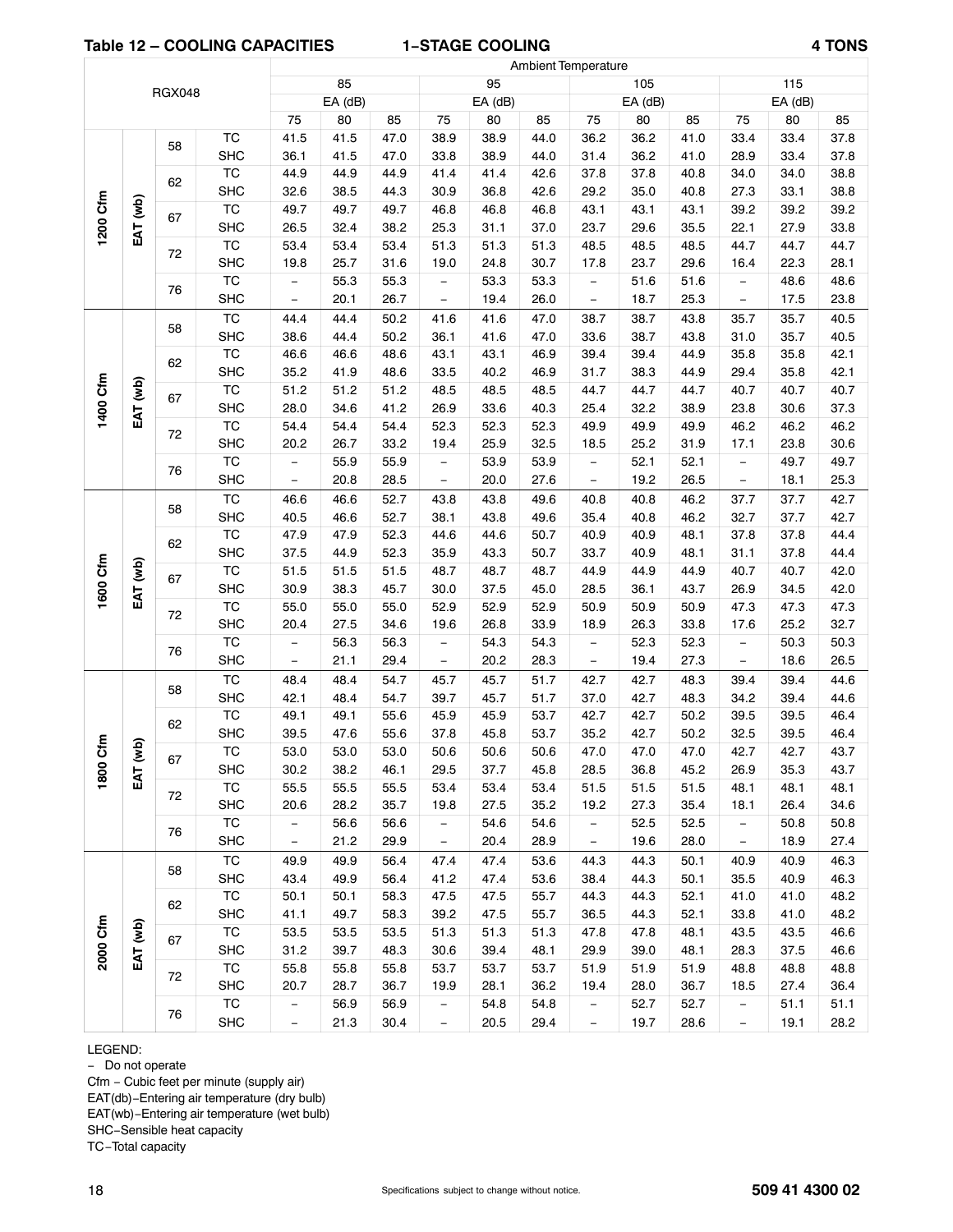**Table 13 – COOLING CAPACITIES 1−STAGE COOLING 4 TONS**

|     |                  |      | RGX048 (4 TONS) - UNIT WITH Hot Gas ReHeat SYSTEM IN SUBCOOLING MODE |      |                                |                                    |      |      |      |      |
|-----|------------------|------|----------------------------------------------------------------------|------|--------------------------------|------------------------------------|------|------|------|------|
|     | TEMP (F)         |      |                                                                      |      | AIR ENTERING EVAPORATOR - SCFM |                                    |      |      |      |      |
|     | AIR ENT          |      | 1200                                                                 |      |                                | 1600                               |      |      | 2000 |      |
|     | <b>CONDENSER</b> |      |                                                                      |      |                                | Air Entering Evaporator -- Ewb (F) |      |      |      |      |
|     | (Edb)            | 72   | 67                                                                   | 62   | 72                             | 67                                 | 62   | 72   | 67   | 62   |
|     | TC               | 35.4 | 37.1                                                                 | 41.2 | 40.7                           | 43.2                               | 41.0 | 44.3 | 42.2 | 35.7 |
| 75  | <b>SHC</b>       | 16.4 | 21.6                                                                 | 31.5 | 31.3                           | 24.3                               | 16.9 | 16.0 | 22.4 | 26.9 |
|     | kW               | 3.06 | 3.07                                                                 | 3.06 | 3.44                           | 3.43                               | 3.41 | 3.84 | 3.82 | 3.72 |
|     | <b>TC</b>        | 43.4 | 36.8                                                                 | 29.6 | 22.8                           | 30.1                               | 37.9 | 31.0 | 23.1 | 15.6 |
| 85  | <b>SHC</b>       | 13.0 | 17.6                                                                 | 21.5 | 15.5                           | 11.7                               | 7.8  | 2.0  | 5.7  | 9.2  |
|     | kW               | 4.28 | 4.20                                                                 | 4.05 | 4.77                           | 4.57                               | 4.42 | 5.17 | 4.99 | 4.81 |
|     | TC               | 34.5 | 34.9                                                                 | 35.6 | 42.8                           | 40.4                               | 37.8 | 42.4 | 43.8 | 39.3 |
| 95  | <b>SHC</b>       | 16.3 | 20.9                                                                 | 27.7 | 36.7                           | 23.8                               | 16.2 | 16.4 | 26.1 | 34.3 |
|     | kW               | 3.25 | 3.25                                                                 | 3.24 | 3.63                           | 3.63                               | 3.61 | 4.04 | 4.02 | 4.00 |
|     | <b>TC</b>        | 44.0 | 40.3                                                                 | 33.3 | 26.2                           | 33.7                               | 41.0 | 34.2 | 26.1 | 18.6 |
| 105 | <b>SHC</b>       | 15.1 | 22.9                                                                 | 28.9 | 22.6                           | 17.2                               | 11.1 | 5.0  | 10.6 | 15.8 |
|     | kW               | 4.49 | 4.47                                                                 | 4.32 | 4.99                           | 4.87                               | 4.69 | 5.50 | 5.28 | 5.09 |
|     | <b>TC</b>        | 33.2 | 33.5                                                                 | 38.3 | 39.8                           | 37.3                               | 35.4 | 40.3 | 42.0 | 41.3 |
| 115 | <b>SHC</b>       | 15.6 | 20.3                                                                 | 31.2 | 34.7                           | 22.3                               | 15.3 | 15.9 | 26.2 | 39.6 |
|     | kW               | 3.53 | 3.51                                                                 | 3.46 | 3.89                           | 3.89                               | 3.88 | 4.31 | 4.30 | 4.26 |

|                                                |            |       | RGX048 (4 TONS) - UNIT WITH Hot Gas ReHeat SYSTEM IN Hot Gas ReHeat MODE |       |                               |                                              |                                   |         |                                                |       |  |  |
|------------------------------------------------|------------|-------|--------------------------------------------------------------------------|-------|-------------------------------|----------------------------------------------|-----------------------------------|---------|------------------------------------------------|-------|--|--|
|                                                |            |       |                                                                          |       |                               |                                              | AIR ENTERING EVAPORATOR - Ewb (F) |         |                                                |       |  |  |
| TEMP (F)<br><b>AIR ENT</b><br><b>CONDENSER</b> |            |       | 75 Dry Bulb<br>62.5 Wet Bulb<br>(50% Relative)                           |       |                               | 75 Dry Bulb<br>64 Wet Bulb<br>(56% Relative) |                                   |         | 75 Dry Bulb<br>65.3 Wet Bulb<br>(60% Relative) |       |  |  |
|                                                | (Edb)      |       |                                                                          |       | Air Entering Evaporator - Cfm |                                              |                                   |         |                                                |       |  |  |
|                                                |            | 1200  | 1600                                                                     | 2000  | 1200                          | 1600                                         | 2000                              | 1200    | 1600                                           | 2000  |  |  |
|                                                | <b>TC</b>  | 15.33 | 16.26                                                                    | 16.40 | 17.32                         | 18.21                                        | 18.24                             | 18.97   | 19.72                                          | 19.66 |  |  |
| 80                                             | <b>SHC</b> | 0.84  | 3.06                                                                     | 4.94  | $-0.09$                       | 1.62                                         | 2.93                              | $-0.90$ | 0.33                                           | 1.18  |  |  |
|                                                | kW         | 2.41  | 2.42                                                                     | 2.42  | 2.43                          | 2.43                                         | 2.43                              | 2.44    | 2.44                                           | 2.44  |  |  |
|                                                | <b>TC</b>  | 19.17 | 20.36                                                                    | 20.57 | 20.97                         | 21.94                                        | 21.95                             | 22.30   | 23.03                                          | 22.88 |  |  |
| 75                                             | <b>SHC</b> | 4.46  | 6.89                                                                     | 8.60  | 3.50                          | 5.31                                         | 6.45                              | 2.61    | 3.93                                           | 4.64  |  |  |
|                                                | kW         | 2.76  | 2.75                                                                     | 2.75  | 2.76                          | 2.75                                         | 2.74                              | 2.76    | 2.76                                           | 2.75  |  |  |
|                                                | <b>TC</b>  | 22.63 | 23.67                                                                    | 23.55 | 23.97                         | 24.55                                        | 24.19                             | 24.87   | 25.09                                          | 24.52 |  |  |
| 70                                             | <b>SHC</b> | 7.91  | 10.13                                                                    | 11.21 | 6.83                          | 8.40                                         | 9.04                              | 5.88    | 7.04                                           | 7.39  |  |  |
|                                                | kW         | 2.80  | 2.78                                                                     | 2.77  | 2.80                          | 2.77                                         | 2.76                              | 2.81    | 2.80                                           | 2.78  |  |  |
|                                                | <b>TC</b>  | 27.32 | 28.34                                                                    | 21.46 | 27.68                         | 16.17                                        | 25.05                             | 28.38   | 18.51                                          | 20.56 |  |  |
| 60                                             | <b>SHC</b> | 13.66 | 15.45                                                                    | 13.04 | 11.75                         | 4.46                                         | 12.58                             | 11.21   | 10.82                                          | 10.87 |  |  |
|                                                | kW         | 2.85  | 2.86                                                                     | 2.86  | 2.89                          | 2.80                                         | 2.91                              | 2.88    | 2.84                                           | 2.88  |  |  |
|                                                | <b>TC</b>  | 11.00 | 11.31                                                                    | 12.76 | 14.48                         | 13.83                                        | 13.72                             | 15.32   | 15.18                                          | 17.14 |  |  |
| 50                                             | <b>SHC</b> | 7.10  | 9.20                                                                     | 11.20 | 5.13                          | 6.46                                         | 9.10                              | 4.21    | 4.49                                           | 6.19  |  |  |
|                                                | kW         | 2.95  | 2.94                                                                     | 2.93  | 2.94                          | 2.92                                         | 2.92                              | 2.94    | 2.93                                           | 2.92  |  |  |
|                                                | <b>TC</b>  | 9.73  | 9.83                                                                     | 9.75  | 12.40                         | 12.60                                        | 12.20                             | 15.23   | 15.45                                          | 15.13 |  |  |
| 40                                             | <b>SHC</b> | 8.46  | 9.50                                                                     | 9.20  | 7.57                          | 8.47                                         | 9.50                              | 7.64    | 8.14                                           | 8.80  |  |  |
|                                                | kW         | 3.04  | 3.04                                                                     | 3.03  | 3.03                          | 3.01                                         | 3.01                              | 3.03    | 3.02                                           | 3.02  |  |  |

#### **LEGEND**

Edb−Entering Dry−Bulb Ewb−Entering Wet−Bulb kW−Compressor Motor Power Input Idb−Leaving Dry−Bulb Iwb−Leaving Wet−Bulb SHC−Sensible Heat Capacity (1000 Btuh) Gross TC−Total Capacity (1000 Btuh) Gross

**NOTES**:

1. Direct interpolation is permissible. Do not extrapolate.

2. The following formulas may be used:

$$
t_{\text{ldb}} = t_{\text{edb}} - \frac{\text{sensible capacity (Btuh)}}{1.10 \times \text{cfm}}
$$

t<sub>lwb</sub> = Wet-bulb temperature corresponding to enthalpy of air leaving evaporator coil (hlwb)

$$
h_{\text{Iwb}} = h_{\text{ewb}} - \frac{\text{total capacity (Btuh)}}{4.5 \times \text{cfm}}
$$

Where:  $h_{\text{ewb}}$  = Enthalpy of air entering evaporator coil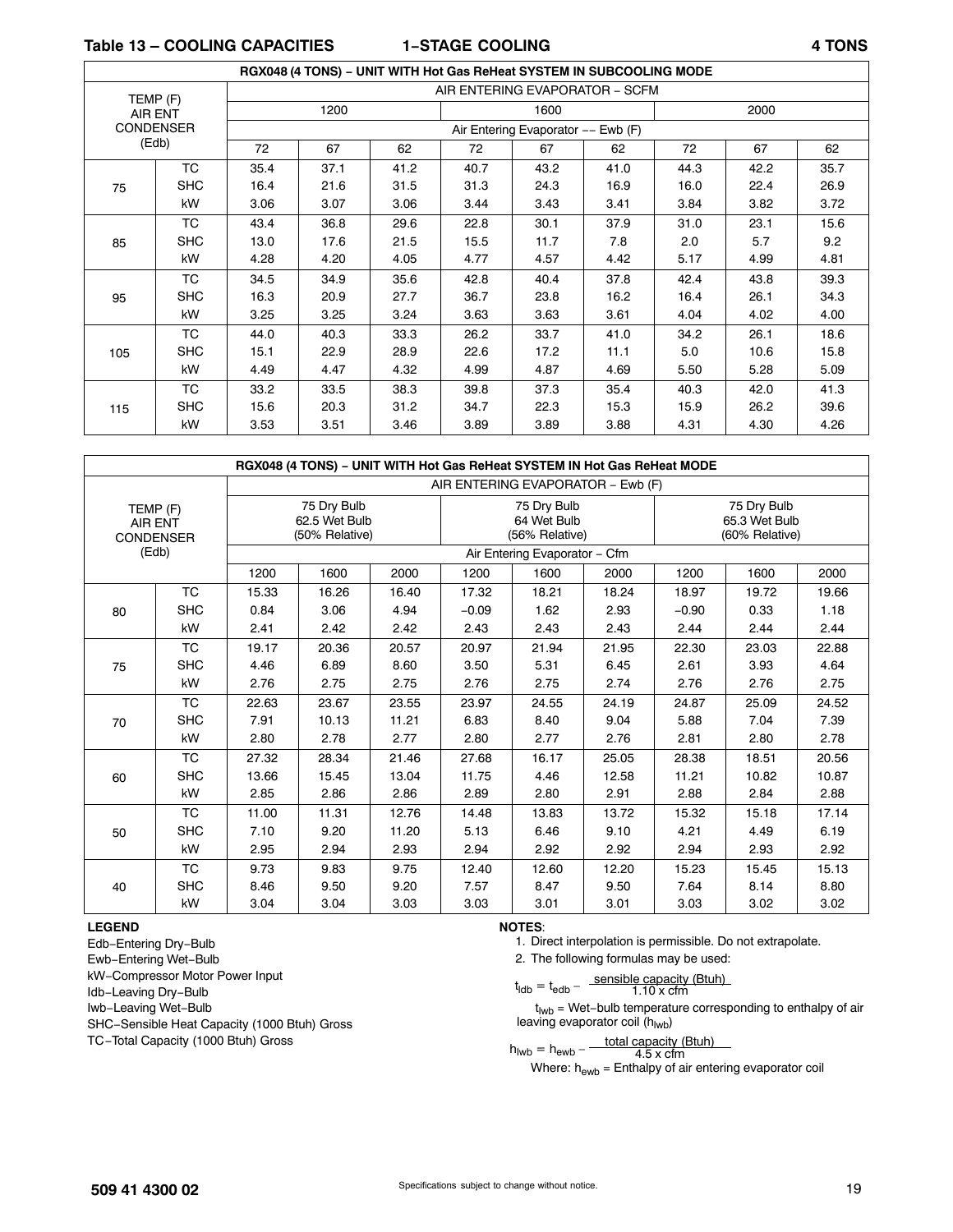#### **Table 14 – COOLING CAPACITIES 1−STAGE COOLING 5 TONS**

ſ

|                                                                                                                                                                                                                                                                                                                                                                                                                                                                                                                                                                                                                                                                                                                                                                                                                                                                                                                                                                                                                                                                                                                                                                                                                                                                                                                                                                                                                                                                                                                                                                                                                                                                                                                                                                                                                                                                                                                                                                                                                                                                                                                                                                                                                                                                                                                                                                                                                                                                                                                                                                                                                                                                                                                                                                                                                                                                                                                                                                                                                                                                                                                                                                                                                                                                                                                                                                                                                                                                                                |      |            |                          | 85   |      |                          | 95   |      |                          | 105          |              |                          | 115          |              |
|------------------------------------------------------------------------------------------------------------------------------------------------------------------------------------------------------------------------------------------------------------------------------------------------------------------------------------------------------------------------------------------------------------------------------------------------------------------------------------------------------------------------------------------------------------------------------------------------------------------------------------------------------------------------------------------------------------------------------------------------------------------------------------------------------------------------------------------------------------------------------------------------------------------------------------------------------------------------------------------------------------------------------------------------------------------------------------------------------------------------------------------------------------------------------------------------------------------------------------------------------------------------------------------------------------------------------------------------------------------------------------------------------------------------------------------------------------------------------------------------------------------------------------------------------------------------------------------------------------------------------------------------------------------------------------------------------------------------------------------------------------------------------------------------------------------------------------------------------------------------------------------------------------------------------------------------------------------------------------------------------------------------------------------------------------------------------------------------------------------------------------------------------------------------------------------------------------------------------------------------------------------------------------------------------------------------------------------------------------------------------------------------------------------------------------------------------------------------------------------------------------------------------------------------------------------------------------------------------------------------------------------------------------------------------------------------------------------------------------------------------------------------------------------------------------------------------------------------------------------------------------------------------------------------------------------------------------------------------------------------------------------------------------------------------------------------------------------------------------------------------------------------------------------------------------------------------------------------------------------------------------------------------------------------------------------------------------------------------------------------------------------------------------------------------------------------------------------------------------------------|------|------------|--------------------------|------|------|--------------------------|------|------|--------------------------|--------------|--------------|--------------------------|--------------|--------------|
|                                                                                                                                                                                                                                                                                                                                                                                                                                                                                                                                                                                                                                                                                                                                                                                                                                                                                                                                                                                                                                                                                                                                                                                                                                                                                                                                                                                                                                                                                                                                                                                                                                                                                                                                                                                                                                                                                                                                                                                                                                                                                                                                                                                                                                                                                                                                                                                                                                                                                                                                                                                                                                                                                                                                                                                                                                                                                                                                                                                                                                                                                                                                                                                                                                                                                                                                                                                                                                                                                                |      |            |                          |      |      |                          |      |      |                          | $EA$ (dB)    |              |                          | EA (dB)      |              |
|                                                                                                                                                                                                                                                                                                                                                                                                                                                                                                                                                                                                                                                                                                                                                                                                                                                                                                                                                                                                                                                                                                                                                                                                                                                                                                                                                                                                                                                                                                                                                                                                                                                                                                                                                                                                                                                                                                                                                                                                                                                                                                                                                                                                                                                                                                                                                                                                                                                                                                                                                                                                                                                                                                                                                                                                                                                                                                                                                                                                                                                                                                                                                                                                                                                                                                                                                                                                                                                                                                |      |            | 75                       | 80   | 85   | 75                       | 80   | 85   | 75                       | 80           | 85           | 75                       | 80           | 85           |
|                                                                                                                                                                                                                                                                                                                                                                                                                                                                                                                                                                                                                                                                                                                                                                                                                                                                                                                                                                                                                                                                                                                                                                                                                                                                                                                                                                                                                                                                                                                                                                                                                                                                                                                                                                                                                                                                                                                                                                                                                                                                                                                                                                                                                                                                                                                                                                                                                                                                                                                                                                                                                                                                                                                                                                                                                                                                                                                                                                                                                                                                                                                                                                                                                                                                                                                                                                                                                                                                                                |      |            |                          |      |      |                          |      |      | 46.9                     | 46.9         | 53.4         | 44.4                     | 44.4         | 50.4         |
|                                                                                                                                                                                                                                                                                                                                                                                                                                                                                                                                                                                                                                                                                                                                                                                                                                                                                                                                                                                                                                                                                                                                                                                                                                                                                                                                                                                                                                                                                                                                                                                                                                                                                                                                                                                                                                                                                                                                                                                                                                                                                                                                                                                                                                                                                                                                                                                                                                                                                                                                                                                                                                                                                                                                                                                                                                                                                                                                                                                                                                                                                                                                                                                                                                                                                                                                                                                                                                                                                                |      |            |                          |      |      |                          |      | 56.8 | 40.3                     | 46.9         | 53.4         | 38.4                     | 44.4         | 50.4         |
| <b>Ambient Temperature</b><br><b>RGX060</b><br>EA (dB)<br>EA (dB)<br><b>TC</b><br>53.0<br>50.0<br>53.0<br>60.2<br>50.0<br>56.8<br>58<br><b>SHC</b><br>45.9<br>53.0<br>60.2<br>43.1<br>50.0<br><b>TC</b><br>57.5<br>52.2<br>52.2<br>55.4<br>56.0<br>56.0<br>62<br><b>SHC</b><br>49.5<br>57.5<br>39.3<br>47.4<br>55.4<br>41.4<br>1500 Cfm<br>EAT (wb)<br><b>TC</b><br>62.4<br>62.4<br>58.8<br>58.8<br>62.4<br>58.8<br>67<br><b>SHC</b><br>41.4<br>39.7<br>33.5<br>49.4<br>31.7<br>47.7<br>$\overline{\text{TC}}$<br>67.5<br>64.3<br>67.5<br>67.5<br>64.3<br>64.3<br>72<br><b>SHC</b><br>25.0<br>32.4<br>39.8<br>23.3<br>31.0<br>38.6<br><b>TC</b><br>71.1<br>71.1<br>68.3<br>68.3<br>$\overline{\phantom{m}}$<br>$\qquad \qquad -$<br>76<br><b>SHC</b><br>25.6<br>32.7<br>24.2<br>31.3<br>$\overline{\phantom{m}}$<br>$\qquad \qquad -$<br><b>TC</b><br>56.7<br>53.5<br>56.7<br>64.3<br>53.5<br>60.8<br>58<br><b>SHC</b><br>49.1<br>56.7<br>64.3<br>46.2<br>53.5<br>60.8<br><b>TC</b><br>58.3<br>63.9<br>54.4<br>58.3<br>54.4<br>61.8<br>62<br><b>SHC</b><br>45.3<br>54.6<br>63.9<br>43.2<br>52.5<br>61.8<br>1750 Cfm<br>EAT (wb)<br>$\overline{\text{TC}}$<br>64.0<br>64.0<br>60.6<br>60.6<br>64.0<br>60.6<br>67<br><b>SHC</b><br>35.5<br>53.6<br>33.9<br>43.1<br>44.5<br>52.4<br>$\overline{\text{TC}}$<br>68.9<br>68.9<br>68.9<br>65.9<br>65.9<br>65.9<br>72<br><b>SHC</b><br>25.5<br>33.9<br>42.2<br>32.7<br>41.4<br>24.0<br><b>TC</b><br>72.4<br>69.7<br>69.7<br>72.4<br>$\overline{\phantom{m}}$<br>$\qquad \qquad -$<br>76<br><b>SHC</b><br>26.4<br>34.9<br>24.9<br>33.2<br>$\overline{\phantom{0}}$<br><b>TC</b><br>59.8<br>56.5<br>59.8<br>67.8<br>56.5<br>64.2<br>58<br><b>SHC</b><br>59.8<br>56.5<br>51.8<br>67.8<br>48.9<br>64.2<br>$\overline{\text{TC}}$<br>60.2<br>60.2<br>69.7<br>57.0<br>57.0<br>66.0<br>62<br><b>SHC</b><br>48.8<br>59.3<br>69.7<br>46.1<br>56.0<br>66.0<br>2000 Cfm<br>EAT (wb)<br>$\overline{\text{TC}}$<br>65.3<br>65.3<br>65.3<br>61.8<br>61.8<br>61.8<br>67<br><b>SHC</b><br>46.2<br>37.3<br>47.4<br>57.4<br>35.9<br>56.6<br><b>TC</b><br>70.2<br>70.2<br>70.2<br>67.0<br>67.0<br>67.0<br>72<br><b>SHC</b><br>35.4<br>26.1<br>44.8<br>24.5<br>34.1<br>43.7<br>$\overline{\text{TC}}$<br>73.4<br>73.4<br>70.6<br>70.6<br>$\overline{\phantom{a}}$<br>$\qquad \qquad -$<br>76<br><b>SHC</b><br>27.0<br>25.5<br>36.5<br>35.0<br>$\overline{\phantom{a}}$<br>$\qquad \qquad -$<br><b>TC</b><br>62.2<br>70.5<br>59.0<br>62.2<br>59.0<br>66.9<br>58<br><b>SHC</b><br>54.0<br>62.2<br>70.5<br>59.0<br>51.1<br>66.9<br>TC<br>70.9<br>63.4<br>63.4<br>59.1<br>59.1<br>69.7<br>62<br>59.1<br><b>SHC</b><br>50.2<br>60.5<br>70.9<br>48.5<br>69.7<br>ξ<br>$\mathbf{g}$<br><b>TC</b><br>66.3<br>66.3<br>66.3<br>62.4<br>62.4<br>62.4<br>67<br>2250<br><b>SHC</b><br>38.9<br>50.0<br>61.0<br>39.2<br>50.8<br>62.3<br>EAT<br><b>TC</b><br>71.1<br>71.1<br>71.1<br>68.0<br>68.0<br>68.0<br>72<br>35.5<br>SHC<br>26.5<br>36.8<br>47.1<br>25.0<br>46.1<br>TC<br>74.0<br>71.4<br>74.0<br>71.4<br>$\overline{\phantom{a}}$<br>-<br>76<br><b>SHC</b><br>27.3<br>26.0<br>37.6<br>36.5<br>$\overline{\phantom{0}}$<br>$\overline{\phantom{0}}$<br>TC<br>72.4<br>64.0<br>60.9<br>60.9<br>69.1<br>64.0<br>58<br><b>SHC</b><br>55.5<br>64.0<br>72.4<br>52.8<br>60.9<br>69.1<br>TC<br>64.0<br>64.0<br>75.3<br>61.0<br>61.0<br>71.9<br>62<br><b>SHC</b><br>52.7<br>64.0<br>75.3<br>61.0<br>71.9<br>50.1<br>2500 Cfm<br>EAT (wb)<br>TC<br>67.3<br>67.3<br>67.3<br>63.7<br>63.7<br>64.5 | 48.2 | 48.2       | 53.3                     | 44.7 | 44.7 | 52.1                     |      |      |                          |              |              |                          |              |              |
|                                                                                                                                                                                                                                                                                                                                                                                                                                                                                                                                                                                                                                                                                                                                                                                                                                                                                                                                                                                                                                                                                                                                                                                                                                                                                                                                                                                                                                                                                                                                                                                                                                                                                                                                                                                                                                                                                                                                                                                                                                                                                                                                                                                                                                                                                                                                                                                                                                                                                                                                                                                                                                                                                                                                                                                                                                                                                                                                                                                                                                                                                                                                                                                                                                                                                                                                                                                                                                                                                                |      |            |                          |      |      |                          |      |      | 37.2                     | 45.2         | 53.3         | 36.2                     | 44.2         | 52.1         |
|                                                                                                                                                                                                                                                                                                                                                                                                                                                                                                                                                                                                                                                                                                                                                                                                                                                                                                                                                                                                                                                                                                                                                                                                                                                                                                                                                                                                                                                                                                                                                                                                                                                                                                                                                                                                                                                                                                                                                                                                                                                                                                                                                                                                                                                                                                                                                                                                                                                                                                                                                                                                                                                                                                                                                                                                                                                                                                                                                                                                                                                                                                                                                                                                                                                                                                                                                                                                                                                                                                |      |            |                          |      |      |                          |      |      | 54.8                     | 54.8         | 54.8         | 51.0                     | 51.0         | 51.0         |
|                                                                                                                                                                                                                                                                                                                                                                                                                                                                                                                                                                                                                                                                                                                                                                                                                                                                                                                                                                                                                                                                                                                                                                                                                                                                                                                                                                                                                                                                                                                                                                                                                                                                                                                                                                                                                                                                                                                                                                                                                                                                                                                                                                                                                                                                                                                                                                                                                                                                                                                                                                                                                                                                                                                                                                                                                                                                                                                                                                                                                                                                                                                                                                                                                                                                                                                                                                                                                                                                                                |      |            |                          |      |      |                          |      |      | 29.6                     | 37.7         | 45.7         | 28.6                     | 36.6         | 44.6         |
|                                                                                                                                                                                                                                                                                                                                                                                                                                                                                                                                                                                                                                                                                                                                                                                                                                                                                                                                                                                                                                                                                                                                                                                                                                                                                                                                                                                                                                                                                                                                                                                                                                                                                                                                                                                                                                                                                                                                                                                                                                                                                                                                                                                                                                                                                                                                                                                                                                                                                                                                                                                                                                                                                                                                                                                                                                                                                                                                                                                                                                                                                                                                                                                                                                                                                                                                                                                                                                                                                                |      |            |                          |      |      |                          |      |      | 60.7                     | 60.7         | 60.7         | 55.4                     | 55.4         | 55.4         |
|                                                                                                                                                                                                                                                                                                                                                                                                                                                                                                                                                                                                                                                                                                                                                                                                                                                                                                                                                                                                                                                                                                                                                                                                                                                                                                                                                                                                                                                                                                                                                                                                                                                                                                                                                                                                                                                                                                                                                                                                                                                                                                                                                                                                                                                                                                                                                                                                                                                                                                                                                                                                                                                                                                                                                                                                                                                                                                                                                                                                                                                                                                                                                                                                                                                                                                                                                                                                                                                                                                |      |            |                          |      |      |                          |      |      | 21.5                     | 29.3         | 37.0         | 19.8                     | 27.2         | 34.7         |
|                                                                                                                                                                                                                                                                                                                                                                                                                                                                                                                                                                                                                                                                                                                                                                                                                                                                                                                                                                                                                                                                                                                                                                                                                                                                                                                                                                                                                                                                                                                                                                                                                                                                                                                                                                                                                                                                                                                                                                                                                                                                                                                                                                                                                                                                                                                                                                                                                                                                                                                                                                                                                                                                                                                                                                                                                                                                                                                                                                                                                                                                                                                                                                                                                                                                                                                                                                                                                                                                                                |      |            |                          |      |      |                          |      |      | $\qquad \qquad -$        | 64.8         | 64.8         | $\overline{\phantom{0}}$ | 58.4         | 58.4         |
|                                                                                                                                                                                                                                                                                                                                                                                                                                                                                                                                                                                                                                                                                                                                                                                                                                                                                                                                                                                                                                                                                                                                                                                                                                                                                                                                                                                                                                                                                                                                                                                                                                                                                                                                                                                                                                                                                                                                                                                                                                                                                                                                                                                                                                                                                                                                                                                                                                                                                                                                                                                                                                                                                                                                                                                                                                                                                                                                                                                                                                                                                                                                                                                                                                                                                                                                                                                                                                                                                                |      |            |                          |      |      |                          |      |      | $\overline{\phantom{0}}$ | 22.5         | 29.9         | $\overline{\phantom{0}}$ | 20.3         | 27.7         |
|                                                                                                                                                                                                                                                                                                                                                                                                                                                                                                                                                                                                                                                                                                                                                                                                                                                                                                                                                                                                                                                                                                                                                                                                                                                                                                                                                                                                                                                                                                                                                                                                                                                                                                                                                                                                                                                                                                                                                                                                                                                                                                                                                                                                                                                                                                                                                                                                                                                                                                                                                                                                                                                                                                                                                                                                                                                                                                                                                                                                                                                                                                                                                                                                                                                                                                                                                                                                                                                                                                |      |            |                          |      |      |                          |      |      | 50.2                     | 50.2         | 57.2         | 47.4                     | 47.4         | 53.9         |
|                                                                                                                                                                                                                                                                                                                                                                                                                                                                                                                                                                                                                                                                                                                                                                                                                                                                                                                                                                                                                                                                                                                                                                                                                                                                                                                                                                                                                                                                                                                                                                                                                                                                                                                                                                                                                                                                                                                                                                                                                                                                                                                                                                                                                                                                                                                                                                                                                                                                                                                                                                                                                                                                                                                                                                                                                                                                                                                                                                                                                                                                                                                                                                                                                                                                                                                                                                                                                                                                                                |      |            |                          |      |      |                          |      |      | 43.3                     | 50.2         | 57.2         | 41.0                     | 47.4         | 53.9         |
|                                                                                                                                                                                                                                                                                                                                                                                                                                                                                                                                                                                                                                                                                                                                                                                                                                                                                                                                                                                                                                                                                                                                                                                                                                                                                                                                                                                                                                                                                                                                                                                                                                                                                                                                                                                                                                                                                                                                                                                                                                                                                                                                                                                                                                                                                                                                                                                                                                                                                                                                                                                                                                                                                                                                                                                                                                                                                                                                                                                                                                                                                                                                                                                                                                                                                                                                                                                                                                                                                                |      |            |                          |      |      |                          |      |      | 51.8                     | 51.8         | 56.4         | 47.5                     | 47.5         | 56.1         |
|                                                                                                                                                                                                                                                                                                                                                                                                                                                                                                                                                                                                                                                                                                                                                                                                                                                                                                                                                                                                                                                                                                                                                                                                                                                                                                                                                                                                                                                                                                                                                                                                                                                                                                                                                                                                                                                                                                                                                                                                                                                                                                                                                                                                                                                                                                                                                                                                                                                                                                                                                                                                                                                                                                                                                                                                                                                                                                                                                                                                                                                                                                                                                                                                                                                                                                                                                                                                                                                                                                |      |            |                          |      |      |                          |      |      | 39.6<br>56.6             | 48.0<br>56.6 | 56.4<br>56.6 | 38.9<br>52.3             | 47.5<br>52.3 | 56.1<br>52.3 |
|                                                                                                                                                                                                                                                                                                                                                                                                                                                                                                                                                                                                                                                                                                                                                                                                                                                                                                                                                                                                                                                                                                                                                                                                                                                                                                                                                                                                                                                                                                                                                                                                                                                                                                                                                                                                                                                                                                                                                                                                                                                                                                                                                                                                                                                                                                                                                                                                                                                                                                                                                                                                                                                                                                                                                                                                                                                                                                                                                                                                                                                                                                                                                                                                                                                                                                                                                                                                                                                                                                |      |            |                          |      |      |                          |      |      | 32.0                     | 41.3         | 50.6         | 30.6                     | 39.7         | 48.8         |
|                                                                                                                                                                                                                                                                                                                                                                                                                                                                                                                                                                                                                                                                                                                                                                                                                                                                                                                                                                                                                                                                                                                                                                                                                                                                                                                                                                                                                                                                                                                                                                                                                                                                                                                                                                                                                                                                                                                                                                                                                                                                                                                                                                                                                                                                                                                                                                                                                                                                                                                                                                                                                                                                                                                                                                                                                                                                                                                                                                                                                                                                                                                                                                                                                                                                                                                                                                                                                                                                                                |      |            |                          |      |      |                          |      |      | 62.2                     | 62.2         | 62.2         | 56.6                     | 56.6         | 56.6         |
|                                                                                                                                                                                                                                                                                                                                                                                                                                                                                                                                                                                                                                                                                                                                                                                                                                                                                                                                                                                                                                                                                                                                                                                                                                                                                                                                                                                                                                                                                                                                                                                                                                                                                                                                                                                                                                                                                                                                                                                                                                                                                                                                                                                                                                                                                                                                                                                                                                                                                                                                                                                                                                                                                                                                                                                                                                                                                                                                                                                                                                                                                                                                                                                                                                                                                                                                                                                                                                                                                                |      |            |                          |      |      |                          |      |      | 22.2                     | 31.1         | 40.1         | 20.2                     | 28.7         | 37.1         |
|                                                                                                                                                                                                                                                                                                                                                                                                                                                                                                                                                                                                                                                                                                                                                                                                                                                                                                                                                                                                                                                                                                                                                                                                                                                                                                                                                                                                                                                                                                                                                                                                                                                                                                                                                                                                                                                                                                                                                                                                                                                                                                                                                                                                                                                                                                                                                                                                                                                                                                                                                                                                                                                                                                                                                                                                                                                                                                                                                                                                                                                                                                                                                                                                                                                                                                                                                                                                                                                                                                |      |            |                          |      |      |                          |      |      | $\qquad \qquad -$        | 66.1         | 66.1         | $\equiv$                 | 59.5         | 59.5         |
|                                                                                                                                                                                                                                                                                                                                                                                                                                                                                                                                                                                                                                                                                                                                                                                                                                                                                                                                                                                                                                                                                                                                                                                                                                                                                                                                                                                                                                                                                                                                                                                                                                                                                                                                                                                                                                                                                                                                                                                                                                                                                                                                                                                                                                                                                                                                                                                                                                                                                                                                                                                                                                                                                                                                                                                                                                                                                                                                                                                                                                                                                                                                                                                                                                                                                                                                                                                                                                                                                                |      |            |                          |      |      |                          |      |      | $\overline{\phantom{0}}$ | 23.2         | 31.7         | $\overline{\phantom{0}}$ | 21.0         | 29.5         |
|                                                                                                                                                                                                                                                                                                                                                                                                                                                                                                                                                                                                                                                                                                                                                                                                                                                                                                                                                                                                                                                                                                                                                                                                                                                                                                                                                                                                                                                                                                                                                                                                                                                                                                                                                                                                                                                                                                                                                                                                                                                                                                                                                                                                                                                                                                                                                                                                                                                                                                                                                                                                                                                                                                                                                                                                                                                                                                                                                                                                                                                                                                                                                                                                                                                                                                                                                                                                                                                                                                |      |            |                          |      |      |                          |      |      | 53.1                     | 53.1         | 60.4         | 50.0                     | 50.0         | 56.8         |
|                                                                                                                                                                                                                                                                                                                                                                                                                                                                                                                                                                                                                                                                                                                                                                                                                                                                                                                                                                                                                                                                                                                                                                                                                                                                                                                                                                                                                                                                                                                                                                                                                                                                                                                                                                                                                                                                                                                                                                                                                                                                                                                                                                                                                                                                                                                                                                                                                                                                                                                                                                                                                                                                                                                                                                                                                                                                                                                                                                                                                                                                                                                                                                                                                                                                                                                                                                                                                                                                                                |      |            |                          |      |      |                          |      |      | 45.8                     | 53.1         | 60.4         | 43.3                     | 50.0         | 56.8         |
|                                                                                                                                                                                                                                                                                                                                                                                                                                                                                                                                                                                                                                                                                                                                                                                                                                                                                                                                                                                                                                                                                                                                                                                                                                                                                                                                                                                                                                                                                                                                                                                                                                                                                                                                                                                                                                                                                                                                                                                                                                                                                                                                                                                                                                                                                                                                                                                                                                                                                                                                                                                                                                                                                                                                                                                                                                                                                                                                                                                                                                                                                                                                                                                                                                                                                                                                                                                                                                                                                                |      |            |                          |      |      |                          |      |      | 53.2                     | 53.2         | 62.9         | 50.1                     | 50.1         | 59.2         |
|                                                                                                                                                                                                                                                                                                                                                                                                                                                                                                                                                                                                                                                                                                                                                                                                                                                                                                                                                                                                                                                                                                                                                                                                                                                                                                                                                                                                                                                                                                                                                                                                                                                                                                                                                                                                                                                                                                                                                                                                                                                                                                                                                                                                                                                                                                                                                                                                                                                                                                                                                                                                                                                                                                                                                                                                                                                                                                                                                                                                                                                                                                                                                                                                                                                                                                                                                                                                                                                                                                |      |            |                          |      |      |                          |      |      | 43.4                     | 53.2         | 62.9         | 41.1                     | 50.1         | 59.2         |
|                                                                                                                                                                                                                                                                                                                                                                                                                                                                                                                                                                                                                                                                                                                                                                                                                                                                                                                                                                                                                                                                                                                                                                                                                                                                                                                                                                                                                                                                                                                                                                                                                                                                                                                                                                                                                                                                                                                                                                                                                                                                                                                                                                                                                                                                                                                                                                                                                                                                                                                                                                                                                                                                                                                                                                                                                                                                                                                                                                                                                                                                                                                                                                                                                                                                                                                                                                                                                                                                                                |      |            |                          |      |      |                          |      |      | 56.7                     | 56.7         | 57.6         | 52.4                     | 52.4         | 55.7         |
|                                                                                                                                                                                                                                                                                                                                                                                                                                                                                                                                                                                                                                                                                                                                                                                                                                                                                                                                                                                                                                                                                                                                                                                                                                                                                                                                                                                                                                                                                                                                                                                                                                                                                                                                                                                                                                                                                                                                                                                                                                                                                                                                                                                                                                                                                                                                                                                                                                                                                                                                                                                                                                                                                                                                                                                                                                                                                                                                                                                                                                                                                                                                                                                                                                                                                                                                                                                                                                                                                                |      |            |                          |      |      |                          |      |      | 36.4                     | 47.0         | 57.6         | 34.9                     | 45.3         | 55.7         |
|                                                                                                                                                                                                                                                                                                                                                                                                                                                                                                                                                                                                                                                                                                                                                                                                                                                                                                                                                                                                                                                                                                                                                                                                                                                                                                                                                                                                                                                                                                                                                                                                                                                                                                                                                                                                                                                                                                                                                                                                                                                                                                                                                                                                                                                                                                                                                                                                                                                                                                                                                                                                                                                                                                                                                                                                                                                                                                                                                                                                                                                                                                                                                                                                                                                                                                                                                                                                                                                                                                |      |            |                          |      |      |                          |      |      | 63.2                     | 63.2         | 63.2         | 57.3                     | 57.3         | 57.3         |
|                                                                                                                                                                                                                                                                                                                                                                                                                                                                                                                                                                                                                                                                                                                                                                                                                                                                                                                                                                                                                                                                                                                                                                                                                                                                                                                                                                                                                                                                                                                                                                                                                                                                                                                                                                                                                                                                                                                                                                                                                                                                                                                                                                                                                                                                                                                                                                                                                                                                                                                                                                                                                                                                                                                                                                                                                                                                                                                                                                                                                                                                                                                                                                                                                                                                                                                                                                                                                                                                                                |      |            |                          |      |      |                          |      |      | 22.8                     | 32.7         | 42.6         | 20.6                     | 30.1         | 39.5         |
|                                                                                                                                                                                                                                                                                                                                                                                                                                                                                                                                                                                                                                                                                                                                                                                                                                                                                                                                                                                                                                                                                                                                                                                                                                                                                                                                                                                                                                                                                                                                                                                                                                                                                                                                                                                                                                                                                                                                                                                                                                                                                                                                                                                                                                                                                                                                                                                                                                                                                                                                                                                                                                                                                                                                                                                                                                                                                                                                                                                                                                                                                                                                                                                                                                                                                                                                                                                                                                                                                                |      |            |                          |      |      |                          |      |      | $\overline{\phantom{0}}$ | 67.1         | 67.1         | $\overline{\phantom{0}}$ | 60.3         | 60.3         |
|                                                                                                                                                                                                                                                                                                                                                                                                                                                                                                                                                                                                                                                                                                                                                                                                                                                                                                                                                                                                                                                                                                                                                                                                                                                                                                                                                                                                                                                                                                                                                                                                                                                                                                                                                                                                                                                                                                                                                                                                                                                                                                                                                                                                                                                                                                                                                                                                                                                                                                                                                                                                                                                                                                                                                                                                                                                                                                                                                                                                                                                                                                                                                                                                                                                                                                                                                                                                                                                                                                |      |            |                          |      |      |                          |      |      | $\overline{\phantom{0}}$ | 23.8         | 33.3         | $\overline{\phantom{0}}$ | 21.5         | 31.0         |
|                                                                                                                                                                                                                                                                                                                                                                                                                                                                                                                                                                                                                                                                                                                                                                                                                                                                                                                                                                                                                                                                                                                                                                                                                                                                                                                                                                                                                                                                                                                                                                                                                                                                                                                                                                                                                                                                                                                                                                                                                                                                                                                                                                                                                                                                                                                                                                                                                                                                                                                                                                                                                                                                                                                                                                                                                                                                                                                                                                                                                                                                                                                                                                                                                                                                                                                                                                                                                                                                                                |      |            |                          |      |      |                          |      |      | 55.5                     | 55.5         | 63.0         | 52.1                     | 52.1         | 59.1         |
|                                                                                                                                                                                                                                                                                                                                                                                                                                                                                                                                                                                                                                                                                                                                                                                                                                                                                                                                                                                                                                                                                                                                                                                                                                                                                                                                                                                                                                                                                                                                                                                                                                                                                                                                                                                                                                                                                                                                                                                                                                                                                                                                                                                                                                                                                                                                                                                                                                                                                                                                                                                                                                                                                                                                                                                                                                                                                                                                                                                                                                                                                                                                                                                                                                                                                                                                                                                                                                                                                                |      |            |                          |      |      |                          |      |      | 47.9                     | 55.5         | 63.0         | 45.0                     | 52.1         | 59.1         |
|                                                                                                                                                                                                                                                                                                                                                                                                                                                                                                                                                                                                                                                                                                                                                                                                                                                                                                                                                                                                                                                                                                                                                                                                                                                                                                                                                                                                                                                                                                                                                                                                                                                                                                                                                                                                                                                                                                                                                                                                                                                                                                                                                                                                                                                                                                                                                                                                                                                                                                                                                                                                                                                                                                                                                                                                                                                                                                                                                                                                                                                                                                                                                                                                                                                                                                                                                                                                                                                                                                |      |            |                          |      |      |                          |      |      | 55.5                     | 55.5         | 65.6         | 52.1                     | 52.1         | 61.5         |
|                                                                                                                                                                                                                                                                                                                                                                                                                                                                                                                                                                                                                                                                                                                                                                                                                                                                                                                                                                                                                                                                                                                                                                                                                                                                                                                                                                                                                                                                                                                                                                                                                                                                                                                                                                                                                                                                                                                                                                                                                                                                                                                                                                                                                                                                                                                                                                                                                                                                                                                                                                                                                                                                                                                                                                                                                                                                                                                                                                                                                                                                                                                                                                                                                                                                                                                                                                                                                                                                                                |      |            |                          |      |      |                          |      |      | 45.4                     | 55.5         | 65.6         | 42.7                     | 52.1         | 61.5         |
|                                                                                                                                                                                                                                                                                                                                                                                                                                                                                                                                                                                                                                                                                                                                                                                                                                                                                                                                                                                                                                                                                                                                                                                                                                                                                                                                                                                                                                                                                                                                                                                                                                                                                                                                                                                                                                                                                                                                                                                                                                                                                                                                                                                                                                                                                                                                                                                                                                                                                                                                                                                                                                                                                                                                                                                                                                                                                                                                                                                                                                                                                                                                                                                                                                                                                                                                                                                                                                                                                                |      |            |                          |      |      |                          |      |      | 58.9                     | 58.9         | 59.6         | 54.1                     | 54.1         | 56.3         |
|                                                                                                                                                                                                                                                                                                                                                                                                                                                                                                                                                                                                                                                                                                                                                                                                                                                                                                                                                                                                                                                                                                                                                                                                                                                                                                                                                                                                                                                                                                                                                                                                                                                                                                                                                                                                                                                                                                                                                                                                                                                                                                                                                                                                                                                                                                                                                                                                                                                                                                                                                                                                                                                                                                                                                                                                                                                                                                                                                                                                                                                                                                                                                                                                                                                                                                                                                                                                                                                                                                |      |            |                          |      |      |                          |      |      | 36.2                     | 47.9         | 59.6         | 34.0                     | 45.2         | 56.3         |
|                                                                                                                                                                                                                                                                                                                                                                                                                                                                                                                                                                                                                                                                                                                                                                                                                                                                                                                                                                                                                                                                                                                                                                                                                                                                                                                                                                                                                                                                                                                                                                                                                                                                                                                                                                                                                                                                                                                                                                                                                                                                                                                                                                                                                                                                                                                                                                                                                                                                                                                                                                                                                                                                                                                                                                                                                                                                                                                                                                                                                                                                                                                                                                                                                                                                                                                                                                                                                                                                                                |      |            |                          |      |      |                          |      |      | 64.1                     | 64.1         | 64.1         | 57.9                     | 57.9         | 57.9         |
|                                                                                                                                                                                                                                                                                                                                                                                                                                                                                                                                                                                                                                                                                                                                                                                                                                                                                                                                                                                                                                                                                                                                                                                                                                                                                                                                                                                                                                                                                                                                                                                                                                                                                                                                                                                                                                                                                                                                                                                                                                                                                                                                                                                                                                                                                                                                                                                                                                                                                                                                                                                                                                                                                                                                                                                                                                                                                                                                                                                                                                                                                                                                                                                                                                                                                                                                                                                                                                                                                                |      |            |                          |      |      |                          |      |      | 23.3                     | 34.1         | 45.0         | 21.0                     | 31.3         | 41.7         |
|                                                                                                                                                                                                                                                                                                                                                                                                                                                                                                                                                                                                                                                                                                                                                                                                                                                                                                                                                                                                                                                                                                                                                                                                                                                                                                                                                                                                                                                                                                                                                                                                                                                                                                                                                                                                                                                                                                                                                                                                                                                                                                                                                                                                                                                                                                                                                                                                                                                                                                                                                                                                                                                                                                                                                                                                                                                                                                                                                                                                                                                                                                                                                                                                                                                                                                                                                                                                                                                                                                |      |            |                          |      |      |                          |      |      | $\qquad \qquad -$        | 67.8         | 67.8         | $\overline{\phantom{a}}$ | 61.0         | 61.0         |
|                                                                                                                                                                                                                                                                                                                                                                                                                                                                                                                                                                                                                                                                                                                                                                                                                                                                                                                                                                                                                                                                                                                                                                                                                                                                                                                                                                                                                                                                                                                                                                                                                                                                                                                                                                                                                                                                                                                                                                                                                                                                                                                                                                                                                                                                                                                                                                                                                                                                                                                                                                                                                                                                                                                                                                                                                                                                                                                                                                                                                                                                                                                                                                                                                                                                                                                                                                                                                                                                                                |      |            |                          |      |      |                          |      |      | $\overline{\phantom{a}}$ | 24.3         | 34.9         | $\overline{\phantom{a}}$ | 21.8         | 32.2         |
|                                                                                                                                                                                                                                                                                                                                                                                                                                                                                                                                                                                                                                                                                                                                                                                                                                                                                                                                                                                                                                                                                                                                                                                                                                                                                                                                                                                                                                                                                                                                                                                                                                                                                                                                                                                                                                                                                                                                                                                                                                                                                                                                                                                                                                                                                                                                                                                                                                                                                                                                                                                                                                                                                                                                                                                                                                                                                                                                                                                                                                                                                                                                                                                                                                                                                                                                                                                                                                                                                                |      |            |                          |      |      |                          |      |      | 57.4                     | 57.4         | 65.2         | 53.3                     | 53.3         | 60.5         |
|                                                                                                                                                                                                                                                                                                                                                                                                                                                                                                                                                                                                                                                                                                                                                                                                                                                                                                                                                                                                                                                                                                                                                                                                                                                                                                                                                                                                                                                                                                                                                                                                                                                                                                                                                                                                                                                                                                                                                                                                                                                                                                                                                                                                                                                                                                                                                                                                                                                                                                                                                                                                                                                                                                                                                                                                                                                                                                                                                                                                                                                                                                                                                                                                                                                                                                                                                                                                                                                                                                |      |            |                          |      |      |                          |      |      | 49.6<br>57.4             | 57.4<br>57.4 | 65.2<br>67.9 | 46.1<br>53.4             | 53.3<br>53.4 | 60.5<br>63.0 |
|                                                                                                                                                                                                                                                                                                                                                                                                                                                                                                                                                                                                                                                                                                                                                                                                                                                                                                                                                                                                                                                                                                                                                                                                                                                                                                                                                                                                                                                                                                                                                                                                                                                                                                                                                                                                                                                                                                                                                                                                                                                                                                                                                                                                                                                                                                                                                                                                                                                                                                                                                                                                                                                                                                                                                                                                                                                                                                                                                                                                                                                                                                                                                                                                                                                                                                                                                                                                                                                                                                |      |            |                          |      |      |                          |      |      | 47.0                     | 57.4         | 67.9         | 43.8                     | 53.4         | 63.0         |
|                                                                                                                                                                                                                                                                                                                                                                                                                                                                                                                                                                                                                                                                                                                                                                                                                                                                                                                                                                                                                                                                                                                                                                                                                                                                                                                                                                                                                                                                                                                                                                                                                                                                                                                                                                                                                                                                                                                                                                                                                                                                                                                                                                                                                                                                                                                                                                                                                                                                                                                                                                                                                                                                                                                                                                                                                                                                                                                                                                                                                                                                                                                                                                                                                                                                                                                                                                                                                                                                                                |      |            |                          |      |      |                          |      |      | 59.5                     | 59.5         | 64.2         | 54.6                     | 54.6         | 59.3         |
|                                                                                                                                                                                                                                                                                                                                                                                                                                                                                                                                                                                                                                                                                                                                                                                                                                                                                                                                                                                                                                                                                                                                                                                                                                                                                                                                                                                                                                                                                                                                                                                                                                                                                                                                                                                                                                                                                                                                                                                                                                                                                                                                                                                                                                                                                                                                                                                                                                                                                                                                                                                                                                                                                                                                                                                                                                                                                                                                                                                                                                                                                                                                                                                                                                                                                                                                                                                                                                                                                                | 67   | SHC        | 40.6                     | 52.5 | 64.5 | 39.6                     | 52.0 | 64.5 | 38.7                     | 51.5         | 64.2         | 35.4                     | 47.3         | 59.3         |
|                                                                                                                                                                                                                                                                                                                                                                                                                                                                                                                                                                                                                                                                                                                                                                                                                                                                                                                                                                                                                                                                                                                                                                                                                                                                                                                                                                                                                                                                                                                                                                                                                                                                                                                                                                                                                                                                                                                                                                                                                                                                                                                                                                                                                                                                                                                                                                                                                                                                                                                                                                                                                                                                                                                                                                                                                                                                                                                                                                                                                                                                                                                                                                                                                                                                                                                                                                                                                                                                                                |      | TC         | 71.7                     | 71.7 | 71.7 | 68.8                     | 68.8 | 68.8 | 64.9                     | 64.9         | 64.9         | 58.4                     | 58.4         | 58.4         |
|                                                                                                                                                                                                                                                                                                                                                                                                                                                                                                                                                                                                                                                                                                                                                                                                                                                                                                                                                                                                                                                                                                                                                                                                                                                                                                                                                                                                                                                                                                                                                                                                                                                                                                                                                                                                                                                                                                                                                                                                                                                                                                                                                                                                                                                                                                                                                                                                                                                                                                                                                                                                                                                                                                                                                                                                                                                                                                                                                                                                                                                                                                                                                                                                                                                                                                                                                                                                                                                                                                | 72   | <b>SHC</b> | 26.7                     | 37.9 | 49.1 | 25.4                     | 37.0 | 48.5 | 23.7                     | 35.5         | 47.3         | 21.2                     | 32.4         | 43.6         |
|                                                                                                                                                                                                                                                                                                                                                                                                                                                                                                                                                                                                                                                                                                                                                                                                                                                                                                                                                                                                                                                                                                                                                                                                                                                                                                                                                                                                                                                                                                                                                                                                                                                                                                                                                                                                                                                                                                                                                                                                                                                                                                                                                                                                                                                                                                                                                                                                                                                                                                                                                                                                                                                                                                                                                                                                                                                                                                                                                                                                                                                                                                                                                                                                                                                                                                                                                                                                                                                                                                |      | TC         | $\overline{\phantom{a}}$ | 74.5 | 74.5 | $\qquad \qquad -$        | 72.1 | 72.1 | $\qquad \qquad -$        | 68.4         | 68.4         | $\qquad \qquad -$        | 61.6         | 61.6         |
|                                                                                                                                                                                                                                                                                                                                                                                                                                                                                                                                                                                                                                                                                                                                                                                                                                                                                                                                                                                                                                                                                                                                                                                                                                                                                                                                                                                                                                                                                                                                                                                                                                                                                                                                                                                                                                                                                                                                                                                                                                                                                                                                                                                                                                                                                                                                                                                                                                                                                                                                                                                                                                                                                                                                                                                                                                                                                                                                                                                                                                                                                                                                                                                                                                                                                                                                                                                                                                                                                                | 76   | <b>SHC</b> | $\overline{\phantom{a}}$ | 27.4 | 38.5 | $\overline{\phantom{0}}$ | 26.3 | 37.7 | $\qquad \qquad -$        | 24.7         | 36.3         | $\overline{\phantom{a}}$ | 22.1         | 33.3         |

LEGEND:

− Do not operate

Cfm − Cubic feet per minute (supply air)

EAT(db)−Entering air temperature (dry bulb)

EAT(wb)−Entering air temperature (wet bulb)

SHC−Sensible heat capacity

TC−Total capacity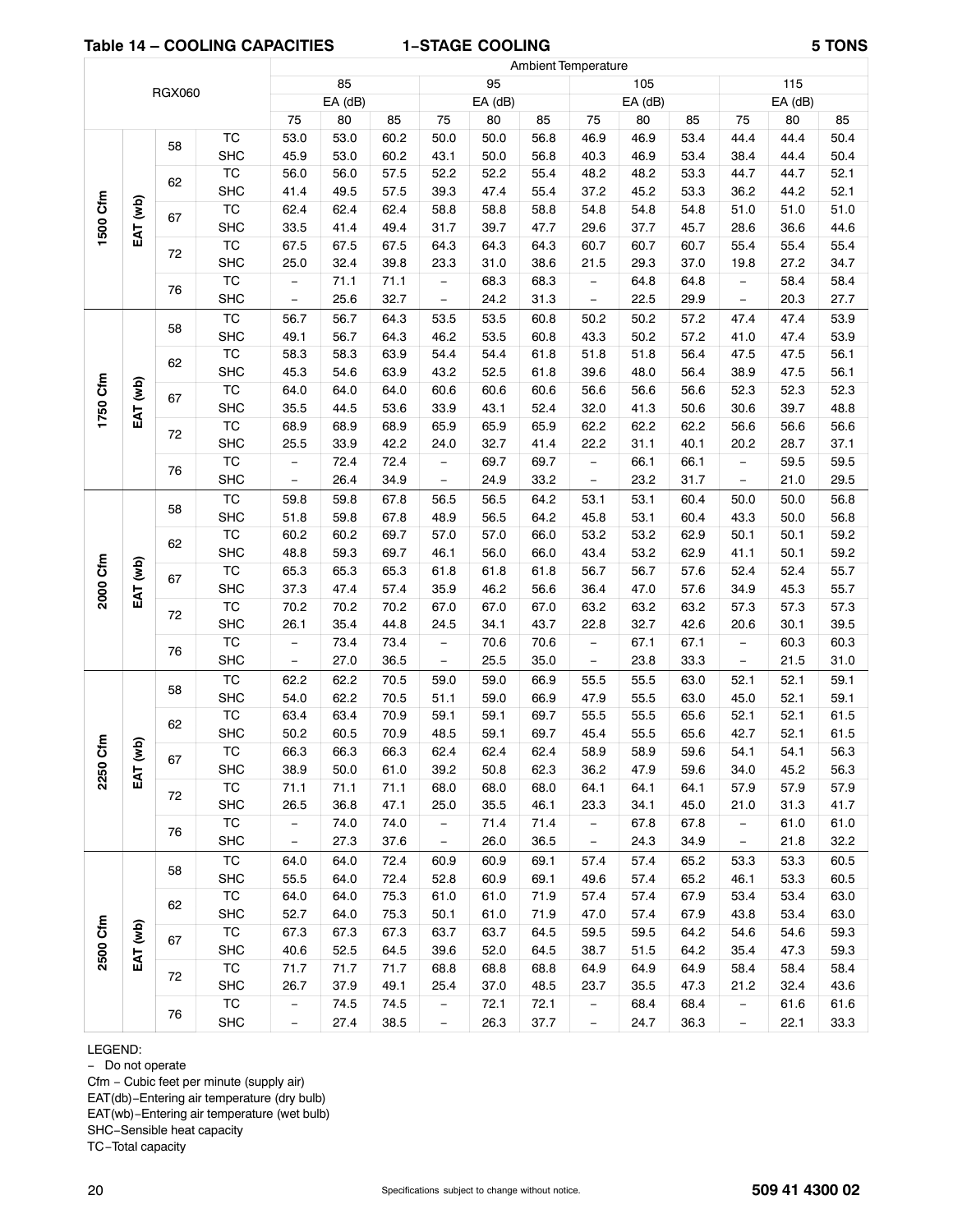**Table 15 – COOLING CAPACITIES 1−STAGE COOLING 5 TONS**

|     |                  |      |      | RGX060 (5 TONS) - UNIT WITH Hot Gas ReHeat SYSTEM IN SUBCOOLING MODE |      |                                    |      |      |      |      |  |  |  |  |  |  |
|-----|------------------|------|------|----------------------------------------------------------------------|------|------------------------------------|------|------|------|------|--|--|--|--|--|--|
|     | TEMP (F)         |      |      |                                                                      |      | AIR ENTERING EVAPORATOR - SCFM     |      |      |      |      |  |  |  |  |  |  |
|     | <b>AIR ENT</b>   |      | 1750 |                                                                      |      | 2000                               |      |      | 2250 |      |  |  |  |  |  |  |
|     | <b>CONDENSER</b> |      |      |                                                                      |      | Air Entering Evaporator -- Ewb (F) |      |      |      |      |  |  |  |  |  |  |
|     | (Edb)            | 72   | 67   | 62                                                                   | 72   | 67                                 | 62   | 72   | 67   | 62   |  |  |  |  |  |  |
|     | <b>TC</b>        | 51.1 | 56.4 | 57.9                                                                 | 47.8 | 49.9                               | 57.3 | 49.6 | 48.9 | 53.8 |  |  |  |  |  |  |
| 75  | <b>SHC</b>       | 25.5 | 36.1 | 50.4                                                                 | 24.6 | 31.3                               | 50.3 | 25.8 | 32.0 | 44.8 |  |  |  |  |  |  |
|     | kW               | 3.20 | 3.30 | 3.19                                                                 | 3.25 | 3.18                               | 3.13 | 3.22 | 3.13 | 3.25 |  |  |  |  |  |  |
|     | <b>TC</b>        | 54.1 | 60.4 | 61.0                                                                 | 56.4 | 60.4                               | 60.5 | 56.7 | 60.7 | 58.2 |  |  |  |  |  |  |
| 85  | <b>SHC</b>       | 47.2 | 38.7 | 28.0                                                                 | 52.3 | 40.6                               | 28.8 | 27.2 | 42.6 | 56.5 |  |  |  |  |  |  |
|     | kW               | 3.59 | 3.67 | 3.79                                                                 | 3.81 | 3.70                               | 3.60 | 3.70 | 3.74 | 3.61 |  |  |  |  |  |  |
|     | <b>TC</b>        | 62.4 | 56.6 | 48.4                                                                 | 62.7 | 58.6                               | 50.5 | 62.8 | 60.0 | 52.6 |  |  |  |  |  |  |
| 95  | <b>SHC</b>       | 26.3 | 34.9 | 41.9                                                                 | 27.8 | 38.7                               | 46.9 | 29.0 | 42.1 | 51.5 |  |  |  |  |  |  |
|     | kW               | 4.20 | 4.09 | 3.92                                                                 | 3.97 | 4.10                               | 4.25 | 4.28 | 4.12 | 4.03 |  |  |  |  |  |  |
|     | <b>TC</b>        | 58.8 | 49.9 | 41.6                                                                 | 60.5 | 51.9                               | 43.6 | 61.6 | 53.5 | 47.6 |  |  |  |  |  |  |
| 105 | <b>SHC</b>       | 22.0 | 29.0 | 35.8                                                                 | 24.4 | 32.9                               | 40.7 | 26.5 | 36.6 | 42.3 |  |  |  |  |  |  |
|     | kW               | 4.64 | 4.46 | 4.28                                                                 | 4.33 | 4.52                               | 4.66 | 4.69 | 4.57 | 4.41 |  |  |  |  |  |  |
|     | <b>TC</b>        | 51.4 | 41.9 | 33.8                                                                 | 53.3 | 43.7                               | 35.9 | 54.7 | 45.3 | 39.2 |  |  |  |  |  |  |
| 115 | <b>SHC</b>       | 15.7 | 22.2 | 29.0                                                                 | 18.1 | 26.0                               | 33.9 | 20.4 | 29.7 | 35.3 |  |  |  |  |  |  |
|     | kW               | 5.08 | 4.83 | 4.63                                                                 | 4.69 | 4.88                               | 5.14 | 5.19 | 4.92 | 4.77 |  |  |  |  |  |  |

|                |                              |         |                                                |         |         | RGX060 (5 TONS) - UNIT WITH Hot Gas ReHeat SYSTEM IN Hot Gas ReHeat MODE |         |         |                                                |         |  |  |
|----------------|------------------------------|---------|------------------------------------------------|---------|---------|--------------------------------------------------------------------------|---------|---------|------------------------------------------------|---------|--|--|
|                |                              |         |                                                |         |         | AIR ENTERING EVAPORATOR - Ewb (F)                                        |         |         |                                                |         |  |  |
| <b>AIR ENT</b> | TEMP (F)<br><b>CONDENSER</b> |         | 75 Dry Bulb<br>62.5 Wet Bulb<br>(50% Relative) |         |         | 75 Dry Bulb<br>64 Wet Bulb<br>(56% Relative)                             |         |         | 75 Dry Bulb<br>65.3 Wet Bulb<br>(60% Relative) |         |  |  |
|                | (Edb)                        |         |                                                |         |         | Air Entering Evaporator - Cfm                                            |         |         |                                                |         |  |  |
|                |                              | 1750    | 2000                                           | 2250    | 1750    | 2000                                                                     | 2250    | 1750    | 2000                                           | 2250    |  |  |
|                | <b>TC</b>                    | 13.19   | 12.95                                          | 12.70   | 14.56   | 14.30                                                                    | 14.00   | 15.70   | 15.44                                          | 15.05   |  |  |
| 80             | <b>SHC</b>                   | $-2.38$ | $-1.55$                                        | $-0.65$ | $-4.75$ | $-4.25$                                                                  | $-3.69$ | $-6.74$ | $-6.49$                                        | $-6.21$ |  |  |
|                | kW                           | 3.15    | 3.16                                           | 3.16    | 3.19    | 3.20                                                                     | 3.20    | 3.22    | 3.23                                           | 3.23    |  |  |
|                | ТC                           | 16.14   | 15.95                                          | 15.71   | 17.36   | 17.20                                                                    | 16.84   | 18.30   | 18.20                                          | 17.81   |  |  |
| 75             | <b>SHC</b>                   | 0.44    | 1.23                                           | 2.03    | $-1.92$ | $-1.36$                                                                  | $-0.96$ | $-3.90$ | $-3.50$                                        | $-3.31$ |  |  |
|                | kW                           | 3.04    | 3.05                                           | 3.06    | 3.07    | 3.08                                                                     | 3.09    | 3.10    | 3.12                                           | 3.12    |  |  |
|                | <b>TC</b>                    | 18.90   | 18.68                                          | 18.52   | 19.97   | 19.85                                                                    | 19.50   | 20.86   | 20.62                                          | 20.17   |  |  |
| 70             | <b>SHC</b>                   | 3.13    | 3.80                                           | 4.51    | 0.85    | 1.39                                                                     | 1.70    | $-0.97$ | $-0.69$                                        | $-0.63$ |  |  |
|                | kW                           | 2.92    | 2.93                                           | 2.95    | 2.96    | 2.97                                                                     | 2.98    | 2.98    | 2.99                                           | 3.00    |  |  |
|                | <b>TC</b>                    | 23.71   | 23.48                                          | 23.16   | 24.05   | 23.98                                                                    | 23.52   | 24.79   | 24.47                                          | 26.99   |  |  |
| 60             | <b>SHC</b>                   | 8.11    | 8.63                                           | 8.88    | 5.97    | 6.46                                                                     | 6.58    | 4.65    | 4.87                                           | 5.94    |  |  |
|                | kW                           | 3.17    | 3.23                                           | 3.15    | 3.21    | 3.26                                                                     | 3.18    | 3.23    | 3.12                                           | 3.10    |  |  |
|                | <b>TC</b>                    | 21.91   | 16.69                                          | 16.62   | 16.81   | 16.98                                                                    | 16.92   | 17.08   | 17.24                                          | 17.17   |  |  |
| 50             | <b>SHC</b>                   | 11.51   | 10.04                                          | 9.64    | 9.77    | 9.43                                                                     | 8.95    | 9.30    | 8.88                                           | 8.35    |  |  |
|                | kW                           | 3.01    | 3.07                                           | 3.11    | 3.04    | 3.10                                                                     | 3.15    | 3.07    | 3.14                                           | 3.18    |  |  |
|                | <b>TC</b>                    | 21.91   | 16.69                                          | 16.62   | 16.81   | 16.98                                                                    | 16.92   | 17.08   | 17.24                                          | 17.17   |  |  |
| 40             | <b>SHC</b>                   | 11.51   | 10.04                                          | 9.64    | 9.77    | 9.43                                                                     | 8.95    | 9.30    | 8.88                                           | 8.35    |  |  |
|                | kW                           | 3.39    | 3.32                                           | 3.24    | 3.14    | 3.23                                                                     | 3.15    | 3.18    | 3.27                                           | 3.08    |  |  |

#### **LEGEND**

Edb−Entering Dry−Bulb Ewb−Entering Wet−Bulb kW−Compressor Motor Power Input Idb−Leaving Dry−Bulb Iwb−Leaving Wet−Bulb SHC−Sensible Heat Capacity (1000 Btuh) Gross TC−Total Capacity (1000 Btuh) Gross

**NOTES**:

- 1. Direct interpolation is permissible. Do not extrapolate.
- 2. The following formulas may be used:

$$
t_{\text{ldb}} = t_{\text{edb}} - \frac{\text{sensible capacity (Btuh)}}{1.10 \times \text{cfm}}
$$

t<sub>lwb</sub> = Wet-bulb temperature corresponding to enthalpy of air leaving evaporator coil (hlwb)

$$
h_{\text{Iwb}} = h_{\text{ewb}} - \frac{\text{total capacity (Btuh)}}{4.5 \times \text{cfm}}
$$

Where:  $h_{\text{ewb}}$  = Enthalpy of air entering evaporator coil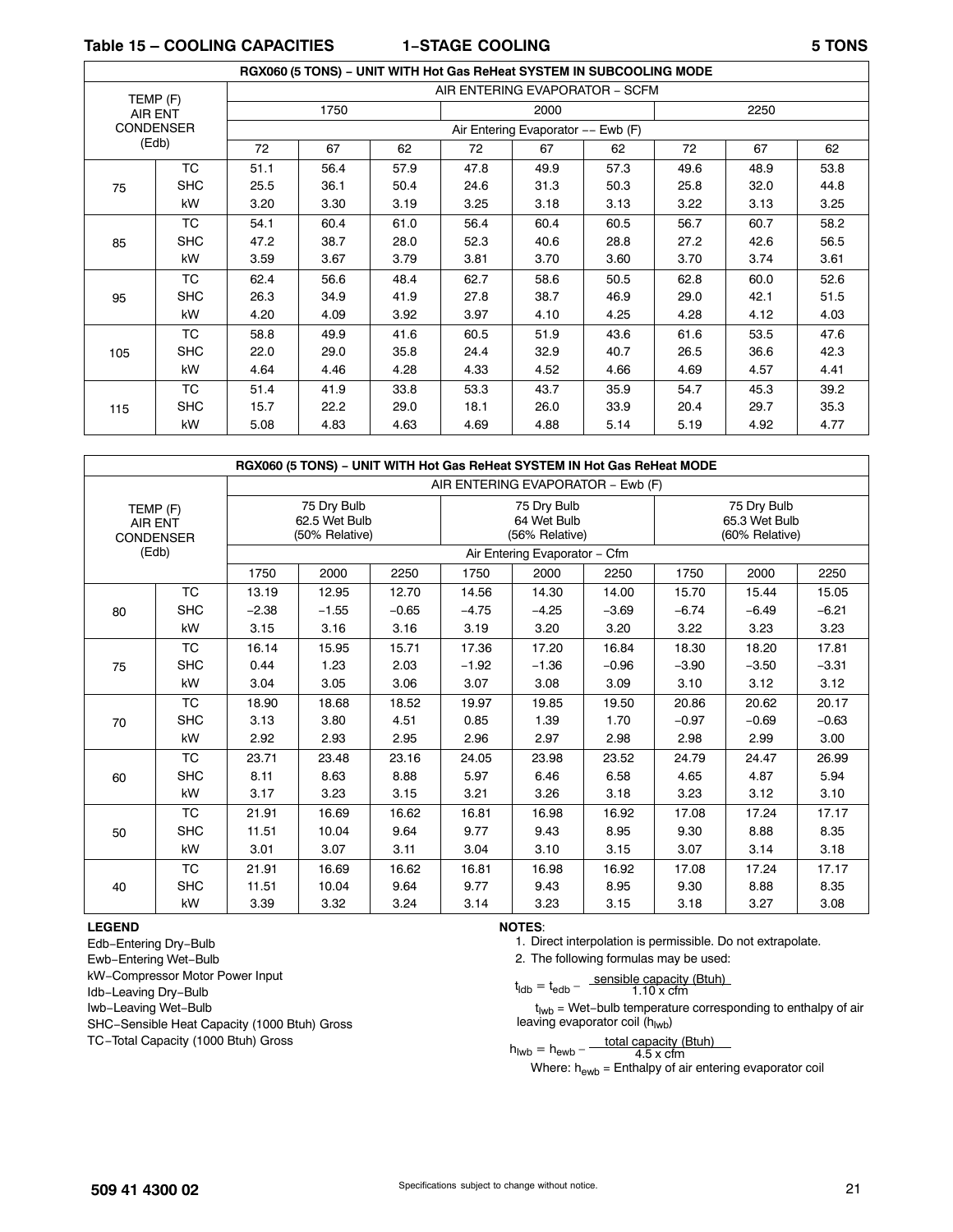## **Table 16 – STATIC PRESSURE ADDERS (IN. WG) (FACTORY OPTIONS AND/OR ACCESSORIES)**

| $3-5-TONS$            |       |       |       |       |       |       |       |       |       |
|-----------------------|-------|-------|-------|-------|-------|-------|-------|-------|-------|
| <b>CFM</b>            | 600   | 800   | 1000  | 1250  | 1500  | 1750  | 2000  | 2250  | 2500  |
| Vertical Economizer   | 0.012 | 0.020 | 0.030 | 0.046 | 0.066 | 0.089 | 0.115 | 0.145 | 0.179 |
| Horizontal Economizer | 0.018 | 0.026 | 0.037 | 0.053 | 0.073 | 0.096 | 0.124 | 0.154 | 0.189 |

All above data for both standard and ultra low leak models, where available.

|                |       |       |       | 3-5-TONS |       |       |       |       |       |
|----------------|-------|-------|-------|----------|-------|-------|-------|-------|-------|
| <b>CFM</b>     | 600   | 800   | 1000  | 1250     | 1500  | 1750  | 2000  | 2250  | 2500  |
| Hot Gas ReHeat | 0.023 | 0.033 | 0.042 | 0.054    | 0.067 | 0.080 | 0.093 | 0.106 | 0.120 |

| 3–5–TONS                            |      |      |      |      |      |      |  |  |
|-------------------------------------|------|------|------|------|------|------|--|--|
| Power Exhaust Performance           |      |      |      |      |      |      |  |  |
| Return Duct Static Pressure (in wg) | 0.0  | 0.7  | 0.2  | 0.3  | 0.4  | 0.5  |  |  |
| Vertical Power Exhaust CFM          | 3239 | 2974 | 2642 | 2244 | 1780 | 1249 |  |  |

### **Table 17 – STATIC PRESSURE DEDUCTIONS (IN. WG) (GAS HEAT OPTIONS)**

| 3–5–TONS                  |       |       |       |       |       |       |       |       |       |
|---------------------------|-------|-------|-------|-------|-------|-------|-------|-------|-------|
| <b>CFM</b>                | 600   | 800   | 1000  | 1250  | 1500  | 1750  | 2000  | 2250  | 2500  |
| Medium Gas Heat Deduction | 0.005 | 0.009 | 0.014 | 0.023 | 0.034 | 0.046 | 0.061 | 0.077 | 0.096 |
| Low Gas Heat Deduction    | 0.012 | 0.023 | 0.037 | 0.060 | 0.088 | 0.122 | 0.161 | 0.206 | 0.256 |

# **GENERAL FAN PERFORMANCE NOTES**

- 5. Interpolation is permissible. Do not extrapolate.
- 6. External static pressure is the static pressure difference between the return duct and the supply duct plus the static pressure caused by any FIOPs or accessories.
- 7. Tabular data accounts for pressure loss due to clean filters, unit casing, and wet coils. Factory options and accessories may add static pressure losses. Selection software is available, through your salesperson, to help you select the best motor/drive combination for your application.
- 8. The Fan Performance tables offer motor/drive recommendations. In cases when two motor/drive combinations would work, ICP recommended the lower horsepower option.
- 9. For information on the electrical properties of ICP motors, please see the Electrical information section of this book.
- 10. For more information on the performance limits of ICP motors, see the application data section of this book.
- 11. The EPACT (Energy Policy Act of 1992) regulates energy requirements for specific types of indoor fan motors. Motors regulated by EPACT include any general purpose, T−frame (three−digit, 143 and larger), single− speed, foot mounted, polyphase, squirrel cage induction motors of NEMA (National Electrical Manufacturers Association) design A and B, manufactured for use in the United States. Ranging from 1 to 200 Hp, these continuous−duty motors operate on 230 and 460 volt, 60 Hz power. If a motor does not fit into these specifications, the motor does not have to be replaced by an EPACT compliant energy efficient motor. Variable speed motors are exempt from EPACT compliance requirements. Therefore, the indoor fan motors for ICP RGX36−60 units are exempt from these requirements.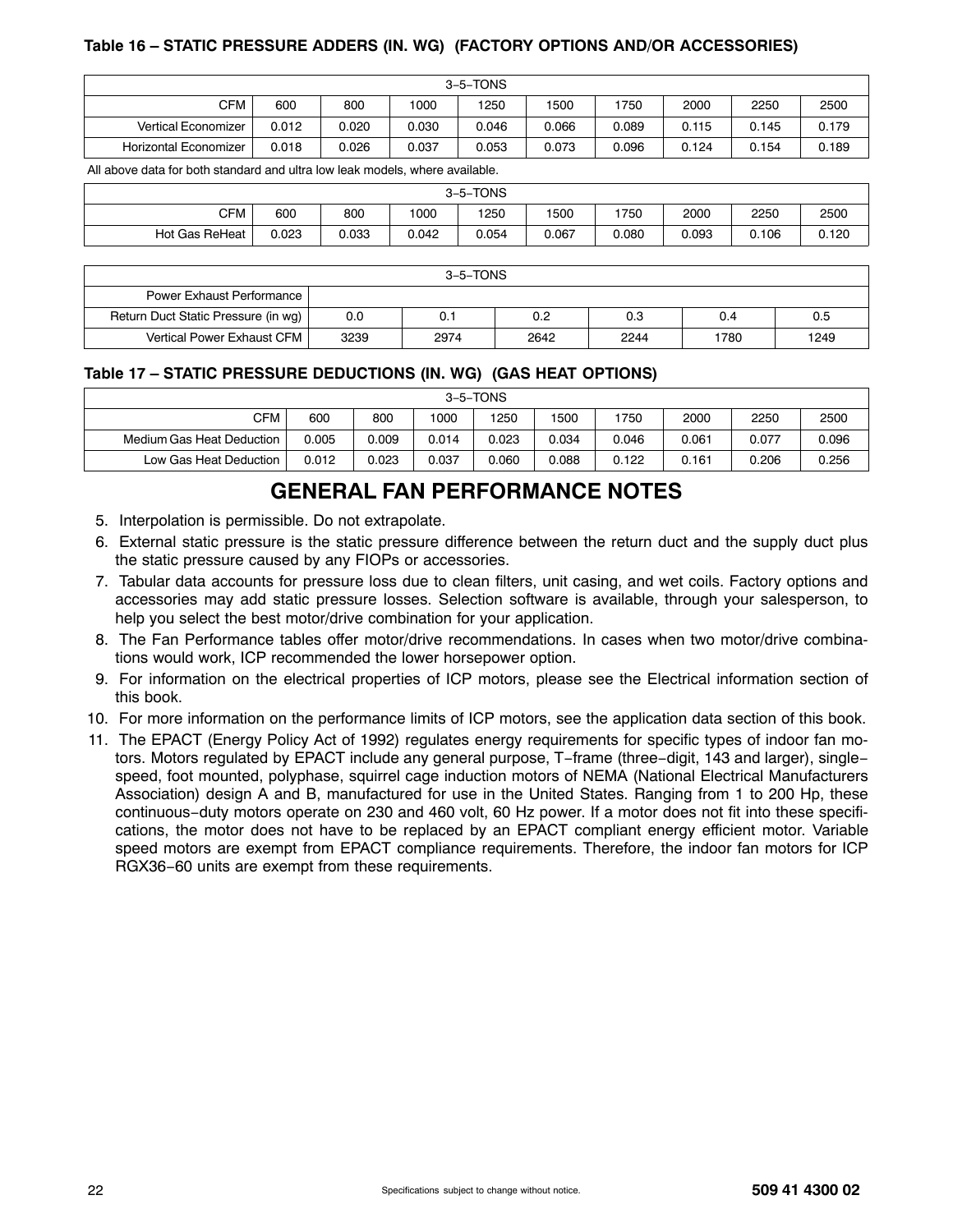# **FAN PERFORMANCE (DIRECT DRIVE)**

### **Table 18 – RGX036 VERTICAL UNIT − DIRECT DRIVE**

| Speed<br>(Torque) tap | <b>CFM</b> | <b>ESP</b> | <b>BHP</b>               |
|-----------------------|------------|------------|--------------------------|
|                       | 900        | 0.28       | 0.18                     |
|                       | 975        | 0.16       | 0.17                     |
|                       | 1050       | 0.05       | 0.15                     |
|                       | 1125       |            |                          |
| 1                     | 1200       |            |                          |
|                       | 1275       |            | —                        |
|                       | 1350       |            | -                        |
|                       | 1425       |            |                          |
|                       | 1500       |            | $\overline{\phantom{0}}$ |
|                       | 900        | 0.34       | 0.20                     |
|                       | 975        | 0.21       | 0.19                     |
|                       | 1050       | 0.09       | 0.17                     |
|                       | 1125       |            | -                        |
| 2                     | 1200       |            |                          |
|                       | 1275       |            |                          |
|                       | 1350       | -          | -                        |
|                       | 1425       |            | -                        |
|                       | 1500       |            |                          |
|                       | 900        | 0.48       | 0.25                     |
|                       | 975        | 0.34       | 0.23                     |
|                       | 1050       | 0.20       | 0.22                     |
|                       | 1125       | 0.07       | 0.20                     |
| 3                     | 1200       | —          | —                        |
|                       | 1275       |            | $\overline{\phantom{0}}$ |
|                       | 1350       |            | —                        |
|                       | 1425       |            |                          |
|                       | 1500       |            |                          |
|                       | 900        | 1.06       | 0.46                     |
|                       | 975        | 0.98       | 0.48                     |
|                       | 1050       | 0.90       | 0.50                     |
|                       | 1125       | 0.82       | 0.52                     |
| 4                     | 1200       | 0.72       | 0.54                     |
|                       | 1275       | 0.61       | 0.53                     |
|                       | 1350       | 0.49       | 0.53                     |
|                       | 1425       | 0.37       | 0.53                     |
|                       | 1500       | 0.24       | 0.53                     |
|                       | 900        | 1.10       | 0.47                     |
|                       | 975        | 1.02       | 0.49                     |
|                       | 1050       | 0.93       | 0.51                     |
|                       | 1125       | 0.85       | 0.54                     |
| 5                     | 1200       | 0.81       | 0.56                     |
|                       | 1275       | 0.74       | 0.58                     |
|                       | 1350       | 0.67       | 0.61                     |
|                       | 1425       | 0.60       | 0.63                     |
|                       | 1500       | 0.52       | 0.66                     |

### **Table 19 – RGX036 HORIZONTAL UNIT − DIRECT DRIVE**

| Speed<br>(Torque) tap | <b>CFM</b> | ESP  | <b>BHP</b>               |
|-----------------------|------------|------|--------------------------|
|                       | 900        | 0.44 | 0.22                     |
|                       | 975        | 0.32 | 0.21                     |
|                       | 1050       | 0.21 | 0.20                     |
|                       | 1125       | 0.11 | 0.18                     |
| 1                     | 1200       | 0.04 | 0.16                     |
|                       | 1275       | —    | $\overline{a}$           |
|                       | 1350       |      |                          |
|                       | 1425       |      |                          |
|                       | 1500       |      | $\overline{\phantom{0}}$ |
|                       | 900        | 0.50 | 0.25                     |
|                       | 975        | 0.38 | 0.23                     |
|                       | 1050       | 0.26 | 0.22                     |
|                       | 1125       | 0.16 | 0.20                     |
| 2                     | 1200       | 0.07 | 0.19                     |
|                       | 1275       | 0.00 | 0.16                     |
|                       | 1350       |      |                          |
|                       | 1425       |      |                          |
|                       | 1500       | -    |                          |
|                       | 900        | 0.66 | 0.30                     |
|                       | 975        | 0.52 | 0.28                     |
|                       | 1050       | 0.39 | 0.27                     |
|                       | 1125       | 0.27 | 0.26                     |
| 3                     | 1200       | 0.16 | 0.24                     |
|                       | 1275       | 0.05 | 0.24                     |
|                       | 1350       |      |                          |
|                       | 1425       |      |                          |
|                       | 1500       |      |                          |
|                       | 900        | 1.17 | 0.48                     |
|                       | 975        | 1.10 | 0.49                     |
|                       | 1050       | 1.04 | 0.51                     |
|                       | 1125       | 0.97 | 0.53                     |
| 4                     | 1200       | 0.89 | 0.55                     |
|                       | 1275       | 0.81 | 0.56                     |
|                       | 1350       | 0.72 | 0.57                     |
|                       | 1425       | 0.62 | 0.58                     |
|                       | 1500       | 0.52 | 0.58                     |
|                       | 900        | 1.20 | 0.49                     |
|                       | 975        | 1.14 | 0.51                     |
|                       | 1050       | 1.04 | 0.53                     |
|                       | 1125       | 0.97 | 0.55                     |
| 5                     | 1200       | 0.95 | 0.57                     |
|                       | 1275       | 0.90 | 0.60                     |
|                       | 1350       | 0.84 | 0.62                     |
|                       | 1425       | 0.78 | 0.65                     |
|                       | 1500       | 0.72 | 0.68                     |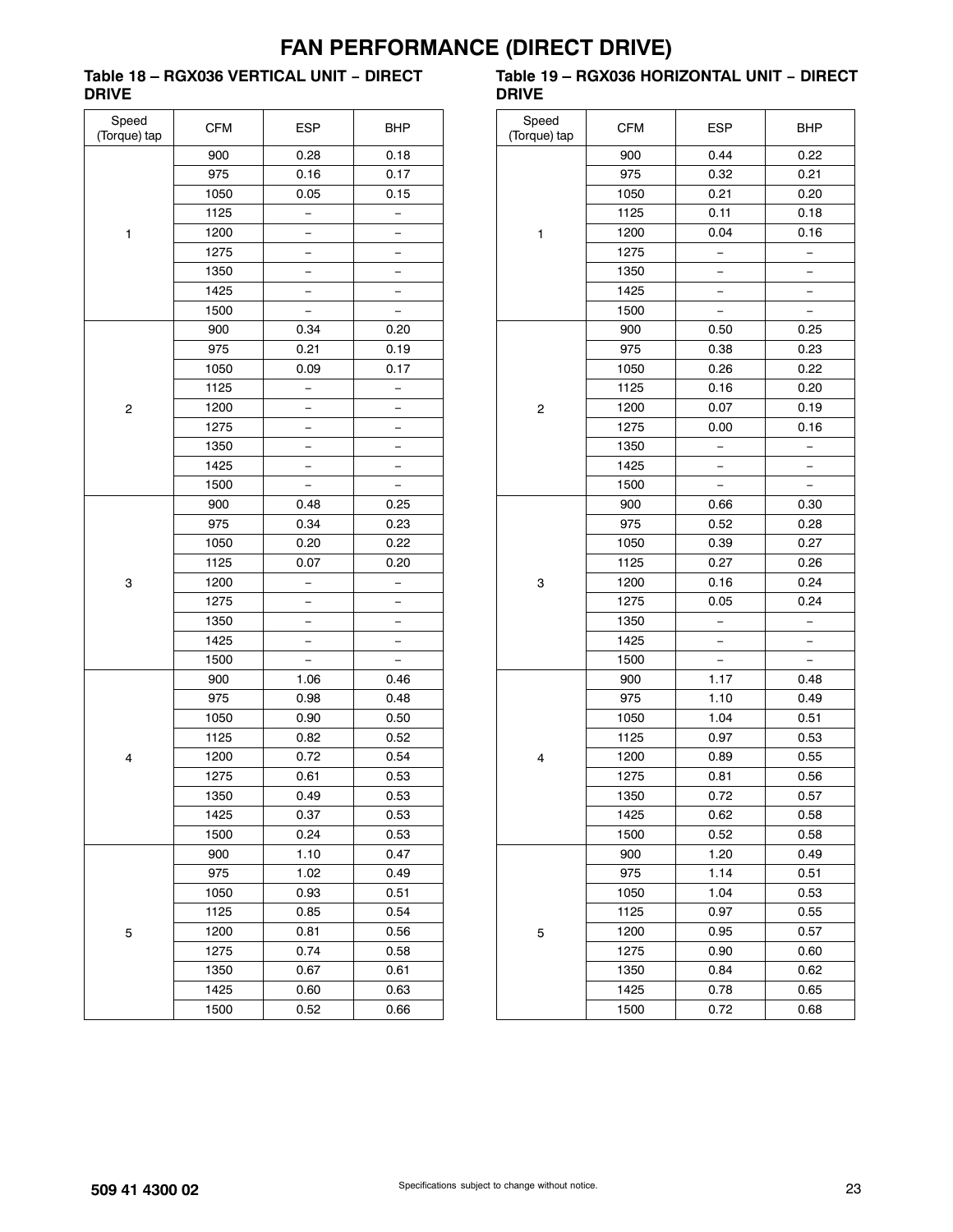### **Table 20 – RGX048 VERTICAL UNIT − DIRECT DRIVE**

| Speed<br>(Torque) tap | <b>CFM</b> | <b>ESP</b> | <b>BHP</b>               |  |
|-----------------------|------------|------------|--------------------------|--|
|                       | 1200       | 0.35       | 0.36                     |  |
|                       | 1300       | 0.17       | 0.34                     |  |
|                       | 1400       | 0.01       | 0.32                     |  |
|                       | 1500       |            |                          |  |
| 1                     | 1600       |            |                          |  |
|                       | 1700       |            | —                        |  |
|                       | 1800       |            |                          |  |
|                       | 1900       |            |                          |  |
|                       | 2000       |            | -                        |  |
|                       | 1200       | 0.47       | 0.42                     |  |
|                       | 1300       | 0.28       | 0.39                     |  |
|                       | 1400       | 0.10       | 0.36                     |  |
|                       | 1500       |            |                          |  |
| 2                     | 1600       |            |                          |  |
|                       | 1700       |            |                          |  |
|                       | 1800       |            | $\overline{\phantom{0}}$ |  |
|                       | 1900       |            |                          |  |
|                       | 2000       |            |                          |  |
|                       | 1200       | 0.77       | 0.55                     |  |
|                       | 1300       | 0.66       | 0.58                     |  |
|                       | 1400       | 0.54       | 0.60                     |  |
|                       | 1500       | 0.40       | 0.61                     |  |
| 3                     | 1600       | 0.25       | 0.60                     |  |
|                       | 1700       | 0.07       | 0.60                     |  |
|                       | 1800       |            |                          |  |
|                       | 1900       |            |                          |  |
|                       | 2000       |            |                          |  |
|                       | 1200       | 0.78       | 0.55                     |  |
|                       | 1300       | 0.68       | 0.58                     |  |
|                       | 1400       | 0.58       | 0.61                     |  |
|                       | 1500       | 0.46       | 0.64                     |  |
| 4                     | 1600       | 0.35       | 0.66                     |  |
|                       | 1700       | 0.22       | 0.68                     |  |
|                       | 1800       | 0.09       | 0.70                     |  |
|                       | 1900       |            |                          |  |
|                       | 2000       |            |                          |  |
|                       | 1200       | 0.81       | 0.56                     |  |
|                       | 1300       | 0.72       | 0.59                     |  |
|                       | 1400       | 0.66       | 0.62                     |  |
|                       | 1500       | 0.55       | 0.66                     |  |
| 5                     | 1600       | 0.41       | 0.69                     |  |
|                       | 1700       | 0.29       | 0.73                     |  |
|                       | 1800       | 0.17       | 0.76                     |  |
|                       | 1900       | 0.05       | 0.80                     |  |
|                       | 2000       |            | 0.83                     |  |

#### **Table 21 – RGX048 HORIZONTAL UNIT − DIRECT DRIVE**  $\overline{\phantom{0}}$

| Speed<br>(Torque) tap | <b>CFM</b> | <b>ESP</b>               | <b>BHP</b>               |  |
|-----------------------|------------|--------------------------|--------------------------|--|
|                       | 1200       | 0.57                     | 0.41                     |  |
|                       | 1300       | 0.40                     | 0.39                     |  |
|                       | 1400       | 0.24                     | 0.37                     |  |
|                       | 1500       | 0.08                     | 0.35                     |  |
| 1                     | 1600       | <sup>-</sup>             | $\overline{\phantom{0}}$ |  |
|                       | 1700       |                          |                          |  |
|                       | 1800       |                          |                          |  |
|                       | 1900       |                          |                          |  |
|                       | 2000       |                          |                          |  |
|                       | 1200       | 0.69                     | 0.46                     |  |
|                       | 1300       | 0.52                     | 0.45                     |  |
|                       | 1400       | 0.36                     | 0.43                     |  |
|                       | 1500       | 0.18                     | 0.40                     |  |
| $\overline{c}$        | 1600       | 0.00                     | 0.39                     |  |
|                       | 1700       | $\overline{\phantom{0}}$ | -                        |  |
|                       | 1800       | <sup>-</sup>             | ÷,                       |  |
|                       | 1900       |                          |                          |  |
|                       | 2000       |                          |                          |  |
| 3                     | 1200       | 0.91                     | 0.56                     |  |
|                       | 1300       | 0.83                     | 0.59                     |  |
|                       | 1400       | 0.74                     | 0.62                     |  |
|                       | 1500       | 0.64                     | 0.64                     |  |
|                       | 1600       | 0.52                     | 0.66                     |  |
|                       | 1700       | 0.39                     | 0.66                     |  |
|                       | 1800       | 0.22                     | 0.63                     |  |
|                       | 1900       | 0.03                     | 0.62                     |  |
|                       | 2000       |                          | $\overline{\phantom{0}}$ |  |
|                       | 1200       | 0.92                     | 0.56                     |  |
|                       | 1300       | 0.83                     | 0.60                     |  |
|                       | 1400       | 0.75                     | 0.63                     |  |
|                       | 1500       | 0.67                     | 0.66                     |  |
| 4                     | 1600       | 0.58                     | 0.69                     |  |
|                       | 1700       | 0.49                     | 0.72                     |  |
|                       | 1800       | 0.39                     | 0.74                     |  |
|                       | 1900       | 0.26                     | 0.76                     |  |
|                       | 2000       | 0.12                     | 0.76                     |  |
|                       | 1200       | 0.95                     | 0.57                     |  |
|                       | 1300       | 0.88                     | 0.61                     |  |
|                       | 1400       | 0.80                     | 0.64                     |  |
|                       | 1500       | 0.72                     | 0.68                     |  |
| 5                     | 1600       | 0.64                     | 0.71                     |  |
|                       | 1700       | 0.55                     | 0.75                     |  |
|                       | 1800       | 0.46                     | 0.79                     |  |
|                       | 1900       | 0.37                     | 0.83                     |  |
|                       | 2000       | 0.27                     | 0.87                     |  |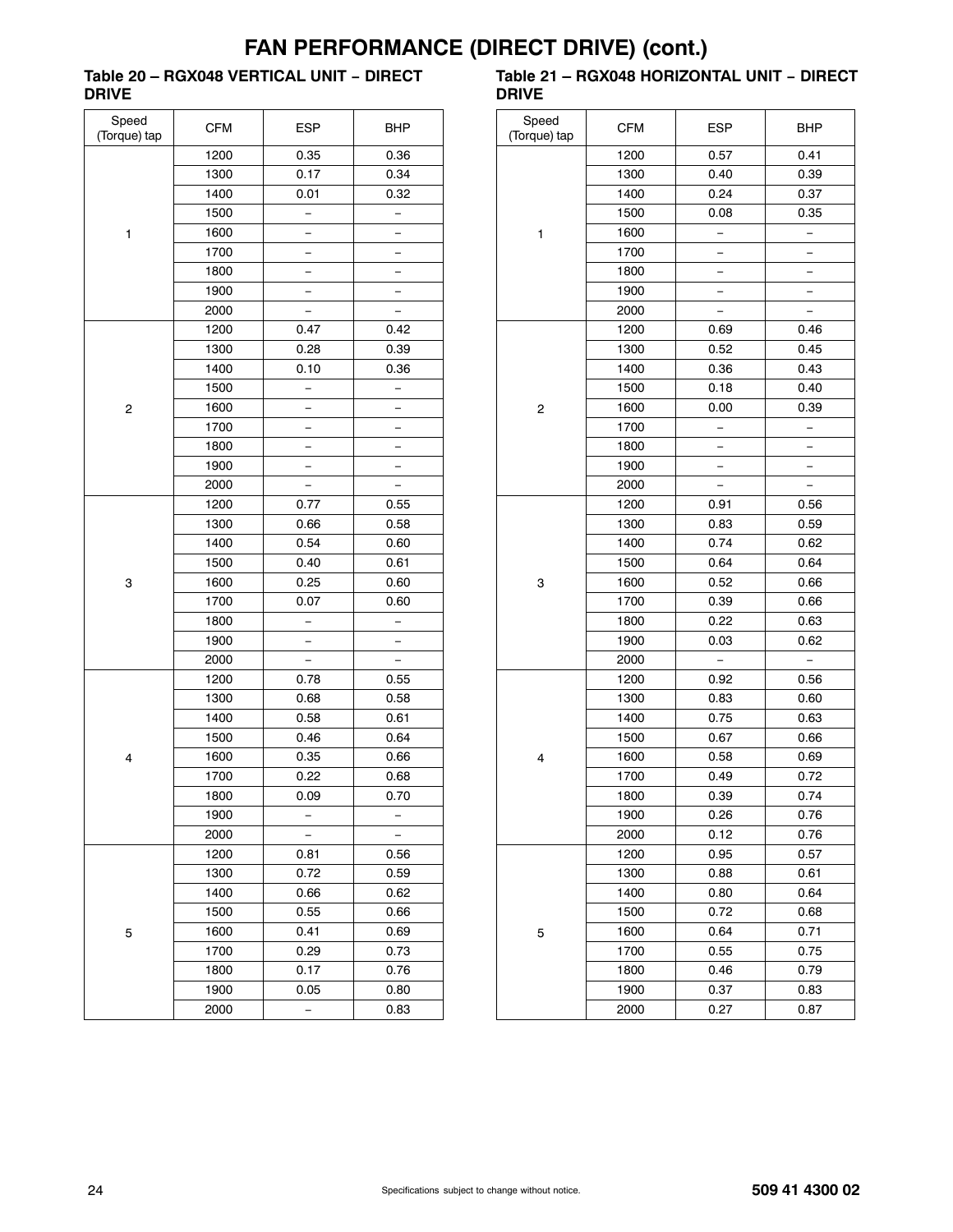### **Table 22 – RGX060 VERTICAL UNIT − DIRECT DRIVE**

| Speed<br>(Torque) tap   | <b>CFM</b> | <b>ESP</b>   | BHP                      |
|-------------------------|------------|--------------|--------------------------|
|                         | 1500       | 0.24         | 0.43                     |
|                         | 1625       | 0.05         | 0.41                     |
|                         | 1750       |              |                          |
|                         | 1875       |              |                          |
| 1                       | 2000       |              | -                        |
|                         | 2125       |              |                          |
|                         | 2250       |              |                          |
|                         | 2375       |              |                          |
|                         | 2500       |              | $\overline{\phantom{0}}$ |
|                         | 1500       | 0.44         | 0.54                     |
|                         | 1625       | 0.21         | 0.52                     |
|                         | 1750       | 0.05         | 0.50                     |
|                         | 1875       |              |                          |
| $\overline{\mathbf{c}}$ | 2000       |              |                          |
|                         | 2125       | —            | -                        |
|                         | 2250       | <sup>-</sup> | —                        |
|                         | 2375       |              |                          |
|                         | 2500       | -            | -                        |
|                         | 1500       | 0.89         | 0.81                     |
|                         | 1625       | 0.69         | 0.80                     |
|                         | 1750       | 0.48         | 0.78                     |
|                         | 1875       | 0.26         | 0.75                     |
| 3                       | 2000       | 0.06         | 0.73                     |
|                         | 2125       | —            | $\overline{\phantom{0}}$ |
|                         | 2250       |              |                          |
|                         | 2375       |              |                          |
|                         | 2500       |              |                          |
|                         | 1500       | 0.97         | 0.85                     |
|                         | 1625       | 0.81         | 0.88                     |
|                         | 1750       | 0.65         | 0.91                     |
|                         | 1875       | 0.47         | 0.87                     |
| 4                       | 2000       | 0.29         | 0.89                     |
|                         | 2125       | 0.09         | 0.86                     |
|                         | 2250       | -            | $\overline{\phantom{0}}$ |
|                         | 2375       |              |                          |
|                         | 2500       |              |                          |
|                         | 1500       | 1.00         | 0.87                     |
|                         | 1625       | 0.86         | 0.91                     |
|                         | 1750       | 0.77         | 0.95                     |
|                         | 1875       | 0.65         | 0.98                     |
| 5                       | 2000       | 0.41         | 1.01                     |
|                         | 2125       | 0.25         | 0.88                     |
|                         | 2250       | 0.06         | 1.01                     |
|                         | 2375       |              |                          |
|                         | 2500       |              |                          |

#### **Table 23 – RGX060 HORIZONTAL UNIT − DIRECT DRIVE**

| Speed<br>(Torque) tap | <b>CFM</b> | <b>ESP</b>               | <b>BHP</b> |
|-----------------------|------------|--------------------------|------------|
|                       | 1500       | 0.36                     | 0.48       |
|                       | 1625       | 0.17                     | 0.45       |
|                       | 1750       | 0.01                     | 0.43       |
|                       | 1875       |                          |            |
| 1                     | 2000       |                          |            |
|                       | 2125       |                          |            |
|                       | 2250       |                          |            |
|                       | 2375       | -                        | -          |
|                       | 2500       |                          |            |
|                       | 1500       | 0.57                     | 0.60       |
|                       | 1625       | 0.35                     | 0.57       |
|                       | 1750       | 0.15                     | 0.54       |
|                       | 1875       | 0.02                     | 0.51       |
| 2                     | 2000       | $\overline{\phantom{0}}$ | —          |
|                       | 2125       | -                        |            |
|                       | 2250       |                          |            |
|                       | 2375       | -                        | -          |
|                       | 2500       |                          |            |
|                       | 1500       | 1.02                     | 0.86       |
|                       | 1625       | 0.85                     | 0.87       |
|                       | 1750       | 0.65                     | 0.85       |
|                       | 1875       | 0.44                     | 0.82       |
| 3                     | 2000       | 0.23                     | 0.80       |
|                       | 2125       | 0.02                     | 0.80       |
|                       | 2250       |                          |            |
|                       | 2375       |                          |            |
|                       | 2500       |                          |            |
|                       | 1500       | 1.09                     | 0.90       |
|                       | 1625       | 0.95                     | 0.93       |
|                       | 1750       | 0.80                     | 0.97       |
|                       | 1875       | 0.62                     | 0.92       |
| 4                     | 2000       | 0.43                     | 0.97       |
|                       | 2125       | 0.23                     | 0.93       |
|                       | 2250       | 0.00                     | 0.91       |
|                       | 2375       |                          |            |
|                       | 2500       | -                        |            |
|                       | 1500       | 1.12                     | 0.92       |
|                       | 1625       | 1.00                     | 0.96       |
|                       | 1750       | 0.86                     | 1.00       |
|                       | 1875       | 0.72                     | 1.04       |
| 5                     | 2000       | 0.56                     | 1.08       |
|                       | 2125       | 0.39                     | 0.95       |
|                       | 2250       | 0.19                     | 1.09       |
|                       | 2375       | -                        | -          |
|                       | 2500       |                          |            |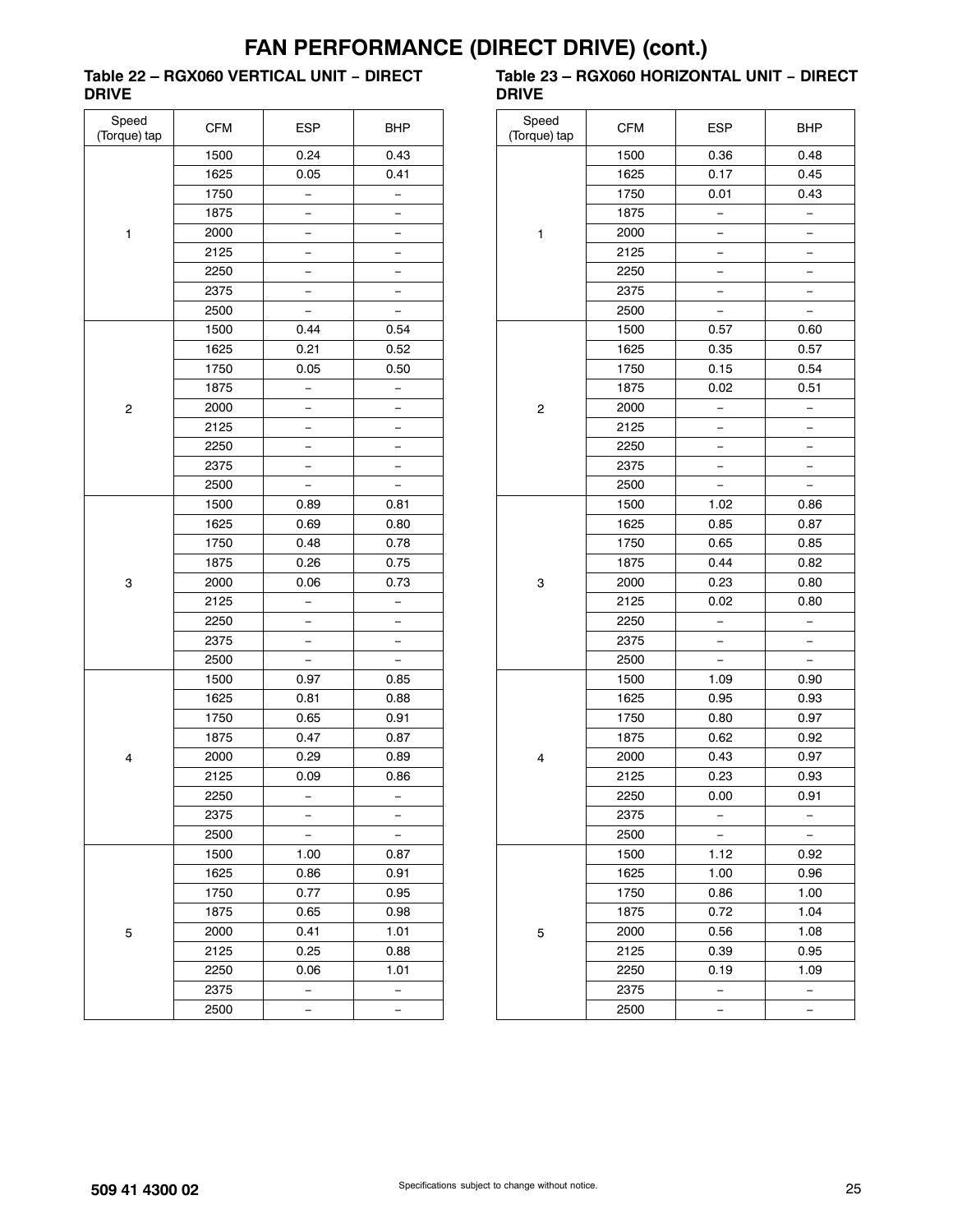**Table 24 – RGX036 1 PHASE 3 TON VERTICAL SUPPLY**

|            |            |            |            | <b>AVAILABLE EXTERNAL STATIC PRESSURE (in. wg)</b> |            |            |            |            | 1.0<br><b>RPM</b><br>997<br>1016<br>1036 |            |
|------------|------------|------------|------------|----------------------------------------------------|------------|------------|------------|------------|------------------------------------------|------------|
| <b>CFM</b> |            | 0.2        | 0.4        |                                                    |            | 0.6        |            | 0.8        |                                          |            |
|            | <b>RPM</b> | <b>BHP</b> | <b>RPM</b> | <b>BHP</b>                                         | <b>RPM</b> | <b>BHP</b> | <b>RPM</b> | <b>BHP</b> |                                          | <b>BHP</b> |
| 900        | 592        | 0.14       | 721        | 0.25                                               | 826        | 0.38       | 916        | 0.53       |                                          | 0.69       |
| 975        | 616        | 0.17       | 744        | 0.28                                               | 847        | 0.41       | 936        | 0.56       |                                          | 0.72       |
| 1050       | 641        | 0.19       | 766        | 0.30                                               | 868        | 0.44       | 957        | 0.59       |                                          | 0.76       |
| 1125       | 667        | 0.22       | 790        | 0.33                                               | 890        | 0.47       | 978        | 0.63       | 1056                                     | 0.80       |
| 1200       | 693        | 0.25       | 813        | 0.37                                               | 913        | 0.51       | 999        | 0.67       | 1077                                     | 0.84       |
| 1275       | 720        | 0.29       | 837        | 0.41                                               | 935        | 0.55       | 1021       | 0.71       | 1098                                     | 0.88       |
| 1350       | 747        | 0.33       | 862        | 0.45                                               | 958        | 0.60       | 1043       | 0.76       | 1119                                     | 0.94       |
| 1425       | 775        | 0.37       | 887        | 0.50                                               | 982        | 0.65       | 1066       | 0.81       | 1141                                     | 0.99       |
| 1500       | 802        | 0.42       | 912        | 0.55                                               | 1006       | 0.70       | 1088       | 0.87       | 1163                                     | 1.05       |

|            |            |            |            |            |            | <b>AVAILABLE EXTERNAL STATIC PRESSURE (in. wg)</b> |            |            |            |            |  |  |  |
|------------|------------|------------|------------|------------|------------|----------------------------------------------------|------------|------------|------------|------------|--|--|--|
| <b>CFM</b> |            | 1.2        |            | 1.4        |            | 1.6                                                |            | 1.8        |            | 2.0        |  |  |  |
|            | <b>RPM</b> | <b>BHP</b> | <b>RPM</b> | <b>BHP</b> | <b>RPM</b> | <b>BHP</b>                                         | <b>RPM</b> | <b>BHP</b> | <b>RPM</b> | <b>BHP</b> |  |  |  |
| 900        | 1070       | 0.88       | 1137       | 1.07       | 1201       | 1.29                                               |            |            |            | -          |  |  |  |
| 975        | 1089       | 0.91       | 1156       | 1.11       | 1219       | 1.32                                               | -          |            | -          | -          |  |  |  |
| 1050       | 1108       | 0.94       | 1175       | 1.14       | 1238       | 1.36                                               |            |            | -          |            |  |  |  |
| 1125       | 1128       | 0.98       | 1195       | 1.18       | 1257       | 1.40                                               | -          |            |            |            |  |  |  |
| 1200       | 1148       | 1.03       | 1214       | 1.23       | 1276       | 1.44                                               | -          |            |            |            |  |  |  |
| 1275       | 1169       | 1.07       | 1235       | 1.28       | 1296       | 1.50                                               |            |            |            |            |  |  |  |
| 1350       | 1190       | 1.13       | 1255       | 1.33       |            |                                                    |            |            |            |            |  |  |  |
| 1425       | 1211       | 1.19       | 1276       | 1.39       | -          |                                                    | -          |            | -          | -          |  |  |  |
| 1500       | 1232       | 1.25       | 1297       | 1.46       | –          |                                                    | -          |            |            |            |  |  |  |

**NOTE**: For more information, see General Fan Performance Notes. **Boldface** indicates field−supplied drive is required.

Medium static 700-1175 RPM, 1.2 BHP max High static 1035-1466 RPM, 1.5 BHP max

#### **Table 25 – RGX036 1 PHASE 3 TON HORIZONTAL SUPPLY**

|            |            |            |            |            |            | <b>AVAILABLE EXTERNAL STATIC PRESSURE (in. wg)</b> |            |            |            |            |
|------------|------------|------------|------------|------------|------------|----------------------------------------------------|------------|------------|------------|------------|
| <b>CFM</b> |            | 0.2        |            | 0.4        |            | 0.6                                                |            | 0.8        |            | 1.0        |
|            | <b>RPM</b> | <b>BHP</b> | <b>RPM</b> | <b>BHP</b> | <b>RPM</b> | <b>BHP</b>                                         | <b>RPM</b> | <b>BHP</b> | <b>RPM</b> | <b>BHP</b> |
| 900        | 582        | 0.14       | 715        | 0.24       | 825        | 0.35                                               | 921        | 0.48       | 1007       | 0.63       |
| 975        | 606        | 0.16       | 735        | 0.26       | 843        | 0.38                                               | 938        | 0.51       | 1023       | 0.66       |
| 1050       | 630        | 0.18       | 756        | 0.29       | 862        | 0.41                                               | 955        | 0.55       | 1040       | 0.70       |
| 1125       | 655        | 0.21       | 778        | 0.32       | 882        | 0.45                                               | 974        | 0.58       | 1057       | 0.74       |
| 1200       | 681        | 0.24       | 800        | 0.35       | 902        | 0.48                                               | 992        | 0.63       | 1074       | 0.78       |
| 1275       | 708        | 0.27       | 823        | 0.39       | 923        | 0.53                                               | 1012       | 0.67       | 1093       | 0.83       |
| 1350       | 735        | 0.31       | 847        | 0.43       | 945        | 0.57                                               | 1032       | 0.72       | 1112       | 0.88       |
| 1425       | 762        | 0.35       | 871        | 0.48       | 967        | 0.62                                               | 1053       | 0.77       | 1131       | 0.94       |
| 1500       | 790        | 0.40       | 896        | 0.53       | 990        | 0.67                                               | 1074       | 0.83       | 1151       | 1.00       |

|            |            |            |            |            | <b>AVAILABLE EXTERNAL STATIC PRESSURE (in. wq)</b> |            |            |            |            |            |
|------------|------------|------------|------------|------------|----------------------------------------------------|------------|------------|------------|------------|------------|
| <b>CFM</b> |            | 1.2        | 1.4        |            |                                                    | 1.6        |            | 1.8        | 2.0        |            |
|            | <b>RPM</b> | <b>BHP</b> | <b>RPM</b> | <b>BHP</b> | <b>RPM</b>                                         | <b>BHP</b> | <b>RPM</b> | <b>BHP</b> | <b>RPM</b> | <b>BHP</b> |
| 900        | 1086       | 0.79       | 1159       | 0.96       | 1228                                               | 1.14       | 1293       | 1.33       |            |            |
| 975        | 1101       | 0.82       | 1174       | 0.99       | 1242                                               | 1.18       | 1306       | 1.37       |            |            |
| 1050       | 1117       | 0.86       | 1189       | 1.03       | 1256                                               | 1.22       | 1320       | 1.41       |            |            |
| 1125       | 1133       | 0.90       | 1204       | 1.08       | 1271                                               | 1.26       | 1335       | 1.46       | -          |            |
| 1200       | 1150       | 0.95       | 1221       | 1.13       | 1287                                               | 1.31       | –          |            |            |            |
| 1275       | 1168       | 1.00       | 1237       | 1.18       | 1303                                               | 1.37       | –          |            |            |            |
| 1350       | 1186       | 1.05       | 1255       | 1.24       | 1320                                               | 1.43       | -          |            |            |            |
| 1425       | 1204       | 1.11       | 1272       | 1.30       | 1337                                               | 1.49       |            |            |            |            |
| 1500       | 1223       | 1.18       | 1291       | 1.36       | –                                                  |            |            |            |            |            |

**NOTE**: For more information, see General Fan Performance Notes. **Boldface** indicates field−supplied drive is required.

Medium static 700-1175 RPM, 1.2 BHP max High static 1035-1466 RPM, 1.5 BHP max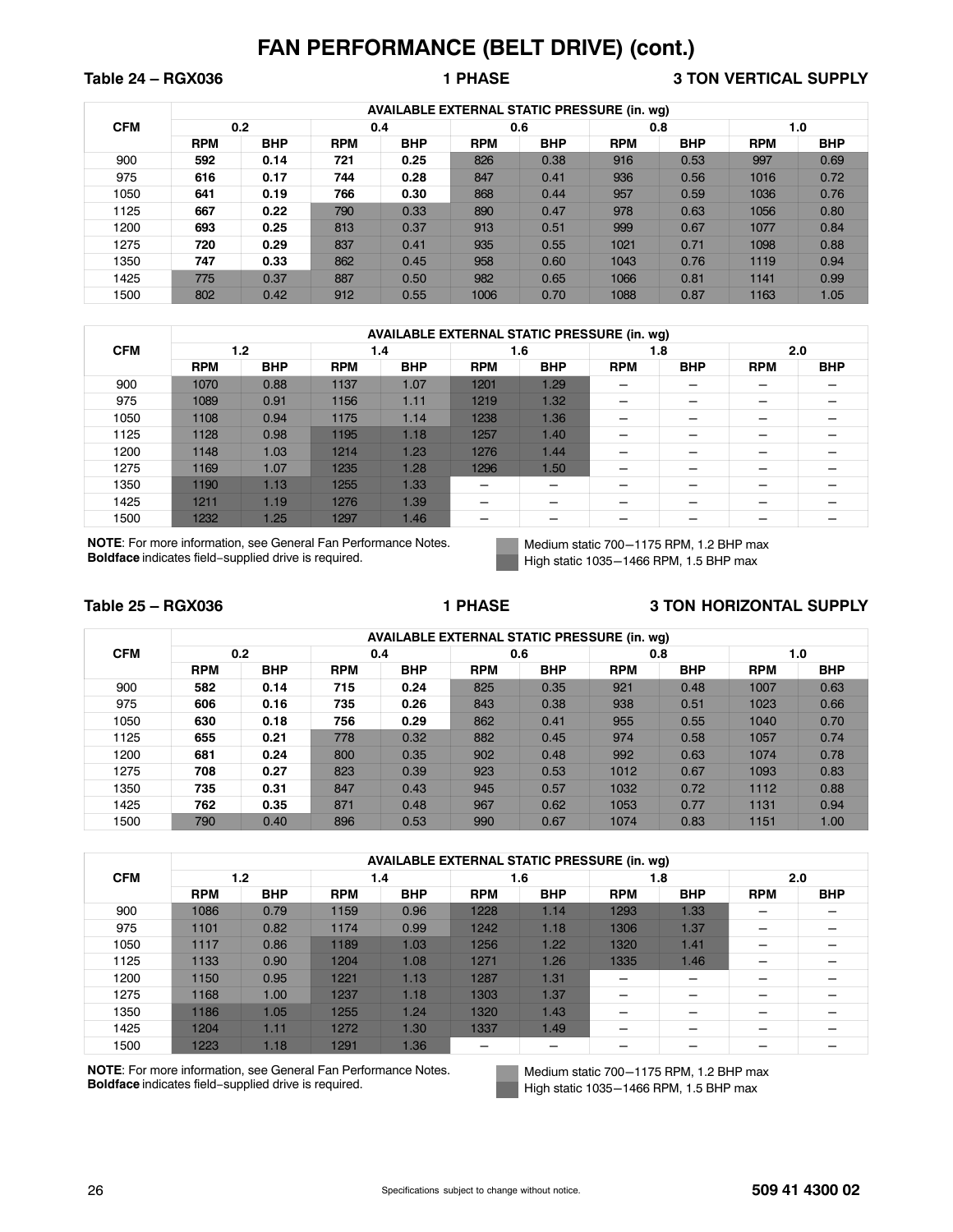## **Table 26 – RGX036 3 PHASE 3 TON VERTICAL SUPPLY**

|            |            |            |            |            |            | Available External Static Pressure (in. wg) |            |            |            |            |
|------------|------------|------------|------------|------------|------------|---------------------------------------------|------------|------------|------------|------------|
| <b>CFM</b> |            | 0.2        |            | 0.4        |            | 0.6                                         | 0.8        |            |            | 1.0        |
|            | <b>RPM</b> | <b>BHP</b> | <b>RPM</b> | <b>BHP</b> | <b>RPM</b> | <b>BHP</b>                                  | <b>RPM</b> | <b>BHP</b> | <b>RPM</b> | <b>BHP</b> |
| 900        | 592        | 0.14       | 721        | 0.25       | 826        | 0.38                                        | 916        | 0.53       | 997        | 0.69       |
| 975        | 616        | 0.17       | 744        | 0.28       | 847        | 0.41                                        | 936        | 0.56       | 1016       | 0.72       |
| 1050       | 641        | 0.19       | 766        | 0.30       | 868        | 0.44                                        | 957        | 0.59       | 1036       | 0.76       |
| 1125       | 667        | 0.22       | 790        | 0.33       | 890        | 0.47                                        | 978        | 0.63       | 1056       | 0.80       |
| 1200       | 693        | 0.25       | 813        | 0.37       | 913        | 0.51                                        | 999        | 0.67       | 1077       | 0.84       |
| 1275       | 720        | 0.29       | 837        | 0.41       | 935        | 0.55                                        | 1021       | 0.71       | 1098       | 0.88       |
| 1350       | 747        | 0.33       | 862        | 0.45       | 958        | 0.60                                        | 1043       | 0.76       | 1119       | 0.94       |
| 1425       | 775        | 0.37       | 887        | 0.50       | 982        | 0.65                                        | 1066       | 0.81       | 1141       | 0.99       |
| 1500       | 802        | 0.42       | 912        | 0.55       | 1006       | 0.70                                        | 1088       | 0.87       | 1163       | 1.05       |

|            |            |            |            |            |            | Available External Static Pressure (in. wg) |            |            |            |            |
|------------|------------|------------|------------|------------|------------|---------------------------------------------|------------|------------|------------|------------|
| <b>CFM</b> |            | 1.2        |            | 1.4        |            | 1.6                                         |            | 1.8        |            | 2.0        |
|            | <b>RPM</b> | <b>BHP</b> | <b>RPM</b> | <b>BHP</b> | <b>RPM</b> | <b>BHP</b>                                  | <b>RPM</b> | <b>BHP</b> | <b>RPM</b> | <b>BHP</b> |
| 900        | 1070       | 0.88       | 1137       | 1.07       | 1201       | 1.29                                        | 1260       | 1.51       | 1317       | 1.75       |
| 975        | 1089       | 0.91       | 1156       | 1.11       | 1219       | 1.32                                        | 1279       | 1.54       | 1335       | 1.78       |
| 1050       | 1108       | 0.94       | 1175       | 1.14       | 1238       | 1.36                                        | 1297       | 1.58       | 1353       | 1.82       |
| 1125       | 1128       | 0.98       | 1195       | 1.18       | 1257       | 1.40                                        | 1316       | 1.62       | 1372       | 1.86       |
| 1200       | 1148       | 1.03       | 1214       | 1.23       | 1276       | 1.44                                        | 1335       | 1.67       | 1391       | 1.91       |
| 1275       | 1169       | 1.07       | 1235       | 1.28       | 1296       | 1.50                                        | 1354       | 1.72       | 1410       | 1.97       |
| 1350       | 1190       | 1.13       | 1255       | 1.33       | 1316       | 1.55                                        | 1374       | 1.78       | 1429       | 2.03       |
| 1425       | 1211       | 1.19       | 1276       | 1.39       | 1337       | 1.61                                        | 1394       | 1.85       | 1449       | 2.09       |
| 1500       | 1232       | 1.25       | 1297       | 1.46       | 1357       | 1.68                                        | 1415       | 1.91       | 1469       | 2.16       |

**NOTE**: For more information, see General Fan Performance Notes. **Boldface** indicates field−supplied drive is required.

Medium static 770-1175 RPM, 1.5 BHP max v High static  $1035 - 1466$  RPM, 2.9 BHP max

#### Table 27 – RGX036 **3 PHASE** 3 **3 SHASE** 3 TON HORIZONTAL SUPPLY

|            |            |            |            |            |            | Available External Static Pressure (in. wg) |            |            |            |            |
|------------|------------|------------|------------|------------|------------|---------------------------------------------|------------|------------|------------|------------|
| <b>CFM</b> |            | 0.2        |            | 0.4        |            | 0.6                                         | 0.8        |            |            | 1.0        |
|            | <b>RPM</b> | <b>BHP</b> | <b>RPM</b> | <b>BHP</b> | <b>RPM</b> | <b>BHP</b>                                  | <b>RPM</b> | <b>BHP</b> | <b>RPM</b> | <b>BHP</b> |
| 900        | 582        | 0.14       | 715        | 0.24       | 825        | 0.35                                        | 921        | 0.48       | 1007       | 0.63       |
| 975        | 606        | 0.16       | 735        | 0.26       | 843        | 0.38                                        | 938        | 0.51       | 1023       | 0.66       |
| 1050       | 630        | 0.18       | 756        | 0.29       | 862        | 0.41                                        | 955        | 0.55       | 1040       | 0.70       |
| 1125       | 655        | 0.21       | 778        | 0.32       | 882        | 0.45                                        | 974        | 0.58       | 1057       | 0.74       |
| 1200       | 681        | 0.24       | 800        | 0.35       | 902        | 0.48                                        | 992        | 0.63       | 1074       | 0.78       |
| 1275       | 708        | 0.27       | 823        | 0.39       | 923        | 0.53                                        | 1012       | 0.67       | 1093       | 0.83       |
| 1350       | 735        | 0.31       | 847        | 0.43       | 945        | 0.57                                        | 1032       | 0.72       | 1112       | 0.88       |
| 1425       | 762        | 0.35       | 871        | 0.48       | 967        | 0.62                                        | 1053       | 0.77       | 1131       | 0.94       |
| 1500       | 790        | 0.40       | 896        | 0.53       | 990        | 0.67                                        | 1074       | 0.83       | 1151       | 1.00       |

| <b>CFM</b> | 1.2        |            |            | 1.4        |            | 1.6        |            | 1.8        |            | 2.0        |
|------------|------------|------------|------------|------------|------------|------------|------------|------------|------------|------------|
|            | <b>RPM</b> | <b>BHP</b> | <b>RPM</b> | <b>BHP</b> | <b>RPM</b> | <b>BHP</b> | <b>RPM</b> | <b>BHP</b> | <b>RPM</b> | <b>BHP</b> |
| 900        | 1086       | 0.79       | 1159       | 0.96       | 1228       | 1.14       | 1293       | 1.33       | 1354       | 1.53       |
| 975        | 1101       | 0.82       | 1174       | 0.99       | 1242       | 1.18       | 1306       | 1.37       | 1367       | 1.57       |
| 1050       | 1117       | 0.86       | 1189       | 1.03       | 1256       | 1.22       | 1320       | 1.41       | 1381       | 1.62       |
| 1125       | 1133       | 0.90       | 1204       | 1.08       | 1271       | 1.26       | 1335       | 1.46       | 1395       | 1.67       |
| 1200       | 1150       | 0.95       | 1221       | 1.13       | 1287       | 1.31       | 1350       | 1.51       | 1410       | 1.72       |
| 1275       | 1168       | 1.00       | 1237       | 1.18       | 1303       | 1.37       | 1365       | 1.57       | 1425       | 1.78       |
| 1350       | 1186       | 1.05       | 1255       | 1.24       | 1320       | 1.43       | 1382       | 1.63       | 1441       | 1.84       |
| 1425       | 1204       | 1.11       | 1272       | 1.30       | 1337       | 1.49       | 1398       | 1.70       | 1457       | 1.91       |
| 1500       | 1223       | 1.18       | 1291       | 1.36       | 1355       | 1.56       | 1415       | 1.77       | 1473       | 1.99       |

**NOTE**: For more information, see General Fan Performance Notes. **Boldface** indicates field−supplied drive is required.

Medium static 770-1175 RPM, 1.5 BHP max v High static  $1035 - 1466$  RPM, 2.9 BHP max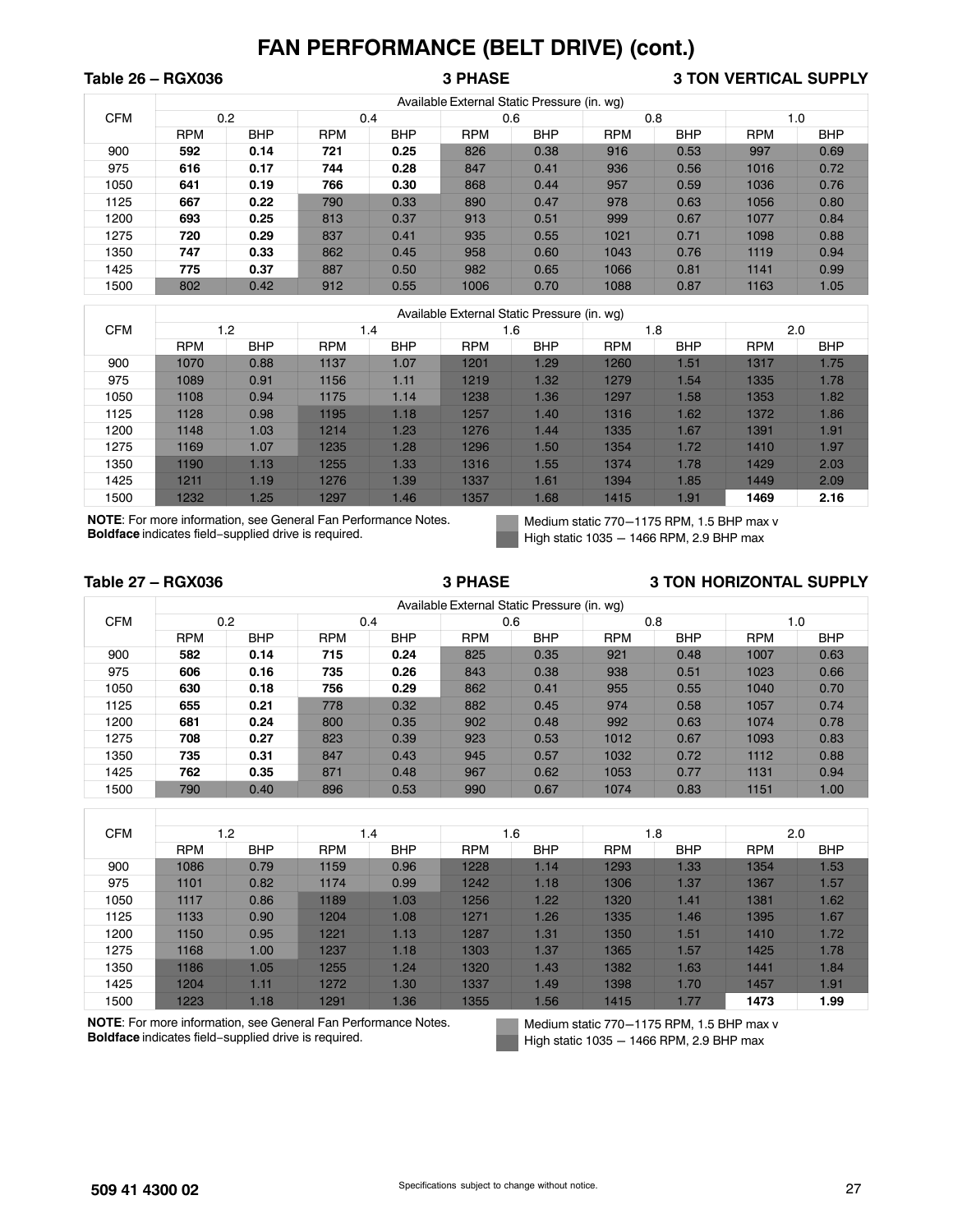## Table 28 – RGX048 **1 PHASE** 4 TON VERTICAL SUPPLY

|            |            |            |            | <b>AVAILABLE EXTERNAL STATIC PRESSURE (in. wg)</b> |            |            |            |            |            |            |
|------------|------------|------------|------------|----------------------------------------------------|------------|------------|------------|------------|------------|------------|
| <b>CFM</b> |            | 0.2        |            | 0.4                                                |            | 0.6        |            | 0.8        |            | 1.0        |
|            | <b>RPM</b> | <b>BHP</b> | <b>RPM</b> | <b>BHP</b>                                         | <b>RPM</b> | <b>BHP</b> | <b>RPM</b> | <b>BHP</b> | <b>RPM</b> | <b>BHP</b> |
| 1200       | 693        | 0.25       | 813        | 0.37                                               | 913        | 0.51       | 999        | 0.67       | 1077       | 0.84       |
| 1300       | 729        | 0.30       | 846        | 0.42                                               | 943        | 0.57       | 1028       | 0.73       | 1105       | 0.90       |
| 1400       | 765        | 0.35       | 879        | 0.48                                               | 974        | 0.63       | 1058       | 0.79       | 1134       | 0.97       |
| 1500       | 802        | 0.42       | 912        | 0.55                                               | 1006       | 0.70       | 1088       | 0.87       | 1163       | 1.05       |
| 1600       | 840        | 0.49       | 947        | 0.63                                               | 1038       | 0.78       | 1119       | 0.95       | 1193       | 1.14       |
| 1700       | 878        | 0.57       | 982        | 0.71                                               | 1071       | 0.87       | 1151       | 1.05       | 1224       | 1.24       |
| 1800       | 917        | 0.65       | 1017       | 0.81                                               | 1105       | 0.97       | 1183       | 1.15       | 1255       | 1.35       |
| 1900       | 956        | 0.75       | 1053       | 0.91                                               | 1139       | 1.08       | 1216       | 1.27       | 1287       | 1.47       |
| 2000       | 995        | 0.86       | 1090       | 1.02                                               | 1173       | 1.20       | 1249       | 1.39       |            |            |

|            |            |            |            |                          |            | <b>AVAILABLE EXTERNAL STATIC PRESSURE (in. wg)</b> |            |            |            |            |
|------------|------------|------------|------------|--------------------------|------------|----------------------------------------------------|------------|------------|------------|------------|
| <b>CFM</b> |            | 1.2        |            | 1.4                      |            | 1.6                                                |            | 1.8        |            | 2.0        |
|            | <b>RPM</b> | <b>BHP</b> | <b>RPM</b> | <b>BHP</b>               | <b>RPM</b> | <b>BHP</b>                                         | <b>RPM</b> | <b>BHP</b> | <b>RPM</b> | <b>BHP</b> |
| 1200       | 1148       | 1.03       | 1214       | 1.23                     | 1276       | 1.44                                               | –          |            |            |            |
| 1300       | 1176       | 1.09       | 1241       | 1.30                     | –          |                                                    | –          |            |            |            |
| 1400       | 1204       | 1.17       | 1269       | 1.37                     |            |                                                    | –          |            |            |            |
| 1500       | 1232       | 1.25       | 1297       | 1.46                     | –          |                                                    | –          | –          | -          |            |
| 1600       | 1262       | 1.34       |            | $\overline{\phantom{0}}$ | –          |                                                    | -          |            | -          |            |
| 1700       | 1291       | 1.44       | –          | -                        | –          |                                                    | –          |            | -          |            |
| 1800       |            |            |            | -                        |            |                                                    |            |            | -          |            |
| 1900       |            |            |            |                          |            |                                                    |            |            |            |            |
| 2000       |            |            |            |                          |            |                                                    |            |            |            |            |

**NOTE**: For more information, see General Fan Performance Notes. **Boldface** indicates field−supplied drive is required.

Medium static 700-1175 RPM, 1.2 BHP max High static 1035-1466 RPM, 1.5 BHP max

#### **Table 29 – RGX048 1 PHASE 4 TON HORIZONTAL SUPPLY**

|            |            |            |            |            |            | AVAILABLE EXTERNAL STATIC PRESSURE (in. wq) |            |            |                          |            |
|------------|------------|------------|------------|------------|------------|---------------------------------------------|------------|------------|--------------------------|------------|
| <b>CFM</b> |            | 0.2        |            | 0.4        |            | 0.6                                         |            | 0.8        |                          | 1.0        |
|            | <b>RPM</b> | <b>BHP</b> | <b>RPM</b> | <b>BHP</b> | <b>RPM</b> | <b>BHP</b>                                  | <b>RPM</b> | <b>BHP</b> | <b>RPM</b>               | <b>BHP</b> |
| 1200       | 681        | 0.24       | 800        | 0.35       | 902        | 0.48                                        | 992        | 0.63       | 1074                     | 0.78       |
| 1300       | 717        | 0.29       | 831        | 0.41       | 930        | 0.54                                        | 1019       | 0.69       | 1099                     | 0.85       |
| 1400       | 753        | 0.34       | 863        | 0.46       | 959        | 0.60                                        | 1046       | 0.75       | 1125                     | 0.92       |
| 1500       | 790        | 0.40       | 896        | 0.53       | 990        | 0.67                                        | 1074       | 0.83       | 1151                     | 1.00       |
| 1600       | 828        | 0.46       | 930        | 0.60       | 1021       | 0.75                                        | 1103       | 0.91       | 1179                     | 1.09       |
| 1700       | 866        | 0.54       | 964        | 0.68       | 1053       | 0.84                                        | 1133       | 1.01       | 1207                     | 1.18       |
| 1800       | 905        | 0.62       | 1000       | 0.77       | 1085       | 0.94                                        | 1164       | 1.11       |                          |            |
| 1900       | 944        | 0.71       | 1036       | 0.87       | 1119       | 1.04                                        | -          |            | $\overline{\phantom{0}}$ |            |
| 2000       | 984        | 0.82       | 1072       | 0.98       | 1153       | 1.15                                        | -          |            |                          | -          |

| <b>CFM</b> |                          | 1.2                      |                          | 1.4                      |                          | 1.6                      |                          | 1.8                      |                          | 2.0                      |
|------------|--------------------------|--------------------------|--------------------------|--------------------------|--------------------------|--------------------------|--------------------------|--------------------------|--------------------------|--------------------------|
|            | <b>RPM</b>               | <b>BHP</b>               | <b>RPM</b>               | <b>BHP</b>               | <b>RPM</b>               | <b>BHP</b>               | <b>RPM</b>               | <b>BHP</b>               | <b>RPM</b>               | <b>BHP</b>               |
| 1200       | 1150                     | 0.95                     | 1221                     | 1.13                     | $\overline{\phantom{m}}$ | $\overline{\phantom{0}}$ | $\overline{\phantom{m}}$ | $\overline{\phantom{0}}$ | $\overline{\phantom{0}}$ | -                        |
| 1300       | 1173                     | 1.02                     | 1243                     | 1.20                     | $\overline{\phantom{0}}$ | $\overline{\phantom{0}}$ | $\overline{\phantom{m}}$ | $\overline{\phantom{0}}$ | $\overline{\phantom{m}}$ | -                        |
| 1400       | 1198                     | 1.09                     | $\overline{\phantom{0}}$ | -                        | $\overline{\phantom{0}}$ | -                        | $\overline{\phantom{m}}$ | $\overline{\phantom{0}}$ | $\overline{\phantom{0}}$ | $\overline{\phantom{0}}$ |
| 1500       | 1223                     | 1.18                     | $\overline{\phantom{0}}$ | -                        | -                        | -                        | $\overline{\phantom{0}}$ | -                        | $\overline{\phantom{0}}$ | -                        |
| 1600       | $\qquad \qquad$          | $\overline{\phantom{m}}$ | $\overline{\phantom{0}}$ | -                        | $\qquad \qquad$          | -                        | $\overline{\phantom{m}}$ | -                        | $\overline{\phantom{0}}$ | -                        |
| 1700       | $\overline{\phantom{m}}$ | $\overline{\phantom{m}}$ | $\overline{\phantom{0}}$ | $\overline{\phantom{m}}$ | $\qquad \qquad$          | $\overline{\phantom{0}}$ | $\overline{\phantom{m}}$ | $\overline{\phantom{0}}$ | $\overline{\phantom{m}}$ | -                        |
| 1800       | $\overline{\phantom{m}}$ | $\overline{\phantom{0}}$ | $\overline{\phantom{0}}$ | $\overline{\phantom{0}}$ | $\qquad \qquad$          | $\overline{\phantom{0}}$ | $\overline{\phantom{a}}$ | $\qquad \qquad$          | $\overline{\phantom{0}}$ | -                        |
| 1900       | -                        | -                        | -                        | -                        | -                        | -                        | $\overline{\phantom{m}}$ | $\overline{\phantom{0}}$ | -                        |                          |
| 2000       | -                        |                          |                          | -                        |                          |                          | $\overline{\phantom{0}}$ | -                        |                          | -                        |

**NOTE**: For more information, see General Fan Performance Notes. **Boldface** indicates field−supplied drive is required.

Medium static 700-1175 RPM, 1.2 BHP max High static 1035-1466 RPM, 1.5 BHP max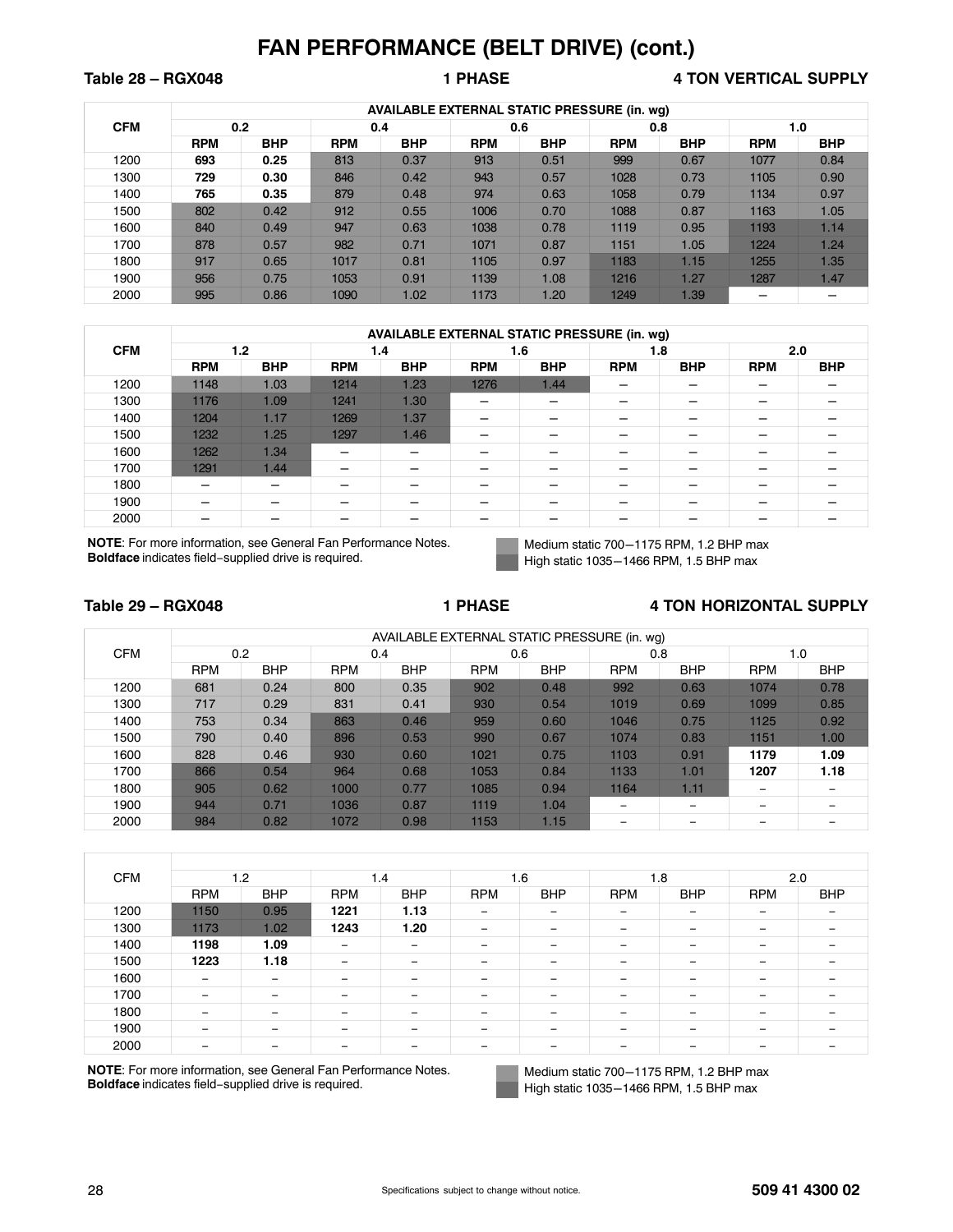## Table 30 – RGX048 **3 PHASE** 3 PHASE 4 TON VERTICAL SUPPLY

|            |            |            |            |            |            | Available External Static Pressure (in. wg) |            |            |            |            |
|------------|------------|------------|------------|------------|------------|---------------------------------------------|------------|------------|------------|------------|
| <b>CFM</b> |            | 0.2        |            | 0.4        |            | 0.6                                         | 0.8        |            |            | 1.0        |
|            | <b>RPM</b> | <b>BHP</b> | <b>RPM</b> | <b>BHP</b> | <b>RPM</b> | <b>BHP</b>                                  | <b>RPM</b> | <b>BHP</b> | <b>RPM</b> | <b>BHP</b> |
| 1200       | 693        | 0.25       | 813        | 0.37       | 913        | 0.51                                        | 999        | 0.67       | 1077       | 0.84       |
| 1300       | 729        | 0.30       | 846        | 0.42       | 943        | 0.57                                        | 1028       | 0.73       | 1105       | 0.90       |
| 1400       | 765        | 0.35       | 879        | 0.48       | 974        | 0.63                                        | 1058       | 0.79       | 1134       | 0.97       |
| 1500       | 802        | 0.42       | 912        | 0.55       | 1006       | 0.70                                        | 1088       | 0.87       | 1163       | 1.05       |
| 1600       | 840        | 0.49       | 947        | 0.63       | 1038       | 0.78                                        | 1119       | 0.95       | 1193       | 1.14       |
| 1700       | 878        | 0.57       | 982        | 0.71       | 1071       | 0.87                                        | 1151       | 1.05       | 1224       | 1.24       |
| 1800       | 917        | 0.65       | 1017       | 0.81       | 1105       | 0.97                                        | 1183       | 1.15       | 1255       | 1.35       |
| 1900       | 956        | 0.75       | 1053       | 0.91       | 1139       | 1.08                                        | 1216       | 1.27       | 1287       | 1.47       |
| 2000       | 995        | 0.86       | 1090       | 1.02       | 1173       | 1.20                                        | 1249       | 1.39       | 1319       | 1.59       |

|            |            |            |            |            |            | Available External Static Pressure (in. wq) |            |            |            |            |
|------------|------------|------------|------------|------------|------------|---------------------------------------------|------------|------------|------------|------------|
| <b>CFM</b> |            | 1.2        |            | 1.4        |            | 1.6                                         |            | 1.8        | 2.0        |            |
|            | <b>RPM</b> | <b>BHP</b> | <b>RPM</b> | <b>BHP</b> | <b>RPM</b> | <b>BHP</b>                                  | <b>RPM</b> | <b>BHP</b> | <b>RPM</b> | <b>BHP</b> |
| 1200       | 1148       | 1.03       | 1214       | 1.23       | 1276       | 1.44                                        | 1335       | 1.67       | 1391       | 1.91       |
| 1300       | 1176       | 1.09       | 1241       | 1.30       | 1303       | 1.51                                        | 1361       | 1.74       | 1416       | 1.98       |
| 1400       | 1204       | 1.17       | 1269       | 1.37       | 1330       | 1.59                                        | 1388       | 1.82       | 1442       | 2.07       |
| 1500       | 1232       | 1.25       | 1297       | 1.46       | 1357       | 1.68                                        | 1415       | 1.91       | 1469       | 2.16       |
| 1600       | 1262       | 1.34       | 1325       | 1.55       | 1385       | 1.78                                        | 1442       | 2.01       | 1496       | 2.26       |
| 1700       | 1291       | 1.44       | 1354       | 1.66       | 1414       | 1.89                                        | 1470       | 2.12       | 1524       | 2.37       |
| 1800       | 1322       | .55        | 1384       | 1.77       | 1443       | 2.00                                        | 1499       | 2.25       | 1552       | 2.50       |
| 1900       | 1352       | 1.68       | 1414       | 1.90       | 1472       | 2.13                                        | 1528       | 2.38       | 1580       | 2.63       |
| 2000       | 1384       | 1.81       | 1445       | 2.04       | 1502       | 2.27                                        | 1557       | 2.52       | 1609       | 2.78       |

**NOTE**: For more information, see General Fan Performance Notes. **Boldface** indicates field−supplied drive is required.

Medium static 770-1175 RPM, 1.5 BHP max v High static  $1035 - 1466$  RPM, 2.9 BHP max

#### Table 31 – RGX048 **3 PHASE** 3 PHASE 4 TON HORIZONTAL SUPPLY

|            |            |            |            |            |            | Available External Static Pressure (in. wg) |            |            |            |            |
|------------|------------|------------|------------|------------|------------|---------------------------------------------|------------|------------|------------|------------|
| <b>CFM</b> |            | 0.2        | 0.4        |            |            | 0.6                                         | 0.8        |            | 1.0        |            |
|            | <b>RPM</b> | <b>BHP</b> | <b>RPM</b> | <b>BHP</b> | <b>RPM</b> | <b>BHP</b>                                  | <b>RPM</b> | <b>BHP</b> | <b>RPM</b> | <b>BHP</b> |
| 1200       | 681        | 0.24       | 800        | 0.35       | 902        | 0.48                                        | 992        | 0.63       | 1074       | 0.78       |
| 1300       | 717        | 0.29       | 831        | 0.41       | 930        | 0.54                                        | 1019       | 0.69       | 1099       | 0.85       |
| 1400       | 753        | 0.34       | 863        | 0.46       | 959        | 0.60                                        | 1046       | 0.75       | 1125       | 0.92       |
| 1500       | 790        | 0.40       | 896        | 0.53       | 990        | 0.67                                        | 1074       | 0.83       | 1151       | 1.00       |
| 1600       | 828        | 0.46       | 930        | 0.60       | 1021       | 0.75                                        | 1103       | 0.91       | 1179       | 1.09       |
| 1700       | 866        | 0.54       | 964        | 0.68       | 1053       | 0.84                                        | 1133       | 1.01       | 1207       | 1.18       |
| 1800       | 905        | 0.62       | 1000       | 0.77       | 1085       | 0.94                                        | 1164       | 1.11       | 1236       | 1.29       |
| 1900       | 944        | 0.71       | 1036       | 0.87       | 1119       | 1.04                                        | 1195       | 1.22       | 1266       | 1.41       |
| 2000       | 984        | 0.82       | 1072       | 0.98       | 1153       | 1.15                                        | 1227       | 1.34       | 1297       | 1.53       |

|            |            |            |            |            | Available External Static Pressure (in. wg) |            |            |                  |            |            |
|------------|------------|------------|------------|------------|---------------------------------------------|------------|------------|------------------|------------|------------|
| <b>CFM</b> |            | 1.2        | 1.4        |            |                                             | 1.6        |            | 1.8              | 2.0        |            |
|            | <b>RPM</b> | <b>BHP</b> | <b>RPM</b> | <b>BHP</b> | <b>RPM</b>                                  | <b>BHP</b> | <b>RPM</b> | <b>BHP</b>       | <b>RPM</b> | <b>BHP</b> |
| 1200       | 1150       | 0.95       | 1221       | 1.13       | 1287                                        | 1.31       | 1350       | 1.51             | 1410       | 1.72       |
| 1300       | 1173       | 1.02       | 1243       | 1.20       | 1309                                        | 1.39       | 1371       | .59 <sub>1</sub> | 1430       | 1.80       |
| 1400       | 1198       | 1.09       | 1266       | 1.28       | 1331                                        | 1.47       | 1393       | 1.68             | 1451       | 1.89       |
| 1500       | 1223       | 1.18       | 1291       | 1.36       | 1355                                        | 1.56       | 1415       | 1.77             | 1473       | 1.99       |
| 1600       | 1249       | 1.27       | 1316       | 1.46       | 1379                                        | 1.66       | 1439       | 1.87             | 1496       | 2.09       |
| 1700       | 1277       | 1.37       | 1342       | 1.57       | 1404                                        | 1.77       | 1463       | 1.99             | 1520       | 2.21       |
| 1800       | 1305       | 1.48       | 1369       | 1.68       | 1430                                        | 1.89       | 1489       | 2.11             | 1545       | 2.34       |
| 1900       | 1333       | 1.60       | 1397       | 1.81       | 1457                                        | 2.02       | 1514       | 2.25             | 1570       | 2.48       |
| 2000       | 1363       | 1.73       | 1425       | 1.94       | 1484                                        | 2.16       | 1541       | 2.39             | 1596       | 2.63       |

**NOTE**: For more information, see General Fan Performance Notes. **Boldface** indicates field−supplied drive is required.

Medium static 770-1175 RPM, 1.5 BHP max v High static  $1035 - 1466$  RPM, 2.9 BHP max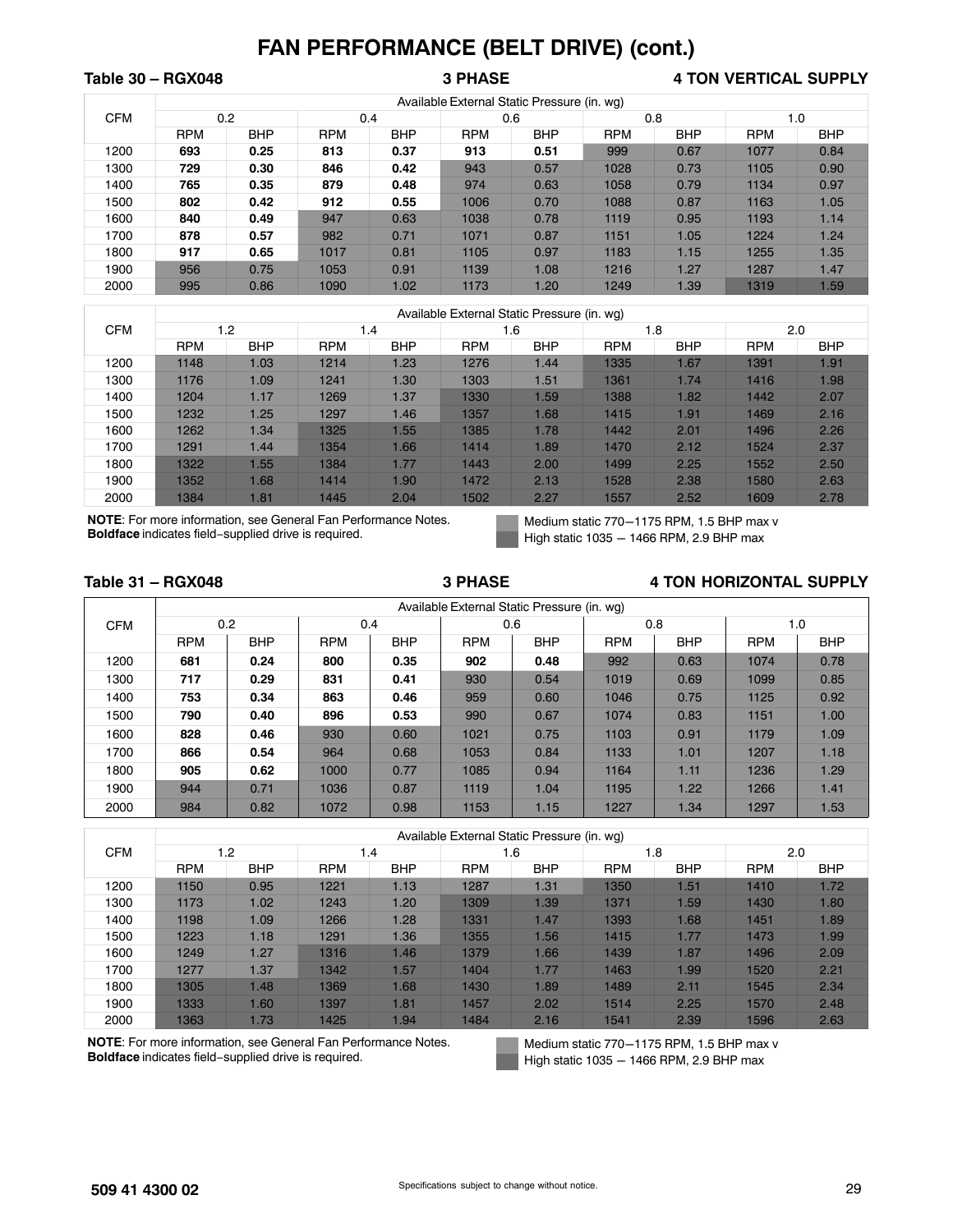Table 32 – RGX060 **1 PHASE** 1 PHASE 5 TON VERTICAL SUPPLY

|            |            |            |            | <b>AVAILABLE EXTERNAL STATIC PRESSURE (in. wq)</b> |            |            |            |            |            |            |
|------------|------------|------------|------------|----------------------------------------------------|------------|------------|------------|------------|------------|------------|
| <b>CFM</b> |            | 0.2        | 0.4        |                                                    |            | 0.6        | 0.8        |            | 1.0        |            |
|            | <b>RPM</b> | <b>BHP</b> | <b>RPM</b> | <b>BHP</b>                                         | <b>RPM</b> | <b>BHP</b> | <b>RPM</b> | <b>BHP</b> | <b>RPM</b> | <b>BHP</b> |
| 1500       | 847        | 0.41       | 966        | 0.55                                               | 1067       | 0.68       | 1158       | 0.81       | 1240       | 0.93       |
| 1625       | 896        | 0.50       | 1010       | 0.65                                               | 1109       | 0.79       | 1198       | 0.93       | 1278       | 1.07       |
| 1750       | 947        | 0.59       | 1056       | 0.76                                               | 1152       | 0.92       | 1238       | 1.07       | 1318       | 1.22       |
| 1875       | 998        | 0.70       | 1103       | 0.88                                               | 1196       | 1.05       | 1280       | 1.22       | 1358       | 1.38       |
| 2000       | 1049       | 0.82       | 1151       | 1.02                                               | 1241       | 1.20       | 1323       | 1.38       |            |            |
| 2125       | 1102       | 0.96       | 1199       | 1.17                                               | 1287       | 1.37       |            |            |            |            |
| 2250       | 1154       | 1.11       | 1248       | 1.33                                               |            |            | –          |            |            |            |
| 2375       | 1208       | 1.28       | 1298       | 1.52                                               | –          |            | –          |            |            |            |
| 2500       | 1261       | 1.47       |            |                                                    |            |            | –          |            |            |            |

|            |                          | <b>AVAILABLE EXTERNAL STATIC PRESSURE (in. wg)</b> |            |            |            |            |            |            |            |            |  |  |
|------------|--------------------------|----------------------------------------------------|------------|------------|------------|------------|------------|------------|------------|------------|--|--|
| <b>CFM</b> |                          | 1.2                                                |            | 1.4        |            | 1.6        | 1.8        |            | 2.0        |            |  |  |
|            | <b>RPM</b>               | <b>BHP</b>                                         | <b>RPM</b> | <b>BHP</b> | <b>RPM</b> | <b>BHP</b> | <b>RPM</b> | <b>BHP</b> | <b>RPM</b> | <b>BHP</b> |  |  |
| 1500       | 1316                     | 1.05                                               | 1387       | 1.17       | 1454       | 1.28       | 1517       | 1.39       | 1578       | 1.50       |  |  |
| 1625       | 1353                     | 1.20                                               | 1423       | 1.33       | 1489       | 1.46       | -          |            |            |            |  |  |
| 1750       | 1391                     | 1.36                                               | 1460       | 1.51       | –          |            | –          |            |            |            |  |  |
| 1875       |                          | –                                                  |            | -          | –          | -          | -          |            | -          | -          |  |  |
| 2000       |                          | -                                                  |            | -          | -          |            | -          |            | -          | -          |  |  |
| 2125       |                          | -                                                  |            | -          | -          | –          | -          |            | -          | -          |  |  |
| 2250       | $\overline{\phantom{0}}$ | -                                                  |            | —          | -          | –          | —          |            | -          |            |  |  |
| 2375       | -                        | -                                                  |            | -          | -          | –          | –          |            | -          | -          |  |  |
| 2500       | -                        | –                                                  |            | –          | -          |            | –          | -          | -          | -          |  |  |

**NOTE**: For more information, see General Fan Performance Notes. **Boldface** indicates field−supplied drive is required.

Medium static 1035-1466 RPM, 1.2 BHP max

### **Table 33 – RGX060 1 PHASE 5 TON HORIZONTAL SUPPLY**

|            |            | <b>AVAILABLE EXTERNAL STATIC PRESSURE (in. wq)</b> |            |            |            |            |            |            |            |            |  |  |  |
|------------|------------|----------------------------------------------------|------------|------------|------------|------------|------------|------------|------------|------------|--|--|--|
| <b>CFM</b> |            | 0.2                                                | 0.4        |            |            | 0.6        | 0.8        |            | 1.0        |            |  |  |  |
|            | <b>RPM</b> | <b>BHP</b>                                         | <b>RPM</b> | <b>BHP</b> | <b>RPM</b> | <b>BHP</b> | <b>RPM</b> | <b>BHP</b> | <b>RPM</b> | <b>BHP</b> |  |  |  |
| 1500       | 798        | 0.41                                               | 906        | 0.55       | 1002       | 0.71       | 1088       | 0.87       | 1167       | 1.05       |  |  |  |
| 1625       | 845        | 0.50                                               | 949        | 0.65       | 1041       | 0.81       | 1125       | 0.98       | 1202       | 1.17       |  |  |  |
| 1750       | 893        | 0.60                                               | 993        | 0.76       | 1081       | 0.93       | 1163       | 1.11       | 1238       | 1.30       |  |  |  |
| 1875       | 942        | 0.71                                               | 1037       | 0.88       | 1123       | 1.06       | 1202       | 1.25       | 1275       | 1.44       |  |  |  |
| 2000       | 992        | 0.84                                               | 1083       | 1.02       | 1166       | 1.21       | 1242       | 1.40       |            |            |  |  |  |
| 2125       | 1043       | 0.98                                               | 1129       | 1.17       | 1209       | 1.37       | -          | –          |            |            |  |  |  |
| 2250       | 1093       | 1.14                                               | 1177       | 1.34       |            |            | _          |            |            |            |  |  |  |
| 2375       | 1145       | 1.32                                               | 1225       | 1.53       |            |            |            |            |            |            |  |  |  |
| 2500       | 1196       | 1.51                                               |            |            |            |            |            |            |            |            |  |  |  |

|            |            |            |            | <b>AVAILABLE EXTERNAL STATIC PRESSURE (in. wg)</b> |            |            |            |            |                          |            |
|------------|------------|------------|------------|----------------------------------------------------|------------|------------|------------|------------|--------------------------|------------|
| <b>CFM</b> |            | 1.2        | 1.4        |                                                    |            | 1.6        | 1.8        |            | 2.0                      |            |
|            | <b>RPM</b> | <b>BHP</b> | <b>RPM</b> | <b>BHP</b>                                         | <b>RPM</b> | <b>BHP</b> | <b>RPM</b> | <b>BHP</b> | <b>RPM</b>               | <b>BHP</b> |
| 1500       | 1241       | 1.23       | 1310       | 1.42                                               |            |            |            |            |                          |            |
| 1625       | 1274       | 1.36       |            | -                                                  |            |            | -          |            |                          |            |
| 1750       | 1308       | 1.50       |            |                                                    |            |            |            |            |                          |            |
| 1875       |            |            |            |                                                    |            |            |            |            |                          |            |
| 2000       |            |            |            |                                                    |            |            |            |            |                          |            |
| 2125       | -          | -          | _          | -                                                  | –          |            | -          |            | $\overline{\phantom{a}}$ |            |
| 2250       |            |            |            |                                                    |            |            | -          |            |                          |            |
| 2375       | –          |            |            | -                                                  |            |            | -          |            |                          |            |
| 2500       |            |            |            |                                                    |            |            |            |            |                          |            |

NOTE: For more information, see General Fan Performance Notes. Medium static 1035-1466 RPM, 1.2 BHP max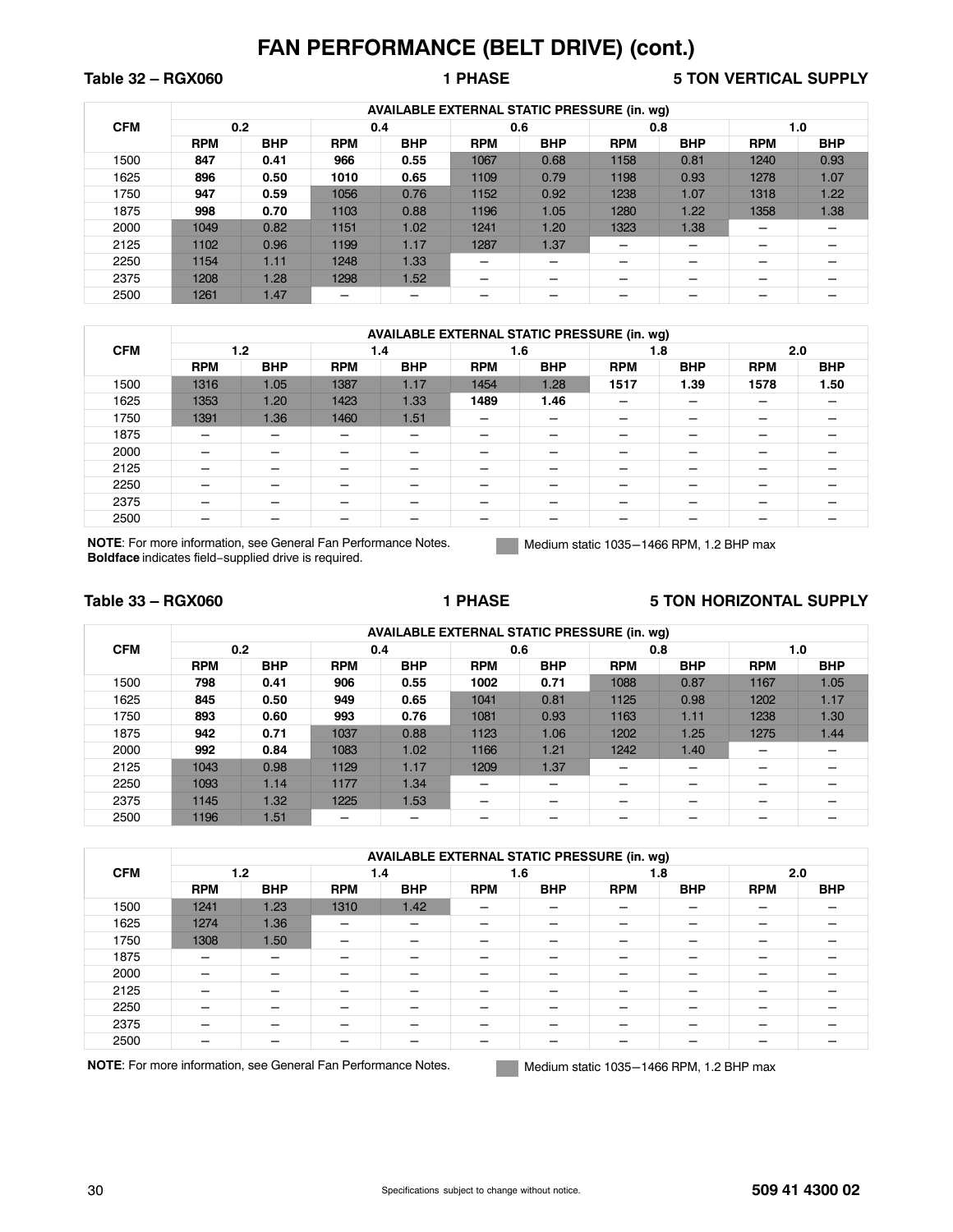## Table 34 – RGX060 **3 PHASE** 3 PHASE 5 TON VERTICAL SUPPLY

|            |            |            |            |            |            | Available External Static Pressure (in. wg) |            |            |            |            |
|------------|------------|------------|------------|------------|------------|---------------------------------------------|------------|------------|------------|------------|
| <b>CFM</b> | 0.2        |            | 0.4        |            |            | 0.6                                         | 0.8        |            | 1.0        |            |
|            | <b>RPM</b> | <b>BHP</b> | <b>RPM</b> | <b>BHP</b> | <b>RPM</b> | <b>BHP</b>                                  | <b>RPM</b> | <b>BHP</b> | <b>RPM</b> | <b>BHP</b> |
| 1500       | 847        | 0.41       | 966        | 0.55       | 1067       | 0.68                                        | 1158       | 0.81       | 1240       | 0.93       |
| 1625       | 896        | 0.50       | 1010       | 0.65       | 1109       | 0.79                                        | 1198       | 0.93       | 1278       | 1.07       |
| 1750       | 947        | 0.59       | 1056       | 0.76       | 1152       | 0.92                                        | 1238       | 1.07       | 1318       | 1.22       |
| 1875       | 998        | 0.70       | 1103       | 0.88       | 1196       | 1.05                                        | 1280       | 1.22       | 1358       | 1.38       |
| 2000       | 1049       | 0.82       | 1151       | 1.02       | 1241       | 1.20                                        | 1323       | 1.38       | 1399       | 1.56       |
| 2125       | 1102       | 0.96       | 1199       | 1.17       | 1287       | 1.37                                        | 1367       | 1.56       | 1441       | 1.75       |
| 2250       | 1154       | 1.11       | 1248       | 1.33       | 1333       | 1.55                                        | 1411       | 1.75       | 1484       | 1.96       |
| 2375       | 1208       | 1.28       | 1298       | 1.52       | 1381       | 1.74                                        | 1457       | 1.96       | 1528       | 2.18       |
| 2500       | 1261       | 1.47       | 1349       | 1.72       | 1429       | 1.96                                        | 1503       | 2.19       | 1572       | 2.42       |

|            |            |            |            |            |            | Available External Static Pressure (in. wg) |            |            |            |            |
|------------|------------|------------|------------|------------|------------|---------------------------------------------|------------|------------|------------|------------|
| <b>CFM</b> |            | 1.2        | 1.4        |            |            | 1.6                                         | 1.8        |            | 2.0        |            |
|            | <b>RPM</b> | <b>BHP</b> | <b>RPM</b> | <b>BHP</b> | <b>RPM</b> | <b>BHP</b>                                  | <b>RPM</b> | <b>BHP</b> | <b>RPM</b> | <b>BHP</b> |
| 1500       | 1316       | 1.05       | 1387       | 1.17       | 1454       | 1.28                                        | 1517       | 1.39       | 1578       | 1.50       |
| 1625       | 1353       | 1.20       | 1423       | 1.33       | 1489       | 1.46                                        | 1552       | .58        | 1611       | 1.70       |
| 1750       | 1391       | 1.36       | 1460       | 1.51       | 1525       | 1.65                                        | 1587       | 1.78       | 1646       | 1.91       |
| 1875       | 1430       | 1.54       | 1498       | 1.70       | 1562       | 1.85                                        | 1623       | 2.00       | 1681       | 2.14       |
| 2000       | 1470       | 1.73       | 1537       | 1.90       | 1600       | 2.06                                        | 1660       | 2.23       | 1718       | 2.38       |
| 2125       | 1511       | 1.93       | 1576       | 2.12       | 1639       | 2.29                                        | 1698       | 2.47       | 1755       | 2.64       |
| 2250       | 1552       | 2.15       | 1617       | 2.35       | 1678       | 2.54                                        | 1737       | 2.73       |            |            |
| 2375       | 1595       | 2.39       | 1658       | 2.60       | 1718       | 2.80                                        |            | -          | -          |            |
| 2500       | 1638       | 2.64       | 1700       | 2.87       | -          | -                                           | -          | -          | -          |            |

**NOTE**: For more information, see General Fan Performance Notes. **Boldface** indicates field−supplied drive is required.

Medium static 770-1175 RPM, 1.5 BHP max v High static  $1035 - 1466$  RPM, 2.9 BHP max

#### Table 35 – RGX060 **3 PHASE** 3 PHASE 5 TON HORIZONTAL SUPPLY

|            |            |            |            |            |            | Available External Static Pressure (in. wg) |            |            |            |            |
|------------|------------|------------|------------|------------|------------|---------------------------------------------|------------|------------|------------|------------|
| <b>CFM</b> |            | 0.2        | 0.4        |            |            | 0.6                                         | 0.8        |            | 1.0        |            |
|            | <b>RPM</b> | <b>BHP</b> | <b>RPM</b> | <b>BHP</b> | <b>RPM</b> | <b>BHP</b>                                  | <b>RPM</b> | <b>BHP</b> | <b>RPM</b> | <b>BHP</b> |
| 1500       | 798        | 0.41       | 906        | 0.55       | 1002       | 0.71                                        | 1088       | 0.87       | 1167       | 1.05       |
| 1625       | 845        | 0.50       | 949        | 0.65       | 1041       | 0.81                                        | 1125       | 0.98       | 1202       | 1.17       |
| 1750       | 893        | 0.60       | 993        | 0.76       | 1081       | 0.93                                        | 1163       | 1.11       | 1238       | 1.30       |
| 1875       | 942        | 0.71       | 1037       | 0.88       | 1123       | 1.06                                        | 1202       | 1.25       | 1275       | 1.44       |
| 2000       | 992        | 0.84       | 1083       | 1.02       | 1166       | 1.21                                        | 1242       | 1.40       | 1313       | 1.61       |
| 2125       | 1043       | 0.98       | 1129       | 1.17       | 1209       | 1.37                                        | 1283       | 1.57       | 1353       | 1.79       |
| 2250       | 1093       | 1.14       | 1177       | 1.34       | 1254       | 1.55                                        | 1325       | 1.76       | 1393       | 1.98       |
| 2375       | 1145       | 1.32       | 1225       | 1.53       | 1299       | 1.74                                        | 1369       | 1.97       | 1434       | 2.20       |
| 2500       | 1196       | 1.51       | 1273       | 1.73       | 1345       | 1.96                                        | 1413       | 2.19       | 1477       | 2.43       |

|            |            |            |            |            |            | Available External Static Pressure (in. wg) |            |            |                 |            |
|------------|------------|------------|------------|------------|------------|---------------------------------------------|------------|------------|-----------------|------------|
| <b>CFM</b> |            | 1.2        | 1.4        |            |            | 1.6                                         |            | 1.8        | 2.0             |            |
|            | <b>RPM</b> | <b>BHP</b> | <b>RPM</b> | <b>BHP</b> | <b>RPM</b> | <b>BHP</b>                                  | <b>RPM</b> | <b>BHP</b> | <b>RPM</b>      | <b>BHP</b> |
| 1500       | 1241       | 1.23       | 1310       | 1.42       | 1375       | 1.63                                        | 1438       | 1.84       | 1497            | 2.06       |
| 1625       | 1274       | 1.36       | 1342       | 1.56       | 1406       | 1.77                                        | 1467       | 1.98       | 1526            | 2.21       |
| 1750       | 1308       | 1.50       | 1375       | 1.70       | 1438       | 1.92                                        | 1498       | 2.14       | 1555            | 2.37       |
| 1875       | 1344       | 1.65       | 1409       | 1.86       | 1471       | 2.09                                        | 1530       | 2.32       | 1586            | 2.55       |
| 2000       | 1380       | 1.82       | 1444       | 2.04       | 1505       | 2.27                                        | 1563       | 2.51       | 1619            | 2.75       |
| 2125       | 1418       | 2.01       | 1481       | 2.24       | 1540       | 2.47                                        | 1597       | 2.72       | 1652            | 2.97       |
| 2250       | 1457       | 2.21       | 1518       | 2.45       | 1576       | 2.69                                        | 1632       | 2.94       | 1686            | 3.20       |
| 2375       | 1497       | 2.43       | 1556       | 2.68       | 1614       | 2.93                                        | 1669       | 3.19       | $\qquad \qquad$ | -          |
| 2500       | 1538       | 2.68       | 1596       | 2.93       | 1652       | 3.19                                        |            | -          |                 | -          |

**NOTE**: For more information, see General Fan Performance Notes. **Boldface** indicates field−supplied drive is required.

Medium static 770-1175 RPM, 1.5 BHP max v High static  $1035 - 1466$  RPM, 2.9 BHP max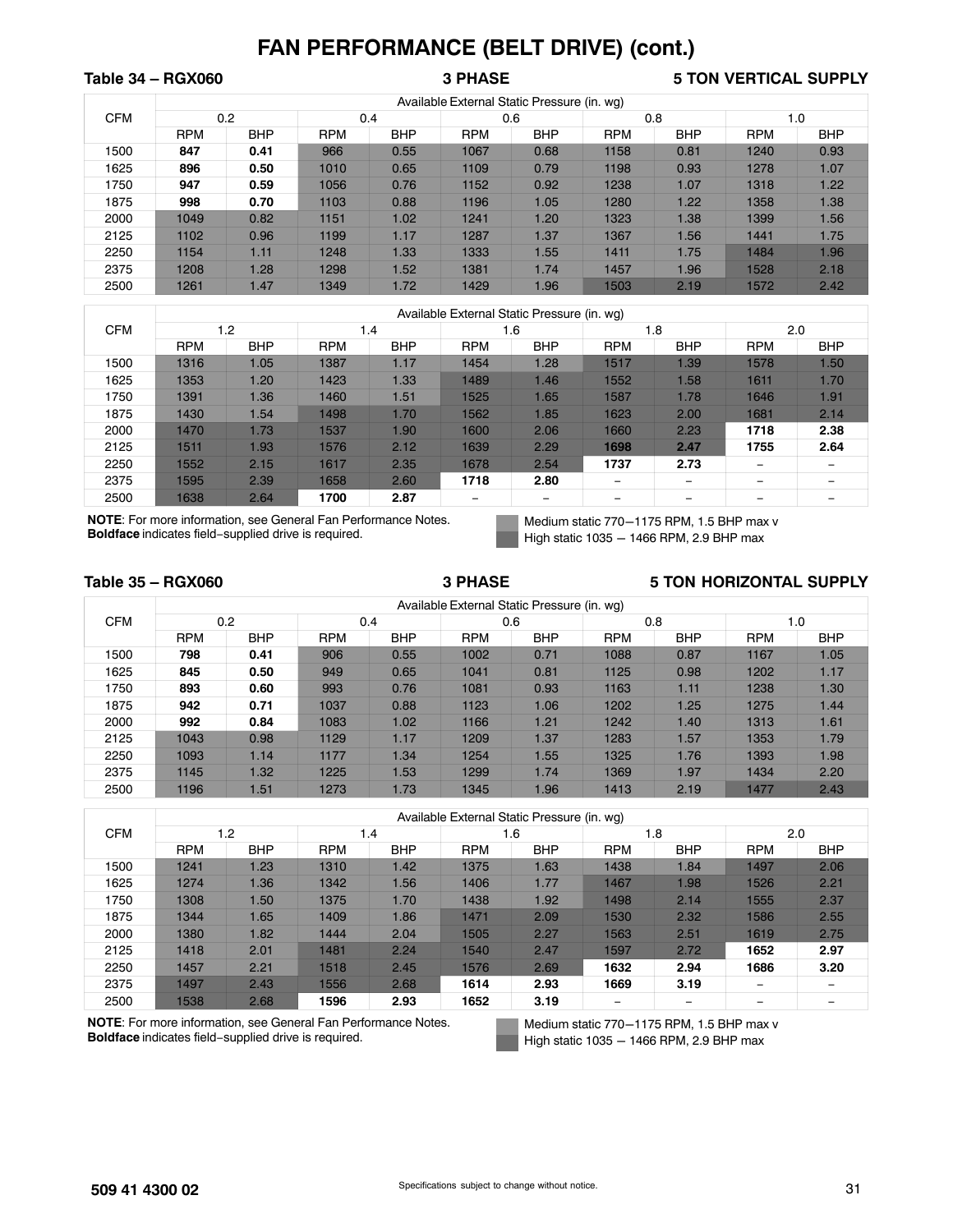# **FAN PERFORMANCE (cont.)**

#### UNIT MOTOR/DRIVE COMBO MOTOR PULLEY TURNS OPEN 0 0.5 1 1.5 2 2.5 3 3.5 4 4.5 5 36 1 phase Medium Static | 1175 | 1135 | 1094 | 1054 | 1013 | 973 | 932 | 892 | 851 | 811 | 770 High Static | 1466 | 1423 | 1380 | 1337 | 1294 | 1251 | 1207 | 1164 | 1121 | 1078 | 1035 48 Medium Static | 1175 | 1135 | 1094 | 1054 | 1013 | 973 | 932 | 892 | 851 | 811 | 770 High Static | 1466 | 1423 | 1380 | 1337 | 1294 | 1251 | 1207 | 1164 | 1121 | 1078 | 1035 60 Medium Static | 1466 | 1423 | 1380 | 1337 | 1294 | 1251 | 1207 | 1164 | 1121 | 1078 | 1035 High Static | N/A | N/A | N/A | N/A | N/A | N/A | N/A | N/A | N/A | N/A 36 3 phase Medium Static 1175 1135 1094 1054 1013 973 932 892 851 811 770 High Static 1466 1423 1380 1337 1294 1251 1207 1164 1121 1078 1035 48 Medium Static 1303 1265 1226 1188 1150 1112 1073 1035 997 958 920 High Static 1639 1596 1553 1510 1467 1424 1380 1337 1294 1251 1208 60 Medium Static | 1466 | 1423 | 1380 | 1337 | 1294 | 1251 | 1207 | 1164 | 1121 | 1078 | 1035 High Static | 1687 | 1649 | 1610 | 1572 | 1533 | 1495 | 1457 | 1418 | 1380 | 1341 | 1303

#### **Table 36 – PULLEY ADJUSTMENT − BELT DRIVE**

**NOTE**: Do not adjust pulley further than 5 turns open.

− Factory settings

N/A − Not Available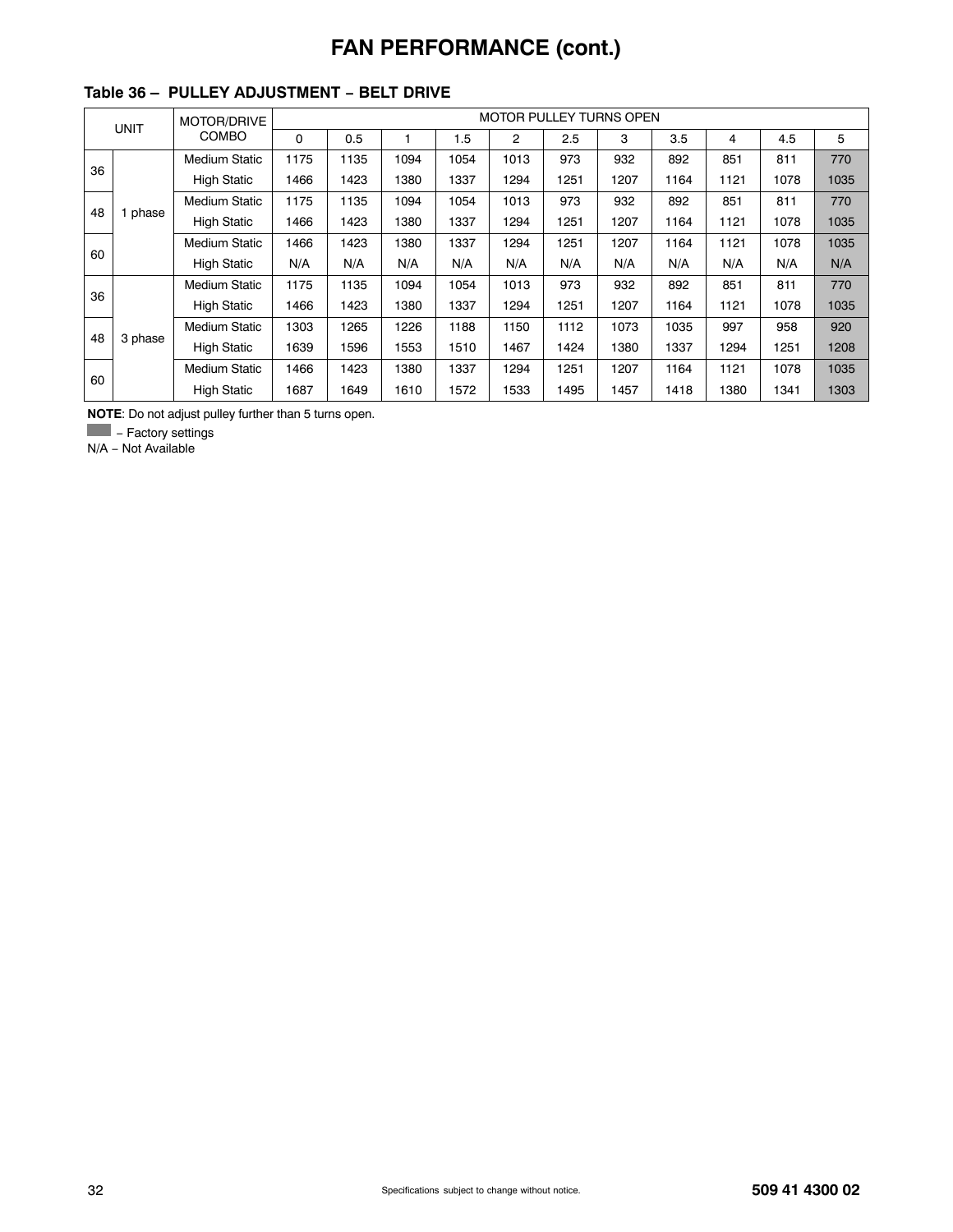# **ELECTRICAL INFORMATION**

#### **Table 37 – RGX036 SINGLE STAGE COOLING WITH SINGLE SPEED INDOOR FAN MOTOR 3 TONS**

| V-Ph-Hz        |            | UNIT VOLTAGE |            | COMP <sub>1</sub> |              | OFM (ea)   |             | <b>IFM</b>       |            |
|----------------|------------|--------------|------------|-------------------|--------------|------------|-------------|------------------|------------|
|                |            | <b>RANGE</b> | <b>RLA</b> | LRA               | <b>WATTS</b> | <b>FLA</b> | <b>TYPE</b> | EFF at Full Load | <b>FLA</b> |
|                | <b>MIN</b> | <b>MAX</b>   |            |                   |              |            |             |                  |            |
|                |            |              |            |                   | 190          | 1.0        | DD-STD      | 78%              | 7.4        |
| $208 - 1 - 60$ | 187        | 253          | 16.6       | 79                | 190          | 1.0        | MED         | 67%              | 4.9        |
|                |            |              |            |                   | 190          | 1.0        | <b>HIGH</b> | 76%              | 7.0        |
|                |            |              |            |                   | 190          | 1.0        | DD-STD      | 78%              | 7.4        |
| $230 - 1 - 60$ | 187        | 253          | 16.6       | 79                | 190          | 1.0        | MED         | 67%              | 4.9        |
|                |            |              |            |                   | 190          | 1.0        | <b>HIGH</b> | 76%              | 7.0        |
|                |            |              |            |                   | 190          | 1.0        | DD-STD      | 78%              | 7.4        |
| $208 - 3 - 60$ | 187        | 253          | 10.4       | 73                | 190          | 1.0        | <b>MED</b>  | 87%              | 5.2        |
|                |            |              |            |                   | 190          | 1.0        | <b>HIGH</b> | 89%              | 8.4        |
|                |            |              |            |                   | 190          | 1.0        | DD-STD      | 78%              | 7.4        |
| $230 - 3 - 60$ | 187        | 253          | 10.4       | 73                | 190          | 1.0        | MED         | 87%              | 4.9        |
|                |            |              |            |                   | 190          | 1.0        | <b>HIGH</b> | 89%              | 8.3        |
|                |            |              |            |                   | 190          | 0.5        | DD-STD      | 78%              | 4.0        |
| $460 - 3 - 60$ | 414        | 506          | 5.8        | 38                | 190          | 0.5        | MED         | 87%              | 2.5        |
|                |            |              |            |                   | 190          | 0.5        | <b>HIGH</b> | 89%              | 4.2        |
|                |            |              |            |                   | 190          | 0.5        | DD-STD      | 78%              | 4.0        |
| $575 - 3 - 60$ | 518        | 633          | 3.8        | 37                | 190          | 0.5        | <b>MED</b>  | 72%              | 1.6        |
|                |            |              |            |                   | 190          | 0.5        | <b>HIGH</b> | 77%              | 2.8        |

#### **Table 38 – RGX048 SINGLE STAGE COOLING WITH SINGLE SPEED INDOOR FAN MOTOR 4 TONS**

|                |            | UNIT VOLTAGE |            | COMP <sub>1</sub> |              | OFM (ea)   |             | <b>IFM</b>       |            |
|----------------|------------|--------------|------------|-------------------|--------------|------------|-------------|------------------|------------|
| V-Ph-Hz        |            | <b>RANGE</b> | <b>RLA</b> | <b>LRA</b>        | <b>WATTS</b> | <b>FLA</b> | <b>TYPE</b> | EFF at Full Load | <b>FLA</b> |
|                | <b>MIN</b> | MAX          |            |                   |              |            |             |                  |            |
|                |            |              |            |                   | 325          | 1.5        | DD-STD      | 78%              | 7.4        |
| $208 - 1 - 60$ | 187        | 253          | 21.8       | 117               | 325          | 1.5        | MED         | 67%              | 4.9        |
|                |            |              |            |                   | 325          | 1.5        | HIGH        | 76%              | 7.0        |
|                |            |              |            |                   | 325          | 1.5        | DD-STD      | 78%              | 7.4        |
| $230 - 1 - 60$ | 187        | 253          | 21.8       | 117               | 325          | 1.5        | <b>MED</b>  | 67%              | 4.9        |
|                |            |              |            |                   | 325          | 1.5        | HIGH        | 76%              | 7.0        |
|                |            |              |            |                   | 325          | 1.5        | DD-STD      | 78%              | 7.4        |
| $208 - 3 - 60$ | 187        | 253          | 13.7       | 83                | 325          | 1.5        | MED         | 87%              | 5.2        |
|                |            |              |            |                   | 325          | 1.5        | <b>HIGH</b> | 89%              | 8.4        |
|                |            |              |            |                   | 325          | 1.5        | DD-STD      | 78%              | 7.4        |
| $230 - 3 - 60$ | 187        | 253          | 13.7       | 83                | 325          | 1.5        | MED         | 87%              | 4.9        |
|                |            |              |            |                   | 325          | 1.5        | HIGH        | 89%              | 8.3        |
|                |            |              |            |                   | 325          | 0.8        | DD-STD      | 78%              | 4.0        |
| $460 - 3 - 60$ | 414        | 506          | 6.2        | 41                | 325          | 0.8        | MED         | 87%              | 2.5        |
|                |            |              |            |                   | 325          | 0.8        | <b>HIGH</b> | 89%              | 4.2        |
|                |            |              |            |                   | 325          | 0.6        | DD-STD      | 78%              | 4.0        |
| $575 - 3 - 60$ | 518        | 633          | 4.8        | 33                | 325          | 0.6        | MED         | 72%              | 1.6        |
|                |            |              |            |                   | 325          | 0.6        | HIGH        | 77%              | 2.8        |
|                |            |              |            |                   |              |            |             |                  |            |

**Table 39 – RGX060 SINGLE STAGE COOLING WITH SINGLE SPEED INDOOR FAN MOTOR 5 TONS**

|                |            | UNIT VOLTAGE | COMP <sub>1</sub> |            | OFM (ea)     |            |             | <b>IFM</b>       |            |
|----------------|------------|--------------|-------------------|------------|--------------|------------|-------------|------------------|------------|
| V-Ph-Hz        |            | <b>RANGE</b> | <b>RLA</b>        | <b>LRA</b> | <b>WATTS</b> | <b>FLA</b> | <b>TYPE</b> | EFF at Full Load | <b>FLA</b> |
|                | <b>MIN</b> | <b>MAX</b>   |                   |            |              |            |             |                  |            |
|                |            |              |                   |            | 325          | 1.4        | DD-STD      | 78%              | 7.4        |
| $208 - 1 - 60$ | 187        | 253          | 25.0              | 134        | 325          | 1.4        | <b>MED</b>  | 67%              | 4.9        |
|                |            |              |                   |            | 325          | 1.4        | HIGH        | 76%              | 7.0        |
|                |            |              |                   |            | 325          | 1.4        | DD-STD      | 78%              | 7.4        |
| $230 - 1 - 60$ | 187        | 253          | 25.0              | 134        | 325          | 1.4        | MED         | 67%              | 4.9        |
|                |            |              |                   |            | 325          | 1.4        | <b>HIGH</b> | 76%              | 7.0        |
|                |            |              |                   |            | 325          | 1.4        | DD-STD      | 78%              | 7.4        |
| $208 - 3 - 60$ | 187        | 253          | 15.9              | 110        | 325          | 1.4        | <b>MED</b>  | 89%              | 8.4        |
|                |            |              |                   |            | 325          | 1.4        | <b>HIGH</b> | 89%              | 8.4        |
|                |            |              |                   |            | 325          | 1.4        | DD-STD      | 78%              | 7.4        |
| $230 - 3 - 60$ | 187        | 253          | 15.9              | 110        | 325          | 1.4        | MED         | 89%              | 8.3        |
|                |            |              |                   |            | 325          | 1.4        | HIGH        | 89%              | 8.3        |
|                |            |              |                   |            | 325          | 0.9        | DD-STD      | 78%              | 4.0        |
| $460 - 3 - 60$ | 414        | 506          | 7.0               | 52         | 325          | 0.9        | <b>MED</b>  | 89%              | 4.2        |
|                |            |              |                   |            | 325          | 0.9        | <b>HIGH</b> | 89%              | 4.2        |
|                |            |              |                   |            | 325          | 0.9        | DD-STD      | 78%              | 4.0        |
| $575 - 3 - 60$ | 518        | 633          | 5.1               | 40         | 325          | 0.9        | <b>MED</b>  | 77%              | 2.8        |
|                |            |              |                   |            | 325          | 0.9        | <b>HIGH</b> | 77%              | 2.8        |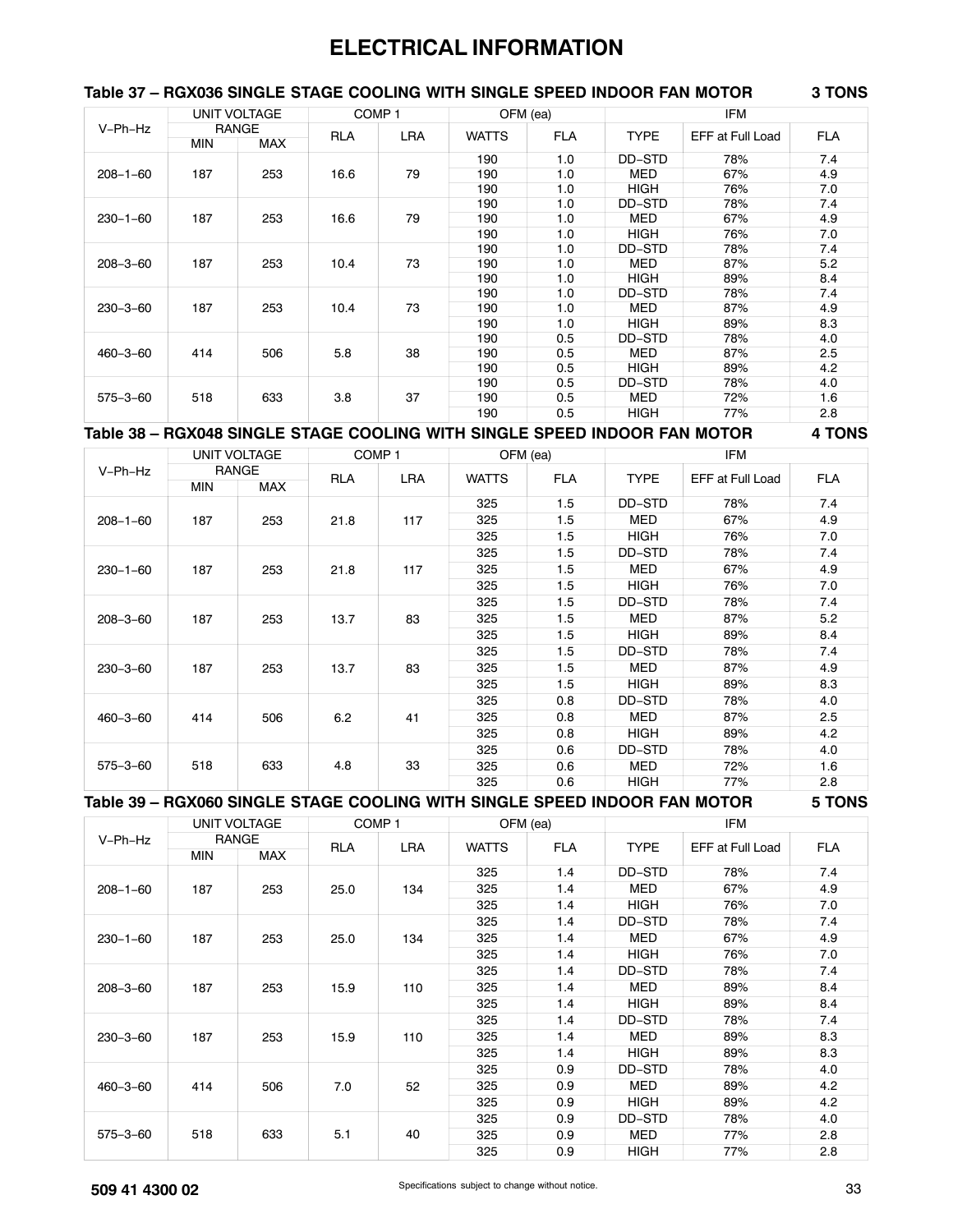|               |                    |                 | NO C.O. or UNPWR C.O. |                                  |                |            |            |                                  |                         |            |
|---------------|--------------------|-----------------|-----------------------|----------------------------------|----------------|------------|------------|----------------------------------|-------------------------|------------|
|               |                    |                 |                       |                                  | NO P.E.        |            |            |                                  | w/ P.E. (pwrd fr/ unit) |            |
| is<br>S       | NOM.<br>V-Ph-Hz    | <b>IFM TYPE</b> |                       | <b>MAX</b><br><b>FUSE</b>        | DISC. SIZE     |            |            | <b>MAX</b><br><b>FUSE</b>        |                         | DISC. SIZE |
|               |                    |                 | <b>MCA</b>            | or<br><b>HACR</b><br><b>BRKR</b> | <b>FLA</b>     | <b>LRA</b> | <b>MCA</b> | or<br><b>HACR</b><br><b>BRKR</b> | <b>FLA</b>              | <b>LRA</b> |
|               |                    | DD-STD          | 30                    | 45                               | 29             | 88         | 32         | 45                               | 31                      | 90         |
|               | $208/230 - 1 - 60$ | <b>MED</b>      | 27                    | 40                               | 26             | 93         | 29         | 45                               | 28                      | 95         |
|               |                    | <b>HIGH</b>     | 29                    | 45                               | 28             | 118        | 31         | 45                               | 30                      | 120        |
|               |                    | DD-STD          | 22                    | 30                               | 22             | 82         | 24         | 30                               | 24                      | 84         |
|               | 208/230-3-60       | <b>MED</b>      | 20/19                 | 25/25                            | 19/19          | 111        | 22/21      | 30/30                            | 21/21                   | 113        |
|               |                    | <b>HIGH</b>     | 23/23                 | 30/30                            | 23/23          | 147        | 25/25      | 30/30                            | 25/25                   | 149        |
| <b>RGX036</b> |                    | DD-STD          | 12                    | 15                               | 12             | 43         | 13         | 15                               | 13                      | 44         |
|               | $460 - 3 - 60$     | <b>MED</b>      | 11                    | 15                               | 10             | 57         | 12         | 15                               | 11                      | 58         |
|               |                    | <b>HIGH</b>     | 12                    | 15                               | 12             | 75         | 13         | 15                               | 13                      | 76         |
|               |                    | DD-STD          | 10                    | $\overline{15}$                  | 10             | 42         | 12         | 15                               | 12                      | 44         |
|               | $575 - 3 - 60$     | <b>MED</b>      | 7                     | 15                               | $\overline{7}$ | 45         | 9          | 15                               | 9                       | 47         |
|               |                    | <b>HIGH</b>     | 9                     | 15                               | 8              | 60         | 10         | 15                               | 10                      | 62         |
|               |                    | DD-STD          | 37                    | 50                               | 35             | 128        | 39         | 50                               | 37                      | 130        |
|               | $208/230 - 1 - 60$ | <b>MED</b>      | 34                    | 50                               | 32             | 133        | 36         | 50                               | 35                      | 135        |
|               |                    | <b>HIGH</b>     | 36                    | 50                               | 35             | 158        | 38         | 50                               | 37                      | 160        |
|               |                    | DD-STD          | 26                    | 30                               | 26             | 94         | 28         | 40                               | $\overline{28}$         | 96         |
|               | 208/230-3-60       | <b>MED</b>      | 24/24                 | 30/30                            | 23/23          | 123        | 26/26      | 30/30                            | 26/25                   | 125        |
|               |                    | <b>HIGH</b>     | 27/27                 | 40/40                            | 27/27          | 159        | 29/29      | 40/40                            | 29/29                   | 161        |
| RGX048        |                    | DD-STD          | 13                    | 15                               | 13             | 47         | 14         | 20                               | 14                      | 48         |
|               | $460 - 3 - 60$     | <b>MED</b>      | 12                    | 15                               | 11             | 61         | 13         | 15                               | 12                      | 62         |
|               |                    | <b>HIGH</b>     | 13                    | 15                               | 13             | 79         | 14         | 20                               | 14                      | 80         |
|               |                    | DD-STD          | 11                    | 15                               | 11             | 39         | 13         | 15                               | 13                      | 41         |
|               | $575 - 3 - 60$     | <b>MED</b>      | 9                     | 15                               | 8              | 42         | 11         | 15                               | 10                      | 44         |
|               |                    | <b>HIGH</b>     | 10                    | 15                               | 9              | 57         | 12         | 15                               | 12                      | 59         |
|               |                    | DD-STD          | 41                    | 60                               | 39             | 144        | 42         | 60                               | 41                      | 146        |
|               | $208/230 - 1 - 60$ | <b>MED</b>      | 38                    | 60                               | 36             | 149        | 40         | 60                               | 38                      | 151        |
|               |                    | <b>HIGH</b>     | 40                    | 60                               | 38             | 174        | 42         | 60                               | 41                      | 176        |
|               |                    | DD-STD          | 29                    | 40                               | 28             | 120        | 31         | 45                               | 31                      | 122        |
|               | 208/230-3-60       | <b>MED</b>      | 30/30                 | 45/45                            | 30/29          | 185        | 32/32      | 45/45                            | 32/32                   | 187        |
|               |                    | <b>HIGH</b>     | 30/30                 | 45/45                            | 30/29          | 185        | 32/32      | 45/45                            | 32/32                   | 187        |
| RGX060        |                    | DD-STD          | 14                    | 20                               | 14             | 58         | 15         | 20                               | $\overline{15}$         | 59         |
|               | $460 - 3 - 60$     | <b>MED</b>      | 14                    | 20                               | 14             | 90         | 15         | 20                               | 15                      | 91         |
|               |                    | <b>HIGH</b>     | 14                    | 20                               | 14             | 90         | 15         | 20                               | 15                      | 91         |
|               |                    | DD-STD          | 12                    | 15                               | 12             | 46         | 14         | 15                               | 14                      | 48         |
|               | $575 - 3 - 60$     | <b>MED</b>      | 11                    | 15                               | 10             | 64         | 12         | 15                               | 12                      | 66         |
|               |                    | <b>HIGH</b>     | 11                    | 15                               | 10             | 64         | 12         | 15                               | 12                      | 66         |

# <span id="page-33-0"></span>**Table 40 – UNIT WIRE/FUSE OR HACR BREAKER SIZING DATA**

See "Legend and Notes for Table 40 on page [35.](#page-34-0)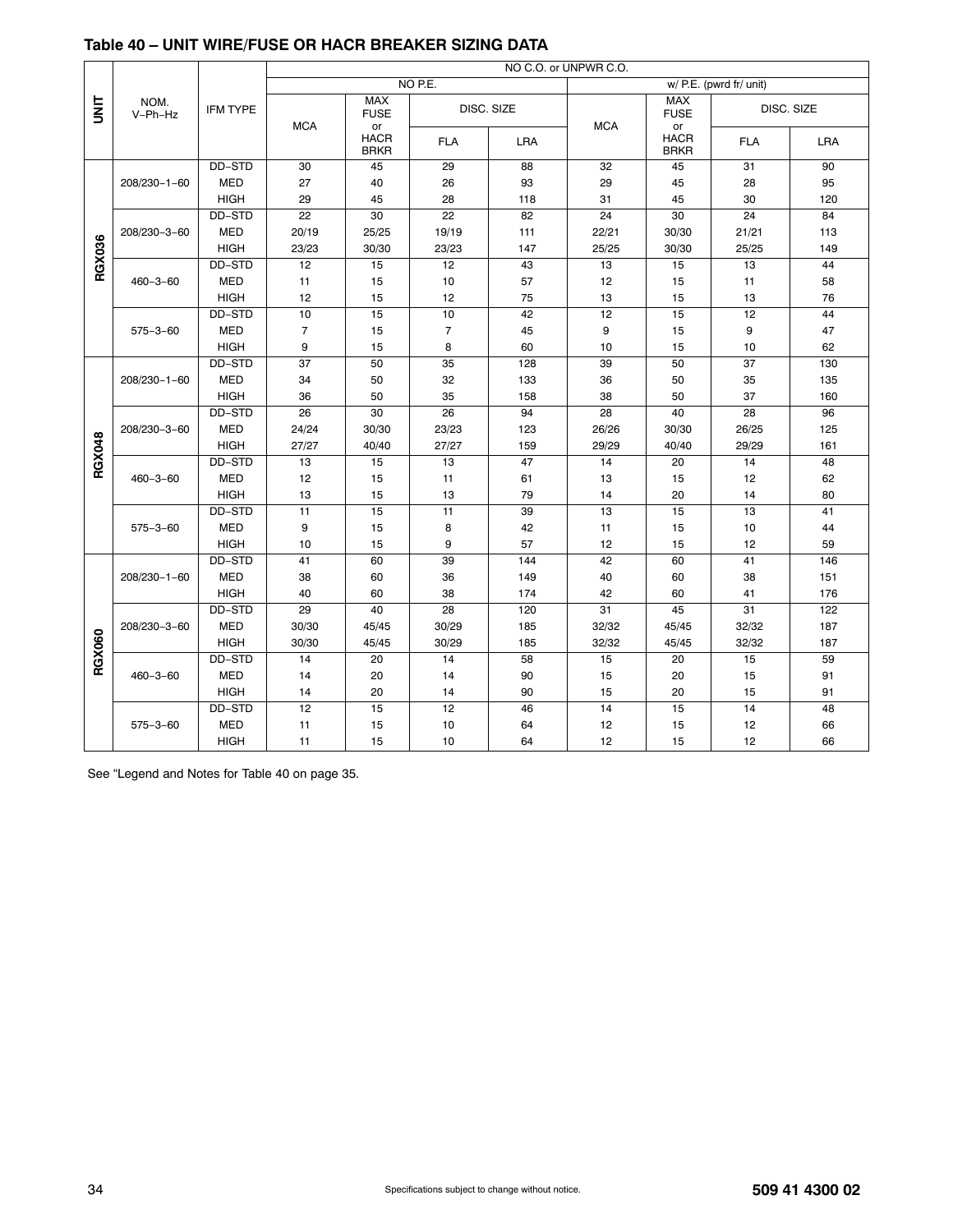#### <span id="page-34-0"></span>**Legend and Notes for Table [40](#page-33-0)**

| LEGEND:       |                                 |
|---------------|---------------------------------|
| <b>BRKR</b>   | Circuit breaker                 |
| ററ            | Convenient outlet               |
| חח            |                                 |
|               | Direct drive (indoor fan motor) |
| <b>DISC</b>   | Disconnect                      |
| FLA           | - Full load amps                |
| <b>IFM</b>    | - Indoor fan motor              |
| <b>LRA</b>    | Locked rotor amps               |
| <b>MCA</b>    | Minimum circuit amps            |
| <b>MOCP</b>   | MAX FUSE or HACR Breaker        |
| PF            | Power exhaust                   |
| UNPWR CO      | Unpowered convenient outlet     |
| <b>NOTES:</b> |                                 |

1. In compliance with NEC requirements for multimotor and combination load equipment (refer to NEC Articles 430 and 440), the overcurrent protective device for the unit shall be fuse or HACR breaker. Canadian units may be fuse or circuit breaker.

2. **Unbalanced 3-Phase Supply Voltage** Never operate a motor where a phase imbalance in supply voltage is greater than 2%. Use the following formula to determine the percentage of voltage imbalance.

|                     |           | max voltage deviation from average voltage |
|---------------------|-----------|--------------------------------------------|
| % Voltage Imbalance | $= 100 x$ | average voltage                            |

Example: Supply voltage is 230-3-60



% Voltage Imbalance  $= 100 \times 100$ 4 227  $= 1.76%$ 

This amount of phase imbalance is satisfactory as it is below the maximum allowable 2%.

**IMPORTANT**: If the supply voltage phase imbalance is more than 2%, contact your local electric utility company immediately.

# **SEQUENCE OF OPERATION**

#### **General**

The sequence below describes the sequence of operation for an electromechanical unit with and without a factory installed EconoMi\$er IV and X (called "economizer" in this sequence). For information regarding a direct digital controller, see the start−up, operations, and troubleshooting manual for the applicable controller.

#### **Electromechanical units with no economizer**

#### **Cooling (Single speed indoor fan motor) —**

When the thermostat calls for cooling, terminals G and Y1 are energized. As a result, the indoor fan contactor (IFC) and the compressor contactor (C1) are energized, causing the indoor fan motor (IFM), compressor #1, and outdoor fan to start. If the unit has 2 stages of cooling, the thermostat will additionally energize Y2. The Y2 signal will energize compressor contactor #2 (C2), causing compressor #2 to start. Regardless of the number of stages, the outdoor fan motor runs continuously while unit is cooling. When SAV system is utilized, indoor fan motor runs at design CFM (full speed) during the heating operation.

#### **Heating (Single speed indoor fan motor) —**

When the thermostat calls for heating, power is sent to W on the Integrated Gas Controller (IGC) board. An LED (light−emitting diode) on the IGC board turns on and remains on during normal operation. A check is made to ensure that the rollout switch and limit switch are closed. If the check was successful, the induced−draft motor is energized, and when its speed is satisfactory, as proven by the "hall effect" sensor, the ignition activation period begins. The burners will ignite within 5 seconds. If the burners do not light, there is a 22−second delay before another 5−second attempt. This sequence is repeated for 15 minutes or until the

burners light. If, after the 15 minutes, the burners still have not lit, heating is locked out. To reset the control, break 24−v power to the thermostat.

When ignition occurs, the IGC board will continue to monitor the condition of the rollout switch, the limit switches, the "hall effect" sensor, as well as the flame sensor. 45 seconds after ignition occurs, assuming the unit is controlled through a room thermostat set for fan auto, the indoor fan motor will energize (and the outdoor air dampers will open to their minimum position). If, for some reason, the over−temperature limit opens prior to the start of the indoor fan blower, the unit will shorten the 45−second delay to 5 seconds less than the time from initiation of heat to when the limit tripped. Gas will not be interrupted to the burners and heating will continue. Once the fan−on delay has been modified, it will not change back to 45 seconds until power is reset to the control.

On units with 2 stages of heat, when additional heat is required, W2 closes and initiates power to the second stage of the main gas valve. When the thermostat is satisfied, W1 and W2 open and the gas valve closes, interrupting the flow of gas to the main burners.

If the call for W1 lasted less than 1 minute, the heating cycle will not terminate until 1 minute after W1 became active. If the unit is controlled through a room thermostat set for fan auto, the indoor fan motor will continue to operate for an additional 45 seconds then stop. If the over−temperature limit opens after the indoor motor is stopped, but within 10 minutes of W1 becoming inactive, on the next cycle the time will be extended by 15 seconds. The maximum delay is 3 minutes. Once modified, the fan off delay will not change back to 45 seconds unless power is reset to the control. A LED indicator is provided on the IGC to monitor operation.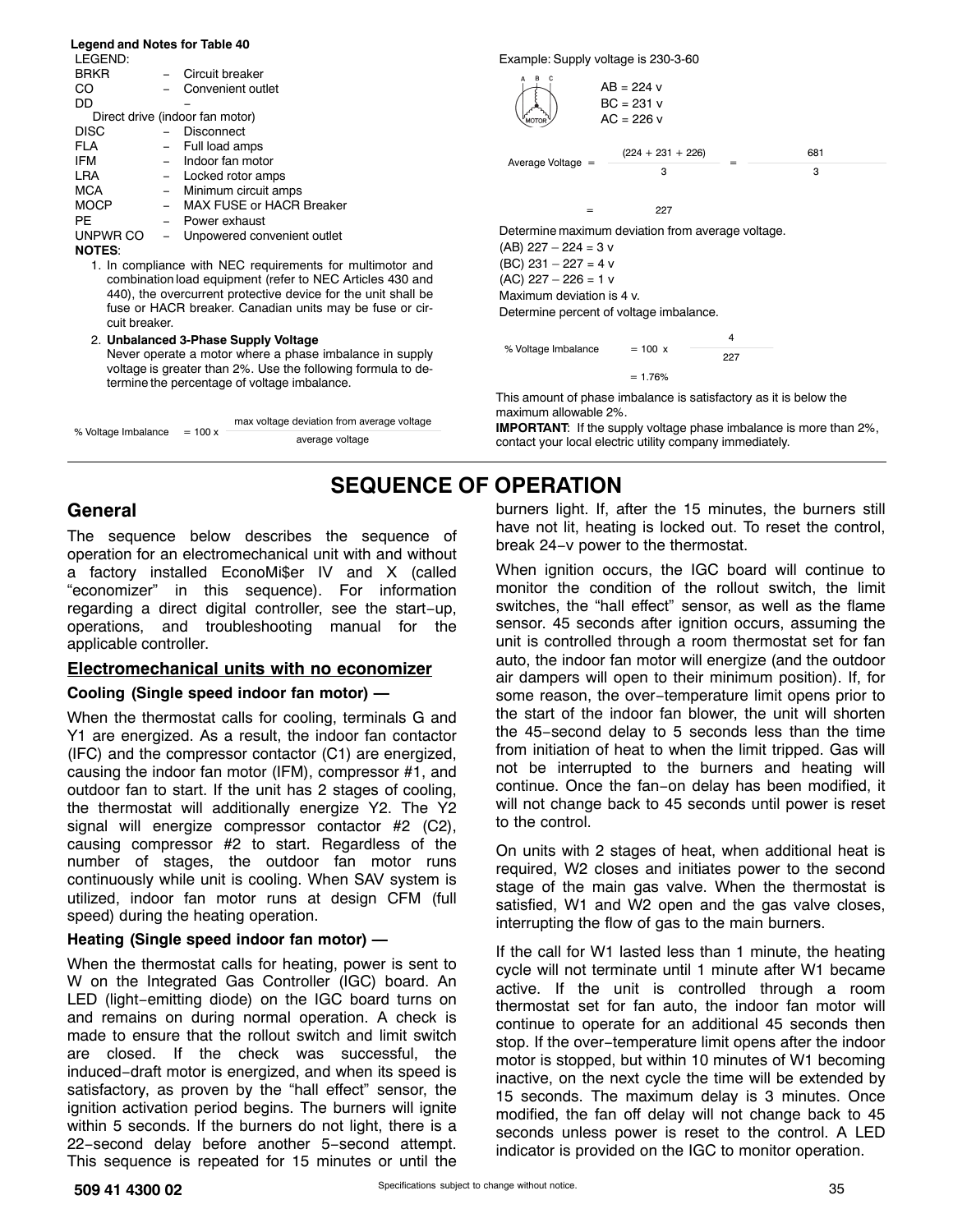# **SEQUENCE OF OPERATION (cont.)**

### **Electromechanical units with an economizer**

### **Cooling —**

When free cooling is not available, the compressors will be controlled by the zone thermostat. When free cooling is available, the outdoor air damper is modulated by the EconoMi\$er IV and X control to provide a  $50^{\circ}$ F (10 $^{\circ}$ C) to  $55^{\circ}$ F (13 $^{\circ}$ C) mixed air temperature into the zone. As the mixed air temperature fluctuates above  $55^{\circ}$ F (13 $^{\circ}$ C)or below 50 $^{\circ}$ F (10 $^{\circ}$ C) dampers will be modulated (open or close) to bring the mixed air temperature back within control. If mechanical cooling is utilized with free cooling, the outdoor air damper will maintain its current position at the time the compressor is started. If the increase in cooling capacity causes the mixed air temperature to drop below  $45^{\circ}$  F (7°C), then the outdoor air damper position will be decreased to the minimum position. If the mixed air temperature continues to fall, the outdoor air damper will close. Control returns to normal once the mixed air temperature rises above  $48^{\circ}$ F (9 $^{\circ}$ C). The power exhaust fans will be energized and de−energized, if installed, as the outdoor air damper opens and closes.

If field installed accessory  $CO<sub>2</sub>$  sensors are connected to the EconoMi\$er IV and X control, a demand controlled ventilation strategy will begin to operate. As the CO<sub>2</sub> level in the zone increases above the CO<sub>2</sub> setpoint, the minimum position of the damper will be increased proportionally. As the  $CO<sub>2</sub>$  level decreases because of the increase in fresh air, the outdoor air damper will be proportionally closed. For EconoMi\$er IV and X operation, there must be a thermostat call for the fan (G).

If the unit is occupied and the fan is on, the damper will operate at minimum position. Otherwise, the damper will be closed.

If field installed accessory CO<sub>2</sub> sensors are connected to the EconoMi\$er IV and X control, a demand controlled ventilation strategy will begin to operate. As the  $CO<sub>2</sub>$  level in the zone increases above the  $CO<sub>2</sub>$ setpoint, the minimum position of the damper will be increased proportionally. As the  $CO<sub>2</sub>$  level decreases because of the increase in fresh air, the outdoor air damper will be proportionally closed. For EconoMi\$er IV and X operation, there must be a thermostat call for the fan (G). If the unit is occupied and the fan is on, the damper will operate at minimum position. Otherwise, the damper will be closed.

When the EconoMi\$er IV and X control is in the occupied mode and a call for cooling exists (Y1 on the thermostat), the control will first check for indoor fan operation. If the fan is not on, then cooling will not be activated. If the fan is on, then the control will open the EconoMi\$er IV and X damper to the minimum position.

On the initial power to the EconoMi\$er IV and X control, it will take the damper up to 2 1/2 minutes before it begins to position itself. After the initial power−up, further changes in damper position can take up to 30 seconds to initiate. Damper movement from full closed to full open (or vice versa) will take between 1 1/2 and 2 1/2 minutes. If free cooling can be used as determined from the appropriate changeover command (switch, dry bulb, enthalpy curve, differential dry bulb, or differential enthalpy), then the control will modulate the dampers open to maintain the mixed air temperature setpoint at  $50^{\circ}$ F (10 $^{\circ}$ C) to  $55^{\circ}$ F (13 $^{\circ}$ C). If there is a further demand for cooling (cooling second stage − Y2 is energized), then the control will bring on compressor stage 1 to maintain the mixed air temperature setpoint. The EconoMi\$er IV and X damper will be open at maximum position.

#### **Heating**

The sequence of operation for the heating is the same as an electromechanical unit with no economizer. The only difference is how the economizer acts. The economizer will stay at the Economizer Minimum Position while the evaporator fan is operating. The outdoor air damper is closed when the indoor fan is not operating.

#### **Optional Hot Gas ReHeat Dehumidification System**

Units with the factory equipped Hot Gas ReHeat option are capable of providing multiple modes of improved dehumidification as a variation of the normal cooling cycle. The Hot Gas ReHeat option includes additional valves in the liquid line and discharge line of each refrigerant circuit, a small reheat condenser coil downstream of the evaporator, and Motormaster variable−speed control of some or all outdoor fans. Operation of the revised refrigerant circuit for each mode is described below.

The Hot Gas ReHeat system provides three sub−modes of operation: Cool, Reheat1, and Reheat2.

**Cool mode** − provides a normal ratio of Sensible and Latent Cooling effect from the evaporator coil.

**Reheat1** − provides increased Latent Cooling while slightly reducing the Sensible Cooling effect.

**Reheat2** − provides normal Latent Cooling but with null or minimum Sensible Cooling effect delivered to the space.

The Reheat1 and Reheat2 modes are available when the unit is not in a Heating mode and when the Low Ambient Lockout switch is closed.

The following diagrams depict piping for Single Stage cooling units.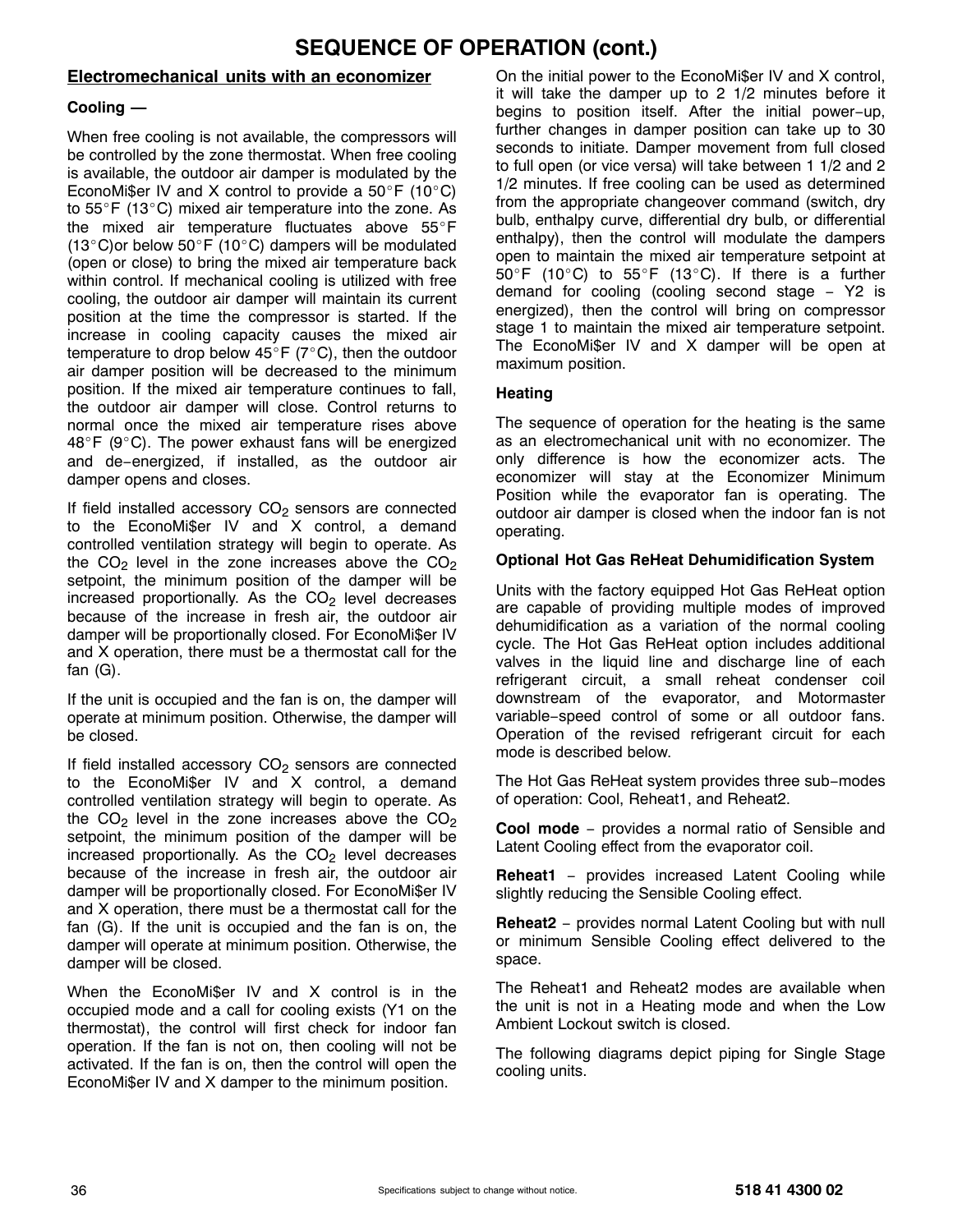

**Fig. 5 − Normal Cooling Mode − Hot Gas ReHeat System with Single Stage Cooling**



**Fig. 6 − Subcooling Mode (Reheat 1) − Hot Gas ReHeat System with Single Stage Cooling**



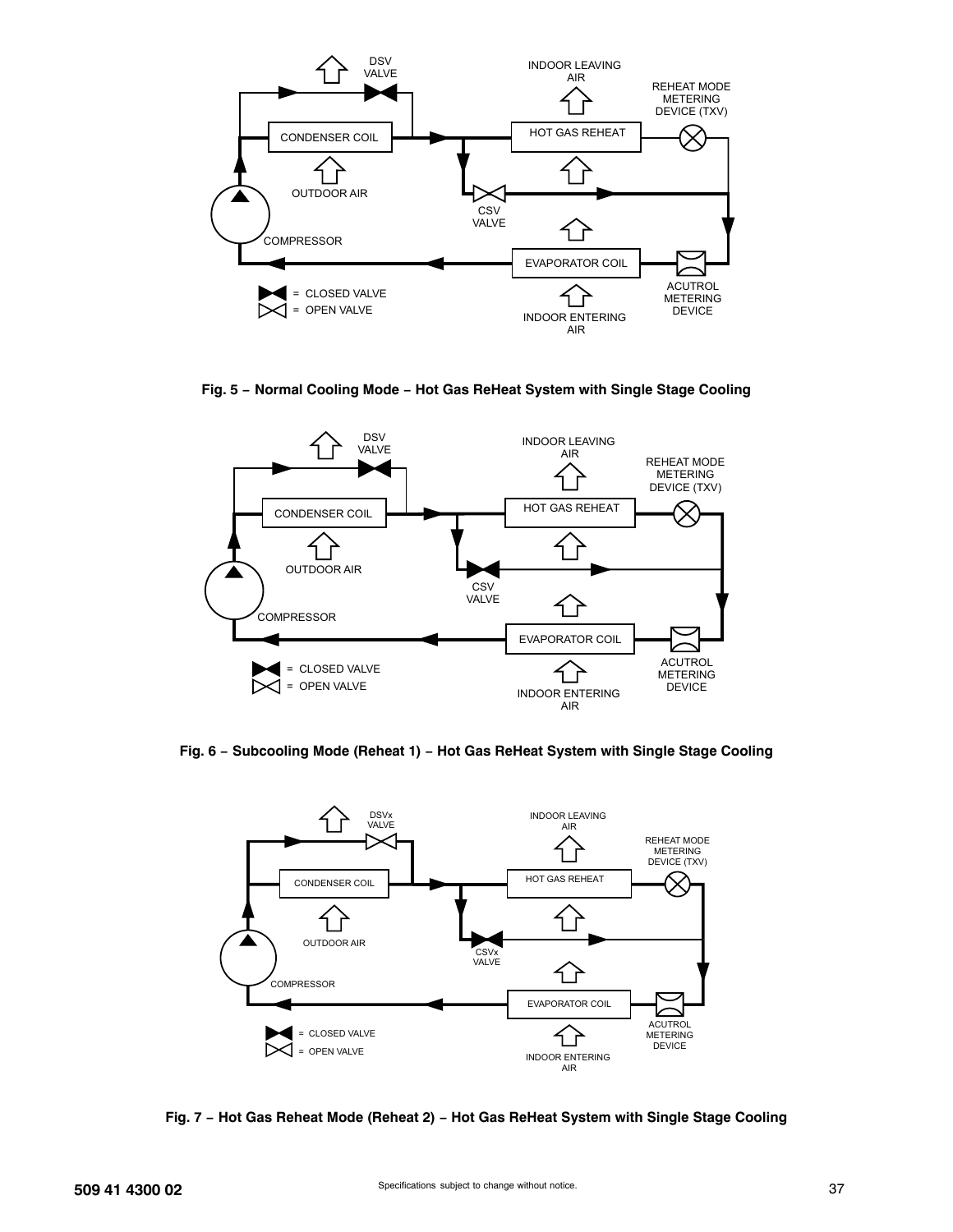# **GUIDE SPECIFICATIONS − RGX036−60**

# **Gas Heat/Electric Cooling Packaged Rooftop**

# **HVAC Guide Specifications**

### **Size Range: 3 to 5 Nominal**

**Tons**

### **Section Description**

## **23 06 80 Schedules for Decentralized HVAC Equipment**

23 06 80.13 Decentralized Unitary HVAC Equipment Schedule

- 23 06 80.13.A. Rooftop unit schedule
	- 1. Schedule is per the project specification requirements.

### **23 07 16 HVAC Equipment Insulation**

### 23 07 16.13 Decentralized, Rooftop Units:

- 23 07 16.13.A. Evaporator fan compartment:
	- 1. Interior cabinet surfaces shall be insulated with a minimum 1/2−in. thick, minimum 1 1/2 lb density, flexible fiberglass insulation bonded with a phenolic binder, neoprene coated on the air side.
	- 2. Insulation and adhesive shall meet NFPA 90A requirements for flame spread and smoke generation.
	- 3. Insulation shall meet the requirements for microbial resistance per ASTM C−1071. ASTM C1071 includes Fungi Resistance − ASTM C1338, ASTM G−21 and Bacteria Resistance − ASTM G−22.
		- a. Fungi Resistance − ASTM C1338, ASTM G−21 The insulation shall be observed as having no fungal growth greater than that of a comparative control.
		- b. Bacteria Resistance − ASTM G−22 The insulation shall be observed as having no bacterial growth greater than that of a comparative control.
		- c. Insulation shall meet the erosion requirements of UL 181.
- 23 07 16.13.B. Gas heat compartment:
	- 1. Aluminum foil−faced fiberglass insulation shall be used.
	- 2. Insulation and adhesive shall meet NFPA 90A requirements for flame spread and smoke generation.
	- 3. Insulation shall meet the requirements for microbial resistance per ASTM C−1071. ASTM C1071 includes Fungi Resistance − ASTM C1338, ASTM G−21 and Bacteria Resistance − ASTM G−22.
		- a. Fungi Resistance − ASTM C1338, ASTM G−21 The insulation shall be observed as having no fungal growth greater than that of a comparative control.
		- b. Bacteria Resistance − ASTM G−22 The insulation shall be observed as having no bacterial growth greater than that of a comparative control.
- c. Insulation shall meet the erosion requirements of UL 181.

## **23 09 13 Instrumentation and Control Devices for HVAC**

- 23 09 13.23 Sensors and Transmitters
- 23 09 13.23.A. Thermostats
	- 1. Thermostat must
		- a. energize both "W" and "G" when calling for heat.
		- b. have capability to energize 1 stage of cooling, and 2 different stages of heating.
		- c. include capability for occupancy scheduling.

## **23 09 33 Electric and Electronic Control System for HVAC**

### 23 09 33.13 Decentralized, Rooftop Units:

- 23 09 33.13.A. General:
	- 1. Shall be complete with self−contained low−voltage control circuit protected by a resettable circuit breaker on the 24−v transformer side. Transformer shall have 75VA capability.
	- 2. Shall utilize color−coded wiring.
	- 3. Shall include a central control terminal board to conveniently and safely provide connection points for vital control functions such as: smoke detectors, phase monitor, gas controller, economizer, thermostat, DDC control options, and low and high pressure switches.
	- 4. The heat exchanger shall be controlled by an integrated gas controller (IGC) microprocessor. See heat exchanger section of this specification.
	- 5. Unit shall include a minimum of one 8−pin screw terminal connection board for connection of control wiring.

### 23 09 33.23.B. Safeties:

- 1. Compressor over−temperature, over−current. High internal pressure differential.
- 2. Low pressure switch.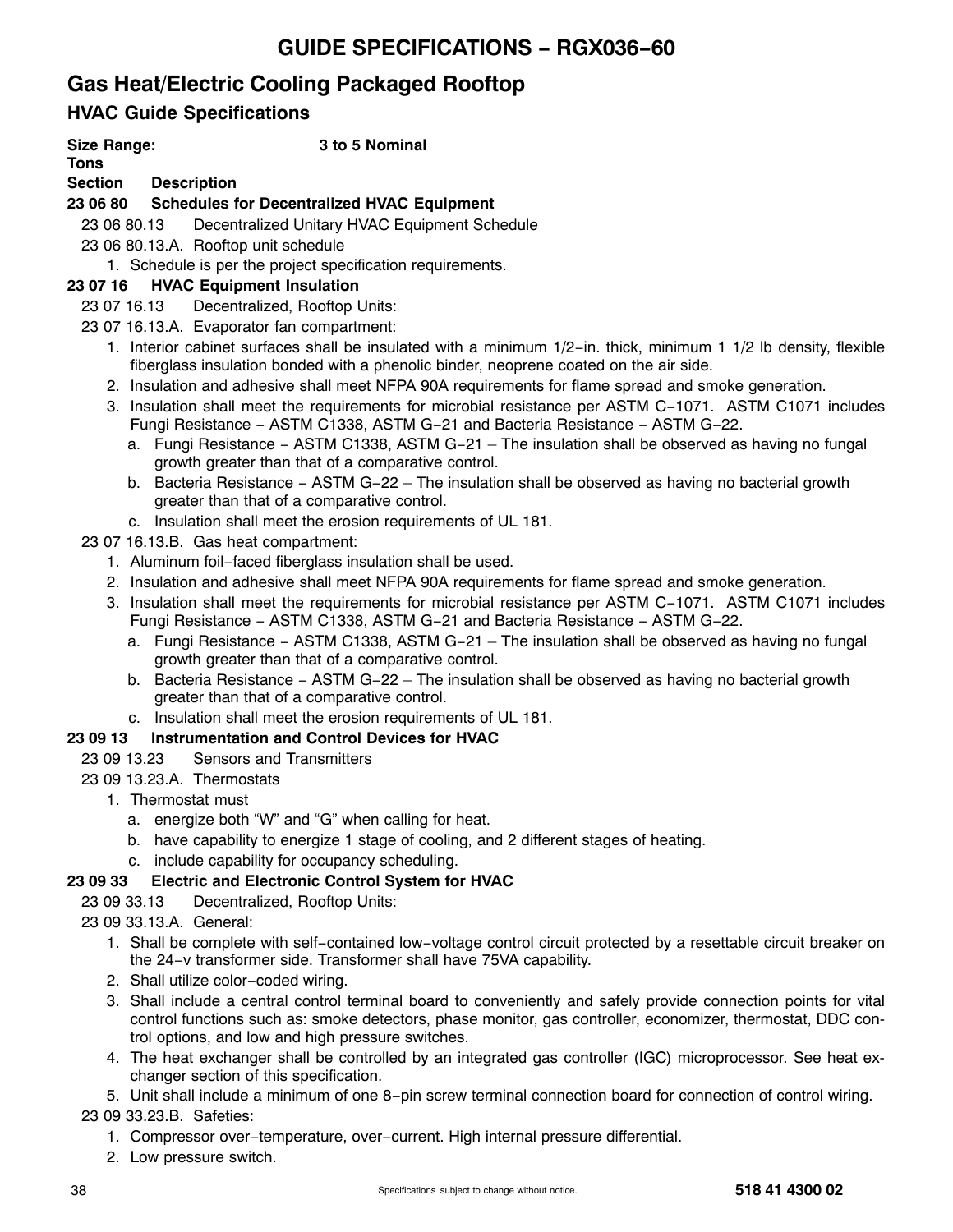- a. Low pressure switch shall use different color wire than the high pressure switch. The purpose is to assist the installer and service technician to correctly wire and or troubleshoot the rooftop unit.
- 3. High pressure switch.
	- a. High pressure switch shall use different color wire than the low pressure switch. The purpose is to assist the installer and service technician to correctly wire and or troubleshoot the rooftop unit.
- 4. Automatic reset, motor thermal overload protector.
- 5. Heating section shall be provided with the following minimum protections:
	- a. High temperature limit switches.
	- b. Induced draft motor speed sensor.
	- c. Flame rollout switch.
	- d. Flame proving controls.

### **23 09 93 Sequence of Operations for HVAC Controls**

23 09 93.13 Decentralized, Rooftop Units:

#### 23 09 93.13 INSERT SEQUENCE OF OPERATION

#### **23 40 13 Panel Air Filters**

- 23 40 13.13 Decentralized, Rooftop Units:
- 23 40 13.13.A. Standard filter section
	- 1. Shall consist of factory installed, low velocity, disposable 2−in. thick fiberglass filters of commercially available sizes.
	- 2. Unit shall use only one filter size. Multiple sizes are not acceptable.
	- 3. Filters shall be accessible through an access panel with "no−tool" removal as described in the unit cabinet section of this specification (23 81 19.13.G).

#### **23 81 19 Self−Contained Air Conditioners**

- 23 81 19.13 Small−Capacity Self−Contained Air Conditioners (582J\*04−06)
- 23 81 19.13.A. General
	- 1. Outdoor, rooftop mounted, electrically controlled, heating and cooling unit utilizing a fully hermetic scroll compressor(s) for cooling duty and gas combustion for heating duty.
	- 2. Factory assembled, single−piece heating and cooling rooftop unit. Contained within the unit enclosure shall be all factory wiring, piping, controls, and special features required prior to field start−up.
	- 3. Unit shall use R−410A refrigerant.
	- 4. Unit shall be installed in accordance with the manufacturer's instructions.
	- 5. Unit must be selected and installed in compliance with local, state, and federal codes.
- 23 81 19.13.B. Quality Assurance
	- 1. Unit meets ASHRAE 90.1 minimum efficiency requirements.
	- 2. Unit shall be rated in accordance with AHRI Standards 210/240.
	- 3. Unit shall be designed to conform to ASHRAE 15.
	- 4. Unit shall be UL−tested and certified in accordance with ANSI Z21.47 Standards and UL−listed and certified under Canadian standards as a total package for safety requirements.
	- 5. Insulation and adhesive shall meet NFPA 90A requirements for flame spread and smoke generation.
	- 6. Unit casing shall be capable of withstanding 500−hour salt spray exposure per ASTM B117 (scribed specimen).
	- 7. Unit shall be designed in accordance with ISO 9001, and shall be manufactured in a facility registered by ISO 9001.
	- 8. Roof curb shall be designed to conform to NRCA Standards.
	- 9. Unit shall be subjected to a completely automated run test on the assembly line. The data for each unit will be stored at the factory, and must be available upon request.
	- 10. Unit shall be designed in accordance with UL Standard 1995, including tested to withstand rain.
	- 11. Unit shall be constructed to prevent intrusion of snow and tested to prevent snow intrusion into the control box up to 40 mph.
	- 12. Unit shake tested to assurance level 1, ASTM D4169 to ensure shipping reliability.
- 23 81 19.13.C. Delivery, Storage, and Handling
	- 1. Unit shall be stored and handled per manufacturer's recommendations.
	- 2. Lifted by crane requires either shipping top panel or spreader bars.
	- 3. Unit shall only be stored or positioned in the upright position.
- 23 81 19.13.D. Project Conditions
	- 1. As specified in the contract.
- 23 81 19.13.E. Operating Characteristics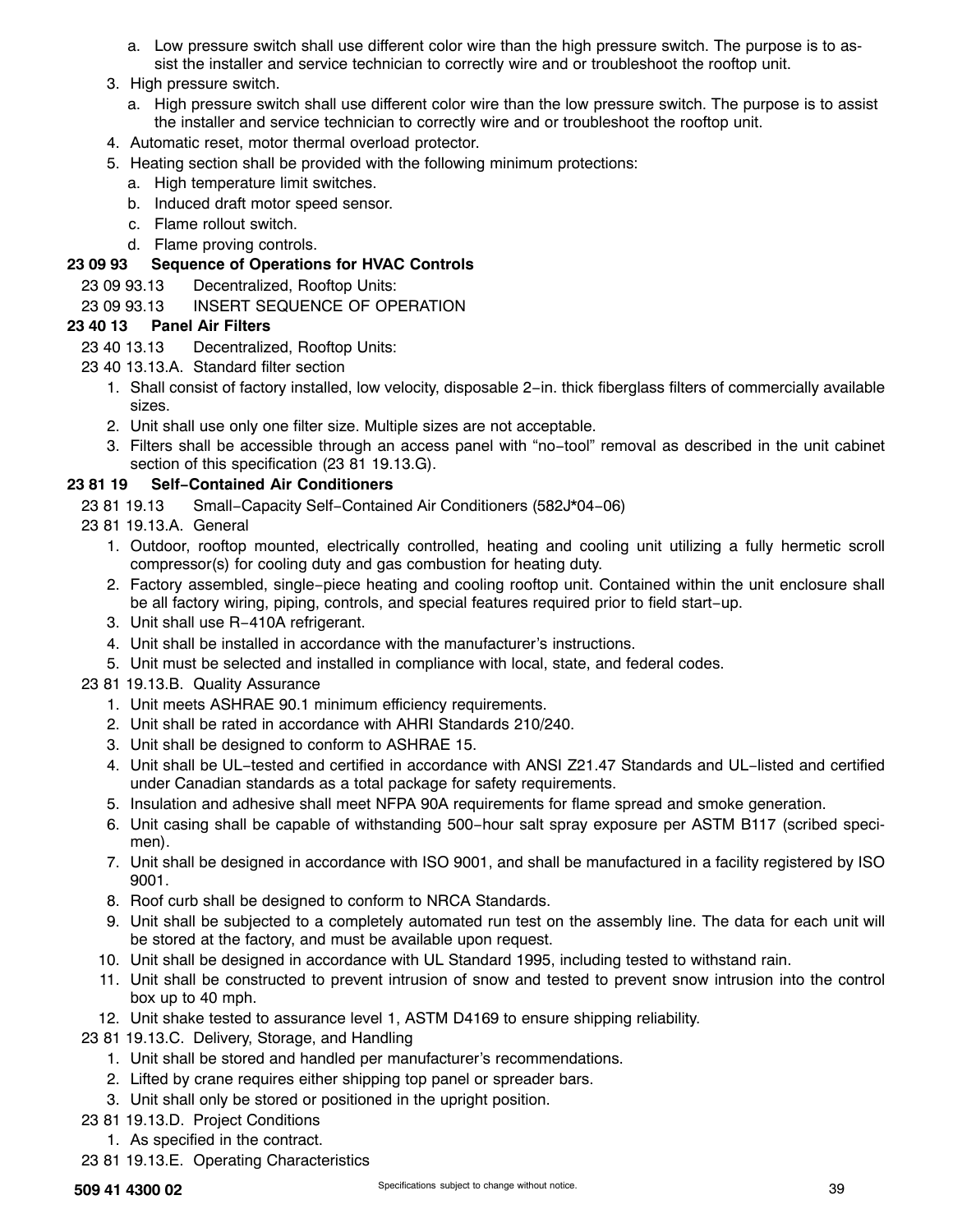- 1. Unit shall be capable of starting and running at  $115^{\circ}F$  (46°C) ambient outdoor temperature, meeting maximum load criteria of AHRI Standard 210/240 at  $\pm$  10% voltage.
- 2. Compressor with standard controls shall be capable of operation down to 40°F (4°C), ambient outdoor temperatures. Accessory winter start kit is necessary if mechanically cooling at ambient temperatures down to 25°F (−4°C).
- 3. Unit shall discharge supply air vertically or horizontally as shown on contract drawings.
- 4. Unit shall be factory configured for vertical supply & return configurations.
- 5. Unit shall be field convertible from vertical to horizontal airflow on all models. No special kit required.
- 6. Unit shall be capable of mixed operation: vertical supply with horizontal return or horizontal supply with vertical return.
- 23 81 19.13.F. Electrical Requirements
	- 1. Main power supply voltage, phase, and frequency must match those required by the manufacturer.
- 23 81 19.13.G. Unit Cabinet
	- 1. Unit cabinet shall be constructed of galvanized steel, and shall be bonderized and coated with a prepainted baked enamel finish on all externally exposed surfaces.
	- 2. Unit cabinet exterior paint shall be: film thickness, (dry) 0.003 inches minimum, gloss (per ASTM D523, 60°F / 16C): 60, Hardness: H−2H Pencil hardness.
	- 3. Evaporator fan compartment interior cabinet insulation shall conform to AHRI Standards 210/240 minimum exterior sweat criteria. Interior surfaces shall be insulated with a minimum 1/2−in. thick, 1 lb density, flexible fiberglass insulation, neoprene coated on the air side. Aluminum foil−faced fiberglass insulation shall be used in the gas heat compartment.
	- 4. Base of unit shall have a minimum of four locations for thru−the−base gas and electrical connections (factory installed or field installed), standard.
	- 5. Base Rail
		- a. Unit shall have base rails on a minimum of 2 sides.
		- b. Holes shall be provided in the base rails for rigging shackles to facilitate maneuvering and overhead rigging.
		- c. Holes shall be provided in the base rail for moving the rooftop by fork truck.
		- d. Base rail shall be a minimum of 16 gauge thickness.
	- 6. Condensate pan and connections:
		- a. Shall be a sloped condensate drain pan made of a non−corrosive material.
		- b. Shall comply with ASHRAE Standard 62.
		- c. Shall use a 3/4" −14 NPT drain connection, possible either through the bottom or side of the drain pan. Connection shall be made per manufacturer's recommendations.
	- 7. Top panel:
		- a. Shall be a single piece top panel on all sizes.
	- 8. Gas Connections:
		- a. All gas piping connecting to unit gas valve shall enter the unit cabinet at a single location on side of unit (horizontal plane).
		- b. Thru−the−base capability
			- (1.) Standard unit shall have a thru−the−base gas−line location using a raised, embossed portion of the unit basepan.
			- (2.) Optional, factory approved, water−tight connection method must be used for thru−the−base gas connections.
			- (3.) No basepan penetration, other than those authorized by the manufacturer, is permitted.
	- 9. Electrical Connections
		- a. All unit power wiring shall enter unit cabinet at a single, factory prepared, knockout location.
		- b. Thru−the−base capability.
			- (1.) Standard unit shall have a thru−the−base electrical location(s) using a raised, embossed portion of the unit basepan.
			- (2.) Optional, factory approved, water−tight connection method must be used for thru−the−base electrical connections.
			- (3.) No basepan penetration, other than those authorized by the manufacturer, is permitted.
	- 10. Component access panels (standard)
		- a. Cabinet panels shall be easily removable for servicing.
		- b. Unit shall have one factory installed, tool−less, removable, filter access panel.
		- c. Panels covering control box, indoor fan, indoor fan motor, gas components (where applicable), and compressors shall have molded composite handles.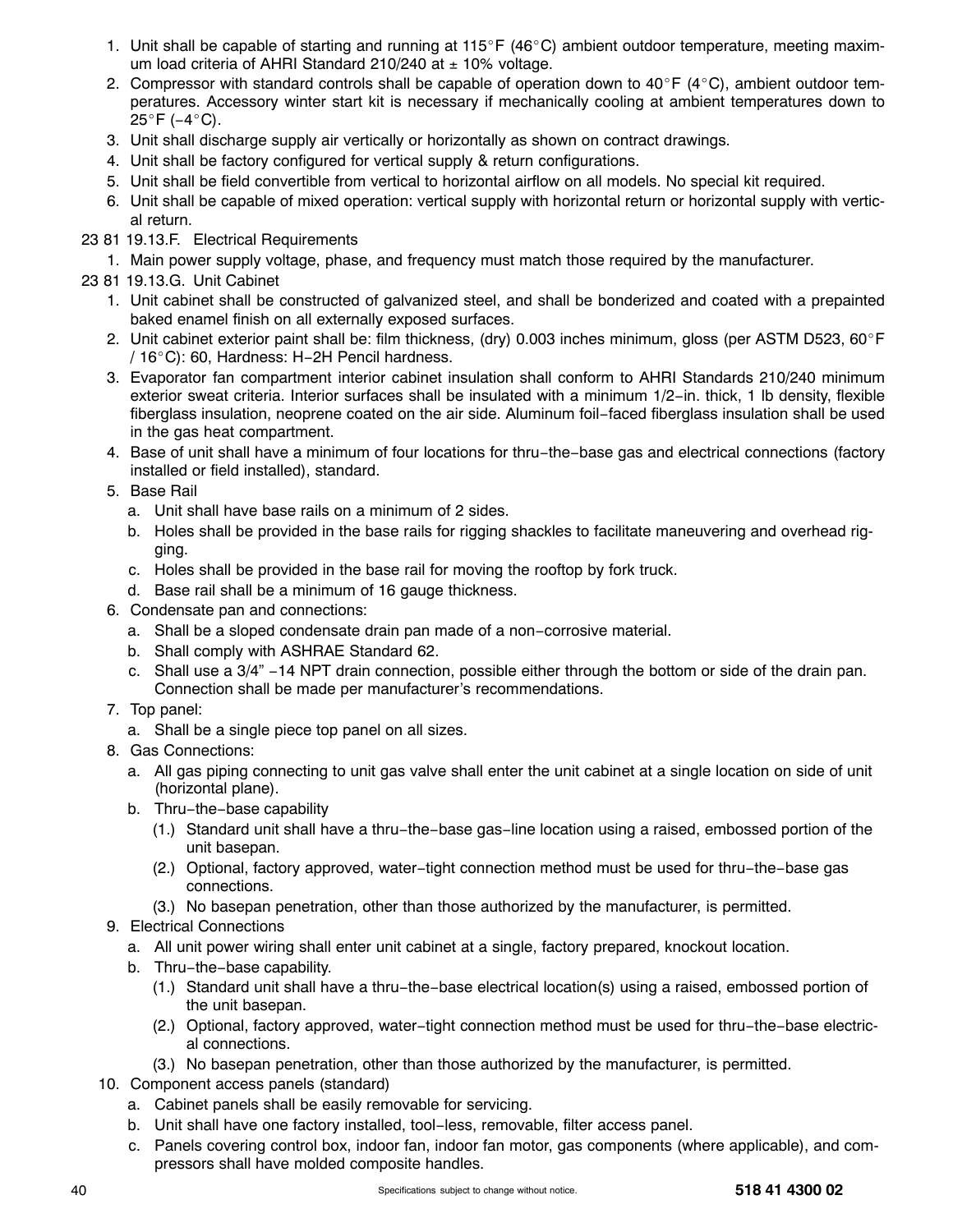- d. Handles shall be UV modified, composite. They shall be permanently attached, and recessed into the panel.
- e. Screws on the vertical portion of all removable access panel shall engage into heat resistant, molded composite collars.
- f. Collars shall be removable and easily replaceable using manufacturer recommended parts.
- 23 81 19.13.H. Gas Heat
	- 1. General
		- a. Heat exchanger shall be an induced draft design. Positive pressure heat exchanger designs shall not be allowed.
		- b. Shall incorporate a direct−spark ignition system and redundant main gas valve.
		- c. Gas supply pressure at the inlet to the rooftop unit gas valve must match that required by the manufacturer.
	- 2. The heat exchanger shall be controlled by an integrated gas controller (IGC) microprocessor.
		- a. IGC board shall notify users of fault using an LED (light−emitting diode).
		- b. The LED shall be visible without removing the control box access panel.
		- c. IGC board shall contain algorithms that modify evaporator fan operation to prevent future cycling on high temperature limit switch.
		- d. Unit shall be equipped with anti−cycle protection with one short cycle on unit flame rollout switch or 4 continuous short cycles on the high temperature limit switch. Fault indication shall be made using an LED.
	- 3. Standard Heat Exchanger construction
		- a. Heat exchanger shall be of the tubular−section type constructed of a minimum of 20−gauge steel coated with a nominal 1.2 mil aluminum−silicone alloy for corrosion resistance.
		- b. Burners shall be of the in−shot type constructed of aluminum−coated steel.
		- c. Burners shall incorporate orifices for rated heat output up to 2000 ft (610m) elevation. Additional accessory kits may be required for applications above 2000 ft (610m) elevation, depending on local gas supply conditions.
		- d. Each heat exchanger tube shall contain multiple dimples for increased heating effectiveness.
	- 4. Optional Stainless Steel Heat Exchanger construction
		- a. Use energy saving, direct−spark ignition system.
		- b. Use a redundant main gas valve.
		- c. Burners shall be of the in−shot type constructed of aluminum−coated steel.
		- d. All gas piping shall enter the unit cabinet at a single location on side of unit (horizontal plane).
		- e. The optional stainless steel heat exchanger shall be of the tubular−section type, constructed of a minimum of 20−gauge type 409 stainless steel.
		- f. Type 409 stainless steel shall be used in heat exchanger tubes and vestibule plate.
		- g. Complete stainless steel heat exchanger allows for greater application flexibility.
	- 5. Optional Low  $NO<sub>x</sub>$  Heat Exchanger construction
		- a. Low NO<sub>x</sub> reduction shall be provided to reduce nitrous oxide emissions to meet California's Air Quality Management District (SCAQMD) low−NO<sub>x</sub> emissions requirement of 40 nanograms per joule or less.
		- b. Primary tubes and vestibule plates on low  $NO<sub>x</sub>$  units shall be 409 stainless steel. Other components shall be aluminized steel.
	- 6. Induced draft combustion motor and blower
		- a. Shall be a direct−drive, single inlet, forward−curved centrifugal type.
		- b. Shall be made from steel with a corrosion−resistant finish.
		- c. Shall have permanently lubricated sealed bearings.
		- d. Shall have inherent thermal overload protection.
		- e. Shall have an automatic reset feature.
- 23 81 19.13.I. Coils
	- 1. Standard Aluminum Fin Copper Tube Coils:
		- a. Standard evaporator and condenser coils shall have aluminum lanced plate fins mechanically bonded to seamless internally grooved copper tubes with all joints brazed.
		- b. Evaporator coils shall be leak tested to 150 psig, pressure tested to 450 psig, and qualified to UL 1995 burst test at 1775 psig.
		- c. Condenser coils shall be leak tested to 150 psig, pressure tested to 650 psig, and qualified to UL 1995 burst test at 1980 psig.
	- 2. Optional Pre−coated aluminum−fin condenser coils (3 Phase Models Only):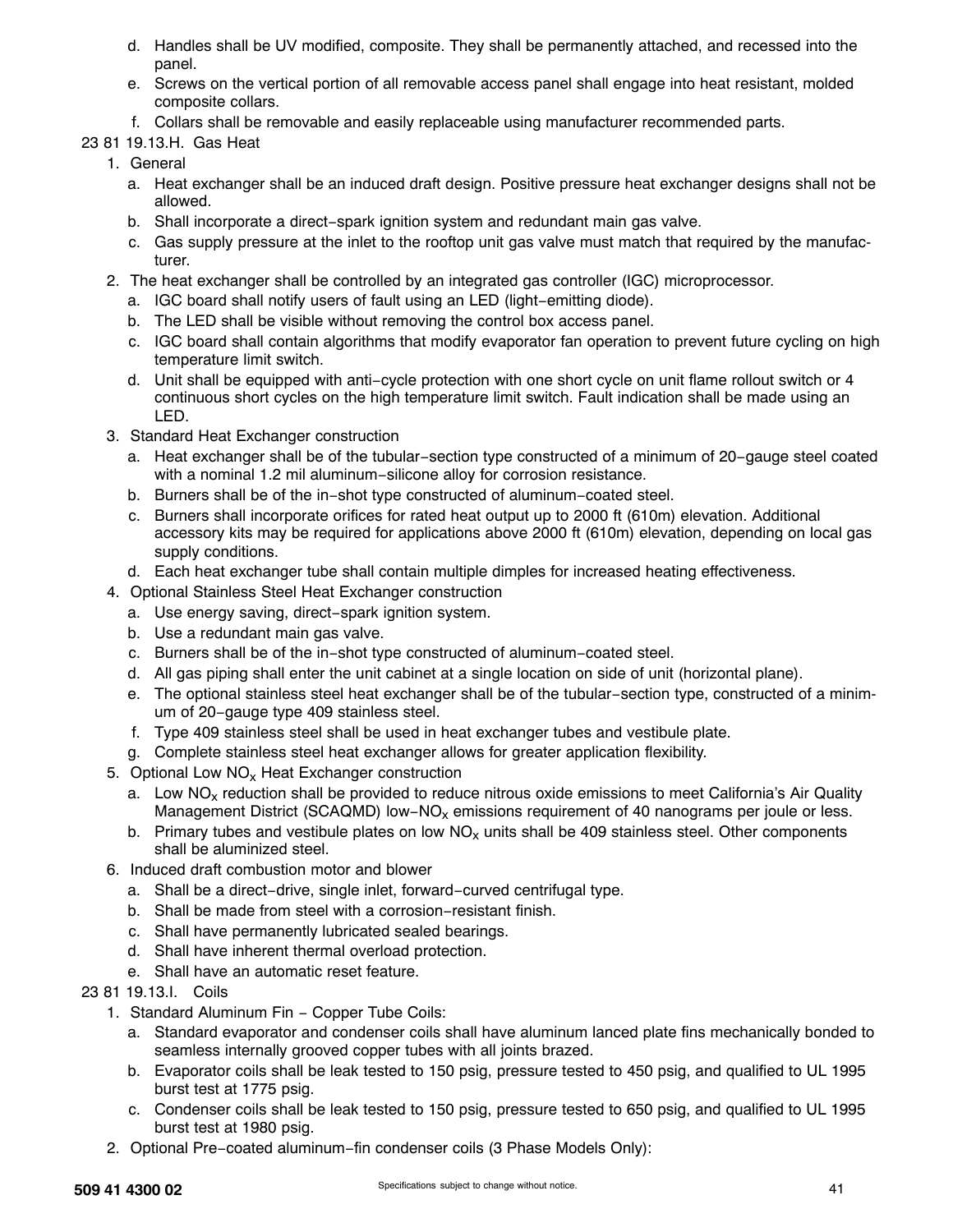- a. Shall have a durable epoxy−phenolic coating to provide protection in mildly corrosive coastal environments.
- b. Coating shall be applied to the aluminum fin stock prior to the fin stamping process to create an inert barrier between the aluminum fin and copper tube.
- c. Epoxy−phenolic barrier shall minimize galvanic action between dissimilar metals.
- 3. Optional Copper−fin evaporator and condenser coils (3 Phase Models Only):
	- a. Shall be constructed of copper fins mechanically bonded to copper tubes and copper tube sheets.
	- b. Galvanized steel tube sheets shall not be acceptable.
	- c. A polymer strip shall prevent coil assembly from contacting the sheet metal coil pan to minimize potential for galvanic corrosion between coil and pan.
- 4. Optional E−coated aluminum−fin evaporator and condenser coils (3 Phase Models Only):
	- a. Shall have a flexible epoxy polymer coating uniformly applied to all coil surface areas without material bridging between fins.
	- b. Coating process shall ensure complete coil encapsulation of tubes, fins and headers.
	- c. Color shall be high gloss black with gloss per ASTM D523−89.
	- d. Uniform dry film thickness from 0.8 to 1.2 mil on all surface areas including fin edges.
	- e. Superior hardness characteristics of 2H per ASTM D3363−92A and cross−hatch adhesion of 4B−5B per ASTM D3359−93.
	- f. Impact resistance shall be up to 160 in.−lb (ASTM D2794−93).
	- g. Humidity and water immersion resistance shall be up to minimum 1000 and 250 hours respectively (ASTM D2247−92 and ASTM D870−92).
	- h. Corrosion durability shall be confirmed through testing to be no less than 1000 hours salt spray per ASTM B117−90.
- 23 81 19.13.J. Refrigerant Components
	- 1. Refrigerant circuit shall include the following control, safety, and maintenance features:
		- a. Fixed orifice metering system shall prevent mal−distribution of two−phase refrigerant by including multiple fixed orifice devices in each refrigeration circuit. Each orifice is to be optimized to the coil circuit it serves.
		- b. Refrigerant filter drier Solid core design.
		- c. Service gauge connections on suction and discharge lines.
		- d. Pressure gauge access through a specially designed access port in the top panel of the unit.
	- 2. There shall be gauge line access port in the skin of the rooftop, covered by a black, removable plug.
		- a. The plug shall be easy to remove and replace.
		- b. When the plug is removed, the gauge access port shall enable maintenance personnel to route their pressure gauge lines.
		- c. This gauge access port shall facilitate correct and accurate condenser pressure readings by enabling the reading with the compressor access panel on.
		- d. The plug shall be made of a leak proof, UV−resistant, composite material.
	- 3. Compressors
		- a. Unit shall use fully hermetic, scroll compressor for each independent refrigeration circuit.
		- b. Compressor motors shall be cooled by refrigerant gas passing through motor windings.
		- c. Compressors shall be internally protected from high discharge temperature conditions.
		- d. Compressors shall be protected from an over−temperature and over−amperage conditions by an internal, motor overload device.
		- e. Compressor shall be factory mounted on rubber grommets.
		- f. Compressor motors shall have internal line break thermal, current overload and high pressure differential protection.
		- g. Crankcase heaters shall not be required for normal operating range, unless required by compressor manufacturer due to refrigerant charge limits.
- 23 81 19.13.K. Filter Section
	- 1. Filters access is specified in the unit cabinet section of this specification.
	- 2. Filters shall be held in place by a pivoting filter tray, facilitating easy removal and installation.
	- 3. Shall consist of factory installed, low velocity, throw−away 2−in. thick fiberglass filters.
	- 4. Filters shall be standard, commercially available sizes.
	- 5. Only one size filter per unit is allowed.
- 23 81 19.13.L. Evaporator Fan and Motor
	- 1. Evaporator fan motor: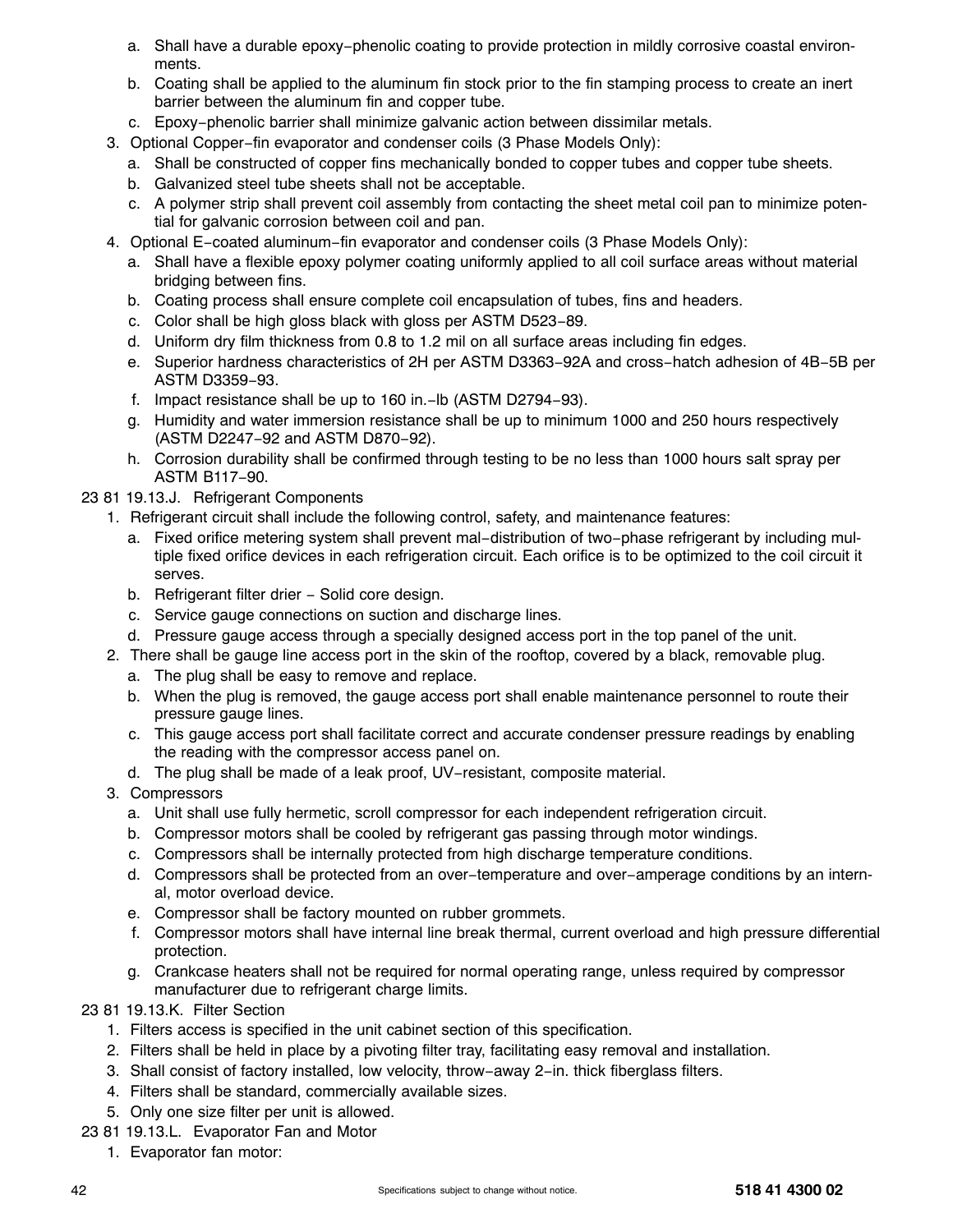- a. Shall have permanently lubricated bearings.
- b. Shall have inherent automatic−reset thermal overload protection or circuit breaker.
- c. Shall have a maximum continuous bhp rating for continuous duty operation; no safety factors above that rating shall be required.
- 2. Direct Drive ECM X13 Evaporator Fan Standard:
	- a. Multi−speed motor with easy quick adjustment settings.
	- b. Blower fan shall be double−inlet type with forward−curved blades.
	- c. Shall be constructed from steel with a corrosion resistant finish and dynamically balanced.
- 3. Belt−driven Evaporator Fan Factory Optional:
	- a. Belt drive shall include an adjustable pitch motor pulley.
	- b. Shall use sealed, permanently lubricated ball−bearing type.
	- c. Blower fan shall be double−inlet type with forward−curved blades.
	- d. Shall be constructed from steel with a corrosion resistant finish and dynamically balanced.
- 23 81 19.13.M. Condenser Fans and Motors
	- 1. Condenser fan motors:
		- a. Shall be a totally enclosed motor.
		- b. Shall use permanently lubricated bearings.
		- c. Shall have inherent thermal overload protection with an automatic reset feature.
		- d. Shall use a shaft−down design on all sizes.
	- 2. Condenser Fans:
		- a. Shall be a direct−driven propeller type fan.
		- b. Shall have galvalum blades riveted to corrosion−resistant steel spiders and shall be dynamically balanced.
- 23 81 19.13.N. Special Features Options and Accessories
	- 1. Integrated EconoMi\$er IV and EconoMi\$er X standard leak rate models. (Factory installed on 3 phase models only. Field installed on all 3 and 1 phase models)
		- a. Integrated, gear driven opposing modulating blade design type capable of simultaneous economizer and compressor operation.
		- b. Independent modules for vertical or horizontal return configuration shall be available. Vertical return modules shall be available as a factory installed option.
		- c. Damper blades shall be galvanized steel with composite gears. Plastic or composite blades on intake or return shall not be acceptable.
		- d. Shall include all hardware and controls to provide free cooling with outdoor air when temperature and/or humidity are below setpoints.
		- e. Shall be equipped with gear driven dampers for both the outdoor ventilation air and the return air for positive air stream control.
		- f. Standard leak rate shall be equipped with dampers not to exceed 2% leakage at 1 in. wg pressure differential.
		- g. Economizer controller on EconoMi\$er IV models shall be Honeywell W7212 that provides:
			- (1.) Combined minimum and DCV maximum damper position potentiometers with compressor staging relay.
			- (2.) Functions with solid state analog enthalpy or dry bulb changeover control sensing.
			- (3.) Contain LED indicates for: when free cooling is available, when module is in DCV mode, when exhaust fan contact is closed.
		- h. Economizer controller on EconoMi\$er X models shall be the Honeywell W7220 that provides:
			- (1.) 2−line LCD interface screen for setup, configuration and troubleshooting.
			- (2.) On−board Fault Detection and Diagnostics (FDD) that senses and alerts when the economizer is not operating properly, per California Title 24.
			- (3.) Sensor failure loss of communication identification
			- (4.) Automatic sensor detection
			- (5.) Capabilities for use with multiple−speed indoor fan systems
			- (6.) Utilize digital sensors: Dry bulb and Enthalpy
		- i. Shall be capable of introducing up to 100% outdoor air.
		- j. Shall be equipped with a barometric relief damper capable of relieving up to 100% return air and contain seals that meet ASHRAE 90.1 requirements.
		- k. Shall be designed to close damper(s) during loss−of−power situations with spring return built into motor.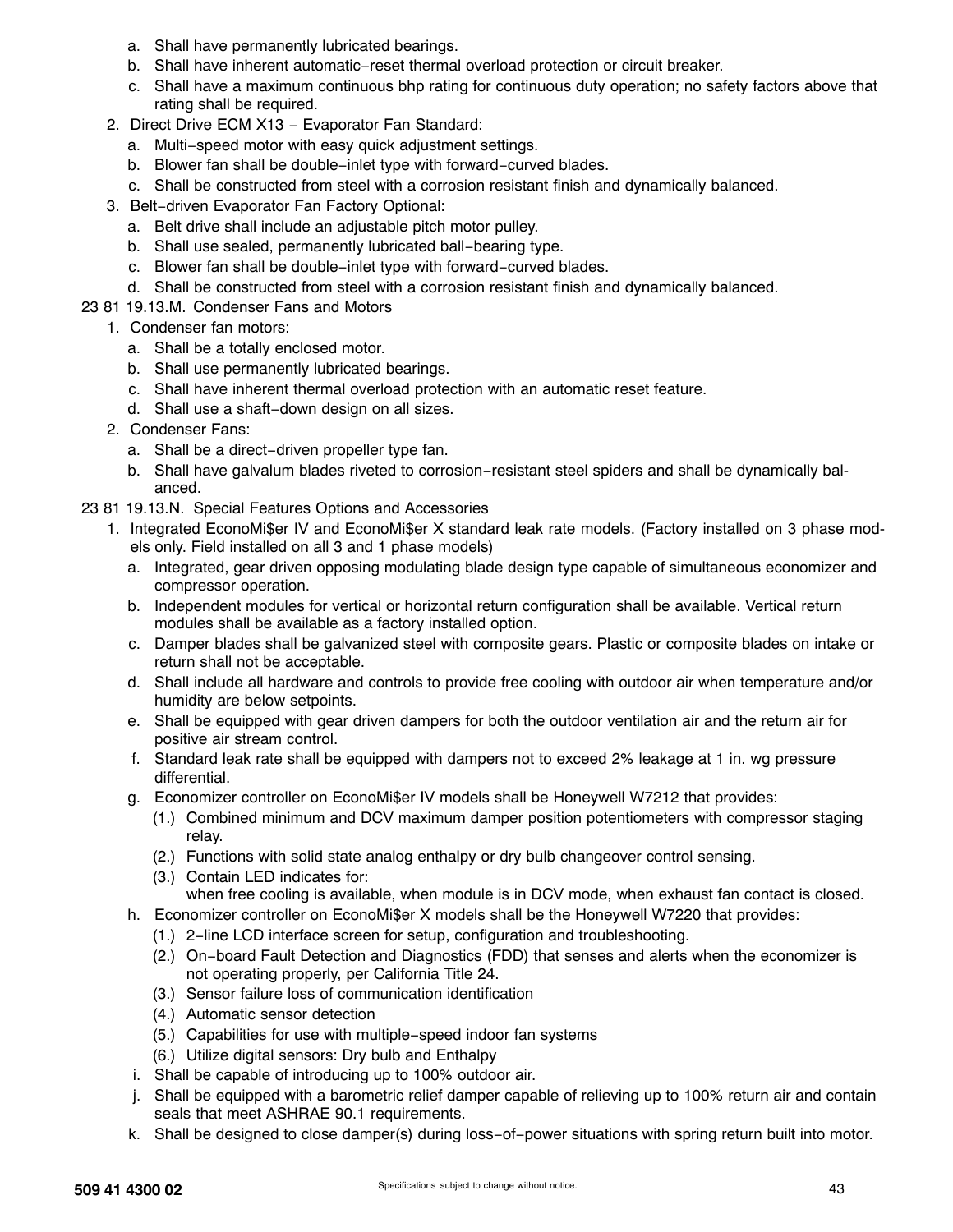- l. Dry bulb outdoor air temperature sensor shall be provided as standard. Enthalpy sensor is also available on factory installed only. Outdoor air sensor setpoint shall be adjustable and shall range from 40 to  $100^{\circ}$  F /4 to 38 $^{\circ}$ C. Additional sensor options shall be available as accessories.
- m. The economizer controller shall also provide control of an accessory power exhaust unit function. Factory set at 100%, with a range of 0% to 100%.
- n. The economizer shall maintain minimum airflow into the building during occupied period and provide design ventilation rate for full occupancy.
- o. Dampers shall be completely closed when the unit is in the unoccupied mode.
- p. Economizer controller shall accept a 2-10 Vdc CO<sub>2</sub> sensor input for IAQ/DCV control. In this mode, dampers shall modulate the outdoor air damper to provide ventilation based on the sensor input.
- q. Compressor lockout temperature on W7220 is adjustable from −45°F to 80°F, set at a factory default of 32°F. Others shall open at 35°F (2°C) and closes at 50°F (10°C).
- r. Actuator shall be direct coupled to economizer gear. No linkage arms or control rods shall be acceptable.
- s. Economizer controller shall provide indications when in free cooling mode, in the DCV mode, or the exhaust fan contact is closed.
- 2. Integrated EconoMi\$er X Ultra Low Leak rate models. (Factory installed on 3 phase models only. Field installed on all 3 and 1 phase models)
	- a. Integrated, gear driven opposing modulating blade design type capable of simultaneous economizer and compressor operation.
	- b. Independent modules for vertical or horizontal return configuration shall be available. Vertical return modules shall be available as a factory installed option.
	- c. Damper blades shall be galvanized steel with composite gears. Plastic or composite blades on intake or return shall not be acceptable.
	- d. Shall include all hardware and controls to provide free cooling with outdoor air when temperature and/or humidity are below setpoints.
	- e. Shall be equipped with gear driven dampers for both the outdoor ventilation air and the return air for positive air stream control
	- f. Ultra Low Leak design meets California Title 24 section 140.4 and ASHRAE 90.1 requirements for 4 cfm per sq.ft. on the outside air dampers and 10 cfm per sq. ft. on the return dampers.
	- g. Economizer controller on EconoMi\$er X models shall be the Honeywell W7220 that provides:
		- (1.) 2−line LCD interface screen for setup, configuration and troubleshooting
		- (2.) On−board Fault Detection and Diagnostics (FDD) that senses and alerts when the economizer is not operating properly, per California Title 24.
		- (3.) Sensor failure loss of communication identification
		- (4.) Automatic sensor detection
		- (5.) Capabilities for use with multiple−speed indoor fan systems
		- (6.) Utilize digital sensors: Dry bulb and Enthalpy
	- h. Shall be capable of introducing up to 100% outdoor air.
	- i. Shall be equipped with a barometric relief damper capable of relieving up to 100% return air and contain seals that meet ASHRAE 90.1 requirements.
	- j. Shall be designed to close damper(s) during loss−of−power situations with spring return built into motor.
	- k. Dry bulb outdoor air temperature sensor shall be provided as standard. Enthalpy sensor is also available on factory installed only. Outdoor air sensor setpoint shall be adjustable and shall range from 40 to 100° F / 4 to 38° C. Additional sensor options shall be available as accessories.
	- l. The economizer controller shall also provide control of an accessory power exhaust unit function. Factory set at 100%, with a range of 0% to 100%.
	- m. The economizer shall maintain minimum airflow into the building during occupied period and provide design ventilation rate for full occupancy.
	- n. Dampers shall be completely closed when the unit is in the unoccupied mode.
	- o. Economizer controller shall accept a 2-10 Vdc CO<sub>2</sub> sensor input for IAQ/DCV control. In this mode, dampers shall modulate the outdoor air damper to provide ventilation based on the sensor input.
	- p. Compressor lockout temperature on W7220 is adjustable from −45° F to 80° F, set at a factory default of 32° F. Others shall open at 35°F (2°C) and closes at 50°F (10°C).
	- q. Actuator shall be direct coupled to economizer gear. No linkage arms or control rods shall be acceptable.
	- r. Economizer controller shall provide indications when in free cooling mode, in the DCV mode, or the exhaust fan contact is closed.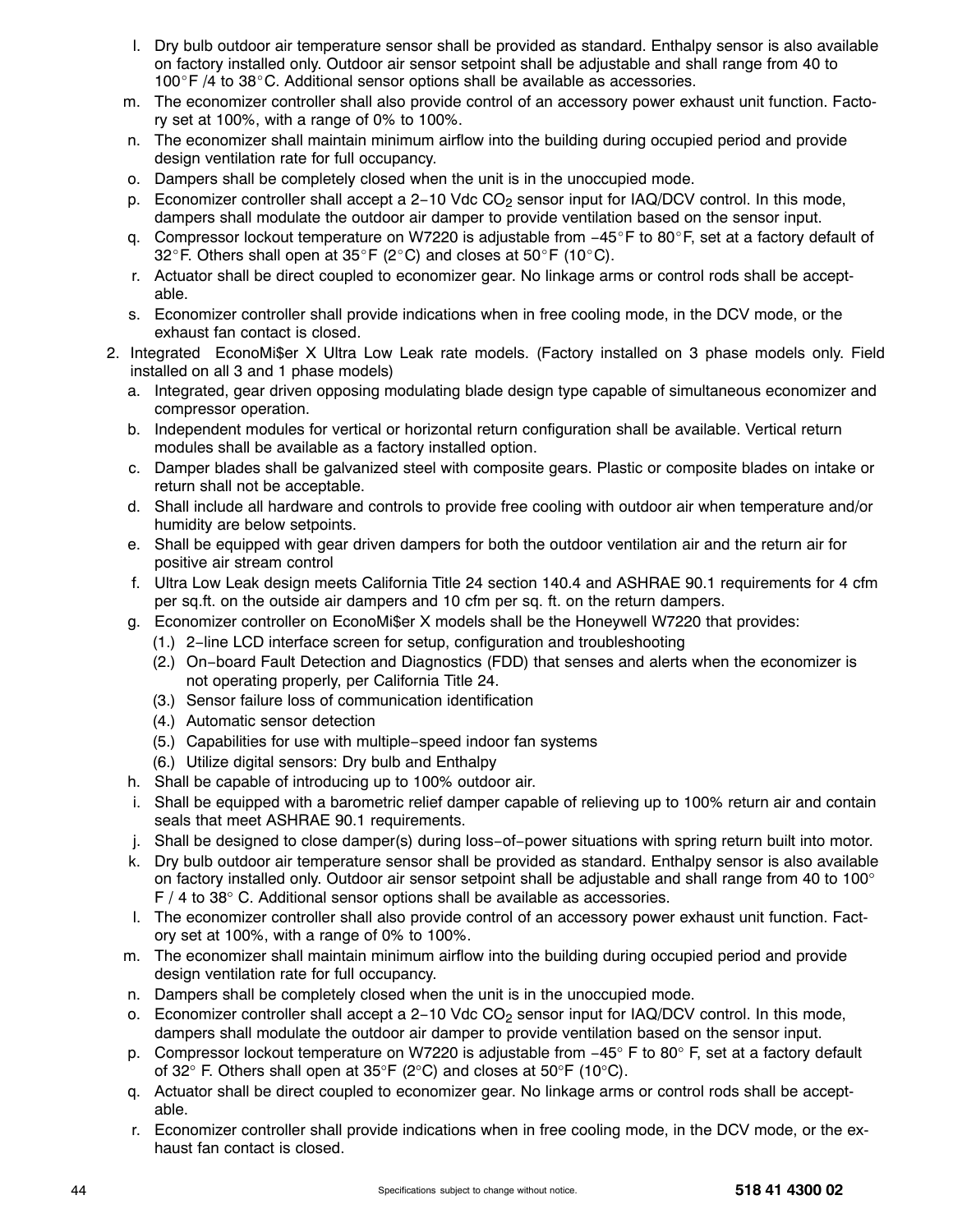- 3. Two−Position Damper (Factory installed on 3 Phase Models Only. Field installed on all 3 and 1 Phase Models)
	- a. Damper shall be a Two−Position Damper. Damper travel shall be from the full closed position to the field adjustable %−open setpoint.
	- b. Damper shall include adjustable damper travel from 25% to 100% (full open).
	- c. Damper shall include single or dual blade, gear driven dampers and actuator motor.
	- d. Actuator shall be direct coupled to damper gear. No linkage arms or control rods shall be acceptable.
	- e. Damper will admit up to 100% outdoor air for applicable rooftop units.
	- f. Damper shall close upon indoor (evaporator) fan shutoff and/or loss of power.
	- g. The damper actuator shall plug into the rooftop unit's wiring harness plug. No hard wiring shall be required.
	- h. Outside air hood shall include aluminum water entrainment filter.
- 4. Manual damper
	- a. Manual damper package shall consist of damper, air inlet screen, and rain hood which can be preset to admit up to 25 or 50% outdoor air for year round ventilation.
- 5. Hot Gas ReHeat Dehumidification System (3 Phase Models Only):
	- a. The Hot Gas ReHeat Dehumidification System shall be factory installed and shall provide greater dehumidification of the occupied space by two modes of dehumidification operations in addition to its normal design cooling mode:
		- (1.) Subcooling mode further sub cools the hot liquid refrigerant leaving the condenser coil when both temperature and humidity in the space are not satisfied.
		- (2.) Hot Gas ReHeat mode shall mix a portion of the hot gas from the discharge of the compressor with the hot liquid refrigerant leaving the condenser coil to create a two−phase heat transfer in the system, resulting in a neutral leaving air temperature when only humidity in the space is not satisfied.
		- (3.) Includes head pressure controller.
- 6. Head Pressure Control Package
	- a. Controller shall control coil head pressure by condenser fan speed modulation or condenser fan cycling and wind baffles.
	- b. Shall consist of solid−state control and condenser coil temperature sensor to maintain condensing temperature between 90°F (32°C) and 110°F (43°C) at outdoor ambient temperatures down to −20°F  $(-29^{\circ}C)$ .
- 7. Propane Conversion Kit
	- a. Package shall contain all the necessary hardware and instructions to convert a standard natural gas unit for use with liquefied propane, up to 2000 ft (610m) elevation.
	- b. Additional accessory kits may be required for applications above 2000 ft (610m) elevation.
- 8. Flue Shield
	- a. Flue shield shall provide protection from the hot sides of the gas flue hood.
- 9. Condenser Coil Hail Guard Assembly (Factory installed on 3 Phase Models Only. Field installed on all 3 and 1 Phase Models)
	- a. Shall protect against damage from hail.
	- b. Shall be either hood style or louvered.
- 10. Unit−Mounted, Non−Fused Disconnect Switch (Available on units with MOCP's of 80 amps or less):
	- a. Switch shall be factory installed, internally mounted.
	- b. National Electric Code (NEC) and UL approved non−fused switch shall provide unit power shutoff.
	- c. Shall be accessible from outside the unit.
	- d. Shall provide local shutdown and lockout capability.
- 11. Convenience Outlet:
	- a. Non−Powered convenience outlet.
		- (1.) Outlet shall be powered from a separate 115/120v power source.
		- (2.) A transformer shall not be included.
		- (3.) Outlet shall be factory installed and internally mounted with easily accessible 115−v female receptacle.
		- (4.) Outlet shall include 15 amp GFI receptacles with independent fuse protection.
		- (5.) Outlet shall be accessible from outside the unit.
		- (6.) Outlet shall include a field installed "Wet in Use" cover.
- 12. Flue Discharge Deflector: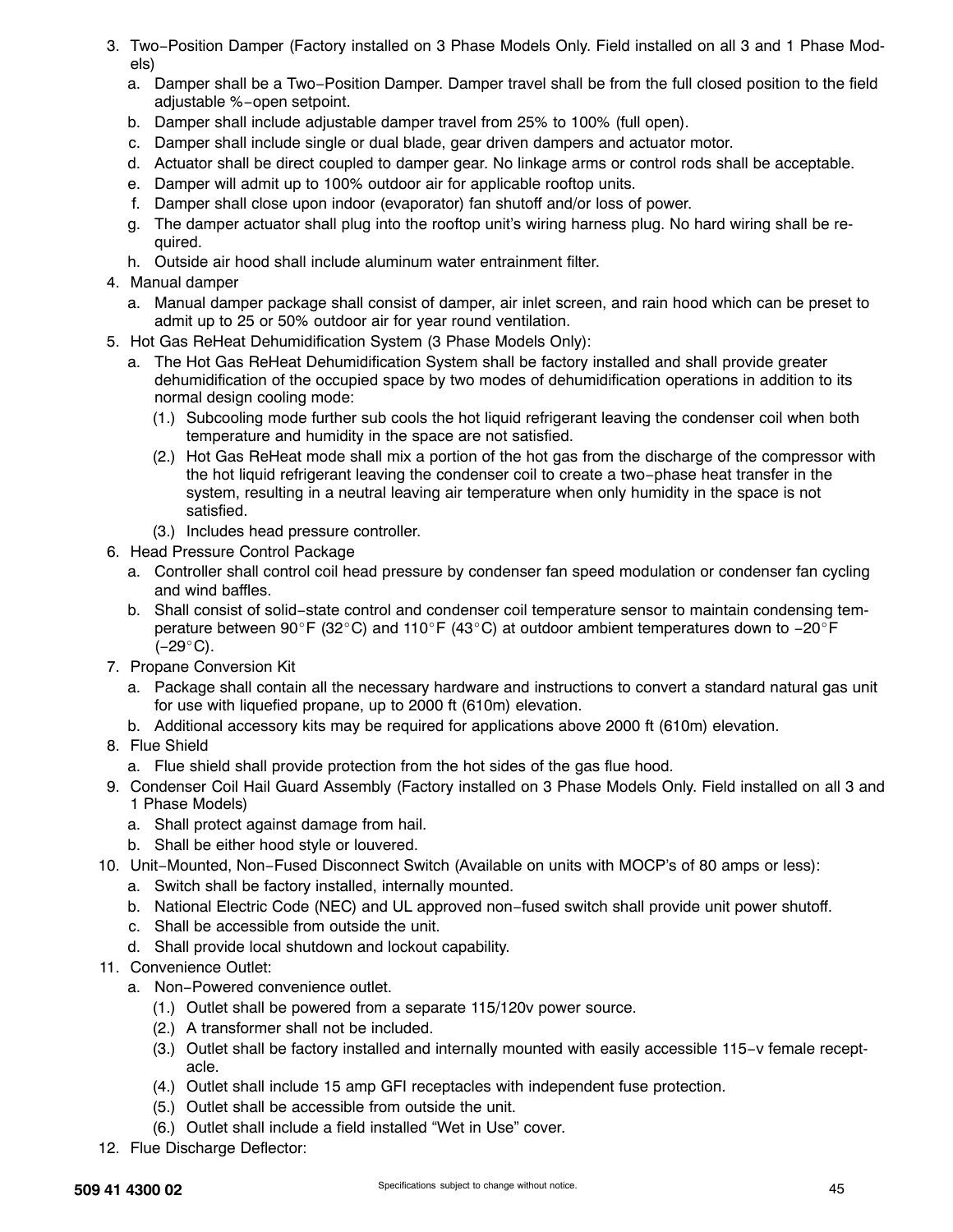- a. Flue discharge deflector shall direct unit exhaust vertically instead of horizontally.
- b. Deflector shall be defined as a "natural draft" device by the National Fuel and Gas (NFG) code.
- 13. Thru−the−Base Connectors:
	- a. Kits shall provide connectors to permit gas and electrical connections to be brought to the unit through the unit basepan.
	- b. Minimum of four connection locations per unit.
- 14. Propeller Power Exhaust:
	- a. Power exhaust shall be used in conjunction with an integrated economizer.
	- b. Independent modules for vertical or horizontal return configurations shall be available.
	- c. Horizontal power exhaust is shall be mounted in return ductwork.
	- d. Power exhaust shall be controlled by economizer controller operation. Exhaust fans shall be energized when dampers open past the 0−100% adjustable setpoint on the economizer control.
- 15. Roof Curbs (Vertical):
	- a. Full perimeter roof curb with exhaust capability providing separate air streams for energy recovery from the exhaust air without supply air contamination.
	- b. Formed galvanized steel with wood nailer strip and shall be capable of supporting entire unit weight.
	- c. Permits installation and securing of ductwork to curb prior to mounting unit on the curb.
- 16. High Altitude Gas Conversion Kit:
	- a. Package shall contain all the necessary hardware and instructions to convert a standard natural gas unit to operate from 2000−7000 ft (610 to 2134m) elevation with natural gas or from 0−7000 ft (90−2134m) elevation with liquefied propane.
- 17. Outdoor Air Enthalpy Sensor:
	- a. The outdoor air enthalpy sensor shall be used to provide single enthalpy control. When used in conjunction with a return air enthalpy sensor, the unit will provide differential enthalpy control. The sensor allows the unit to determine if outside air is suitable for free cooling.
- 18. Return Air Enthalpy Sensor:
	- a. The return air enthalpy sensor shall be used in conjunction with an outdoor air enthalpy sensor to provide differential enthalpy control.
- 19. Indoor Air Quality  $(CO<sub>2</sub>)$  Sensor:
	- a. Shall be able to provide demand ventilation indoor air quality (IAQ) control.
	- b. The IAQ sensor shall be available in duct mount, wall mount, or wall mount with LED display. The setpoint shall have adjustment capability.
- 20. Smoke detectors (factory installed only):
	- a. Shall be a Four−Wire Controller and Detector.
	- b. Shall be environmental compensated with differential sensing for reliable, stable, and drift−free sensitivity.
	- c. Shall use magnet−activated test/reset sensor switches.
	- d. Shall have tool−less connection terminal access.
	- e. Shall have a recessed momentary switch for testing and resetting the detector.
	- f. Controller shall include:
		- (1.) One set of normally open alarm initiation contacts for connection to an initiating device circuit on a fire alarm control panel.
		- (2.) Two Form−C auxiliary alarm relays for interface with rooftop unit or other equipment.
		- (3.) One Form−C supervision (trouble) relay to control the operation of the Trouble LED on a remote test/reset station.
		- (4.) Capable of direct connection to two individual detector modules.
		- (5.) Can be wired to up to 14 other duct smoke detectors for multiple fan shutdown applications
- 21. Winter start kit
	- a. Shall contain a bypass device around the low pressure switch.
	- b. Shall be required when mechanical cooling is required down to  $25^{\circ}F$  (-4°C).
	- c. Shall not be required to operate on an economizer when below an outdoor ambient of  $40^{\circ}$ F (4 $^{\circ}$ C).
- 22. Time Guard
	- a. Shall prevent compressor short-cycling by providing a 5-minute delay (±2 minutes) before restarting a compressor after shutdown for any reason.
	- b. One device shall be required per compressor.
- 23. Hinged Access Panels
	- a. Shall provide easy access through integrated quarter turn latches.
	- b. Shall be on major panels of: filter, control box, fan motor, and compressor.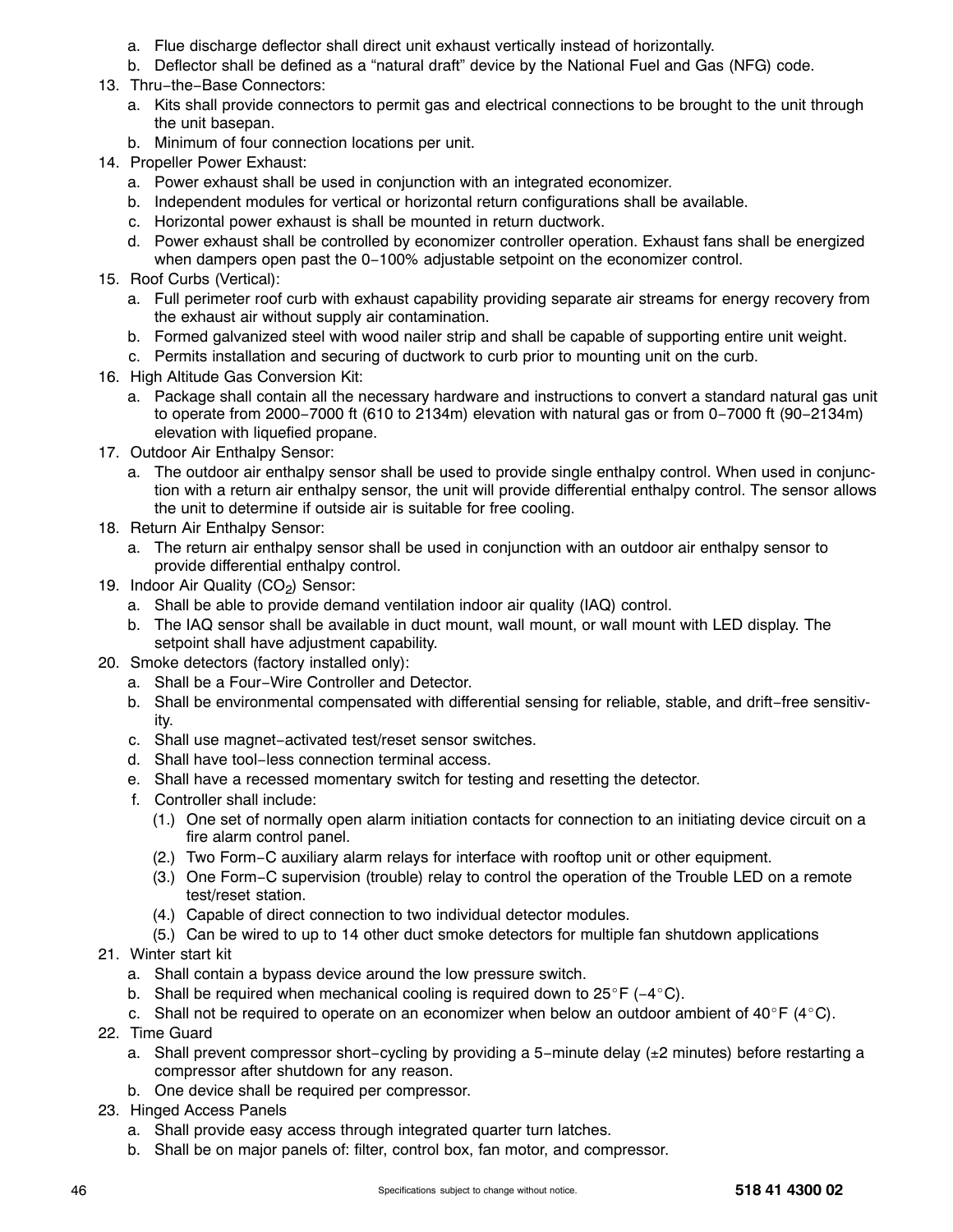# **ACCESSORIES − RGX036−60**

#### **ECONOMIZERS ECONOMI\$ER IV (FOR 1-SPEED INDOOR FAN MOTOR ONLY) – STANDARD LEAK CONTROLLER INCLUDED VERTICAL Model Number Description Use With Model Size Approx Ship Wt. LBS (KGS)** CRECOMZR020A02 STANDARD LEAK Vertical EconoMi\$er IV with solid-state controller, gear-driven, damper, spring return actuator, up to 100% barometric relief, supply and outdoor air temperature sensors, and CO2 sensor compatible, for 036-060 Elect Mech **Controls** 55 (25)

**<sup>1</sup>** EconoMi\$er IV cannot be installed with an EconoMi\$er X, Manual Damper, or Motorized Damper.

**<sup>2</sup>** When installed on a unit with hinged panels, hinged panel access kit is also required.

use in non-DDC applications.

|                | <b>HORIZONTAL</b>                                                                                                                                                                                                                                                               |                                   |                                        |
|----------------|---------------------------------------------------------------------------------------------------------------------------------------------------------------------------------------------------------------------------------------------------------------------------------|-----------------------------------|----------------------------------------|
| Model Number   | <b>Description</b>                                                                                                                                                                                                                                                              | Use With<br><b>Model Size</b>     | <b>Approx</b><br>Ship Wt.<br>LBS (KGS) |
| CRECOMZR024A02 | STANDARD LEAK Horizontal EconoMi\$er IV with solid-state controller,<br>gear-driven, modulating damper, spring return actuator, up to 100% baromet-<br>ric relief, supply and outdoor air temperature sensors, and CO2 sensor com-<br>patible, for use in non-DDC applications. | 036-060<br>Elect Mech<br>Controls | 85 (39)                                |

**<sup>1</sup>** EconoMi\$er IV cannot be installed with an EconoMi\$er X, Manual Damper, or Motorized Damper.

**<sup>2</sup>** When installed on a unit with hinged panels, hinged panel access kit is also required.

#### **ECONOMIZER X (FOR 1 & 2-SPEED INDOOR FAN MOTOR ) – STANDARD LEAK, CONTROLLER INCLUDED**

#### **VERTICAL**

| .              |                                                                                                                                                                                                                                                                                                                                                                                                           |                                      |                                        |  |  |
|----------------|-----------------------------------------------------------------------------------------------------------------------------------------------------------------------------------------------------------------------------------------------------------------------------------------------------------------------------------------------------------------------------------------------------------|--------------------------------------|----------------------------------------|--|--|
| Model Number   | <b>Description</b>                                                                                                                                                                                                                                                                                                                                                                                        | <b>Use With</b><br><b>Model Size</b> | <b>Approx</b><br>Ship Wt.<br>LBS (KGS) |  |  |
| CRECOMZR076A00 | STANDARD LEAK - Vertical EconoMi\$er X with solid-state W7220 controller,<br>gear-driven, modulating damper, spring return actuator, up to 100% baromet-<br>ric relief, supply and outdoor air temperature sensors, and CO2 sensor com-<br>patible, for use in electro mechanical controls only. Controller meets California<br>Title 24 Section 120.2 Fault Detection and Diagnostic (FDD) requirements. | 036-060<br>Elect Mech<br>Controls    | 105 (48)                               |  |  |

**<sup>1</sup>** EconoMi\$er X cannot be installed with an EconoMi\$er IV, Manual Damper or Motorized Damper.

**<sup>2</sup>** When installed on a unit with hinged panels, hinged panel access kit is also required.

| <b>HORIZONTAL</b>   |                                                                                                                                                                                                                                                                                                                                                                                                                  |                                   |                                        |  |  |
|---------------------|------------------------------------------------------------------------------------------------------------------------------------------------------------------------------------------------------------------------------------------------------------------------------------------------------------------------------------------------------------------------------------------------------------------|-----------------------------------|----------------------------------------|--|--|
| <b>Model Number</b> | <b>Description</b>                                                                                                                                                                                                                                                                                                                                                                                               | Use With<br><b>Model Size</b>     | <b>Approx</b><br>Ship Wt.<br>LBS (KGS) |  |  |
| CRECOMZR077A00      | STANDARD LEAK - Horizontal EconoMi\$er X with solid-state W7220 con-<br>troller, gear-driven, modulating damper, spring return actuator, up to 100%<br>barometric relief, supply and outdoor air temperature sensors, and CO2 sen-<br>sor compatible, for use in electro mechanical controls only. Controller meets<br>California title 24 Section 120.2 Fault Detection and Diagnostic (FDD) require-<br>ments. | 036-060<br>Elect Mech<br>Controls | 105(48)                                |  |  |

**<sup>1</sup>** EconoMi\$er X cannot be installed with an EconoMi\$er IV, Manual Damper or Motorized Damper.

**<sup>2</sup>** When installed on a unit with hinged panels, hinged panel access kit is also required.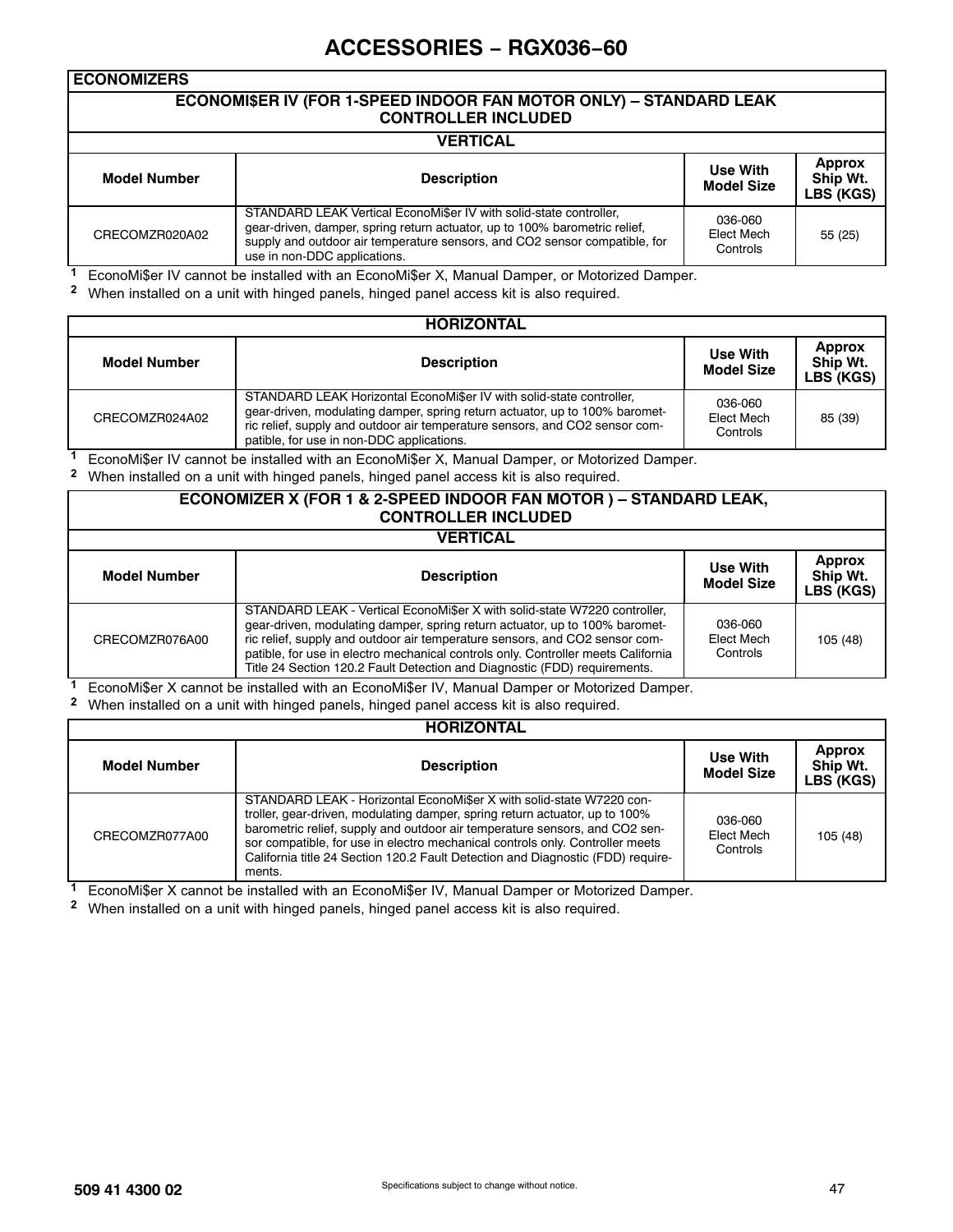#### **ECONOMI\$ER X (FOR 1 & 2-SPEED INDOOR FAN MOTOR ) – ULTRA LOW LEAK, CONTROLLER INCLUDED**

| VERTICAL            |                                                                                                                                                                                                                                                                                                                                                                                                                                                                                                                                         |                                      |                                        |  |  |
|---------------------|-----------------------------------------------------------------------------------------------------------------------------------------------------------------------------------------------------------------------------------------------------------------------------------------------------------------------------------------------------------------------------------------------------------------------------------------------------------------------------------------------------------------------------------------|--------------------------------------|----------------------------------------|--|--|
| <b>Model Number</b> | <b>Description</b>                                                                                                                                                                                                                                                                                                                                                                                                                                                                                                                      | <b>Use With</b><br><b>Model Size</b> | <b>Approx</b><br>Ship Wt.<br>LBS (KGS) |  |  |
| CRECOMZR067A00      | Ultra LOW LEAK - Vertical EconoMi\$er X with solid-state W7220 controller,<br>gear-driven, modulating damper, spring return actuator, up to 100% baromet-<br>ric relief, supply and outdoor air temperature sensors, and CO2 sensor com-<br>patible, for use in electro mechanical controls only. Also includes return, out-<br>side air, and relief air damper leakage that meets Title 24 section 140.4 and<br>ASHRAE 90.1 requirements. Controller meets California Title 24 Fault Detec-<br>tion and Diagnostic (FDD) requirements. | 036-060<br>Elect Mech<br>Controls    | 105 (48)                               |  |  |

**<sup>1</sup>** EconoMi\$er X cannot be installed with an EconoMi\$er IV, Manual Damper or Motorized Damper.

**<sup>2</sup>** Currently only available on vertical air flow configuration models. Contact your local MicroMetl account manager 1-800-884-4662 if horizontal model is required.

**<sup>3</sup>** When installed on a unit with hinged panels, hinged panel access kit is also required.

|                           | ACCESSORY KITS FOR UNITS WITH HINGED ACCESS PANELS                                                                                                                             |                              |
|---------------------------|--------------------------------------------------------------------------------------------------------------------------------------------------------------------------------|------------------------------|
|                           | <b>VERTICAL</b>                                                                                                                                                                |                              |
| <b>Model Number</b>       | <b>Description</b>                                                                                                                                                             | <b>Use With Model Size</b>   |
| CRPECONV003A00            | Vertical accessory kit is required when field installing a vertical economiz-<br>er on a unit that has hinged access panels. Includes angle and seal strip.                    | 036-060                      |
|                           | <b>HORIZONTAL</b>                                                                                                                                                              |                              |
| <b>Model Number</b>       | <b>Description</b>                                                                                                                                                             | <b>Use With Model Size</b>   |
| CRHNGPNL001A00            | Horizontal accessory kit is required when field installing a horizontal econ-<br>omizer on a unit that has hinged access panels. Includes door panel,<br>angle and seal strip. | 036-060                      |
| <b>ECONOMIZER SENSORS</b> |                                                                                                                                                                                |                              |
| <b>Model Number</b>       | <b>Description</b>                                                                                                                                                             | <b>Use With Model Size</b>   |
| DNTEMPSN002A00            | Outdoor or Return Dry Bulb Temperature Sensor used with<br>Flectro-Mechanical control.                                                                                         | <b>ECONOMIZER IV</b>         |
| DNCBDIOX005A00            | CO <sub>2</sub> Sensor for use in return airstream. Also includes Aspirator Box<br>required for Duct Mounting.                                                                 | <b>ECONOMIZER IV &amp; X</b> |
| DNENTDIF004A00            | Return Air Enthalpy Sensor used with Electro-Mechanical controls, use<br>with AXB078ENT for differential enthalpy control.                                                     | <b>ECONOMIZER IV</b>         |
| AXB078ENT                 | Accusensor II Economizer Differential Enthalpy Control Upgrade                                                                                                                 | <b>ECONOMIZER IV</b>         |
| CRTEMPSN005A00            | Outdoor or return dry bulb temperature sensor used with Honeywell W7220<br>electro-mechanical control.                                                                         | <b>ECONOMIZER X</b>          |
| $--HH--57AC-081$          | Enthalpy control for W7220 controller only. (One required for single<br>enthalpy, two required for differential enthalpy)                                                      | <b>ECONOMIZER X</b>          |
|                           | NOTE: Supply air temperature sensor (SAT and low ambient lockout switch) provided with economizer IV or economizer X.                                                          |                              |

**<sup>1</sup>** Supply air temperature sensor (SAT and low ambient lockout switch) provided with Economi\$er IV or EconoMiZer X.

#### **ECONOMIZER SENSOR USAGE CHART**

| DESIRED CONTROL METHOD                            |            | ECONOMISER IV <sup>1</sup>                                 | ECONOMISER $X1$                                            |
|---------------------------------------------------|------------|------------------------------------------------------------|------------------------------------------------------------|
|                                                   |            | REQUIRED FIELD-INSTALLED SENSOR(S)                         | REQUIRED FIELD-INSTALLED SENSOR(S)                         |
| Single Dry Bulb Control                           |            | None. Outside Air dry bulb sensor is factory<br>installed. | None. Outside Air dry bulb sensor is factory<br>installed. |
| Single Enthalpy Control                           |            | (1) AXB078ENT                                              | $(1) - HH - 57AC - 081$                                    |
| Differential Dry Bulb                             |            | NA                                                         | $(1) - HH$ -57AC-081                                       |
| Differential Enthalpy Control                     |            | (1) AXB078ENT<br>& (1) DNENTDIF004A00                      | (2) --HH--57AC-081                                         |
| To Add CO <sub>2</sub> DCV<br>Control with above: | Duct Mount | (1) DNCBDIOX005A00                                         | (1) DNCBDIOX005A00                                         |

**<sup>1</sup>** OAT and SAT sensors included for EconoMi\$er IV.or EconoMiZer X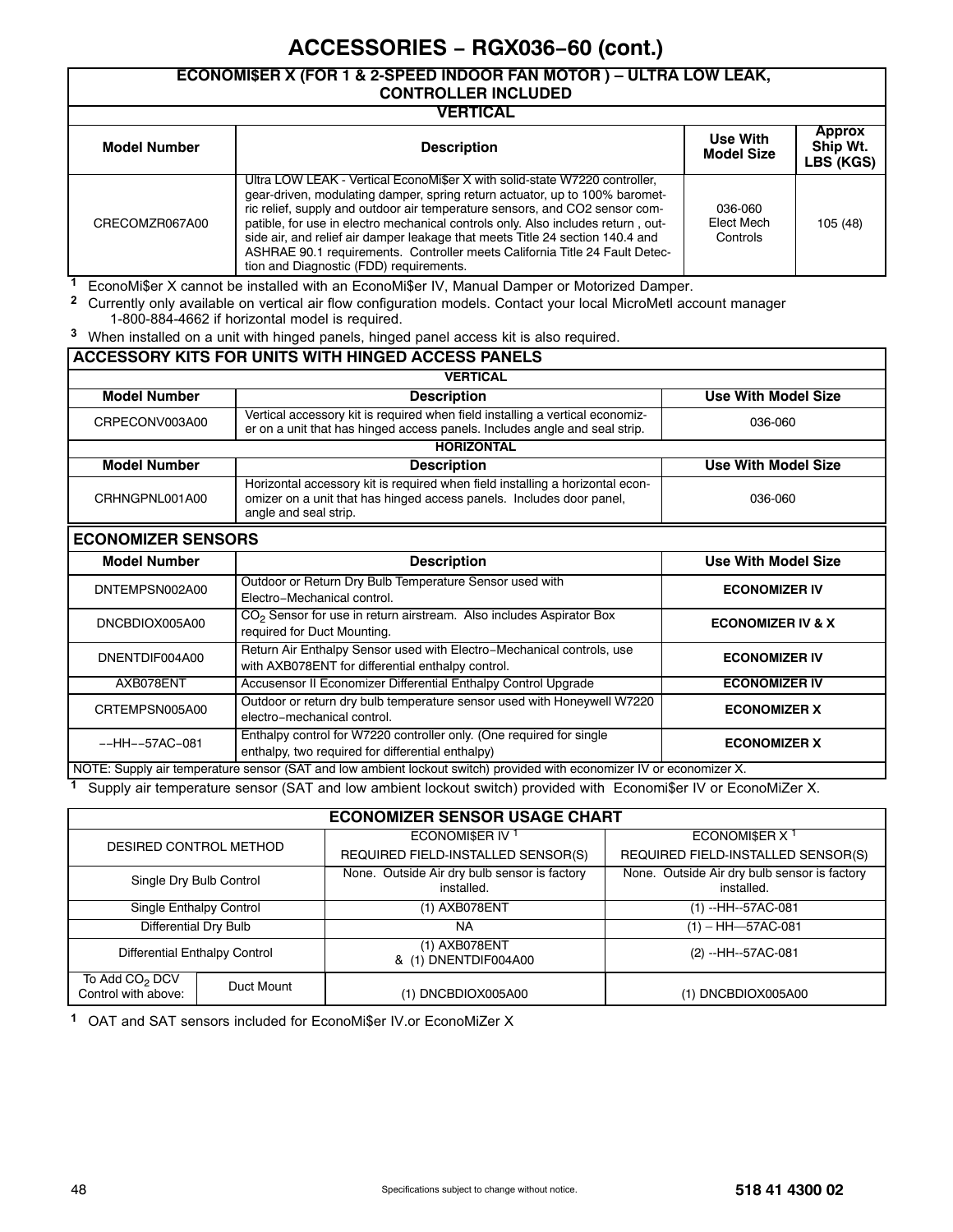#### **POWER EXHAUST**

| <b>VERTICAL 1, 2</b> |                                                    |                     |  |  |  |
|----------------------|----------------------------------------------------|---------------------|--|--|--|
| Model Number         | <b>Description</b>                                 | Use With Model Size |  |  |  |
| DNPWREXH030A01       | Vertical Power Exhaust 208/230 volt (1 or 3 Phase) | $036 - 060$         |  |  |  |
| DNPWREXH021A01       | Vertical Power Exhaust 460 volt                    | $036 - 060$         |  |  |  |
|                      |                                                    |                     |  |  |  |

**<sup>1</sup>** Vertical Power Exhaust requires a vertical Economizer

**<sup>2</sup>** Vertical Power Exhaust package includes exhaust hood, screens, and propeller fan system

| <b>HORIZONTAL 1, 2</b> |                                                            |                     |  |  |
|------------------------|------------------------------------------------------------|---------------------|--|--|
| Model Number           | <b>Description</b>                                         | Use With Model Size |  |  |
| DNPWREXH028A01         | Horizontal Power Exhaust 208/230 & 575 volt (1 or 3 Phase) | $036 - 060$         |  |  |
| DNPWREXH029A01         | Horizontal Power Exhaust 460 volt                          | $036 - 060$         |  |  |
|                        |                                                            |                     |  |  |

**<sup>1</sup>** Horizontal Power Exhaust should be duct-mounted in the return duct and is supplied with a single fan and wiring harness **<sup>2</sup>** Horizontal Power Exhaust package includes exhaust hood, screens, and propeller fan system

| <b>575V TRANSFORMER</b> |                                                                                 |                                                            |
|-------------------------|---------------------------------------------------------------------------------|------------------------------------------------------------|
| <b>Model Number</b>     | <b>Description</b>                                                              | Use With Model Size                                        |
| 1171494 *               | Transformer for conversion from 575y to 208/230y power exhaust<br>applications. | ALL                                                        |
| <b>NOTE:</b>            |                                                                                 | either case, the power exhaust is controlled by the Econo- |

#### **NOTE**:

- 1. 24" Roof curbs are NOT required with vertical power exhaust.
- Mi\$er IV, X controller. Order --HT--01AH-859, FAST# 1171494, for 575V applications.
- 2. Both vertical and horizontal power exhaust packages can be used with either EconoMi\$er IV or EconoMi\$er X. In

| <b>MANUAL OUTDOOR AIR DAMPERS</b>    |                                                               |                     |  |
|--------------------------------------|---------------------------------------------------------------|---------------------|--|
| <b>Model Number</b>                  | <b>Description</b>                                            | Use With Model Size |  |
| CRMANDPR001A03                       | 25% Open Manual Fresh Air Damper                              | $036 - 060$         |  |
| CRMANDPR001A02                       | 50% Open Manual Fresh Air Damper                              | $036 - 060$         |  |
| <b>MOTORIZED OUTDOOR AIR DAMPERS</b> |                                                               |                     |  |
| <b>Model Number</b>                  | <b>Description</b>                                            | Use With Model Size |  |
| CRTWOPOS010A00                       | Motorized 2 position outdoor air damper (25–100% Outdoor Air) | $036 - 060$         |  |

**NOTE**: Economizer IV, Economizer X, Manual Damper and 2−Position damper are all mutually exclusive and cannot be installed together.

- 1. Manual dampers include hood assembly, bird screen, adjustable damper blade (to allow up to the rated outdoor air %), and bottom panel with opening.
- 2. Motorized dampers include bottom panel with opening (100% two−position damper includes 30% barometric relief capability), and adjustable damper (to allow up to the rated outdoor air %)
- 3. Motorized dampers will close on loss of power to the rooftop unit. Manual and motorized dampers are not compatible with a vertical power exhaust module.

| <b>LOUVERED HAIL GUARDS - CONDENSER COIL</b> |                                                                                                                          |                                        |  |
|----------------------------------------------|--------------------------------------------------------------------------------------------------------------------------|----------------------------------------|--|
| <b>Model Number</b>                          | <b>Description</b>                                                                                                       | <b>Use With Model Size</b>             |  |
| CRLVHLGD012A00                               | Louvered Condenser Coil Hail Guard -- Includes louvered panel(s) to<br>protect condenser coil from damage and vandalism. | 036 ALL voltages<br>& 048 1 Phase Only |  |
| CRLVHLGD011A00                               | Louvered Condenser Coil Hail Guard -- Includes louvered panel(s) to<br>protect condenser coil from damage and vandalism. | 048 3 Phase Only                       |  |
| CRLVHLGD013A00                               | Louvered Condenser Coil Hail Guard -- Includes louvered panel(s) to<br>protect condenser coil from damage and vandalism. | 060 1 Phase Only                       |  |
| CRLVHLGD045A00                               | Louvered Condenser Coil Hail Guard -- Includes louvered panel(s) to<br>protect condenser coil from damage and vandalism. | 060 3 Phase Only                       |  |
| <b>STANDARD ROOF CURBS</b>                   |                                                                                                                          |                                        |  |
| <b>Model Number</b>                          | <b>Description</b>                                                                                                       | <b>Use With Model Size</b>             |  |
| CRRFCURB001A01                               | 14" (356 mm) High Roof Curb. Ductwork attaches to the roof curb. Includes<br>thru-the-bottom capability.                 | $036 - 060$                            |  |
| CRRFCURB002A01                               | 24" (607 mm) High Roof Curb. Ductwork attaches to the roof curb. Includes<br>thru-the-bottom capability.                 | $036 - 060$                            |  |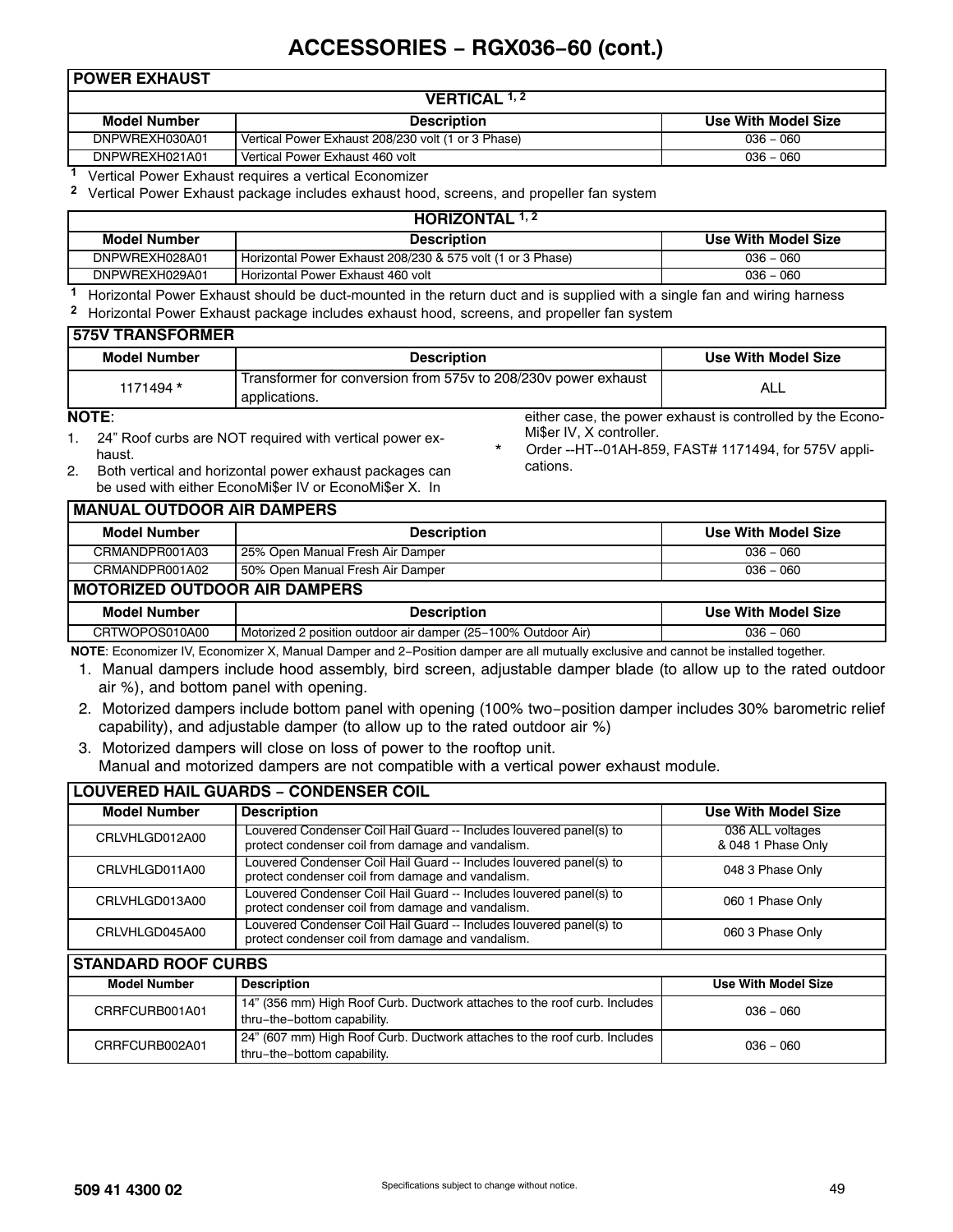# **THROUGH−THE−BOTTOM/CURB POWER CONNECTION**

| <b>Model Number</b> | <b>Description</b>                                                                                                                                                                                                                                                                                                                                                                                                                                                            | Use With Model Size |  |
|---------------------|-------------------------------------------------------------------------------------------------------------------------------------------------------------------------------------------------------------------------------------------------------------------------------------------------------------------------------------------------------------------------------------------------------------------------------------------------------------------------------|---------------------|--|
| CRBTMPWR001A01      | Thru-the-bottom electrical connections and thru-the-curb (not thru the<br>bottom) gas connections. Includes a 3/4-inch (19 mm) diameter liquid<br>tight conduit fitting for high voltage power wires and (2) 1/2-inch (13 mm)<br>diameter liquid tight conduit fittings for thermostat wires and conve-<br>nience outlet wires. Includes a 3/4-inch (19 mm) inside pipe coupling<br>and gas plate assembly for thru-the-curb connections. Provides for wa-<br>tertight seals. | 036-060             |  |
| CRBTMPWR003A01      | Thru-the bottom power, control and gas connections. Includes a<br>3/4-inch diameter liquid tight conduit fitting for high voltage power wires,<br>(2) 1/2- inch diameter liquid tight conduits for thermostat wires and con-<br>venience outlet wires and 1/2-inch gas adapter fitting for gas piping.<br>Provides for watertight seal.                                                                                                                                       | 036-060             |  |

## **NOTE**: Access to the bottom of the RTU is required to install a THRU-THE-BOTTOM Connection Kit. Recommend installing kit prio**r** to

installing RTU on roof curb.

| LP GAS CONVERSION KITS * |                                                                                                                                                                                                                                                 |                            |  |
|--------------------------|-------------------------------------------------------------------------------------------------------------------------------------------------------------------------------------------------------------------------------------------------|----------------------------|--|
| <b>Model Number</b>      | <b>Description</b>                                                                                                                                                                                                                              | <b>Use With Model Size</b> |  |
| CRLPELEV001A00           | Propane and Hi Altitude conversion kit. Contains spuds sizes 31, 32, 33,<br>35, and 36 (5 spuds/ size) and other necessary conversion parts. Use this<br>kit to convert Natural Gas rooftops to Propane and/or high altitude applica-<br>tions. | $036 - 060$                |  |
| CRI PFI FV002A00         | Propane and Hi Altitude conversion kit. Contains spuds sizes 37, 38, 39,<br>44, and 45 (5 spuds/size) and other necessary conversion parts. Use this<br>kit to convert Natural Gas rooftops to Propane and/or high altitude applica-<br>tions.  | $036 - 060$                |  |
| CRLPELEV003A00           | Propane and Hi Altitude conversion kit. Contains spuds sizes 46, 47, 48,<br>49, and 50 (5 spuds/size) and other necessary conversion parts. Use this<br>kit to convert Natural Gas rooftops to Propane and/or high altitude applica-<br>tions.  | $036 - 060$                |  |
| CRLPELEV004A00           | Propane and Hi Altitude conversion kit. Contains spuds sizes 51, 52, 53,<br>54, and 55 (5 spuds/size) and other necessary conversion parts. Use this<br>kit to convert Natural Gas rooftops to Propane and/or high altitude applica-<br>tions.  | $036 - 060$                |  |
| CRLPELEV008A00           | Propane and Hi Altitude conversion kit. Contains spuds sizes 40, 41, 42<br>and 43 (10 spuds/size) and other necessary conversion parts. Use this kit<br>to convert Natural Gas rooftops to Propane and/or high altitude applications.           | $036 - 060$                |  |

**\*** See Appendix A, LP kit instructions, and service manual for more details.

| <b>HEATING UPGRADE KITS</b> |                                                                                                                                                                                                                  |                     |  |
|-----------------------------|------------------------------------------------------------------------------------------------------------------------------------------------------------------------------------------------------------------|---------------------|--|
| <b>Model Number</b>         | <b>Description</b>                                                                                                                                                                                               | Use With Model Size |  |
| CRFLUEDS001A00              | Flue Discharge Deflector -- Directs flue gas exhaust 90 degrees upward<br>from current discharge. Designed to allow tighter distances between unit<br>and combustible surfaces. 24 inch Height. AGA certified. 1 | 036-060             |  |
| CRFLUEHD001A01              | Flue Exhaust Heat Shield -- Provides a sheet metal quard around the flue<br>gas hood which prevents service personnel or small children from coming<br>into contact with the flue hood. <sup>1</sup>             | 036-060             |  |

**<sup>1</sup>** CRFLUEDS001A00 and CRFLUEHD001A01 are mutually exclusive. Cannot install both on the same unit.

٦